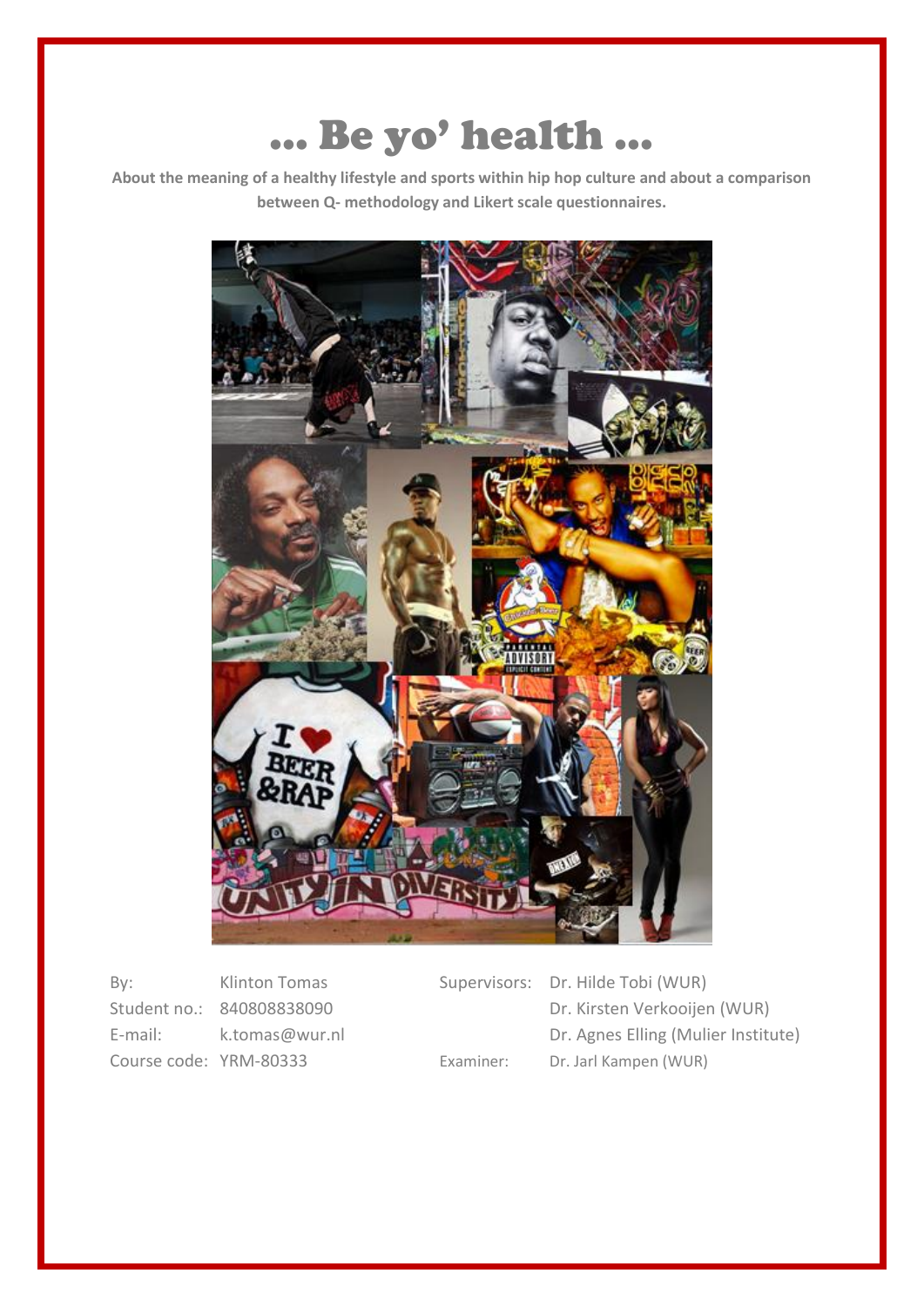# **…Be yo' health...**

**About the meaning of a healthy lifestyle and sports within hip hop culture and about a comparison between Q- methodology and Likert scale questionnaires.**

| Date:        | June 2012                                  |
|--------------|--------------------------------------------|
| Course code: | YRM-80333                                  |
| By:          | <b>Klinton Tomas</b>                       |
|              | 080884838090                               |
| Programme:   | Management, Economics and Consumer Studies |
|              | Specialisation Health and Society          |
| Institutes:  | <b>Wageningen University (WUR)</b>         |
|              | Mulier Institute (MI)                      |
| Supervisors: | Dr. Hilde Tobi (WUR)                       |
|              | Dr. Kirsten Verkooijen (WUR)               |
|              | Dr. Agnes Elling (Mulier Institute)        |
| Examiner:    | Dr. Jarl Kampen (WUR)                      |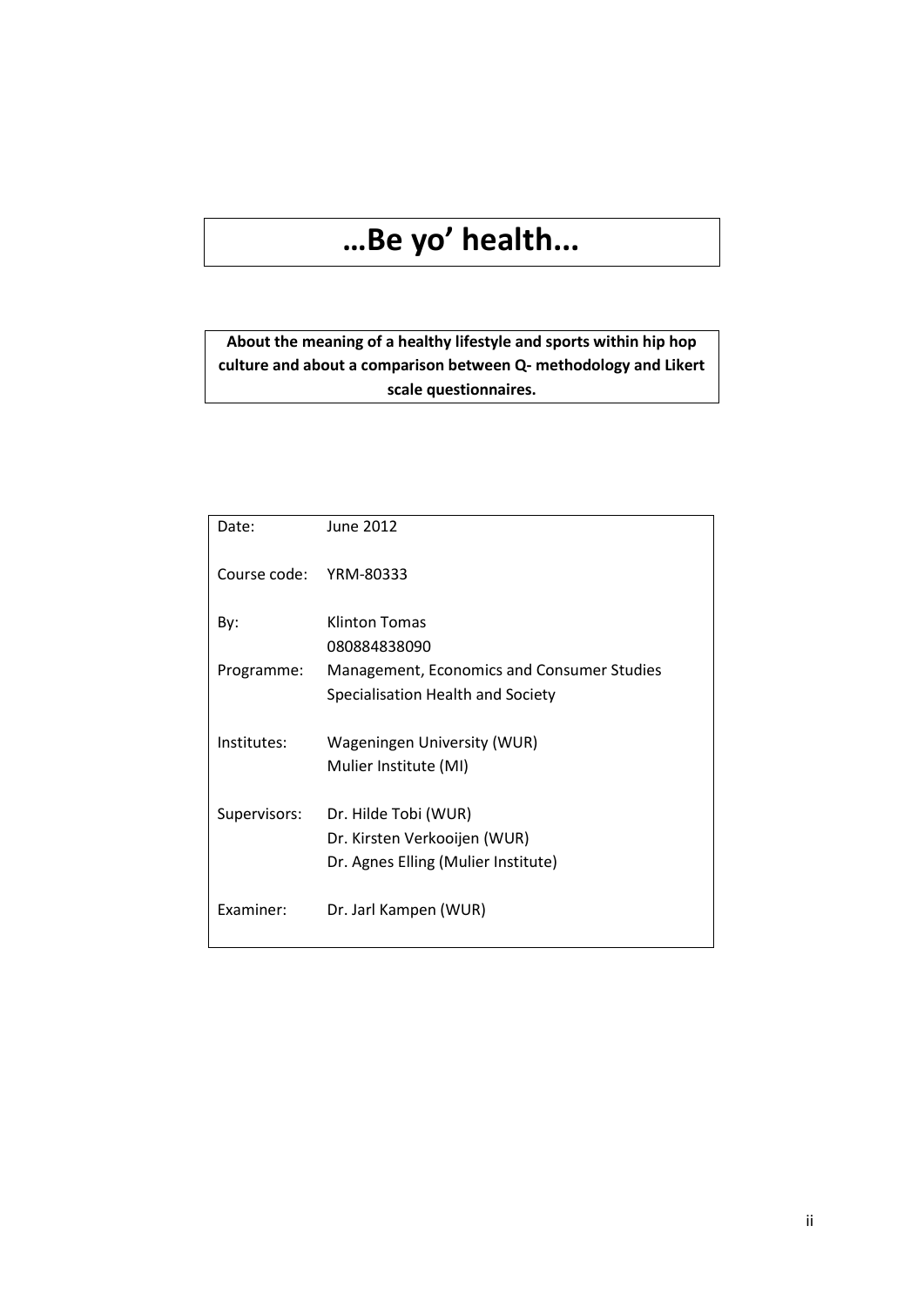# **Acknowledgement**

This research was conducted in collaboration with the Mulier Institute which is a centre for sports related social scientific research. The primary task of the institute is to build knowledge by conducting research. The Mulier Institute also focuses on the gathering, organisation and spreading of information. This research was part of the project 'gezonde leefstijl'- jeugdculturen (healthy lifestyle – youth cultures).

From the beginning I knew that it was going to be an ambitious project which would involve a lot of hard work. All of this was true and it forced me to (re)learn many skills with regard to research methodology. The process of constructing this thesis has been a journey with many ups and downs. The result is therefore even more valuable to me and I hope that it could be of value for the people who are interested in this topic. Hip hop (b-boying to be specific) has been my passion for over ten years and it was fun to work on this project as it strengthened my love for hip hop culture. I got to know more and more about it as I had to view it from a different (scientific) perspective.

I would like to thank my brother Marlo who was kind enough to give me a laptop computer last year so that I could work on my thesis without having to worry about computer failures. I would also like to thank my mother Edisona and my friends Casper and Tijn for supporting me in stressful times and helping me keep my sanity. I would also like to thank all my other friends who supported me along the entire process. I would also like to thank my supervisors Hilde Tobi (WUR) and Agnes Elling (Mulier Institute) for their support and feedback and a special thanks to Kirsten Verkooijen (WUR) who was kind enough to read along and provide feedback. Last but not least I would like to thank the schools and their students for their willingness to participate in this study. A special thanks also to the teachers who provided me with the opportunity to conduct the interviews and Q- sorts during their classes. Thank you all!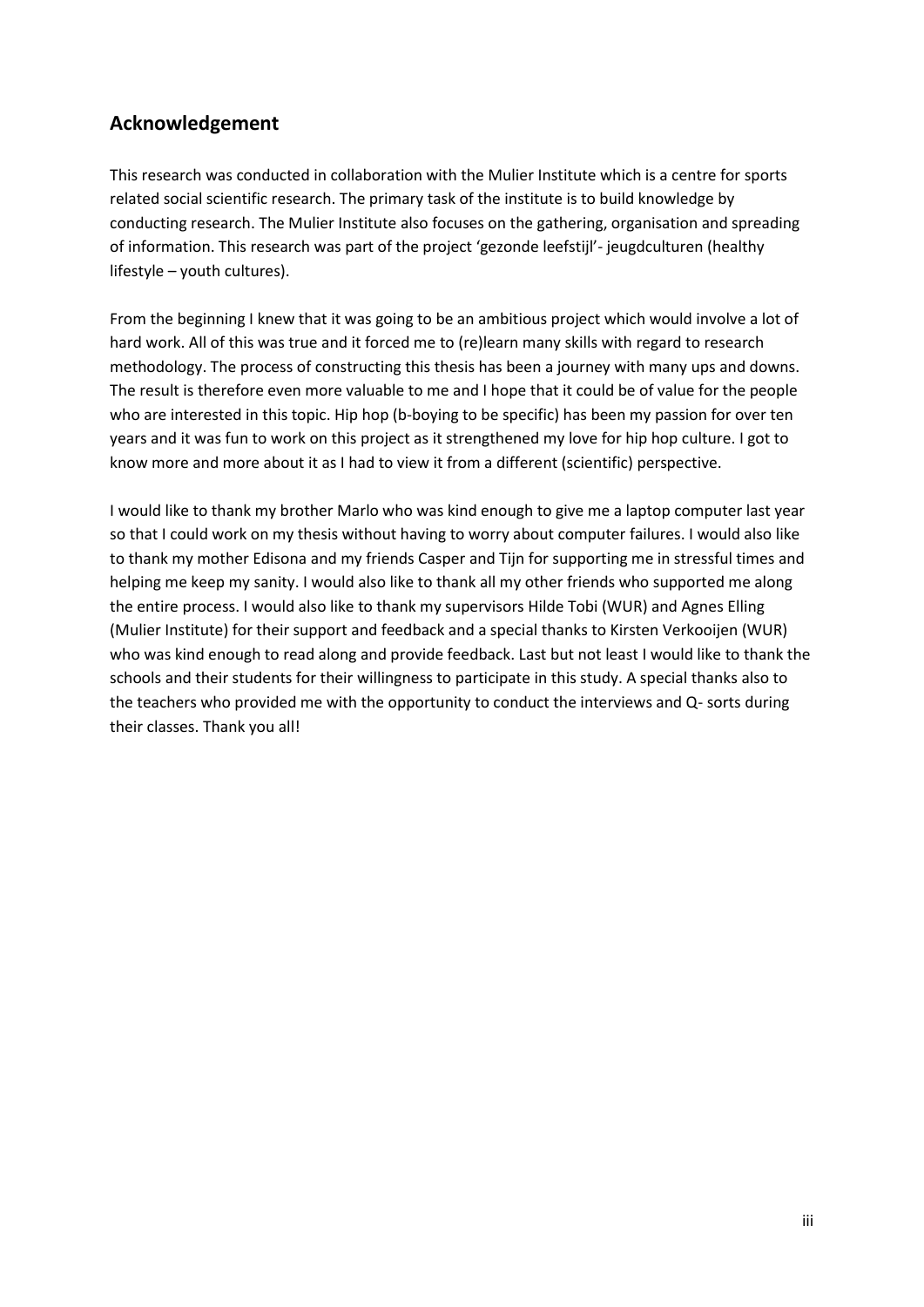# **Table of content**

| 2. A healthy lifestyle and sport manufacture and contain an area of the set of the set of the set of the set o |  |
|----------------------------------------------------------------------------------------------------------------|--|
|                                                                                                                |  |
|                                                                                                                |  |
|                                                                                                                |  |
|                                                                                                                |  |
|                                                                                                                |  |
|                                                                                                                |  |
|                                                                                                                |  |
|                                                                                                                |  |
|                                                                                                                |  |
|                                                                                                                |  |
|                                                                                                                |  |
|                                                                                                                |  |
|                                                                                                                |  |
|                                                                                                                |  |
|                                                                                                                |  |
|                                                                                                                |  |
|                                                                                                                |  |
|                                                                                                                |  |
|                                                                                                                |  |
|                                                                                                                |  |
|                                                                                                                |  |
|                                                                                                                |  |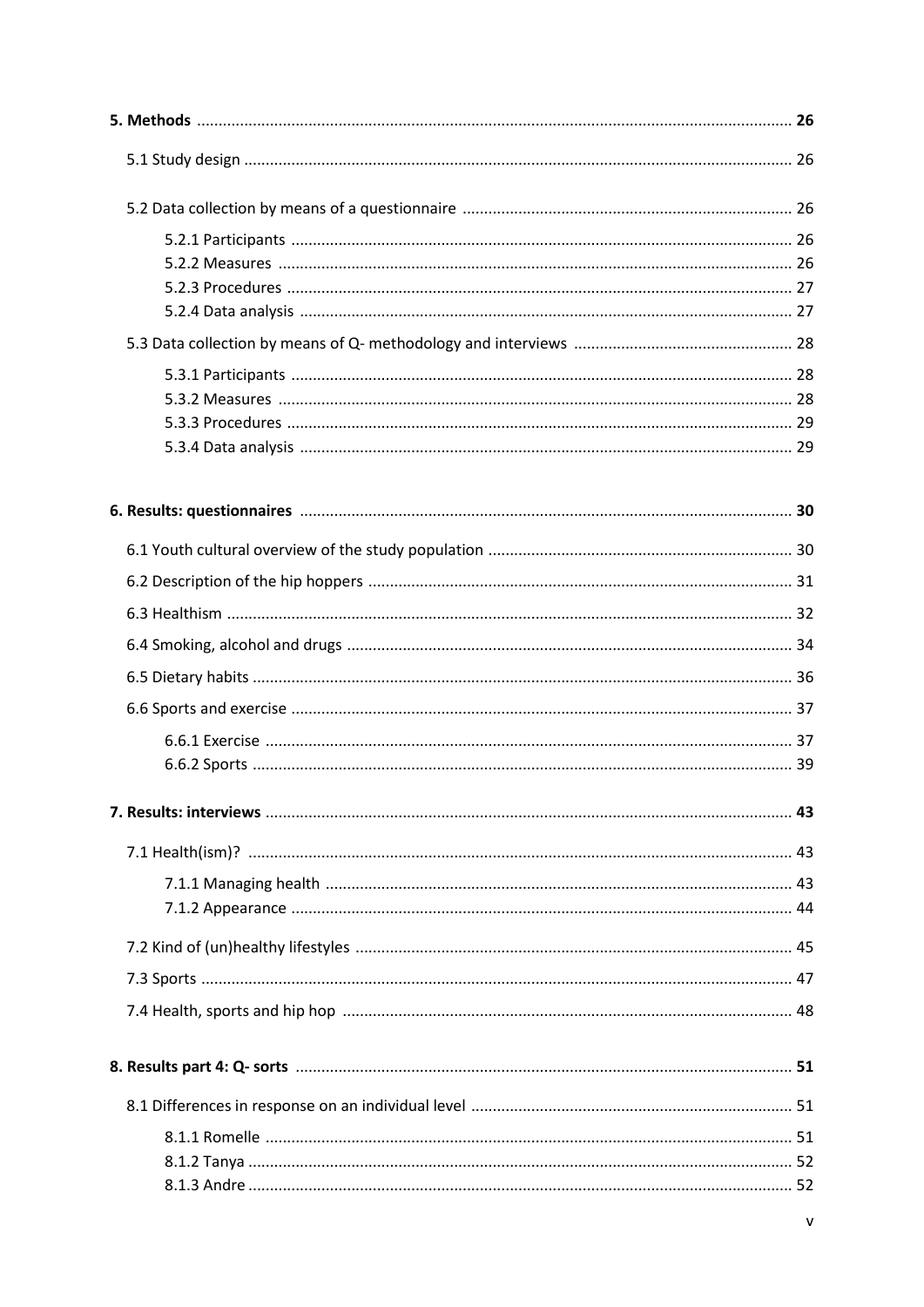|          | 8.2.2 Correlations between the results from the Q- sorts and the questionnaires 61 |  |
|----------|------------------------------------------------------------------------------------|--|
|          |                                                                                    |  |
|          |                                                                                    |  |
|          |                                                                                    |  |
|          |                                                                                    |  |
|          |                                                                                    |  |
| Appendix |                                                                                    |  |
| п        | <b>Overview youth cultures</b>                                                     |  |
| Ш        | Questionnaire                                                                      |  |
| Ш        | <b>Protocol questionnaire</b>                                                      |  |

- $\mathsf{IV}$ **Protocol Q- sorts**
- $\mathbf{V}$ **Topic list interviews**
- $VI$ Hip hop desk study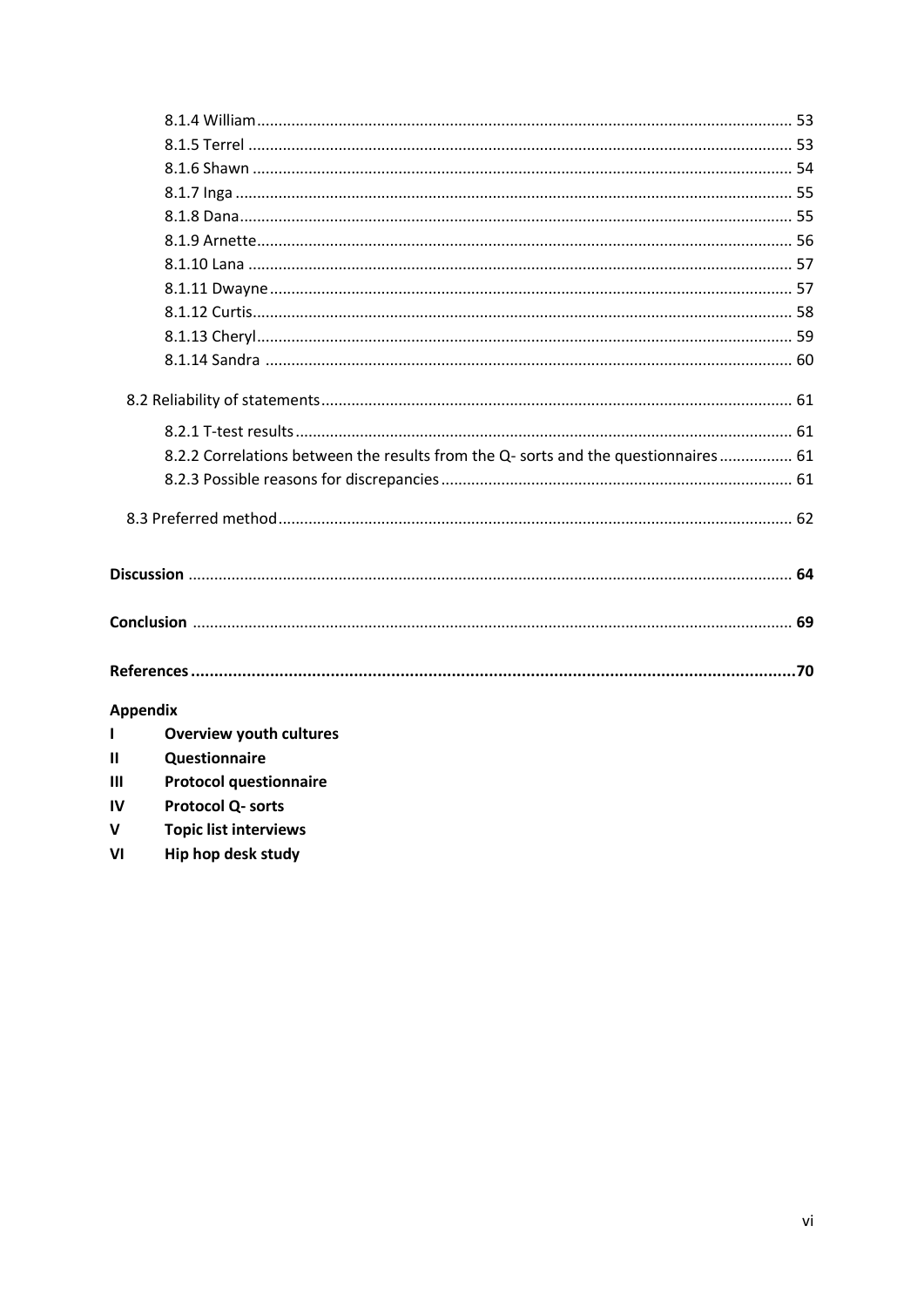# **List of Acronyms**

| $B - boy/girl:$ | Break boy/girl or 'breakdancer'                                              |
|-----------------|------------------------------------------------------------------------------|
| BRAVO:          | Bewegen, Roken, Alcohol, Voeding, Ontspanning (Exercise, Smoking, Nutrition, |
|                 | relaxation).                                                                 |
| DJ:             | Disc Jockey                                                                  |
| MC:             | Master of Ceremony or 'rapper'                                               |
| MPQ:            | <b>Musical Preference Questionnaire</b>                                      |
| NNGB:           | Nederlandse Norm Gezond Bewegen (Dutch norm for healthy exersize)            |
| PCIQ:           | Peer Crowd Identification Questionnaire                                      |
| RSO:            | Nationale Richtlijn Sportdeelname Onderzoek                                  |
| VMBO:           | Voorbereidend Middelbaar Beroeps Onderwijs                                   |
| VMBO B:         | <b>VMBO Basis Beroepsgerichte Leerweg (BBL)</b>                              |
| VMBO K:         | Kader Beroepsgerichte Leerweg (KBL)                                          |
| VMBO G:         | Gemengde Leerweg                                                             |
| VMBO T:         | Theoretische Leerweg (TL)                                                    |
| WUR:            | Wageningen University and Research centre                                    |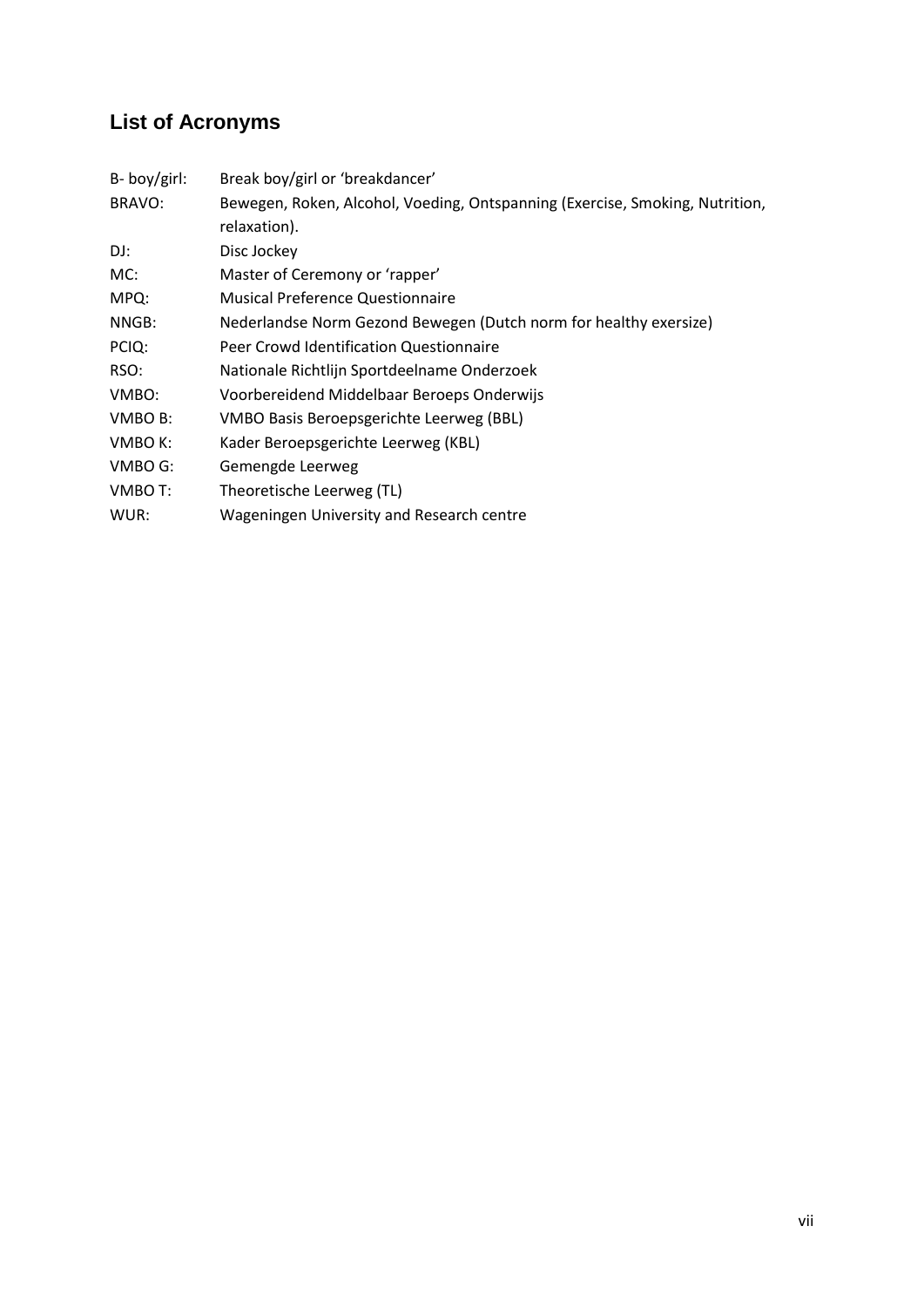#### **Summary**

The concern of many people is that children nowadays often do not live the healthy lifestyles they need in order to live a long and healthy live. This belief entails that health can be managed and it forms a part of the general 'healthism' discourse which is the dominant health discourse in Western countries. From an early age children appear to know what is healthy and what not, but as children get older there seems to be a gap between knowledge and behaviour. As children age, the influence of peers and youth cultures increases. The aim of the study was specifically focused on adolescents who felt affiliated with hip hop youth culture and the meaning that they attached to a healthy lifestyle and sports. Also a methodological aim was formulated in order to gain insight in the differences between the responses that are given by respondents in questionnaires compared to Qsorts.

In this study, the health discourse of hip hoppers is viewed along with the dominant Western 'healthism' discourse which consists of a focus on individual effort and discipline, mainly aimed at managing the size and shape of the body which will than ultimately lead to a state of health. Physical activity and sport also are examined as well as behaviours of adolescents with regard to health and sports. The main focus is on the hip hop youth culture. A youth culture is described by the literature as social subgroups which are influenced by, but also differ from, wider societal culture by its habits, practices, beliefs, skills, symbols, norms and values and often style and musical preference, that are recognized, shared and adopted by a specific group of young people. Hip hop culture is the youth culture of interest in this thesis. Hip hop originated in the ghettos of New York city as a cultural force of creativity, unity and social protest, but has now become a global cultural phenomenon.

The methodological part of this thesis is about Likert scale questionnaires which were compared with a form of Q- methodology. In Likert scale questionnaires, respondents show their attitude towards a topic by responding to a statement on a continuum which often consists of five or seven points ranging between two extremes (e.g. "I strongly disagree" to "I strongly agree"). In Qmethodology, respondents give their opinion by placing cards with the statements on a continuum which also ranges from "I totally disagree" to "I totally agree". This placing of the statements is called the Q- sorting process.

Likert scale questionnaires were conducted among 190 adolescents between the ages of 14 and 18 who were attending education at a VMBO level on two Dutch schools. In order to gain information about the respondents' views on a healthy lifestyle and sports, Likert scale questionnaires, a form of Q- methodology and interviews were used. Q- methodology and the interviews were conducted on a selection of 14 respondents who felt highly affiliated with hip hop culture. The selection was made on the basis of the results from the first two items of the Likert scale questionnaire which were about youth cultures and musical preference.

In sum the first general research question can be answered by saying that hip hoppers in this research appeared to have a fairly mainstream view on a healthy lifestyle and sports. A healthy lifestyle was about managing dietary habits, substance use and exercise. Appearance can also be seen as an indicator for health since being too fat or too skinny is not healthy according to the respondents. Hip hoppers do appear to be slightly less extreme in this compared to non- hip hoppers. Hip hoppers do not always have a healthy lifestyle, but they know what is healthy and what not.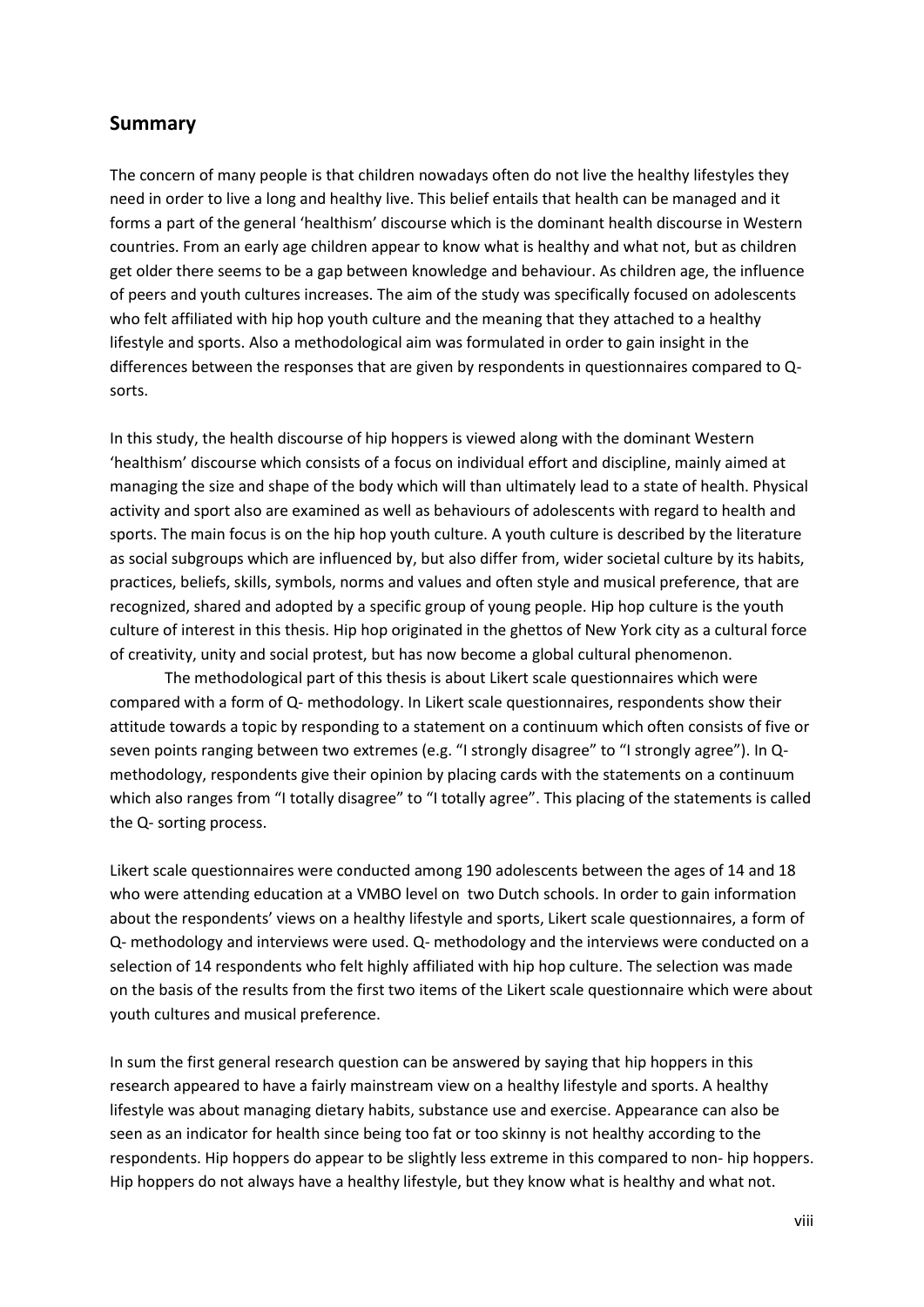There appears to be a gap between knowledge and behaviour among hip hoppers. This shows in the fact that the odds of hip hoppers in the study to use cannabis, appeared to be almost seven times higher than for non- hip hoppers. Sports seemed to be of more importance for male hip hoppers than for girls as female hip hoppers emphasised more on being active. Generally being active appeared to be important for hip hoppers. Hip hoppers also appeared to be significantly more active than non- hip hoppers. There were no significant differences found for participation sports.

The answer for the second general research question can be summarised by saying that ten statements appeared to be difficult to answer reliably as the responses showed significant discrepancies across the two methods. The respondents preferred the Q- sorts over the questionnaire. The setting in which the questionnaires were conducted, differed from the setting in which the Q- sorts were conducted which might have contributed to the discrepancies between the responses of both methods. Related to the setting is the issue of social desirability as the Q- sorts were conducted in a more controlled environment under supervision of the researcher, while the questionnaire was in a more open environment which allowed interaction between respondents.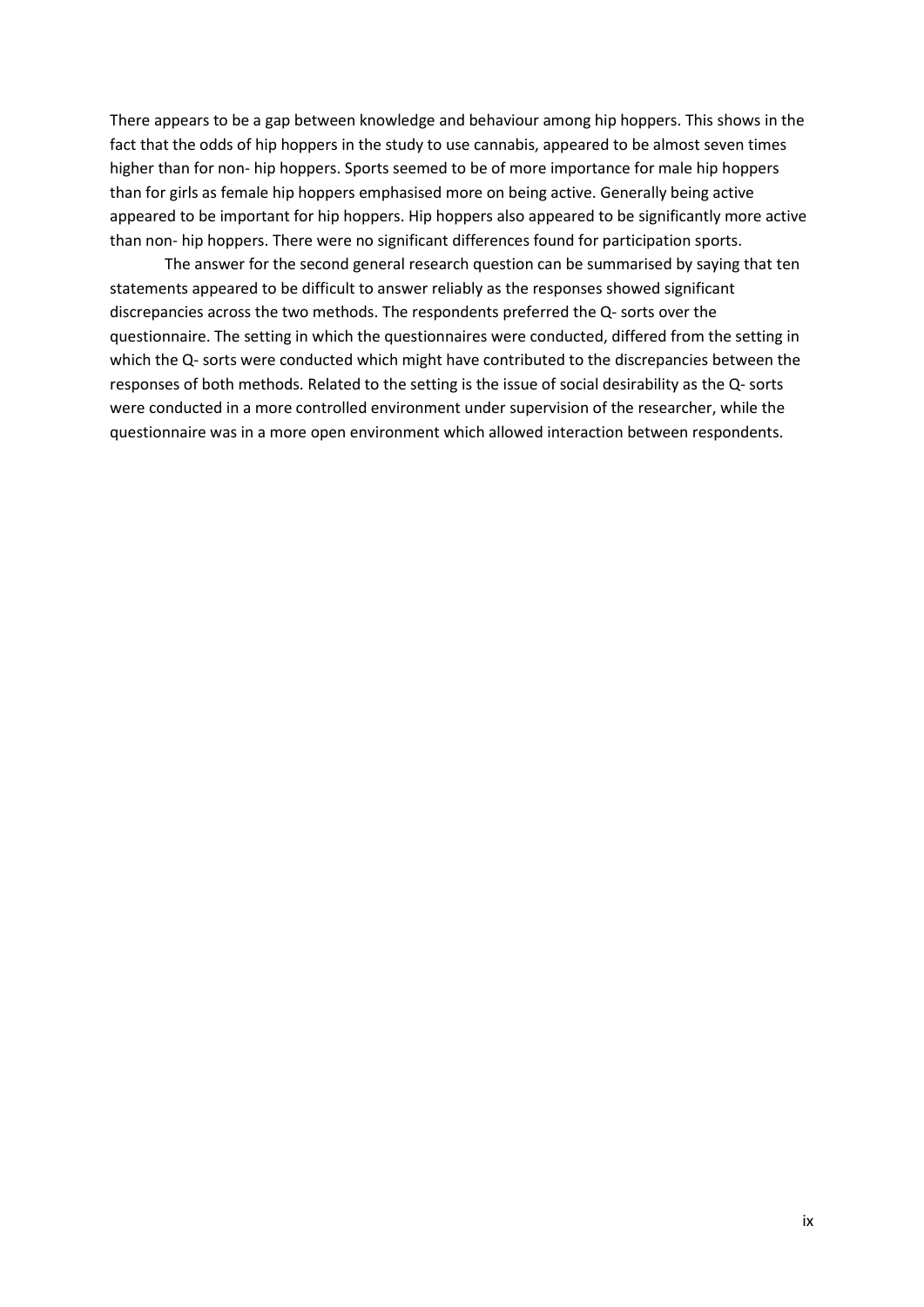## **1. Introduction**

*"I let my tape rock 'till my tape popped Smokin' weed and bamboo, sippin' on private stock Way back when I had the red and black lumberjack, With the hat to match.*

*Remember Rappin' Duke? Duh- ha, duh- ha, You never thought that hip hop would take it this far Now I'm in the limelight 'cause I rhyme tight Time to get paid, blow up like the World Trade.*

*Born sinner, the opposite of a winner, Remember when I used to eat sardines for dinner"* The notorious B.I.G – Juicy (www.metrolyrics.com)

This segment of the track 'Juicy' by legendary rapper The Notorious B.I.G. (Christopher Wallace) shows an image of the life of a young black male who deals with the struggles of everyday life in the ghettos of New York city. Many rappers with such a background have become famous by telling their story through rap music. This type of music is part of a greater hip hop (youth) culture which appeals to many (young) people across the globe.

The example of the above mentioned song by The Notorious B.I.G., there are many images of unhealthy practices in hip hop music which could be connected to hip hop culture. Hip hop culture for instance is infamous for its drug- and alcohol use, as there are numerous examples of rappers who drink alcohol or smoke cannabis in music videos. There also are rappers who are known for being overweight, but others appear to be very fit. B-boys (break dancers) also are part of the hip hop scene and they are known for being very athletic and fit. This shows that health in hip hop appears to be of mixed importance to hip hoppers. It is interesting to see if images and lyrics from iconic people in hip hop, coincide with the perceptions and behaviours of adolescents with regard to lifestyle. Or more specifically, is there a difference in the way that people who feel affiliated with hip hop culture and those who do not, view a healthy lifestyle and sports?

The literature shows next to age and youth culture, other variables that are of influence on behaviour regarding a healthy lifestyle and sports. Differences have been found in gender, ethnic background and educational level. The literature also showed marginalized adolescents appeared to be more often attracted to hip hop culture (Osumare, 2001).

Along with the aim of gaining knowledge about the meaning of a healthy lifestyle and sports according to VMBO students who feel affiliated to hip hop culture, this thesis also has a methodological aim. Questionnaires are often used as data collection method for research about perceptions and attitudes. In order to get an image of respondents' perceptions or attitudes, Likert scale questionnaires are often used in which respondents have to report if they agree or disagree with a certain statement by checking one of the given boxes. This method is often used but whether this method is preferable when studying adolescents who study at a VMBO level, could be debatable. Self-administered questionnaires are a fairly theoretical method in which the respondents have to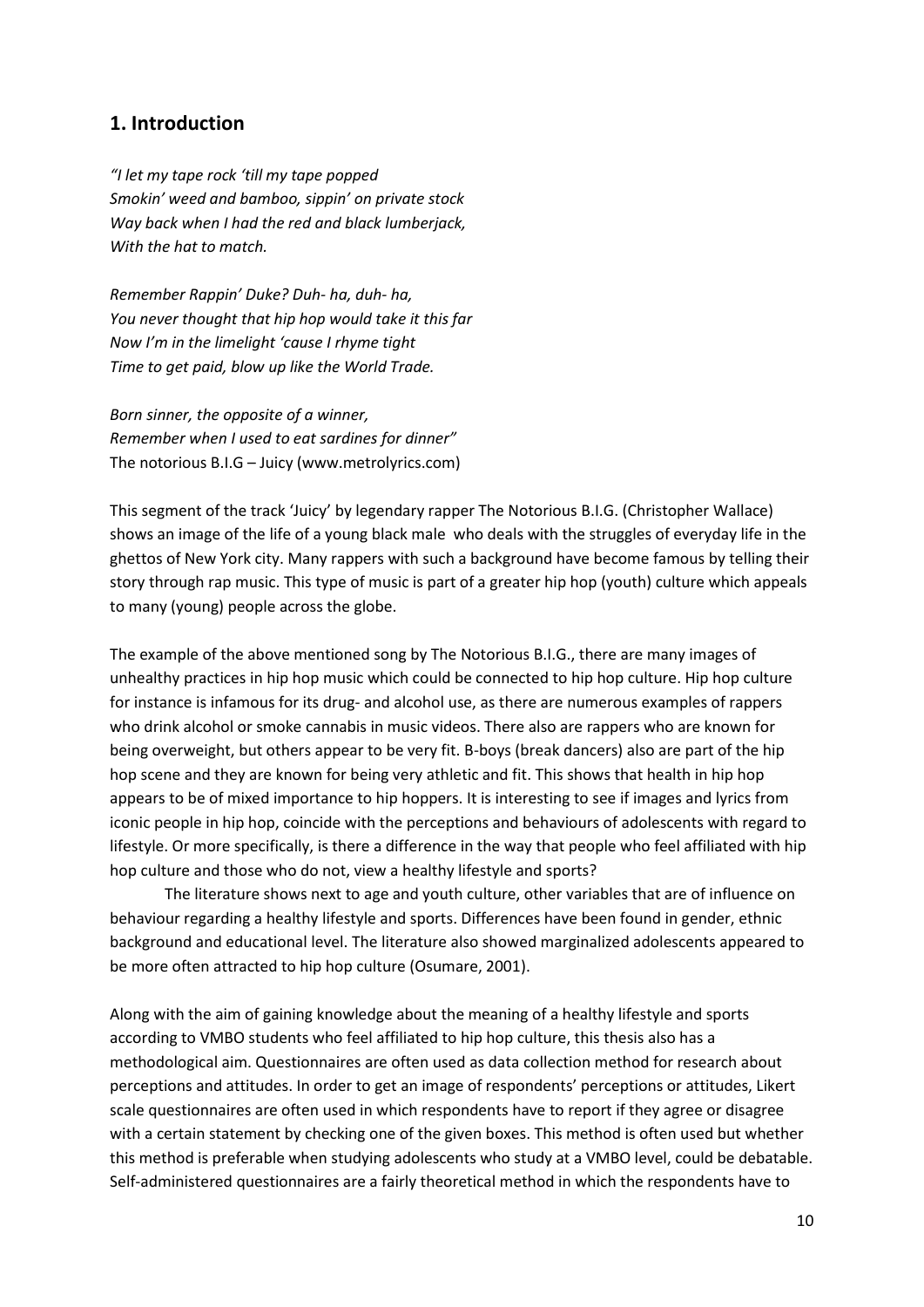read and write. VMBO students (especially the lower levels, Kader and Basis) are more practically oriented which might cause disinterest in the questionnaire which might lead to non- response or response bias. Another, less often used but more practical, method is Q- methodology in which respondents have to respond to statements which are printed on cards. These cards should than be placed on a continuum like in the Likert scale questionnaires ('totally agree' to 'totally disagree').

In the thesis both of these methodologies were used in order to compare the responses on statements about topics regarding sports, and a healthy lifestyle. In depth semi- structured interviews were also conducted in combination with the Q- sorts. In these interviews respondents were more explicitly asked about their views on several aspects of sports and a healthy lifestyle. They were also asked about what they thought was the position of sports and a healthy lifestyle within hip hop culture.

The aim of this study is to gain knowledge about the meaning that is given to a healthy lifestyle and sports by adolescent "hip hoppers", who follow their education at a VMBO level. The methodological aim is to gain knowledge about differences between the data gathered by using Q- methodology and Likert scale questionnaires. These aims resulted in two general research questions which formed the starting point for this study.

- 1. What meaning is given to a healthy lifestyle and sports, by adolescents (14-18 years, who study at a VMBO level), who feel affiliated with hip hop youth culture?
	- a) What type of children are drawn by this youth culture?
	- b) What is the health discourse (including sports) of hip hoppers?
	- c) What are the differences between the 'hip hop' health discourse and the dominant 'healthism' discourse?
	- d) What are the differences in behaviour of hip hoppers regarding a healthy lifestyle and sports compared to non- hip hoppers?
- 2. Which differences can be identified when comparing the responses of Q- sorts with the responses from Likert scale questionnaires?
	- a) What is the preferred method among respondents and why?
	- b) Which statements appear to be problematic to answer reliably?

The second, third and fourth chapter of the thesis form the theoretical framework. In the second chapter an explanation of the terms health, a healthy lifestyle and sports are given. The chapter also contains information regarding the main discourse about health and the numbers on health related behaviours of adolescents. The third chapter is about youth cultures. It contains a definition of what youth cultures are, an overview of popular youth cultures in the Netherlands, health related behaviours of member of different youth cultures and an explanation of hip hop culture is given. In the fourth chapter the theory behind questionnaire design and answering questions is explained. The fifth chapter contains the methodology that has been used for this study. Chapter six consists of the results from the questionnaires and chapter seven is about the results from the interviews. Chapter eight consists of the comparison between the results from the Q- sorts and the questionnaire. This chapter is followed by the discussion and conclusion.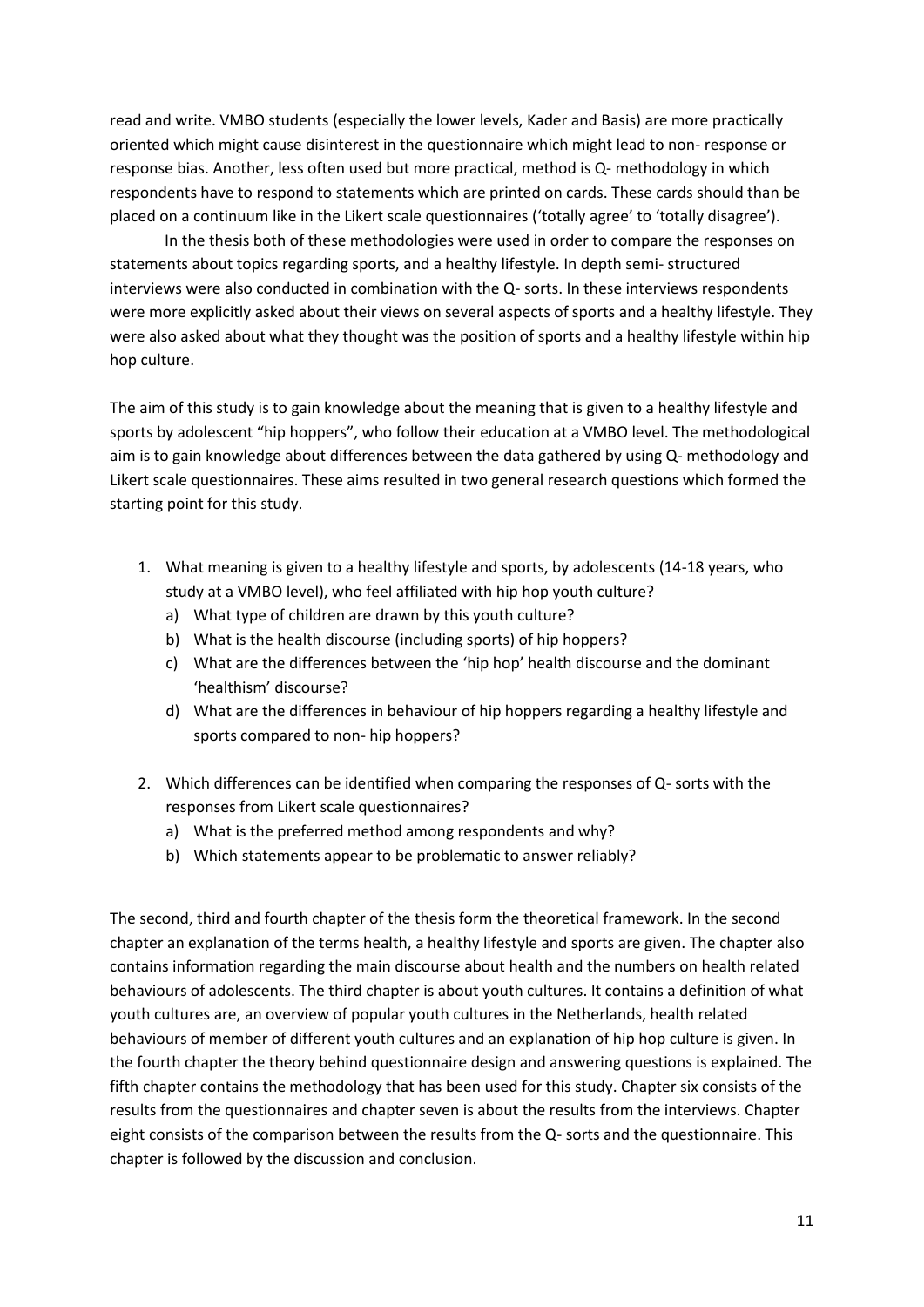# **2. A healthy lifestyle and sport**

A healthy lifestyle might have a different meaning to different people. People's general perceptions towards a healthy lifestyle can be seen as a part of the public health discourse. General information regarding health and sports is given in the first part of this chapter. The second part shows perceptions and behaviour of adolescents regarding a healthy lifestyle and sports. The information in this chapter forms the theoretical framework for research questions 1.b, 1.c and 1.d.

#### *2.1 What is health(y)?*

The concept of health is, according to the definition of the World Health Organisation (WHO), about physical, mental and social well- being and not just the absence of disease or disability (Larson, 1999; Lindström, 1992). This definition has been criticized for different reasons but it still is one of the most popular definitions to date (Larson, 1999; Lindström, 1992). For this research the definition is suitable as it covers the most vital elements of health.

Lifestyle is a concept which entails the way people live their lives. It concerns the way people make choices regarding consumptive habits, exercise, work, relaxation etcetera. In the Netherlands the term BRAVO (Bewegen (exercise), Roken (smoking), Alcohol, Voeding (nutrition), Ontspanning (relaxation)) is used to describe the activities that have to do with lifestyle (Proper et al, 2005).

When the two concepts are put together, a new concept is formed: a healthy lifestyle. A healthy lifestyle can be seen as a way of living in which a person makes choices regarding one's consumptive habits (nutrition, smoking and alcohol use), exercise, relaxation. These choices should be aimed at obtaining or maintaining a state of social, mental and physical well- being.

#### *2.1.1 Healthism*

There is a difference between the way health is defined and the way it is perceived by people. In order to get an image of the way health is perceived, one can look at the general public health discourses in a certain society. This study will focus on a dominant health discourse in Western societies. Discourse could be explained here as "*sets of meanings that are produced through written, spoken and/or visual representations (including media images, styles of dress, ways of moving, and patterns of consumption) and that circulate and constitute knowledge around the cultural and social practices of communities and institutions"* (Webb, Quennerstedt & Öhman, 2008 p. 354).

Various researchers believe that there are many different health discourses but the most dominant health discourse in Western Countries is the 'healthism' discourse (Lee & MacDonald, 2010). This discourse consists of a focus on individual effort and discipline, mainly aimed at managing the size and shape of the body which will than ultimately lead to a state of health (Lee & MacDonald, 2010). This discourse thus lays an emphasis on appearance (slim body) and on the way to achieve this. It is fairly limited in its scope as it does not take other lifestyle factors into account that might influence health. Linked with this shortcoming is the presupposition that a slim body is a healthy body. Another effect of the discourse is that it creates a distinction between 'good bodies' and 'bad bodies' (Wright, O'Flynn & MacDonald, 2006). If a person manages his or her body well, it will show in a slim, lean trained ('good') body. But if someone for instance is obese, he or she will have a fat, untrained (and thus 'bad') body. If a person has a bad body, this also is his or her own fault according to this discourse. It is said that this discourse puts pressure on people as it more or less forces them to live their life a certain way (Wright, O'Flynn & MacDonald, 2006). From an early age on children have been told, and thus 'know', that eating fruit and vegetables, regular physical activity and not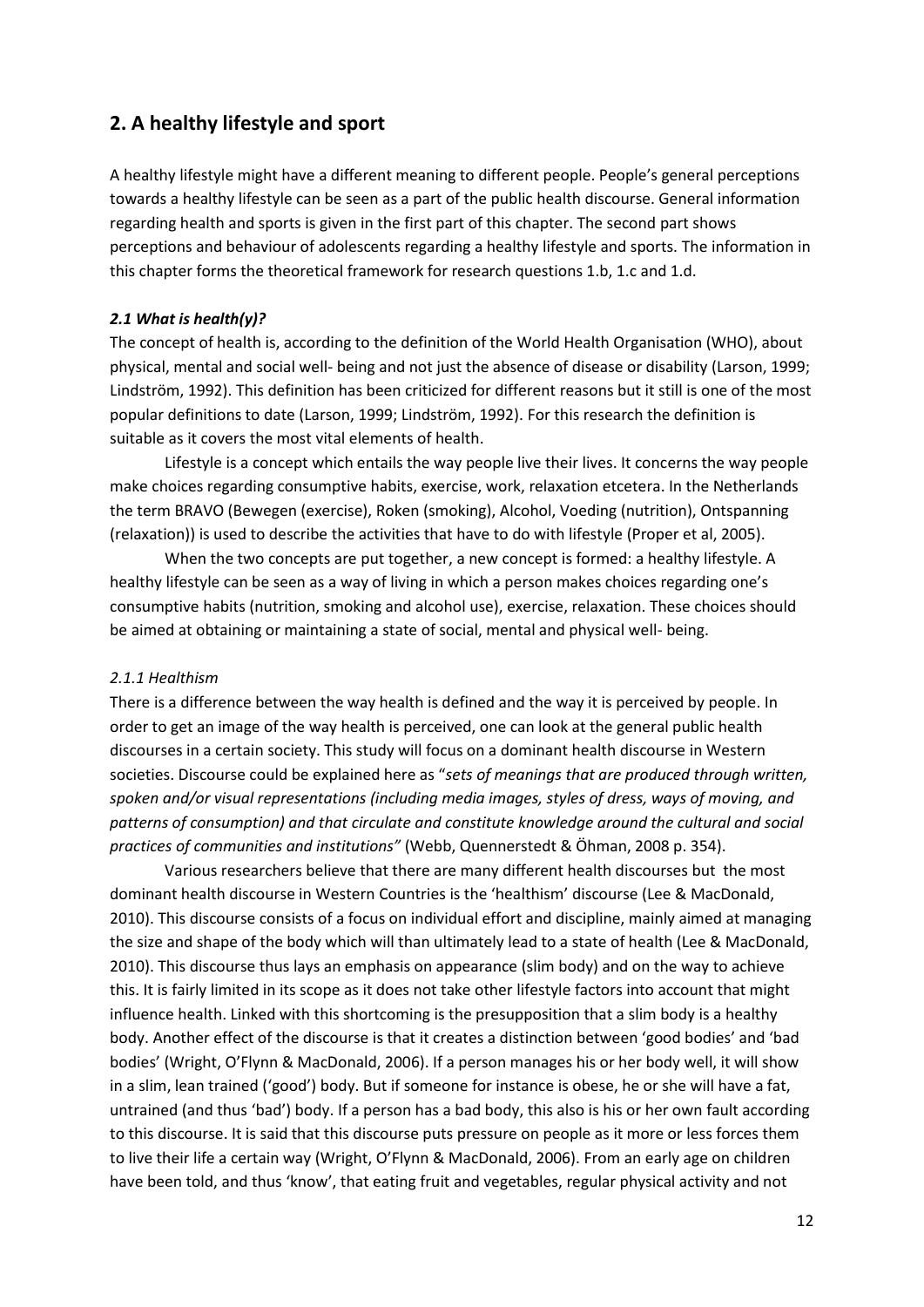smoking are good for their health and they also can articulate that weight, shape and beauty are indicators for health (Burrows, Wright & Jungersen-Smith, 2002). There seems to be a gap between youngsters' knowledge about health and their behaviour as adolescents are often accused of engaging in risky and often unhealthy behaviours. Peer pressure, different media, the urge to push and/or cross boundaries and globalization often are blamed for creating this gap between behaviour and knowledge (Burrows & Wright, 2010).

#### *2.1.2 Sports*

Sports can be seen as specific types of physical activity. The RSO (Nationale Richtlijn Sportdeelname Onderzoek), which is an initiative aimed at creating an image of participation in sports, formulated a definition of sport. The definition entails that a sport is an activity which:

### *"- often takes place in a specifically organized fashion but also can be practiced in an unorganized fashion.*

*- generally needs usage of a specific spatial feature and/or environment.*

*- is related to regulations and practices that have been developed internationally for the purpose of achievements with game- or competition elements in the particular activity or in related activities."* (Hoyng, Roques & Bottenburg, 2003, *Kerngegevens Sportdeelname*, p. 150).

The sports that are frequently practiced by 12-17 year old adolescents are football (38%), swimming (14%), gymnastics (5%), running (5%) and tennis (5%) (Tiessen- Raaphorst, 2010). Many young people play competitive sports in organized clubs at one of the approximately 27000 sport clubs in the Netherlands (Kalmthout & de Jong, 2010). Most traditional sport clubs have special youth teams which are organized by age and skill. These teams play in different leagues or divisions (regional or national) which are organized by national federations for the specific sports (Elling, De Knop & Knoppers, 2001). In total, 65% of the 12-17 year old adolescents in the Netherlands was a registered member of a sports club in 2007 (Lucassen et al., 2010). There are also people who prefer to practice their sport in an unorganized setting or with a commercial organization like in a wall climbing facility, indoor ski accommodations etcetera. About 17% of the 13-18 year old adolescents visits the gym to work out (Breedveld et al., 2010).

Earlier research has shown strong connections between health status and physical activity, not only for adults, but also during childhood and adolescence (Ferron et al., 1999). Adolescents with lower levels of involvement in a sports activity, have been linked to a tendency to adopt certain experimental behaviours. A lower frequency of sports activity among adolescents, has for instance been associated with a higher frequency of cigarette smoking or cannabis use (Ferron et al., 1999).

#### *2.2. Adolescents' behaviour regarding a healthy lifestyle and sports*

There are several differences between both adolescents' behaviour and their perception concerning health and a healthy lifestyle (Shae & Beausoleil, 2012; Lee & MacDonald, 2010; CBS, 2010; Burrows & Wright, 2010; Wright et al. 2006). In the following, an overview is shown of different behaviours that are described by the literature. Since these are often affected by factors like gender, ethnicity, age, and educational level, a division has been made in these categories.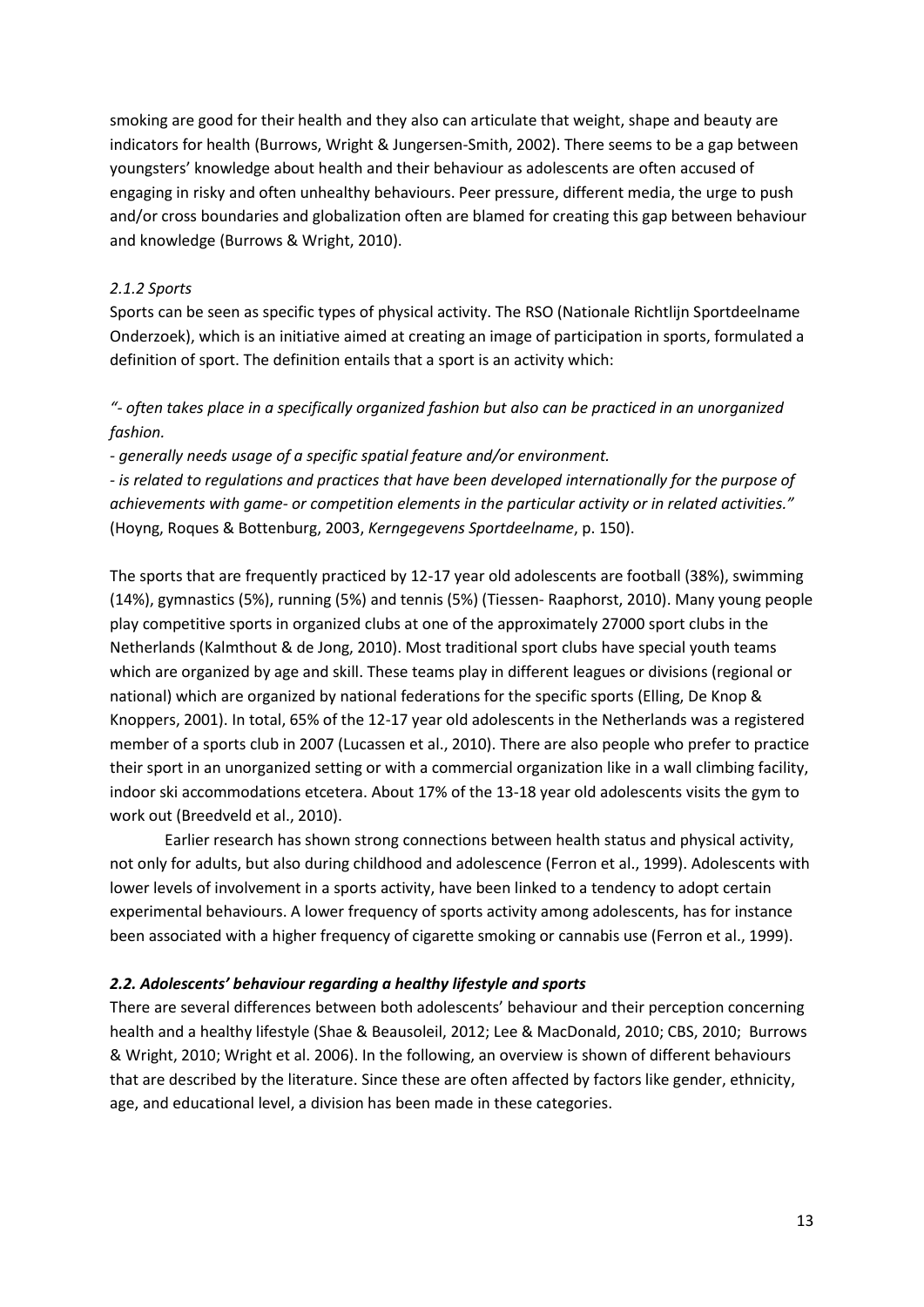#### *2.2.1 Gender*

The way women often are portrayed in the media, creates an image of an ideal (thin) female body, which is almost unachievable for the majority of women. But nowadays not only girls experience pressure to look thin. Boys and men are increasingly influenced by images of trained slender bodies in the media (Borrows et al., 2002). More and more boys engage in fitness activities in order to meet this ideal shape (Wright et al, 2006). Little research has been done on the perception of boys and girls regarding health and a healthy lifestyle in the Netherlands, but an Australian study among 45 girls between the ages of 12-19, shows that adolescent girls view fitness and healthy practices like eating and exercising as a way to maintain a 'healthy' weight and/or a slim figure. By comparing one's physical shape or weight with a certain ideal, one's health could be measured (Wright et al., 2006). The same study among 39 male Australian adolescents showed that the male respondents were far less focused on body shape. The boys mainly mentioned the desire of a fit body and being fit had to do with the capabilities of their bodies (Wright et al., 2006). The same study showed that only a few boys worked out in order to build mass. The ones who did, did not do so for aesthetic reasons but to improve performance.

When different lifestyle behaviours of adolescents are viewed, the literature shows that there are almost no differences in the total number of girls who smoke compared with boys. About 7% of the girls and 8% of the boys who attend high school, smokes on a daily bases (Ewalds & Van Der Mooren, 2011; CBS, 2010; Monshouwer et al., 2008). Boys tend to drink higher quantities and more frequently than girls, but the number of boys and girls that drink alcohol is fairly equal (Van Hasselt et al., 2010; Monshouwer et al, 2008). By the time adolescent girls in the Netherlands reach the age of 17-18 years, about one third of them has come into contact with cannabis. For boys this counts for about half of the 17-18 year olds. The monthly use of cannabis for girls stays stable at approximately 10% at age 15 and older (Monshouwer et al, 2008). As boys age, the monthly prevalence of cannabis use increases from 2% at age 13 to almost 30% at age 17-18 (Monshouwer et al, 2008). About 40% of the 15-19 year olds, manages to meet the NNGB (Nederlandse Norm Gezond Bewegen) norm (Ewalds & Van Der Mooren, 2011). Boys tend to be more physically active than girls in high school and they participate more in sports compared to girls (Ewalds & Van Der Mooren, 2011; De Roos & Bot, 2010). When looking at 12-17 year old children, 65% of the boys and 61% of the girls are frequently active in sport activities (Tiessen- Raaphorst, 2010). Boys are more active in sport clubs than girls (Lucassen et al, 2010). Both boys and girls in the study by Wright et al. (2006) spoke in terms of 'good' and 'bad' food. The 'good' food was healthy and consisted of fruit and vegetables whereas the 'bad' food consisted of junk- or fast food, fatty food and food that is high in sugar. A study among high school children between ages 12 and 16 showed that 79.1% of the girls and 84.5% of the boys eat breakfast during weekdays. The same study shows that 31% of the girls eat one or more pieces of fruit a day and 44.9% eat vegetables at least once a day, which is significantly more than boys their age of whom respectively 23.6% eats fruit, and 36.3% eats vegetables each day (De Roos & Bot, 2010). Candy is consumed by 35.3% of high school girls at least once each day according to the same study.

#### *2.2.2 Ethnic background*

Ethnic background is an influential factor when looking at the lifestyle of adolescents. When we look at the indicators of a healthy lifestyle, there are some differences between the lifestyle behaviours of Dutch adolescents and Dutch adolescents with other ethnic backgrounds. The numbers on smoking show that the percentage of girls who smoke daily is highest among girls with a Turkish background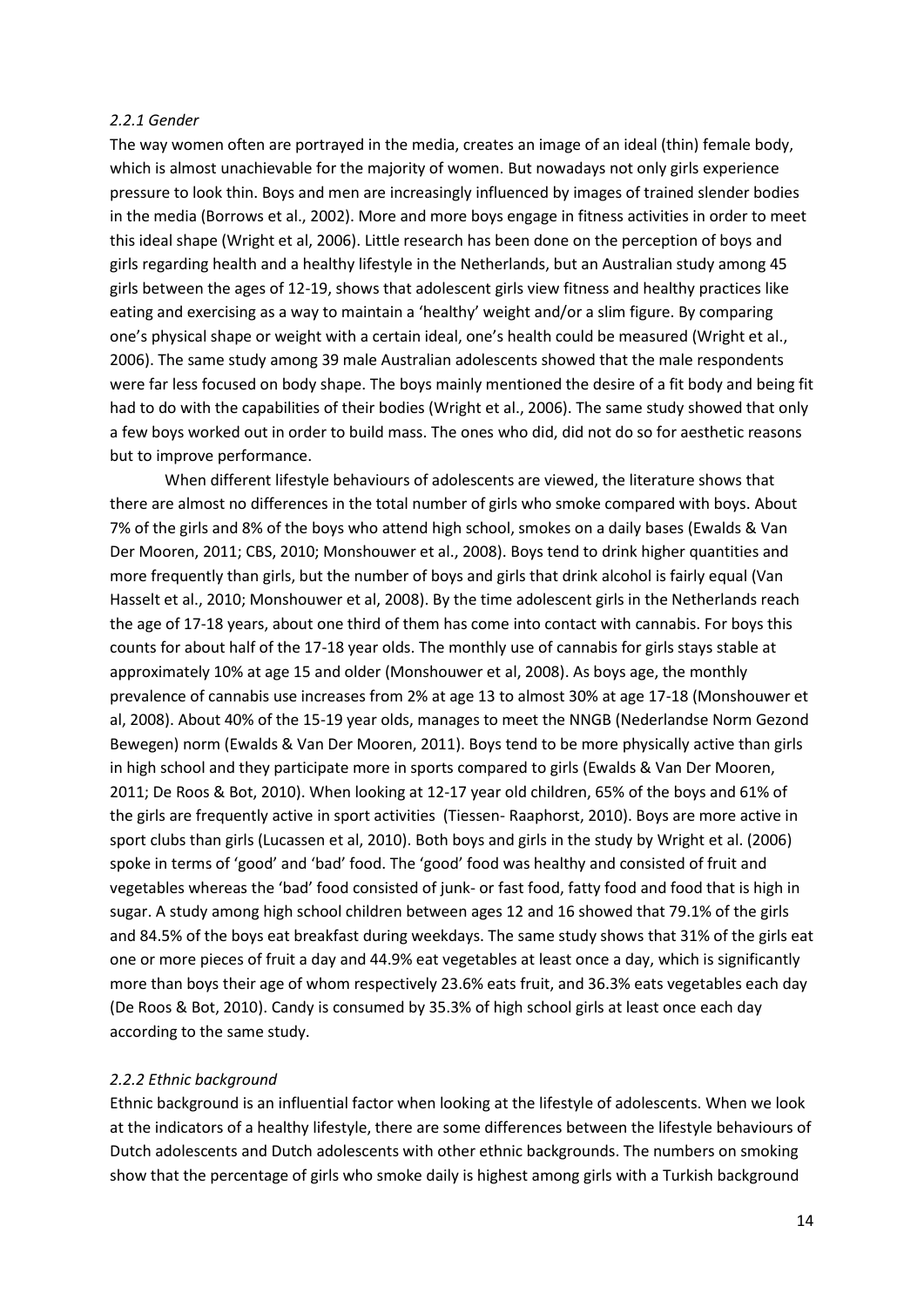(17%), which is significantly higher compared to Dutch girls (7%). Girls with a Moroccan background have the lowest percentage of daily smokers (2%). (Monshouwer et al, 2008). Alcohol consumption and ethnicity seem to be connected as the numbers show that 20% of Dutch adolescents were considered to be heavy drinkers, compared to 12% of the migrant Dutch population (Ewards & Van Der Mooren, 2011). Dutch adolescents with a non- Western background generally consume less alcoholic beverages, but the ones who do drink, do not differ from their Dutch/ Western peers in the quantity that is consumed (Van Dorsselaer, 2010; Van Hasselt, 2010; Monshouwer et al, 2008). The use of cannabis in the Netherlands does not show big differences between Dutch adolescents and Dutch adolescents with a foreign background (Van Dorsselaer, 2010; Van Hasselt, 2010; Monshouwer et al, 2008). Among migrant Dutch adolescents, there *are* big differences. Adolescents with a Moroccan background refrain from drug use more often and the prevalence of cannabis consumption among adolescents from the Antilles, Aruba and Surinam is higher than that of their Dutch peers (Ewalds & Van Der Mooren, 2011). Statistics concerning exercise among 15-24 year olds show that more than 61% of the Dutch migrant population did not meet the NNGB norm, but since this norm is different for people over 18, this number may not be accurate (Ewalds & Van Der Mooren, 2011). Other data supports the idea that Dutch migrant adolescents are less physically active compared to Dutch adolescents. The average number of days that Dutch adolescents are physically active for at least one hour a day (4.4 days) is significantly higher than for adolescents from a foreign background (3.7 days)( De Roos & Bot, 2010). Dutch adolescents from a non- Western background are less active in sports clubs, but more active than their Dutch peers in unorganized sports and exercise (Lucassen et al., 2010). Ethnicity also plays a role in participation in sports activities as Dutch migrants from a non-Western background tend to participate less in sports than their Dutch/ Western peers (Lucassen et al., 2010; Tiessen- Raaphorst, 2010). Some miss the motivation to play sports because they have other (more fun) things to do, or they believe that they are active enough (Lucassen et al., 2010). Dietary habits also seem to differ among ethnic backgrounds as Dutch adolescents from a foreign background eat breakfast significantly less often (65.3%) than Dutch adolescents (85.4%) and they consume vegetables less often compared to their Dutch peers (respectively 32.6% for migrant adolescents and 41.8% for Dutch adolescents) (De Roos & Bot, 2010).

#### *2.2.3 Educational level*

Educational level is another factor that affects some of the lifestyle elements. For this thesis, the emphasis is on students who follow VMBO education. Within this level of education there are different levels: VMBO-b (VMBO Basis Beroepsgerichte Leerweg (BBL)), VMBO-k (Kader Beroepsgerichte Leerweg (KBL)), VMBO-t (Theoretische Leerweg (TL)) and VMBO-g (Gemengde Leerweg) which is a mix of VMBO-t and VMBO-k.

Adolescents who follow a higher level of education are more likely to smoke less than the ones at a lower level. Of students who study at the VMBO-b educational level, about 11% can be counted as a daily smoker with very little difference between boys and girls. Research shows no significant relation between educational level and the prevalence of alcohol consumption among adolescents. There also are no indications for differences in frequency and the amount of alcohol consumed along the different educational levels. (Monshouwer et al, 2008). The motivation to do sport activities differs between educational levels as students in the more practical, lower levels of education do sports less because they think it is fun to do compared to the higher more theoretical levels. The lower levels participate in sports more often to control their weight and to look good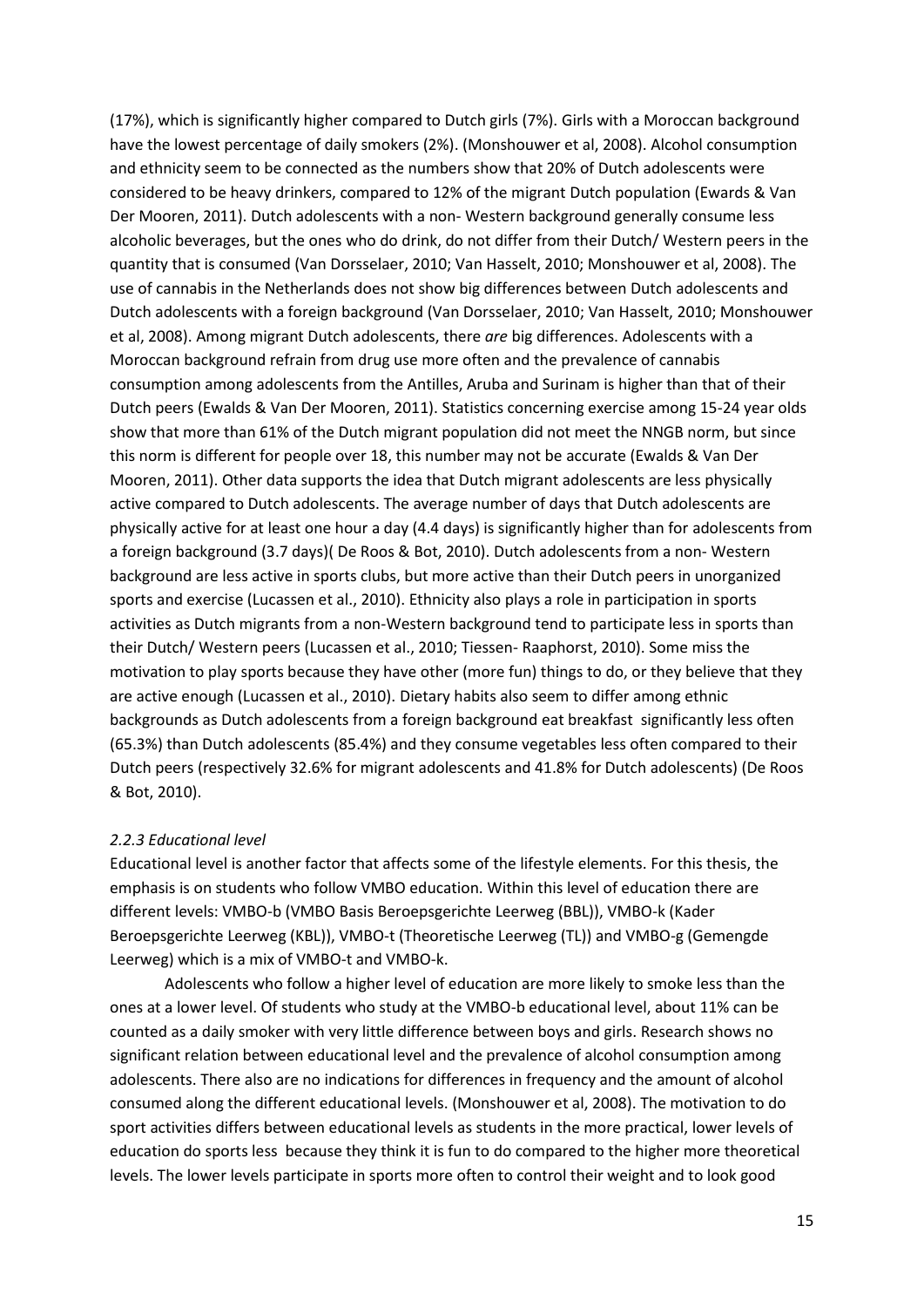compared to the higher levels. Children with lower social economic status are less active in sports clubs but are more active in unorganized sports and exercise outdoors (Lucassen et al., 2010). Educational level seems to have no significant influence on the prevalence of the use of cannabis, but the frequency of consumption seems to show some differences for girls. In the higher levels of education, a lower frequency of cannabis use is seen compared to the lower levels.

#### *2.2.4 Age*

As adolescents get older, they appear to display different behaviour. The prevalence of smoking for instance increases with age. The increase is highest between ages 12-15. In the study by Monshouwer et al. (2008) less than 2% of the children who had just entered high school, reported to be a daily smoker. Children who were two years older showed a prevalence of 7%. At age 12 almost half of the children has had experience with alcohol consumption. This increases with age as at age 15, 89% of the children has had an alcoholic consumption at least once in their lives. The majority starts drinking between the ages of 11-15. The frequency with which alcohol is consumed also increases with age (Monshouwer et al, 2008). The same pattern is detected for cannabis use. Among 13 year old children, the monthly prevalence of cannabis use is 2%. This increases with age as 34% of the boys and 27% of the girls has used cannabis at age 16 (Monshouwer et al, 2008). Age also shows to be an influential factor with regard to physical activity and sport. About 90% of the children between 6-15 years has been active in sports at least 12 times in the past 12 months. This number drops to 80% between the ages 16-18 (Tiessen- Raaphorst, 2010; Van Leest & Verschuren, 2005). Lastly dietary habits also show differences for different age groups. As adolescents age, they become less likely to have breakfast and this is also true for the consumption of fruit. In primary school 92% of the children reported to have breakfast every working day. Among 16 year olds this percentage has dropped to 73%. For boys the consumption of vegetables also declines with age but for girls it appears to stay stable. The snacking behaviour of adolescents also appears to remain stable between the ages of 12 and 16 (De Roos & Bot, 2010).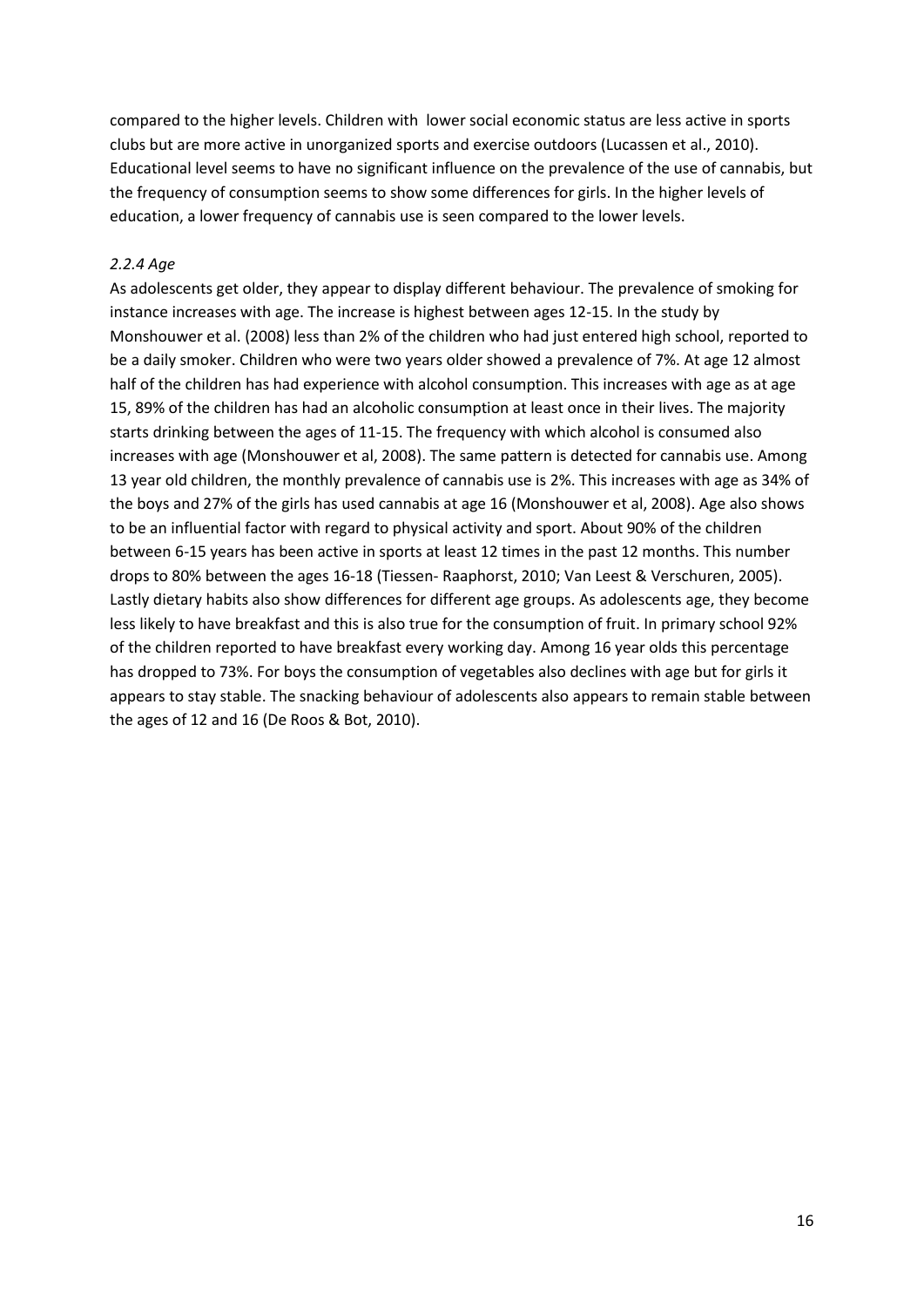# **3. Youth cultures**

Alto's, skaters, hip hoppers, fashionista's. These are just a few of the youth cultures that have become popular among adolescents in the Netherlands nowadays. Parents often think that their kids dress and talk strangely and the music that their children listen to sounds terrible. The children might say the same things about their parents. Parents of today's children also were young once and their parents probably thought that their kids' style and music preference were terrible too. This illustrates that youth cultures are of all times. This chapter forms the theoretical framework for the first general research question and specifically research questions 1.a, and 1.d.

#### *3.1 What are youth cultures*

Next to the term 'youth cultures', there are other terms that are being used such as: 'sub- cultures' and 'youth (cultural) styles' or 'youth crowds'. There is some debate about the term 'youth culture' and '(youth) subculture'. It has been said that these terms are unable to describe the fluidity and flexibility of these groups (Bennett, 1999). Bennett therefore (1999) offers the alternative term 'neotribes'. Due to the (limited) scope of this study, this terminological debate will not be discussed in more detail here and 'youth cultures' and 'youth crowds' will be the terms of preference in this study.

#### *3.1.1. A definition*

The term 'youth culture' consists of two elements, being 'youth' and 'culture'. Youth in this context refers to adolescence. Adolescence can be seen as a stage between stages. As an adolescent, a person lives in a phase between childhood and adulthood (Janssen, 1994a; Prins, 2006). The transition from childhood into adolescence starts with the biological maturation of the child (Prins, 2006; Smetana, Campione-Barr & Metzger, 2005). These physical and sexual changes can be measured by looking at primary and secondary sexual characteristics (Fox, Bowers & Foss, 2001; Peterson, 1988). Adolescence is often divided in the literature in three developmental stages, entailing early adolescence (typically ages 10–13), middle adolescence (ages 14–17), and late adolescence (18 until the early twenties) (Smetana, Campione-Barr & Metzger, 2005). The focus of this study is on adolescents from the ages 14 to 18 which can be seen as middle adolescence. This stage is characterized by an increased frequency of arguments and conflicts between parents and children. These conflicts contribute to an increase in the child's independence from their parents (Smetana, Campione-Barr & Metzger, 2005). This stage is also characterized by changes in the social lives of adolescents as they will spend more time with peers from the age of 14 and the influence of these peers will increase (Zeijl, Du Bois-Reymond & Te Poel, 2001). The interaction between peers differs much from the interaction between the peers and their parents. Peer to peer interaction takes place at three levels (Smetana, Campione-Barr & Metzger, 2005). The first level is about friendships and romantic relationships. The second level is about small groups of peers ('cliques') that are connected by friendship and shared activities. The final level of peer interaction that is mentioned consists of crowds. Crowds are groups of adolescents that can be identified by their common interests, attitudes, norms, behaviours, abilities, and/or personal characteristics (Delsing, Ter Bogt, Engels & Meeus, 2007; Verkooijen, Nielsen & de Vries, 2007). In other words one could say that crowds are groups of adolescents that collectively are part of a youth culture.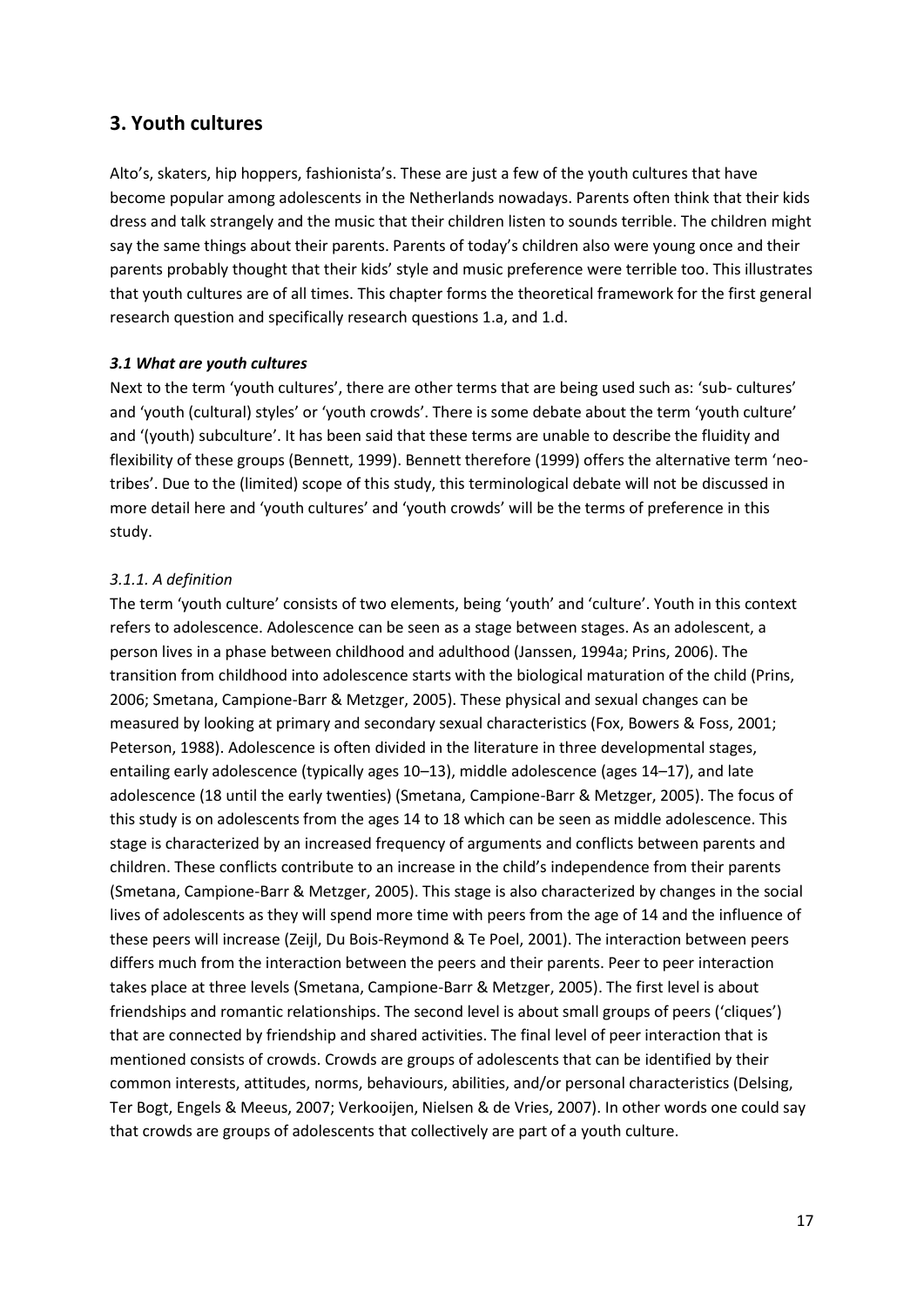The other element is 'culture', which can be described as a set of habits, practices, beliefs, skills, norms and values that are recognized, shared and adopted by members of a specific society (Janssen, 1994a.; Janssen, Dechesne & Van Knippenberg, 1999). Janssen (1994b.) mentions that culture also can be described as the ability of individuals to form and colour their own lives. Both descriptions of the concept are relevant as the first one recognises that culture consists of a great variety of elements while the second description puts an emphasis on people's style, character and independence which is relevant when talking about adolescents' (clothing) style and their search for independence. The description of the term 'youth cultures' can be completed with a definition by Clarke et al. (1976 in Muggleton, 2005) which says that youth culture refers to the way in which young people develop distinctive life patterns and give form to their social and material life experience in an expressive manner.

The given definitions still miss two important elements of youth culture which are 'style' (e.g. fashion, appearance) and 'music'. As mentioned in the introduction of this chapter, adolescents often differ from adults in their music preference, but also in style (Haenfler, 2010; Janssen, 1999). Many youth cultures stem from, or are influenced by, popular music like hip hop, rock & roll and punk (Prins, 2006). Youngsters often see popular artists or other celebrities in the media as role-models and they try to copy their style and attitude (Frankenhuis, Van de Hagen & Smelik, 2007). With this taken into account, youth cultures can be seen as social subgroups which are influenced by, but also differ from, wider societal culture by its habits, practices, beliefs, skills, symbols, norms and values and often style and musical preference, that are recognized, shared and adopted by a specific group of young people (Haenfler, 2010; Blackman, 2005; Janssen et al, 1999).

#### *3.1.2 Why do youth cultures exist?*

Different theories exist about why youth cultures exist. Nowadays the idea generally entails that being part of a youth culture is about being part of a collective consciousness, a feeling of belonging and being part of something 'cool' (Haenfler, 2010; Janssen et al., 1999). Because 'cool' is not the same for everyone, there are different youth cultures with different interpretations of what is 'cool'. In the first paragraph of this chapter, the importance of peer to peer interaction and relationships during adolescence has been mentioned. By adopting or striving for an admired trait or behaviour, adolescents try to get the approval of the group (Zimmerman, Copeland, Shope, & Dielman, 1997). Conforming to the behaviours and traits of a youth culture can thus be seen as a way of youngsters to be part of something 'cool'. It all is part of a process in which an adolescent develops his or her identity. So identity, and the questions that adolescents face regarding identity, form a vital part of youth cultures. Elements like gender, ethnicity and social class are of importance to the identity of adolescents (Rattansi & Phoenix, 2005).

Adolescents nowadays are individualistic, fun loving and sensitive to impulses, trends and hypes (Prins & Janssen, 2001; Blackman, 2005). As a result adolescents nowadays often mix different elements from different (youth) cultures with which they feel affiliated, which creates complicated hybrid forms of youth cultures (Wortham, 2011; Haenfler, 2010; Prins, 2006). This trend in which adolescents 'surf' from one youth subculture to another, is often called "style surfing" by different scholars (Prins, 2006). The role of the media in youth cultures has grown tremendously over the past decades as youngsters not only are influenced by radio, television and magazines, but also by new media like the internet. Also the development of communication technologies, migration and easier ways of travel, have contributed to the globalization and commercialization of youth cultures which enabled youth cultures to grow into global cultures with followers across the globe (Wortham, 2011).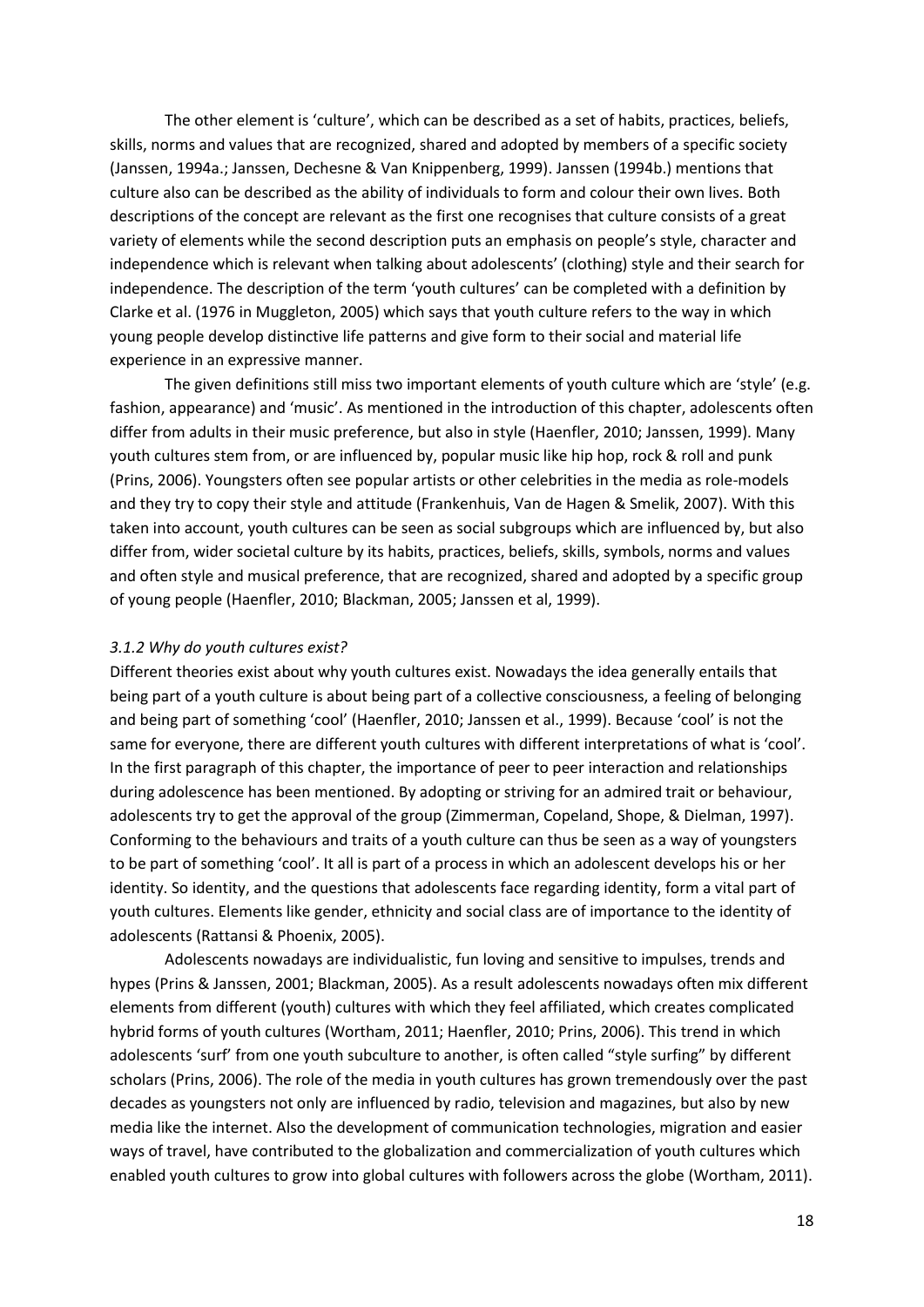#### *3.2 Youth cultures and their health related behaviours*

Where there used to be only a few youth cultures in the Netherlands, globalization of youth cultures has lead in the Netherlands to a wide variety of youth cultures, many of which find their origin in musical styles that have been imported from the United States (Janssen, et al., 1999).

#### *3.2.1 What are popular youth cultures?*

The literature shows a variety of categories for popular youth cultural styles. In this thesis a division is made between elite groups (e.g., 'populars', 'posh'), deviant groups (e.g., 'hip hoppers' or 'blowers'), athletically oriented groups (e.g., 'Jocks'), academically oriented groups (e.g. 'nerds', 'loners') and 'other' groups (e.g. 'rural youth', 'gamers'). An overview of recent popular youth cultures in the Netherlands is shown in table 3.1. The list with an explanation of all the youth cultures can be found in appendix I.

Some studies show that in the Netherlands the majority of adolescents does not feel affiliated with any particular youth culture. Most adolescents want to blend in with the 'mainstream' and just want to be 'normal' (Delsing et al., 2007). Others say that only a small minority of adolescents are fully submerged in one particular youth culture. The majority feels affiliated with one or more youth cultures and only adopts the fashion style or music (Haenfler, 2010; Verkooijen, Nielsen & De Vries, 2007; Janssen et al., 1999; Janssen, 1994a.).

| <b>Elite groups</b> | <b>Deviant groups</b> | <b>Athletically oriented</b> | Other                | <b>None</b>    |
|---------------------|-----------------------|------------------------------|----------------------|----------------|
|                     |                       | groups                       |                      |                |
| Posh                | <b>Blowers</b>        | Jocks/ sporty                | Nerds/ geaks/ brains | Normal/average |
| Popular/ in-crowd   | Punk                  | <b>Skaters</b>               | Gamers               |                |
| Fashionista's and   | Hard Rock/ 'metal     |                              | Farmers/ rural youth |                |
| 'Mooiboys' (pretty  | heads'                |                              |                      |                |
| boys)               |                       |                              |                      |                |
|                     | Hip hop               |                              | Refo's               |                |
|                     | Macho's               |                              | Loners               |                |
|                     | Rasta's               |                              | House/ dance         |                |
|                     | Gothic                |                              | Alto's               |                |
|                     | Emo/ scene            |                              |                      |                |

**Table 3.1: Overview of youth cultures in the Netherlands.**

#### *3.2.2 Lifestyle behaviours within youth cultures*

There is little or no information available about the meaning of a healthy lifestyle and sports among Dutch adolescents who feel affiliated with a particular youth culture. Because youth cultural categories tend to be fairly consistent across regions (La Greca, Prinstein & Fetter, 2001) the information from other studies across the world can be of value and are thus used for this section.

The literature mainly talks about the influence of youth crowds on risky behaviour and substance use. Different studies show that members of the so-called deviant youth cultures are most likely to smoke and also elite groups are more likely than members of other youth cultures to smoke (Sussman et al., 2007; Verkooijen et al., 2007; La Greca, Prinstein & Fetter, 2001). Sussman et al. (2007) did a review study in which 18 studies were included that studied alcohol use within youth cultures. In 15 of these studies, members of deviant groups were most likely to consume alcohol (Sussman et al., 2007). Other studies also show that being member of a deviant or popular/elite group, increases the odds of alcohol use (Verkooijen et al., 2007; La Greca, Prinstein & Fetter, 2001). Use of cannabis within youth cultures is most common among the 'skate/hip hop' and 'hippie' groups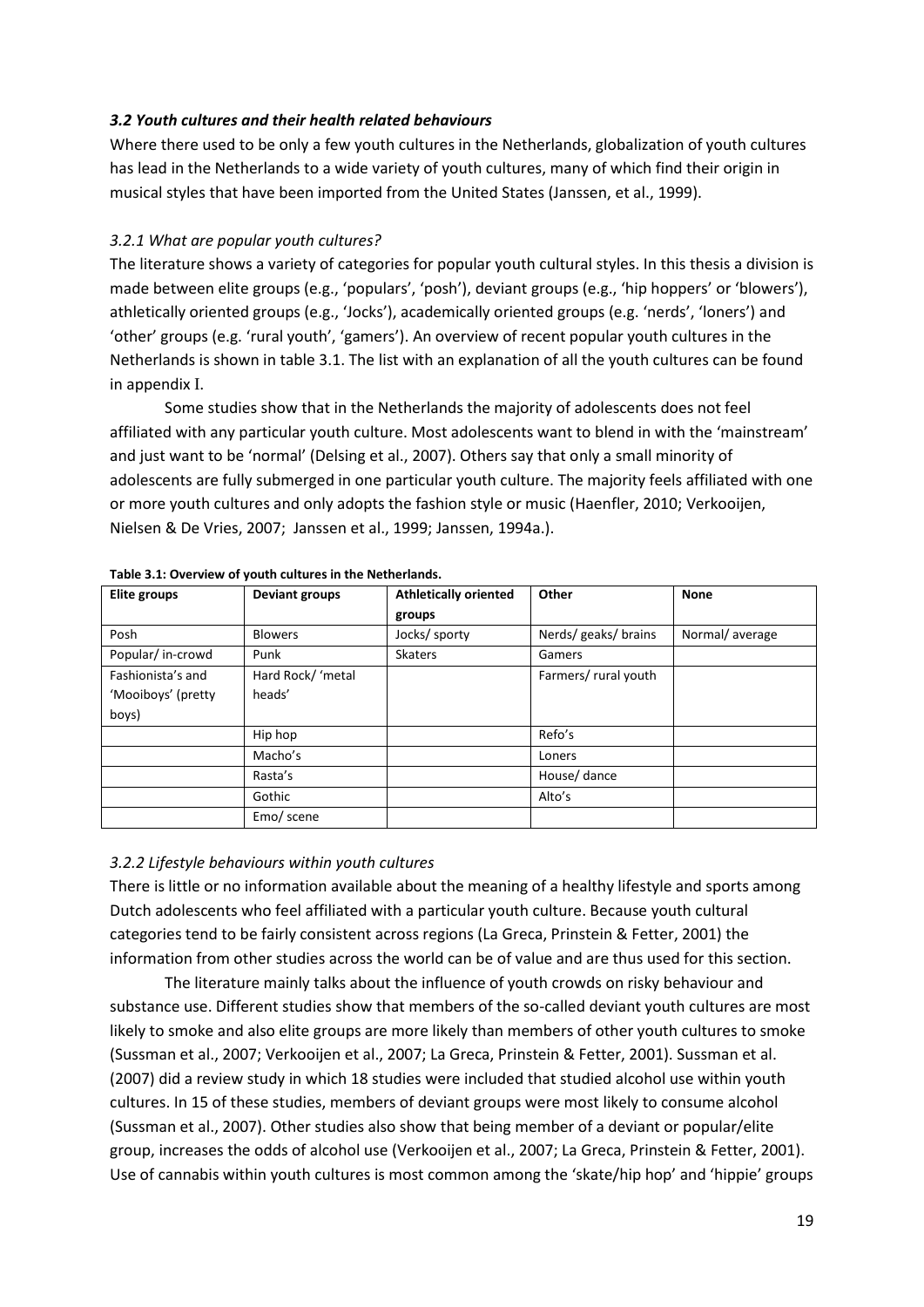in the study by Verkooijen et al. (2007). In eight out of nine studies, deviant youth cultures were found most likely to use cannabis (Sussman et al., 2007). A study by Mackey and La Greca (2007) shows that 'brains' report the healthiest dietary habits followed by the 'populars' who also eat more healthy foods compared to other groups. The 'populars' also report to eat more unhealthy foods than other groups. Members of a deviant group have the least healthy dietary habits (Mackey & La Greca, 2007). The same study from Mackey and La Greca (2007) shows that the 'jocks' report significantly higher levels of physically activity as well as members of the 'popular' group. The 'brains' report to be less physically active than other youth crowds and the members of deviant groups are the least physically active.

#### *3.3 Hip hop*

The main focus of this study lies on hip hop culture. Rap artists like Kanye West, Snoop Dogg and lil' Wayne sell millions of albums and have sold out concerts across the globe. Hip hop DJ's play tracks in front of thousands of people in popular clubs and often they produce successful tracks for popular artists. B- boys and b- girls appear in music videos and big events. They travel the world and become more and more known to a greater audience. Also graffiti art has become an accepted art form and graffiti artist nowadays have expositions at galleries and museums.

This shows that hip hop has evolved since its birth in the 70's of the last century (Motley & Henderson, 2007). Hip hop culture started in the ghettos of New York city as a cultural force of creativity, unity and social protest, but has now become a global cultural phenomenon (Hunter, 2011). The culture has several artistic components which form the pillars of hip hop culture (Motley & Henderson, 2007). Turntabalism or DJ-ing is about mixing and creating music by using turntables and vinyl- records (CD's and digital recordings are also frequently used these days). B- boying is a second element which is often referred to by the general public as breakdancing. This is an acrobatic dance form in which b-boys/girls (break boys/girls) dance to the music played by the DJ. The third element of hip hop is graffiti- art. In this art form, the streets are used as a canvas on which graffiti artists use spray paint to express their creativity. A fourth element is the art of rapping or MC -ing in which an MC (Master of Ceremony) raps rhymes about his or her life, dreams, achievements, fantasies etc. He or she rhythmically rhymes verses over a musical soundtrack. The knowledge about the history of hip hop can also be seen as the last element of hip hop but this elements is not always mentioned when the elements of hip hop are discussed.

Just like other youth cultures, hip hop comes with a certain lifestyle. These days hip hop related fashion, accessories and beauty products have become a global industry (Hunter, 2011; Motley & Henderson, 2007). The hip hop lifestyle is often described as being focussed on cars, women and drugs. This image is formed and reinforced by rap videos, lyrics and merchandising (Hunter, 2011). Hip hop is also known for its baggy clothing and shiny jewellery but for people in 'the scene' it is important just to look 'fresh'. Looking 'fresh' is about having a style that looks well put together and clean. Clothing can show character, status, individuality and a person's sense of style. Lyrics and discussions on internet forums show that the focus in hip hop usually does not lie mainly on people's physical appearance. It is more about what a person does with his or her appearance (e.g. in terms of clothing), if he or she is 'real', and original. In hip hop it generally does not matter if a person is slim, fat, tall, short, trained or out of shape. It could be more about a certain image that can be linked to a person's appearance. Appearance in that sense shows individuality which can be seen as an important feature in hip hop culture (Motley & Henderson, 2007; Van Gemert, 2005).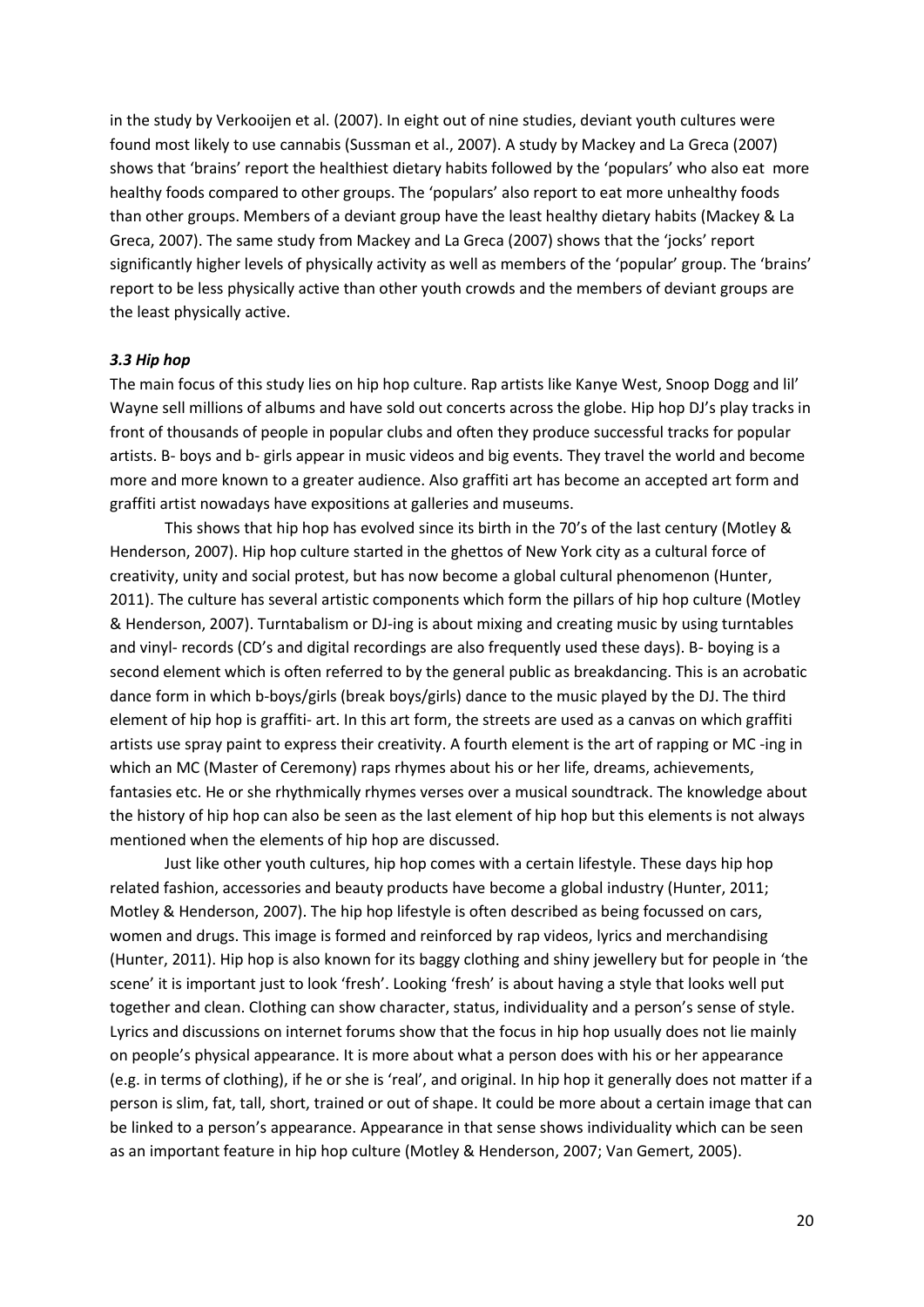As hip hop originated in the Bronx in the United states it became very popular among Latino and black groups. Black rappers often talked about their life in deprived parts of the city where violence and drugs were common. The way these black young people talked about their situation spoke to many other marginalized groups all across the globe (Osumare, 2001). In the Netherlands, hip hop music was mainly popular among black youth from Surinam and the Antilles (Van Gemert, 2005). Marginalized groups in society feel attracted to the lyrics in the songs that are about social marginalization. Osumare (2001) speaks of 'connective marginalities' in hip hop, in which hip hop culture connects people from all over the world through their connection in marginality. Nowadays hip hop music has penetrated global pop charts and the music has become increasingly popular among a wider public. In the Netherlands, hiphop music now is also very popular among white youngsters and adolescents from different social classes (Van Gemert, 2005). The majority of the people who feel affiliated with hip hop culture are consumers rather than practitioners. People can 'buy' their way into the culture since hip hop culture is very much commercialized so people from 'other' social backgrounds can look like hip hoppers by buying hip hop related items like ringtones, magazines, shoes, entire lines of clothing, video games etcetera (Hunter, 2011). This also allows for a division between 'true' hip hoppers, who contribute to the culture and 'fake' ones who only consume it (Heanfler, 2010).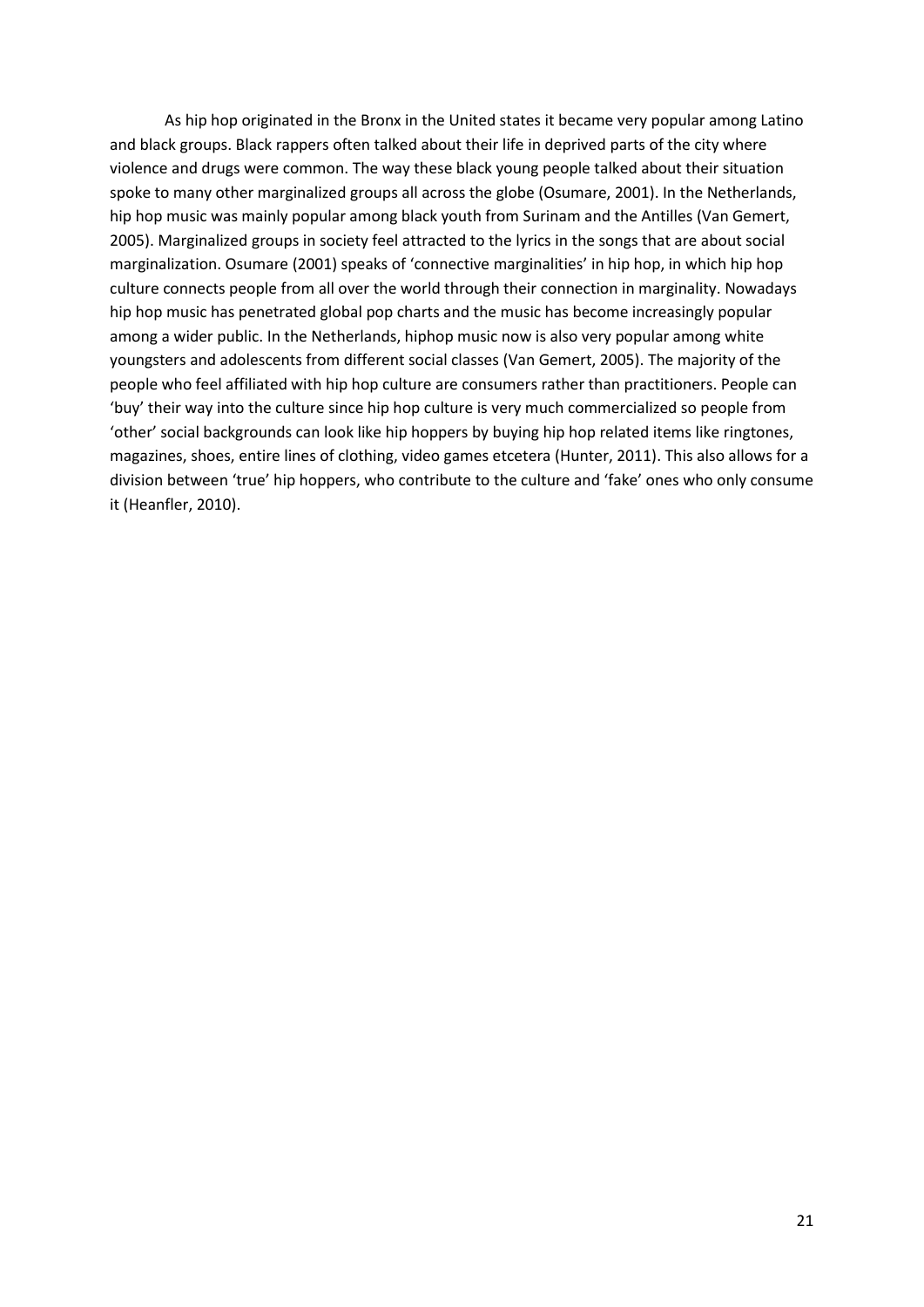# **4. Questionnaires and Q- sorts**

In order to answer the general methodological research question (Which differences can be identified when comparing the responses of Q- sorts with the responses from Likert scale questionnaires?), it is important to understand and recognise the differences between the two methodologies. This information also is relevant when constructing the questionnaire and Q- set.

#### *4.1 Likert scale Questionnaires and Q- methodology*

Likert scales are a methodology introduced by Rensis Likert in 1931 which aims to measure attitudes (Gliem & Gliem, 2003; Cross, 2004). With Likert scale questionnaires, respondents are asked to what extent they agree or disagree with a certain statement which is related to a specific topic. The idea is that if the respondent answers the items, the attitude of that person concerning that topic will become clear (Cross, 2004). Respondents show their attitude towards a topic by responding to a statement on a continuum which often consists of five or seven points ranging between two extremes (e.g. "I strongly disagree" to "I strongly agree"). Questionnaires generally rely heavily on the respondents' interpretation of a pre-established set of questions (Groves et al., 2004). The method is well known and often used as it is a suitable method for investigating large numbers of respondents (Albaum, 1997). Self- administered questionnaires are also useful for sensitive topics since there is more anonymity than in face to face interviews for example (Bowling & Ebrahim, 2005).

Q- methodology is a method which has been introduced by William Stephenson in 1935. The methodology is mainly a study of subjectivity in which a respondent is asked to order different statements that are related to a specific topic (Brown, 1993). The statements are selected from what is called the "concourse". This concourse is described by Van Exel and De Graaf (2005) as a collection of all statements one can come up with in relation to the topic under investigation. From the concourse, generally a selection of 40-50 statements is made. These statements form the Q- set about which the respondents have to give their opinion. Respondents give their opinion by placing cards with the statements on a continuum which often ranges from "I totally disagree" to "I totally agree". This placing of the statements is called the Q- sorting process. In Q- methodology , cards with statements often are placed in a certain pattern that usually shows the shape of a quasi- normal distribution (Brown, 1993; Van Exel & De Graaf, 2005). Because the statements generally are placed in the shape of a quasi- normal distribution, the respondents are forced to make a choice about which statements they agree or disagree on most.

#### *4.2 Design and theory of answering questions*

When adjusting an existing questionnaire and when constructing a new one, several issues have to be taken into consideration in order to get optimal validity and reliability of the instrument.

#### *4.2.1 Questionnaire design*

Questionnaire questions can be about attitudes, opinions, feelings, thoughts, knowledge, circumstances, rare behaviour or behaviours that people would rather keep to themselves (Baarda, de Goede & Kalmijn, 2000). When putting together a questionnaire, it is important to take different issues into consideration. Dillman (2007) says that two key objectives should be strived for when designing a questionnaire. Firstly, one should aim to reduce nonresponse and secondly the aim should be to reduce or avoid measurement error (Dillman, 2007). These objectives can be reached by taking several issues into account.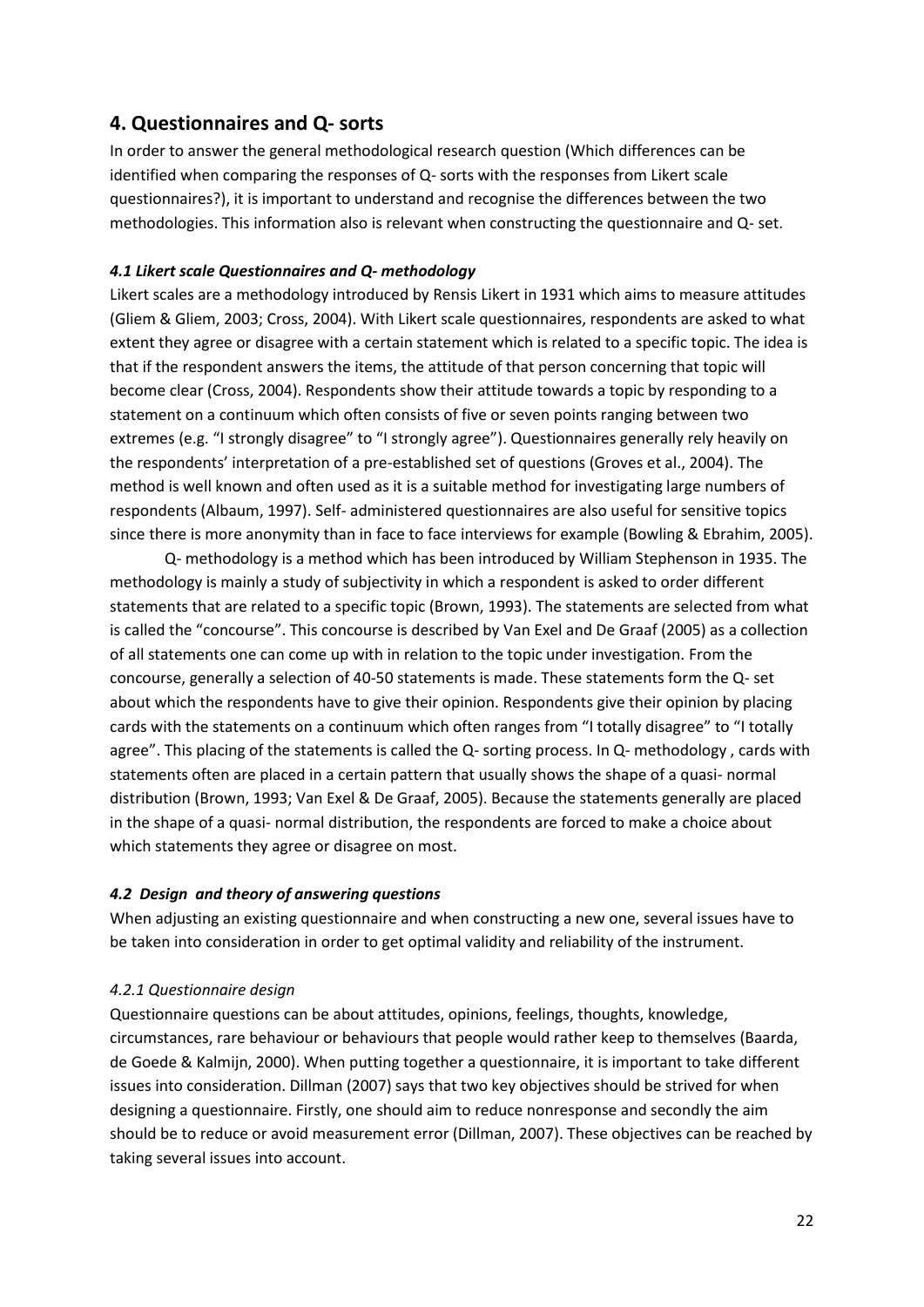It is always important to get a clear image of the social and (in this case also youth) cultural context of the respondents (Harkness, 2010; Bowling & Ebrahim, 2005; Schwarts, 1999; Robbins, 1999; Zaller & Feldman, 1992). These contexts have a great influence on the formulation of both questions and answers. Questions (as well as the answers) need to be formulated in a manner that makes them as short, simple and as concrete as possible. The questions and answers have to be understandable and answerable for every respondent and they should mean the same to any respondent (Dillman, 2007; Bowling & Ebrahim, 2005; Baarda et al., 2000; Robbins, 1999).

The order in which questions are asked and the layout, also play a role in the response of respondents (Bowling & Ebrahim, 2005; Robbins, 1999). First of all it is important that the questionnaire starts with an introduction of both the researcher as well as the research. The respondents should know the purpose of the survey. There also should be some instructions as to how the questionnaire is supposed to be filled out. The most important rules applying for the ordering of questions are that the first questions of a survey should be simple, pleasant, interesting and non- offensive (Bowling & Ebrahim, 2005; Robbins, 1999). Boring questions and questions about ethnicity, gender etcetera, should be asked towards the end of the questionnaire (Robbins, 1999). The final page of the questionnaire is normally used as an invitation to make additional comments and a thank you (Dillman, 2007).

#### *4.2.2 Q- sort design*

The Q- set is a result of the concourse in which different statements have been collected. The selection of statements for the Q- set is according to Van Exel and De Graaf (2005) more of an art than it is a science. Generally statements are selected which widely differ from one another so that they represent the variety of positions that can be taken with regard to a certain topic (Van Exel & De Graaf, 2005; Brown, 1993). There are no elaborate recommendations on the formulation of the statements of the Q- set as there are for questionnaire questions (and answers). One could argue that statements should be edited in a way that they meet the same criteria as been described in the above for the questions in a questionnaire. The literature does show a difference where lay- out is concerned. In Q- sets the statements are often ranked and numbered randomly and printed onto cards. When respondents place the cards during the Q- sorting process, the placement of the cards is monitored in order to ensure a balanced (quasi- normal)distribution of the cards (Van Exel & De Graaf, 2005; Brown, 1993).

In the Q- sorting process it is also important that the respondent is aware of the purpose of the study and he or she should be instructed on what to do and how to do it. This can be done by the researcher before the respondent starts with sorting the cards, but there are also examples of selfadministered Q- sorts in which respondents follow written instructions. Still, Van Exel and De Graaf (2005) recommend that the Q- sorts are conducted face-to-face in combination with an interview, as it enables a better interpretation of the responses given during the Q-sorting process.

#### *4.2.3 Answering questions*

It is important to recognize the importance of question wording, question format and question context when putting together a questionnaire or Q- set. Minor changes in any of these can influence the answers given by respondents (Harkness, 2010; Bowling & Ebrahim, 2005; Schwarts, 1999; Robbins, 1999; Zaller & Feldman, 1992). Question wording, format and context can be optimized by taking into account the cognitive processes that are involved in answering questions.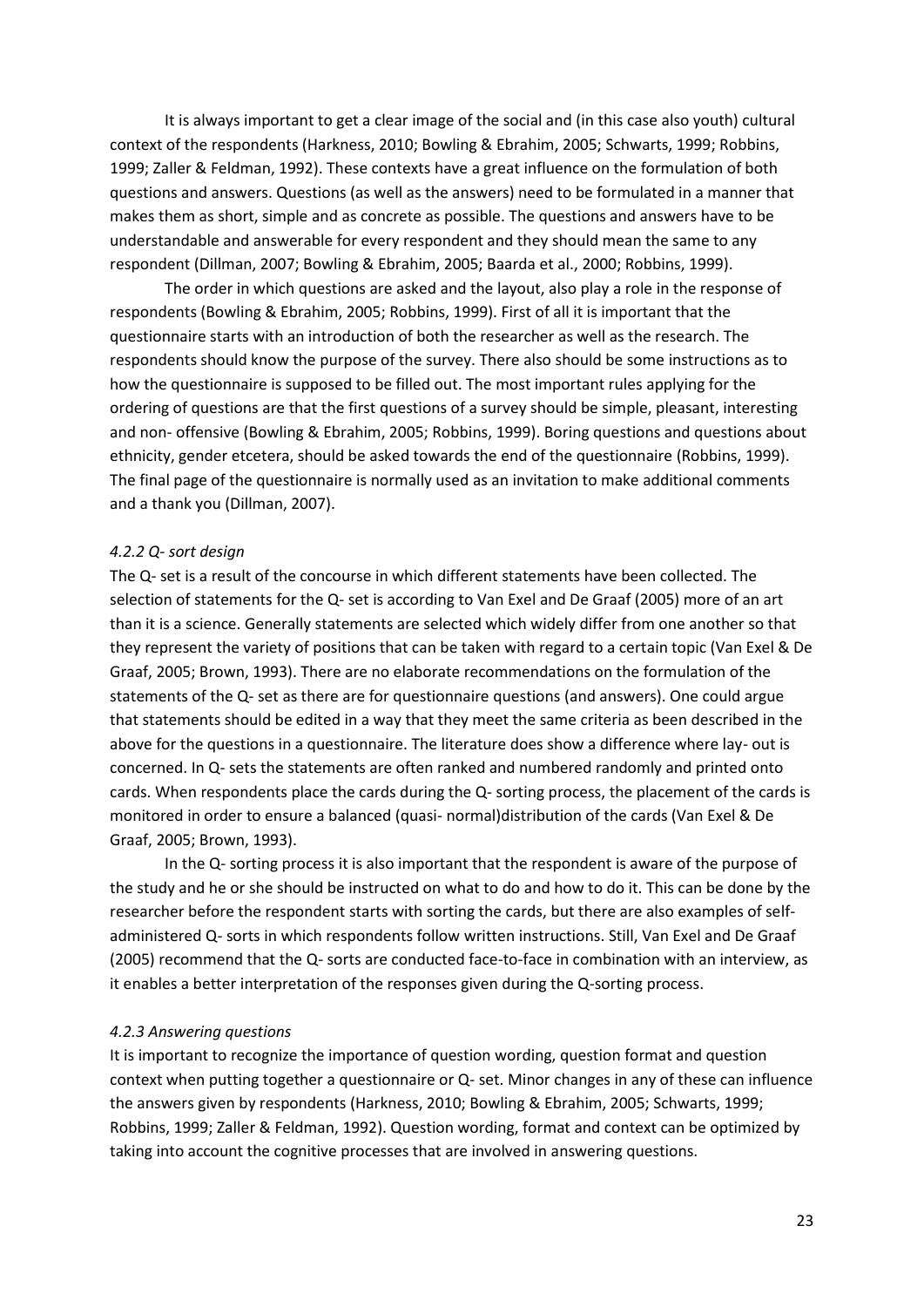There are various theories concerning this specific topic. Generally four groups of processes can be distinguished (Groves et al., 2009; Schwarz, 1999; Schwarz & Strack, 1991). These groups are: 'comprehension of the question', 'Retrieval of information', 'Judgment and estimation', 'Reporting an answer' (Groves et al., 2009). A schematic overview of these four processes is shown in figure 4.1.



*Figure 4.1: A model of the survey response process (Groves et al., 2009, Survey Methodology, p. 202)*

When looking at the model of the survey response process, the first step is about making sense out of the question that is being asked. This can only be done if the respondent not only understands the words in the sentences, but also understands the intention of the researcher (Schwarz, 1999). This alone is not enough to comprehend the question. It is also important to interpret the questions. One of the key elements of interpreting a question is determining the set of possible responses and preceding questions (Schwarz, 1999). Interpretation also consists of other processes like identifying different components of the question and their relations to each other. The assignment of meaning to key elements of the question and determining the purpose behind the question and the boundaries and overlap among answers (Groves et al., 2009; Dillman, 2007). In order to limit invalid answers or non- response, it is important to make sure that respondents comprehend the question. Comprehension of a question can be made easier by using a clear layout and by keeping everything as simple as possible. Consistent usage of symbols or by using underlined-, italic- or bold writings or by increasing font sizes can also increase comprehension of the questions (Dillman, 2007).

The second process mentioned in figure 2.1 is called 'retrieval of information' and it is about recalling relevant information to answer a question. In this process information is retrieved from a person's long-term memory. Often people cannot recall certain specific events especially when they are not rare or of considerable importance (Schwarz, 1999). 'Retrieval cues' can be used to activate the recall of information from long- term memory (Groves et al., 2009). Such a cue could result in the ability of the respondent to answer the question, but it could also be that the cue brought up relevant information which in turn could produce another cue. The process of retrieving information generally continues until the respondent finds the needed information or gives up (Groves et al., 2009). Retrieval is influenced by time, the type of events that need to be remembered and the number and quality of retrieval cues (Groves et al., 2009).

The third process in answering questions is 'estimation and judgment' which are processes that may combine or complement to what has been retrieved (Groves et al., 2009). If a question is about frequencies, and the information is incomplete or too insufficient to answer the question, one can make an estimation (Blair & Burton, 1987). Judgments can be useful to fill gaps in what has been recalled and judgments can combine the outcome of the retrieval process (Groves et al., 2009). It is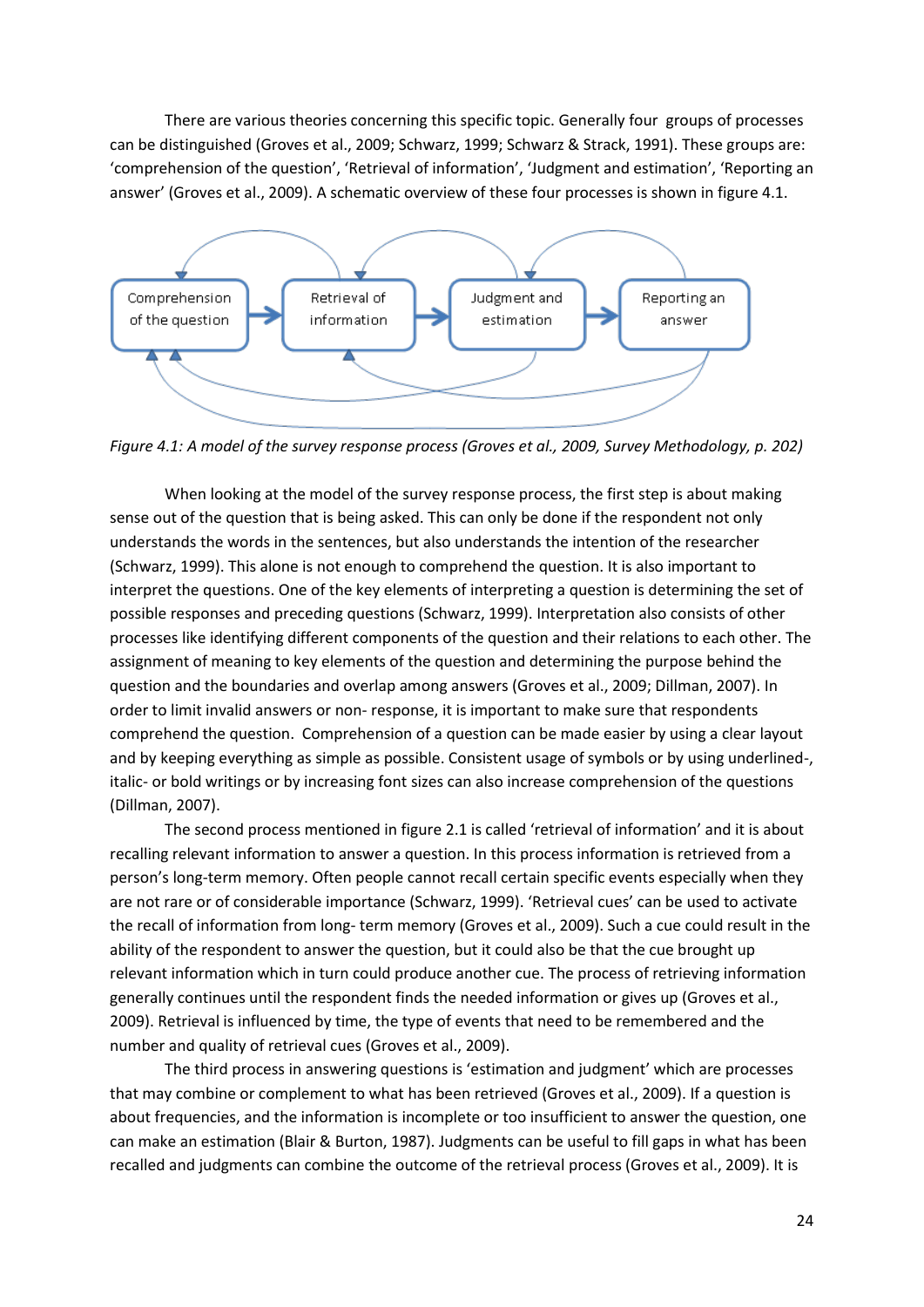important to consider the possible negative influence that answer categories can have on the estimation of frequencies (Schwarz, 1999).

The final process is called 'reporting' which entails the selection and communication of an answer. It can be that answer categories have been provided (closed questions) or that the respondent is asked to express his or her answer in words (open questions) (Groves et al., 2009). The reported answer of a respondent may deviate from a respondent's personal answer as a result of social desirability or self-presentation (Schwarz, 1999). A person prefers to 'look good' and thus may report an answer that makes him 'look good' but the answer does not necessarily comply with the person's actual answer. This aspect of social desirability and self- presentation can be eliminated by using techniques that emphasise on the anonymity and confidentiality of collected data (Schwarz, 1999).

A consideration that have to be taken into account when looking at this four- step model is that it presupposes that a respondent will read a question in a thoughtful way, but this is not always the case which might lead to acquiescence. This means that respondents respond without reading the question (Bowling & Ebrahim, 2005). People often tend to take clues from the layout and based on that they estimate what should be read and what can safely be ignored (Dillman, 2007). Also the sequence in which people go through these cognitive processes is not fixed. The different processes can sometimes overlap each other or, as the arrows in figure 4.1 show, people can revise their interpretation of a question as they realize that their answer does not fit with the response categories for instance (Groves et al., 2009; Schwarz, 1999).

In sum the past three chapters explained the theoretical issues which are needed in order to understand what is needed to answer the research questions. Chapter two (A healthy lifestyle and sport) showed how health can be perceived and how it is often perceived in Western societies. It also showed different behaviours of adolescents related to health. The third chapter (Youth cultures) showed what youth cultures are and possible influences of youth cultures on the lifestyles of adolescents were also explained. The two chapters gave information which was useful as theoretical framework for answering the first general research question and its sub- questions. The past chapter (Questionnaires and Q- sorts) showed that there are several differences between the two methodologies in terms of the construction of the instruments, the form in which they are presented and the way they are conducted by respondents. The past chapter was relevant for answering the second general research question and its sub- questions. The methods that have been used in order to answer the research questions, are explained in the next chapter.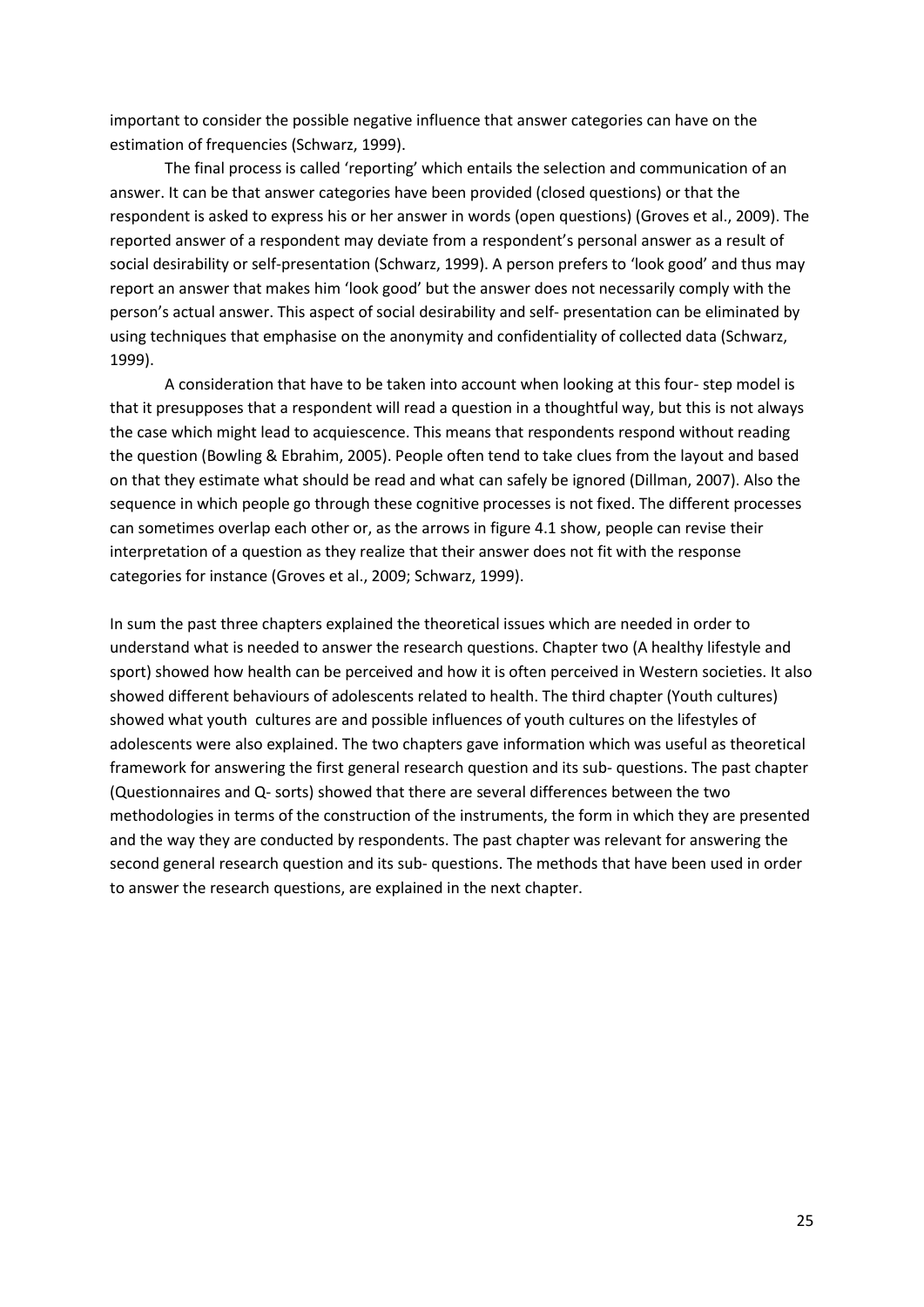## **5. Methods**

In this section, the study design, participants, measures, procedures and data analysis that were used in this research are explained.

#### *5.1 Study design*

The general research question of this research was aimed at gaining knowledge on the meaning that is given to a healthy lifestyle and sports by adolescents, who feel affiliated with hip hop youth culture. The second aim regarded a methodological issue, which is about the differences that can be identified when comparing the responses of Q- sorts with the responses from Likert scale questionnaires. A cross- sectional study was used in order to reach these aims.

The study consisted of data collection by means of a questionnaire which entailed a survey on two Dutch VMBO- schools. This questionnaire formed the quantitative part of the research and it also served as the sampling strategy for the second data collection which consisted of an adjusted version of Q- methodology, followed by a semi structured in-depth interview which was conducted among a subsample of the students who reported in the questionnaire that they felt very much affiliated with hip hop culture and its music.

#### *5.2 Data collection by means of a questionnaire*

#### *5.2.1 Participants*

VMBO students between the ages of 14 and 18 were asked to participate in this study. The schools were chosen by use of convenience sampling. The researcher got into contact with the schools through acquainted employees. School A is a relatively small VMBO school in the Western part of the Netherlands and has both a public and Christian character. School B is a public school in a more urban area in the Southern region of the Netherlands.

#### *5.2.2 Measures*

The questionnaire consisted of three parts. For sampling and respondent selection purposes, an adjusted version of the questionnaire for the determination of youth culture membership (Peer Crowd Identification Questionnaire (PCIQ)) was used (Sikkema, 1989). The types of youth cultures have been adjusted and updated with data from focus group meetings held by and with colleagues from the Mulier Institute. A slightly adjusted version of the questionnaire for music preference (Musical Preference Questionnaire (MPQ)) has also been used for this purpose (ter Bogt et al., 2003). Since music preference can be seen as an important aspect of youth cultures a combination of both should questionnaires provide a clear distinction between youth crowds among the participants (Prins, 2006).

Also some (slightly adjusted) questions from the questionnaire for national sports research (Nationaal Sportonderzoek) 2011 were used. The questions that were used about the sports in which the respondent has participated in the twelve months prior to the questionnaire and the frequency in which respondents have participated in moderate physical activity in the month prior to the questionnaire.

A Likert scale questionnaire was developed which consisted of statements about sports and physical activity, reputation, influence of others, appearance, health and a healthy lifestyle. Some of the statements came from a study from Van Exel, De Graaf and Brouwer (2006). Others were formulated as a result of a desk study focussed on hip hop, heath, a healthy lifestyle and sport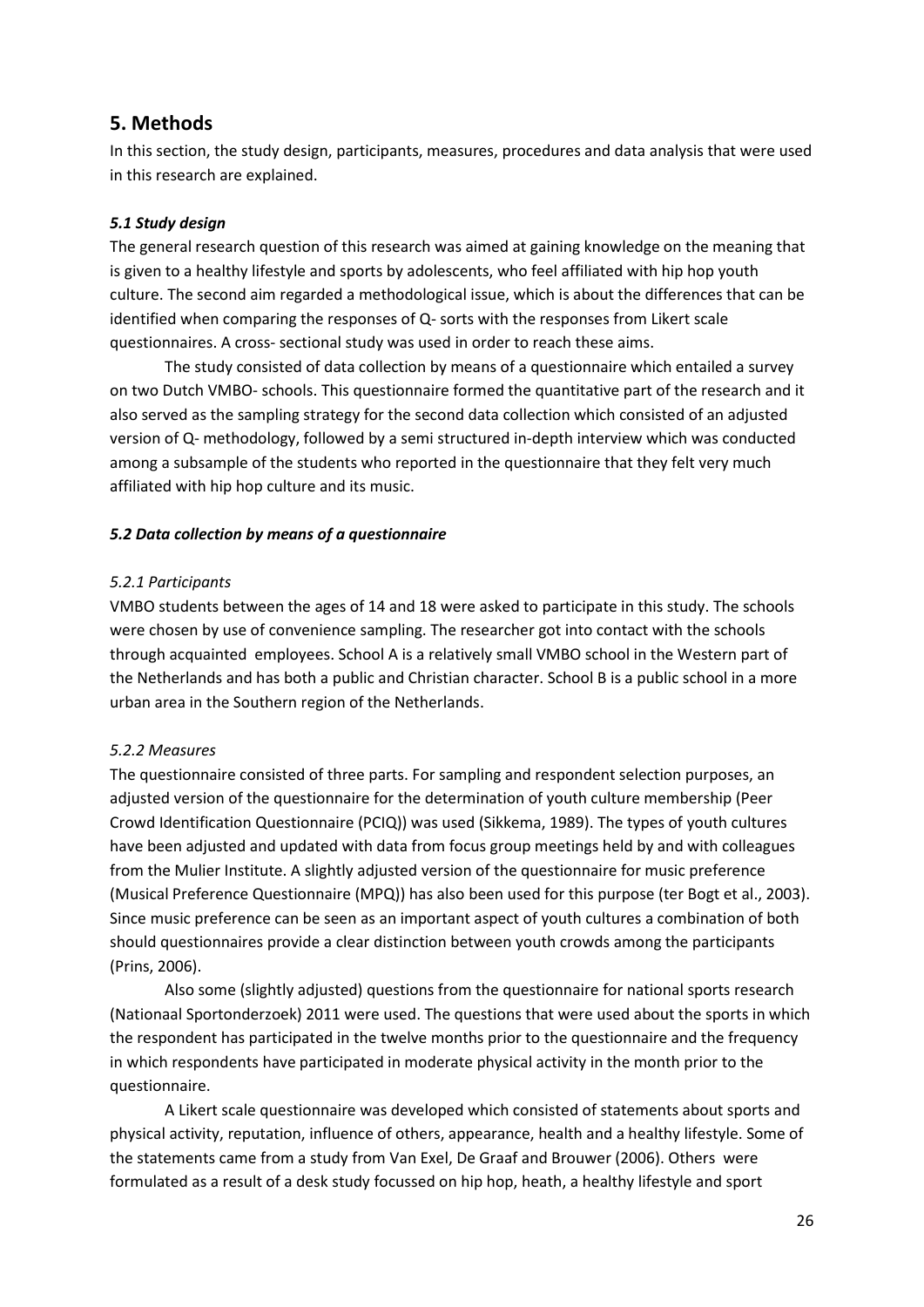(further information about the construction of this part of the questionnaire can be found in paragraph 5.3.2). Respondents had to respond to the statements by checking one of seven boxes ranging from 'I totally disagree (---)' to 'I totally agree (+++)' with one 'middle box' stating 'Do not agree/do not disagree (+/-)'.

The last part of the questionnaire was about the behaviour of the adolescents regarding food, alcohol, smoking and the use of cannabis. Finally there were some questions about general information like age, gender, ethnic background of the parents and ethnic identity of the student. The complete questionnaire can be found in appendix II.

#### *5.2.3 Procedures*

This study took place between September 2011 and May 2012. The desk study and questionnaireand Q- sort design formed the first stage of the study. The questionnaires were filled out by students at the beginning of their physical education (PE) class. Before students filled out the questionnaires, the researcher gave a short introduction about the purpose of the research and explained the way it was supposed to be filled out. The protocol can be found in appendix III.

#### *5.2.4 Data analysis*

In order to answer the sub- question what type of adolescents feel affiliated to hip hop culture, an overview of the data was given by using descriptive statistics. Chi square tests were done to analyse possible associations between the variables being a hip hopper (respondents scoring at least 4 out of 5 in both the PCIQ and the MPQ), school (A or B), ethnic background (Dutch/ Western: if both parents was born in the Netherlands or another Western country. Non- Western: if at least one of the parents was born in a non- Western country), educational level (VMBO B/K or G/T), age (14, 15, 16 or 17/18) and gender (boy or girl). Finally by use of logistic regression analysis, being a hip hopper was set out against the covariates (age, school, ethnic background, educational level and gender), to see which of the variables were significantly associated with being a hip hopper.

To answer the second sub- question about hip hoppers' and non- hip hoppers' views on the healthism discourse, responses to statements about appearance, health and a healthy lifestyle were analysed. First a principal component analysis (PCA) was done on all 19 statements with orthogonal rotation (varimax). One statement was left out as the item did not fit with any of the components. The PCA was conducted again with 18 statements. The components were labelled 'healthy lifestyle', 'contentment', 'appearance' and 'value of appearance'. Scores on each component were obtained by computing frequency tables and were reported in the thesis. Differences in the way respondents scored on healthism were described as means were obtained per school, gender, ethnic background, age and being a hip hopper or non- hip hopper. Educational level did not seem to be relevant here. Chi square scores were calculated and significant associations between the components and the mentioned variables were reported. Significantly associated variables were entered in the regression model as linear regression analyses were conducted to find out if there was a significant difference in the scores on healthism between hip hoppers and non- hip hoppers. The *b*- values, t-test statistic and the level of significance are reported in the table.

In order to answer the question what the differences in behaviour are of hip hoppers regarding a healthy lifestyle and sports compared to non- hip hoppers, substance use and sports club membership activity in sports were analysed as follows. First the responses were described by use of cross- tabs. Dummy variables were computed if necessary. Some of the statements were recoded so that they were all framed in the same way. Chi square tests between the dummy variables and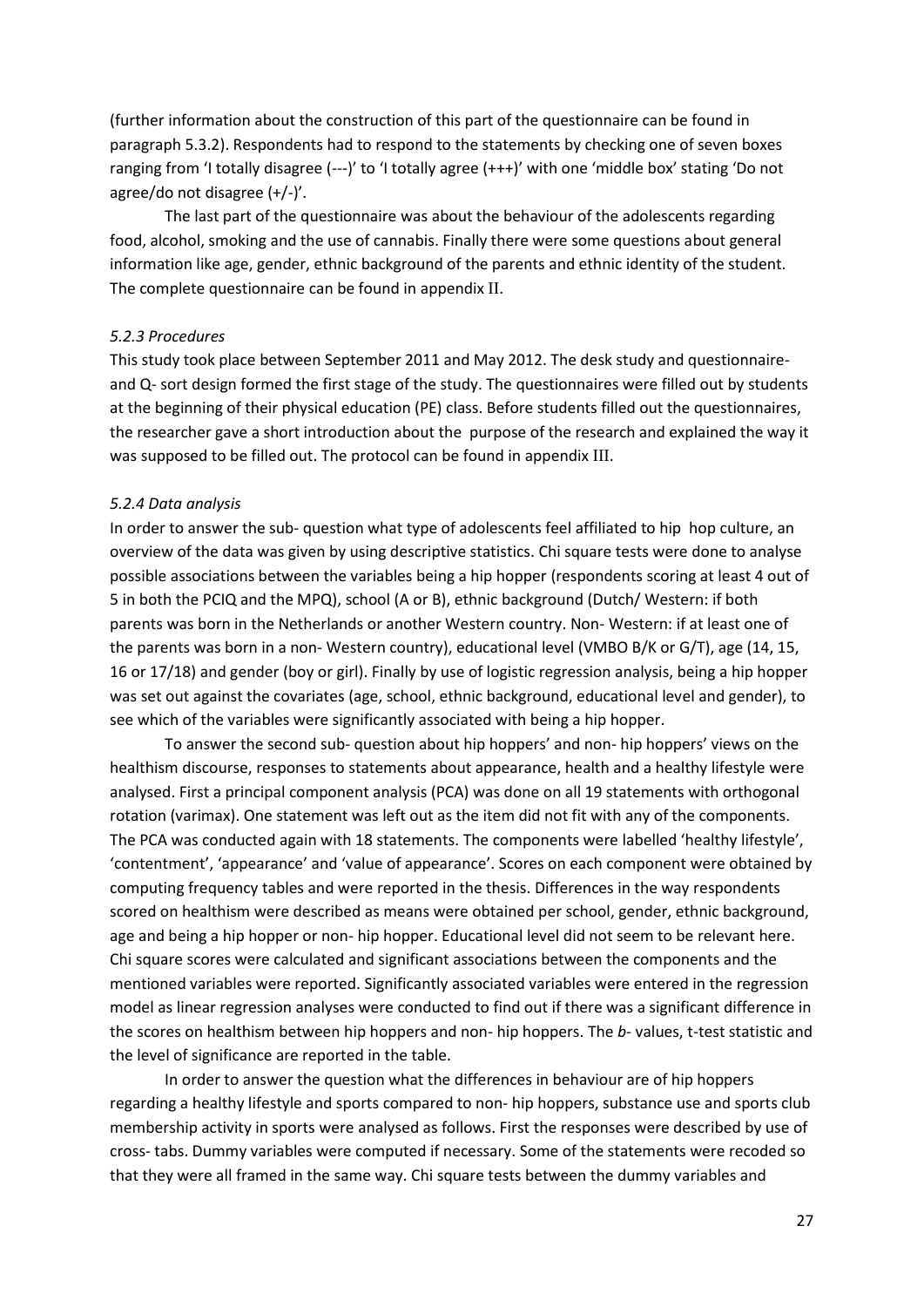possible confounders (hip hop, school/city, ethnic background, educational level, age and gender) were conducted. The results from this analysis were reported descriptively. Variables that significantly correlated were used in the final binary logistic regression models. The statements, were used as the dependent variables and hip hop, school/city, ethnic background, educational level, gender and age were the covariates. Only the results of the significantly associated statements were described.

Responses regarding the statements on dietary habits were described. Chi square analyses were done order to find possible significant associations between the different dietary habits and hip hop and the possible confounders. The analysis and the literature did not show age as a relevant variable, so it was left out of the linear regression model. Linear regression was conducted in order to find associations between dietary habits and the earlier mentioned covariates. The *b*- values, t-test statistic and the level of significance are reported in the table.

The responses that were given regarding moderate physical activity, were first described by using descriptive statistics. A dummy variable was constructed of moderate physical activity in which a respondent meets the recommended amount of at least 30 minutes of moderate physical activity or not. A chi square analysis was conducted between meeting the norm and hip hop, age, school/city, ethnic background, educational level and gender. The results from this analysis were reported descriptively. The variables that showed a significant correlation with any of the above mentioned variables, and the variables that were explicitly mentioned by the literature to be associated with physical activity, were included in the model for logistic bivariate regression in which meeting the norm for moderate physical activity was used as the dependent variable.

The most frequently participated sports were shown descriptively. The sports were shown per school, gender, ethnic background, educational level and hip hoper or non- hip hopper. Age was not included since nothing was mentioned about age and sports preference in the literature.

#### *5.3 Data collection by means of Q- methodology and interviews*

#### *5.3.1 Participants*

Fourteen adolescents with the maximum score of 5 (it totally fits me) for the level of affiliation with hip hop youth culture in the PCIQ, and the maximum score of 5 (I like it a lot) in the MPQ, were asked to participate in the Q- sorting process. Because this resulted in insufficient participants, respondents who scored 4 out of 5 in the MPQ were also selected to participate in the second part of the research. One respondent scored 4 out of 5 on the PCIQ but was included in the sample as replacement for another student who was absent during the second collection date. Respondents were given names which resemble those of iconic hip hop figures.

#### *5.3.2 Measures*

A Q- set was developed which entailed statements about sports and physical activity, reputation, influence of others, appearance, health and a healthy lifestyle. Some of the statements came from a study from Van Exel, De Graaf and Brouwer (2006). Other statements were the result of a desk study in which hip hop, heath, a healthy lifestyle and sports were studied. Since scientific literature about this topic was scarce, rap lyrics, videos and internet forums were examined. An overview of the gathered information can be found in appendix VI. The information was used for creating the statements that were than used in the questionnaire and the Q-set. A 'concourse' of 119 statements was reduced to 46 statements which formed the Q- set and the same statements were used in the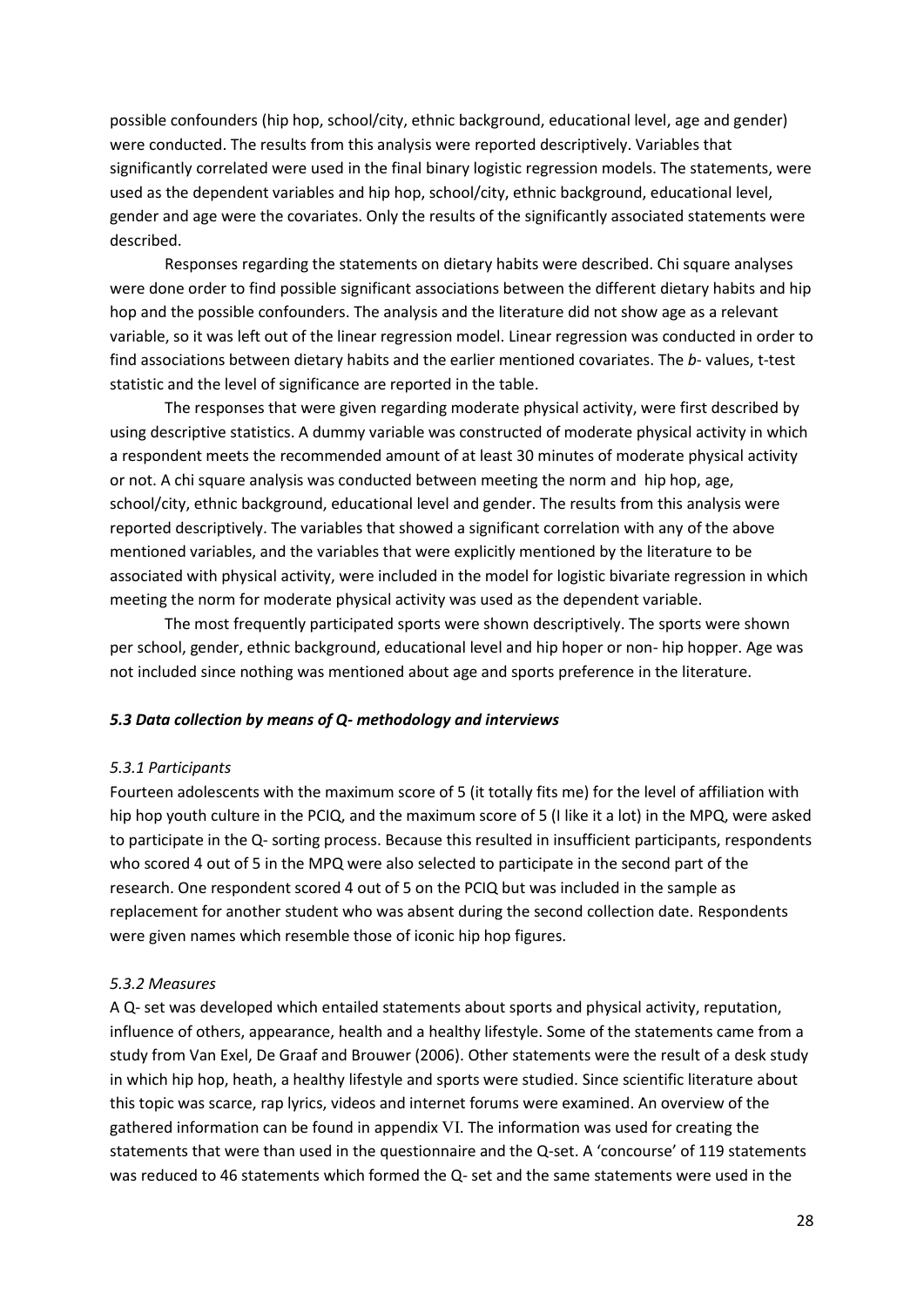questionnaire. During the Q- sorting process students had to place cards with statements (the same statements as were used in the questionnaire) on a seven point Likert scale, identical to the one used in the questionnaire. The cards were numbered and ranked in the same order as the statements in the questionnaire in order to allow a more true comparison between the two methods. Q- sorts were combined with semi- structured interviews, so that additional information about their views on hip hop, health a healthy lifestyle and sports could be obtained. In this study, it is not wanted that respondents place statements in a certain category because they have no other options as may occur when using the quasi- normal distribution pattern in the Q- sorts. So in order to make sure that the respondents are able to place the statements in the category of their liking, a free distribution is used in which respondents can place as many statements as they prefer in any category. It also allows the Q- sort to be analysed by comparing the data with the data from the Likert scale questionnaires. The comparison gives an image of the reliability of the statements.

#### *5.3.3 Procedures*

The Q- sorts and the interviews were conducted during PE classes, but they took place in a separate room next to the classroom. Before the start of the qualitative part of the study, the process was explained and after the introduction and explanation respondents had to sign an informed consent form. The respondents started with the Q- sorting process which was followed by the interview. The interviews were recorded and questions were about respondents' view on hip hop, sports, health and a healthy lifestyle. The protocol and topic list are placed in appendix IV and V.

#### *5.3.4 Data analysis*

The data from the in- depth interviews were written down ad verbatim and respondents' statements were ordered by methodological preference, sports, health a healthy lifestyle. The most important words and statements were than highlighted and some were used in the report. The results from the interviews make it possible to answer the question about the differences between the 'hip hop' health discourse and the dominant 'healthism' discourse. The interviews also are useful for answering which method is preferred among respondents and why (research question 2.a).

In order to answer research question 2.b (Which statements appear to be problematic to answer reliably?), it was important to look for differences between the answers given in the Likert scale questionnaire and the Q- sorts. Small differences (1 or 2 boxes discrepancy) between the two methods were only mentioned shortly since these small differences could not lead to a shift in opinion. When there were big differences (more than 2 boxes discrepancy) in which a respondent changed his or her opinion between the questionnaires and the Q- sorts, this was reported in more detail.

Data from both methods were then entered in SPSS and compared by conducting a paired Ttest. Finally the results from the T-test were described. The means that significantly differed from each other were reported. The results from this test also contribute to answering research question 2.b.

Correlations between the responses on the questionnaire and the Q- sorts were also reported and the statements with small effect sizes ( $r \le r-1$  0.1) were reported along with the mean scores on those statements. This analysis also was used in order to answer which statements appeared to be problematic to answer reliably (research question 2.b). All the statistical analyses were conducted by use of SPSS 19.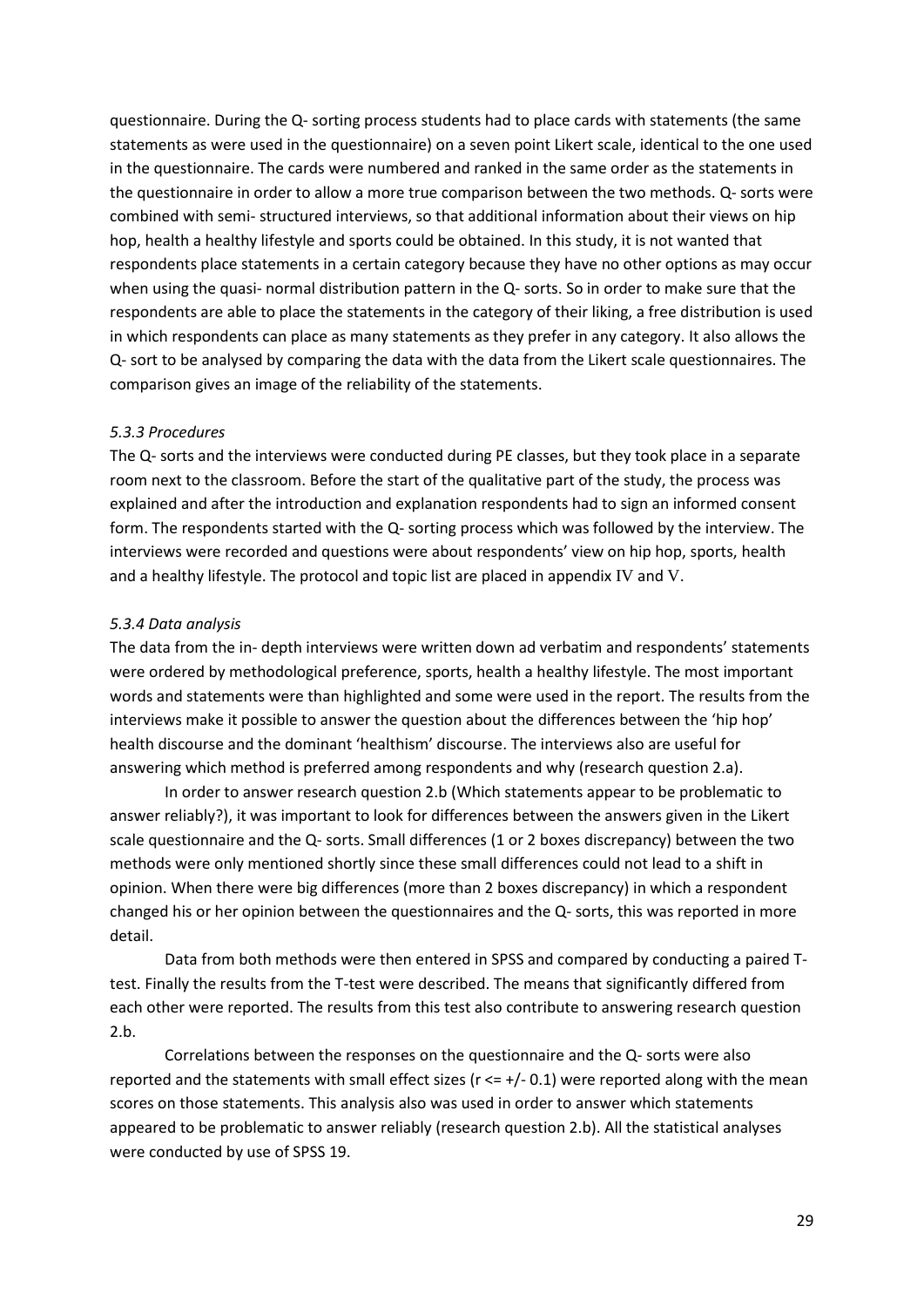# **6. Results: questionnaires**

The questionnaires were filled out by 88 students of school A and 102 students of school B. The distribution of boys and girls was respectively 51% (N= 96) and 49 % (N=92). The mean age of students was 15.23 years (SD 0.80 ages 14-18). When looking at the ethnic background of the students in both schools, 31% (N=59) of the respondents has one or two parents that have not been born in a the Netherlands or another Western country (migrants with a non- Western background).

#### *6.1 Youth cultural overview of the study population*

Table 6.1.1 shows that the biggest youth culture was the 'sporty' people (52%). A group of 43% said that they belonged in the group of 'normal' people. This group thus do not feel strongly affiliated with any particular youth culture. Most students felt affiliated to more than one youth culture which could be concluded from the accumulation of the percentages of all the different youth cultural groups which resulted in a total of 299% (school A= 285% and school B=304%).

| Youth culture categories            | <b>Youth cultures</b>                      |             | <b>School</b><br>B<br>A |          |
|-------------------------------------|--------------------------------------------|-------------|-------------------------|----------|
|                                     |                                            |             |                         |          |
|                                     |                                            | N (%)       | N (%)                   | N (%)    |
| <b>None</b>                         | Normal/average                             | 37(43)      | 44 (44)                 | 81(43)   |
| <b>Elite groups</b>                 | Fashionista's and 'Mooiboys' (pretty boys) | 30(35)      | 29 (30)                 | 59 (32)  |
|                                     | Popular/ in-crowd                          | 7(8)        | 29 (29)                 | 36(20)   |
|                                     | Posh (Kakkers)                             | $\Omega$    | $\Omega$                | $\Omega$ |
| <b>Deviant groups</b>               | Hip hop                                    | 24 (27)     | 26(27)                  | 50 (27)  |
|                                     | Macho's                                    | 6(7)        | 7(7)                    | 13(7)    |
|                                     | <b>Blowers</b>                             | 3(3)        | 7(7)                    | 10(5)    |
|                                     | Rasta's                                    | 3(3)        | 9(9)                    | 12(6)    |
|                                     | Alto's                                     | 3(3)        | 3(3)                    | 6(3)     |
|                                     | Hard Rock/ 'metalheads'                    | 1(1)        | 3(3)                    | 4(2)     |
|                                     | Punk                                       | 1(1)        | 2(2)                    | 3(2)     |
|                                     | Gothic                                     | 1(1)        | 2(2)                    | 3(2)     |
|                                     | Emo/ scene                                 | 1(1)        | 2(2)                    | 3(2)     |
|                                     | Gabber <sup>1</sup>                        | $\Omega$    | 1(1)                    | 1(1)     |
| <b>Athletically oriented groups</b> | Jocks/ sporty                              | 54 (61)     | 43 (44)                 | 97 (52)  |
|                                     | <b>Skaters</b>                             | 1(1)        | 3(3)                    | 4(2)     |
|                                     | Dancers <sup>1</sup>                       | 1(1)        | $\Omega$                | 1(1)     |
| Other                               | House/ dance                               | 27 (32)     | 33 (35)                 | 60 (34)  |
|                                     | Gamers                                     | 24 (28)     | 36 (36)                 | 60 (32)  |
|                                     | Farmers/ rural youth                       | 12(14)      | 6(6)                    | 18 (10)  |
|                                     | Loners                                     | 6(7)        | 5(5)                    | 11(6)    |
|                                     | Nerds/geaks/brains                         | 4(5)        | 4(4)                    | 8(4)     |
|                                     | Refo's                                     | 2(2)        | 3(3)                    | 5(3)     |
|                                     | Blonds <sup>1</sup>                        | 1(1)        | $\Omega$                | 1(1)     |
|                                     | Otaku (Japanese) <sup>1</sup>              | $\mathbf 0$ | 1(1)                    | 1(1)     |
|                                     | Hardstyle <sup>1</sup>                     | $\pmb{0}$   | 1(1)                    | 1(1)     |

**Table 6.1.1: Distribution per school of respondents who feel a strong affiliation with a youth culture.**

**1** Youth cultures which were reported by respondents apart from the given list of youth cultures.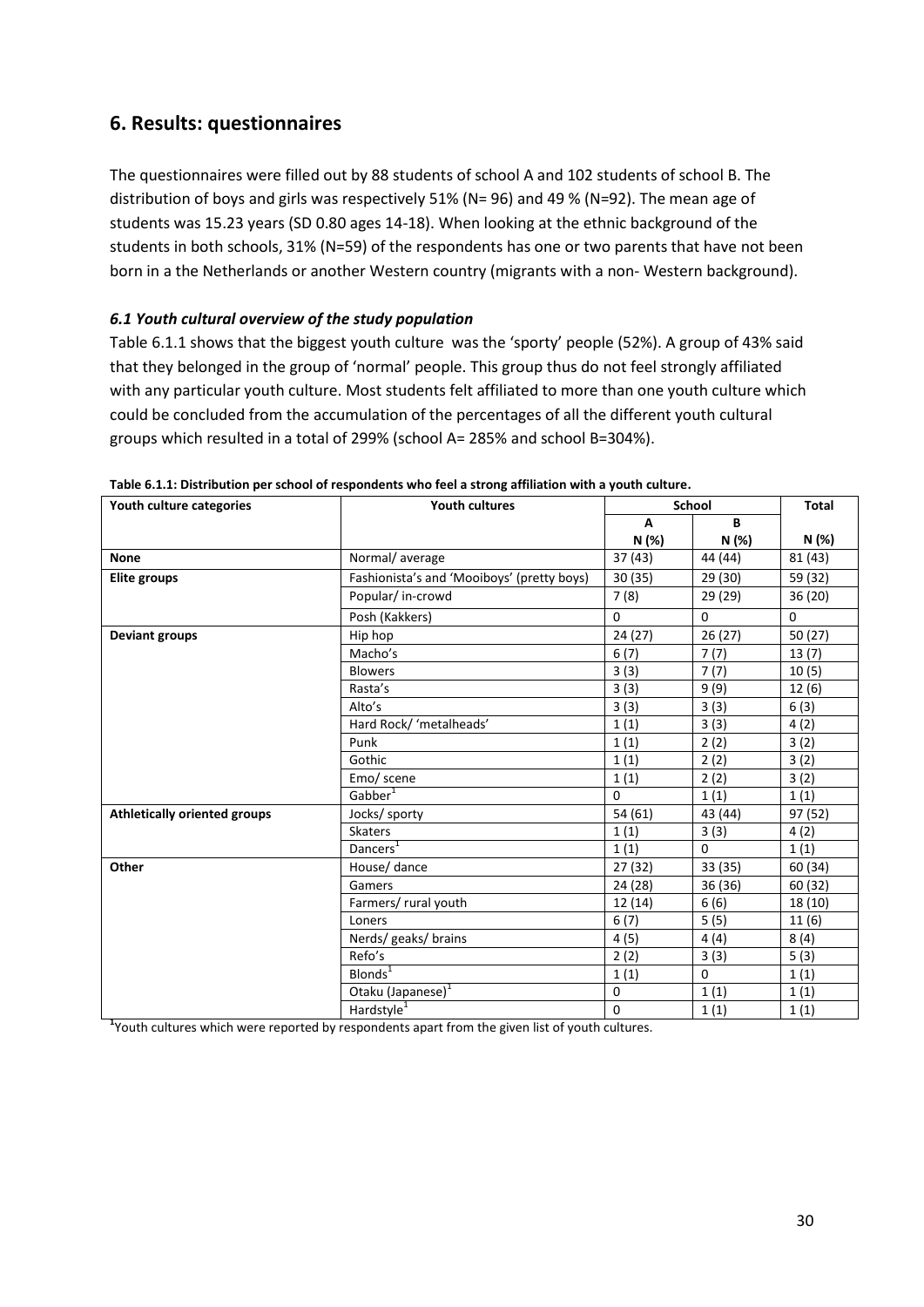#### *6.2 Description of hip hoppers and non- hip hoppers*

Table 6.2.1 shows an overview of the 50 children who felt affiliated with hip hop culture compared with the 136 children who felt less or no affiliation with hip hop culture. 27% of the respondents in both schools were 'hip hoppers'. Of all male students 32% felt affiliated with hip hop culture and 21% of all girls shared this affiliation. Among hip hoppers 38% had a non- Western background compared to 21% of the non- hip. There were 29% hip-hoppers amongst the B/K level students and 17% among the G/T level students. In all age groups about 27% of the students reported feeling affiliated with hip-hop culture.

Ignoring the data collection structure by combining the data from the two schools, hence running the risk of inflating statistical significance, the above mentioned differences showed not to be significant. Only ethnic background showed a significant association with being a hip hopper or not  $\chi^2$  (1)= 5.52, p< 0.05. Based on the odds ratio (OR= 1.32), the odds of Dutch migrants with a non- Western background to feel affiliated with hip hop culture were higher than for Dutch/ Western respondents. Ethnic background was also significantly associated with the school in which the students followed their education  $\chi^2$  (1)= 12.20, p< 0.001. The odds ratio (OR= 1.41) shows that the odds of respondents in school B to be a migrant with a non- Western background were higher than in school A. Gender and educational level showed a significant association  $\chi^2$  (1)= 5.33, p< 0.05. The odds of boys to study in a lower level of education appeared to be higher than for the girls (OR= 1.83).

|                          |               | <b>Hip hop</b> | Non-hip hop             | <b>Total</b> |          |
|--------------------------|---------------|----------------|-------------------------|--------------|----------|
|                          |               | N (%)          | <b>OR</b><br>(p- value) | N (%)        | N (%)    |
| <b>School</b>            | A             | 24 (27)        | 0.70                    | 64 (73)      | 88 (47)  |
|                          | В             | 26(27)         | (0.344)                 | 72 (73)      | 98 (53)  |
| Gender                   | Boy           | 30(32)         | 1.62                    | 64 (68)      | 94 (51)  |
|                          | Girl          | 19 (21)        | (0.184)                 | 71 (79)      | 90 (49)  |
| <b>Ethnic background</b> | Dutch/Western | 27(21)         | 0.48                    | 99 (79)      | 126 (70) |
|                          | Non-Western   | 21 (38)        | (0.062)                 | 34 (62)      | 55 (30)  |
| <b>Educational level</b> | B/K           | 38 (29)        | 0.63                    | 94 (71)      | 132 (74) |
|                          | G/T           | 8(17)          | (0.307)                 | 38 (83)      | 46 (26)  |
| Age                      | 14            | 9(28)          |                         | 23 (72)      | 32(18)   |
|                          | 15            | 22 (24)        |                         | 68 (76)      | 90 (50)  |
|                          | 16            | 13 (29)        |                         | 32(71)       | 45 (25)  |
|                          | $17 - 18$     | 4(30)          |                         | 10 (70)      | 14(7)    |
| Total                    |               | 50(27)         |                         | 136 (73)     |          |

**Table 6.2.1: Distribution of adolescents who felt affiliated with hip hop culture and the results from the binary logistic regression analysis.**

Variable(s) entered: School, Gender, Ethnic background, Educational level.

This information seems to confirm the literature (Tanner et al, 2009; Van Gemert, 2005) that being a hip hopper may be associated with, ethnic background, educational level and gender. Therefore these were the covariates in a logistic regression analysis with affiliation with hip-hop culture as the dependent variable and with school as a structural (fixed) design variable. When taking school, gender and educational level into account, ethnic background was no longer significant.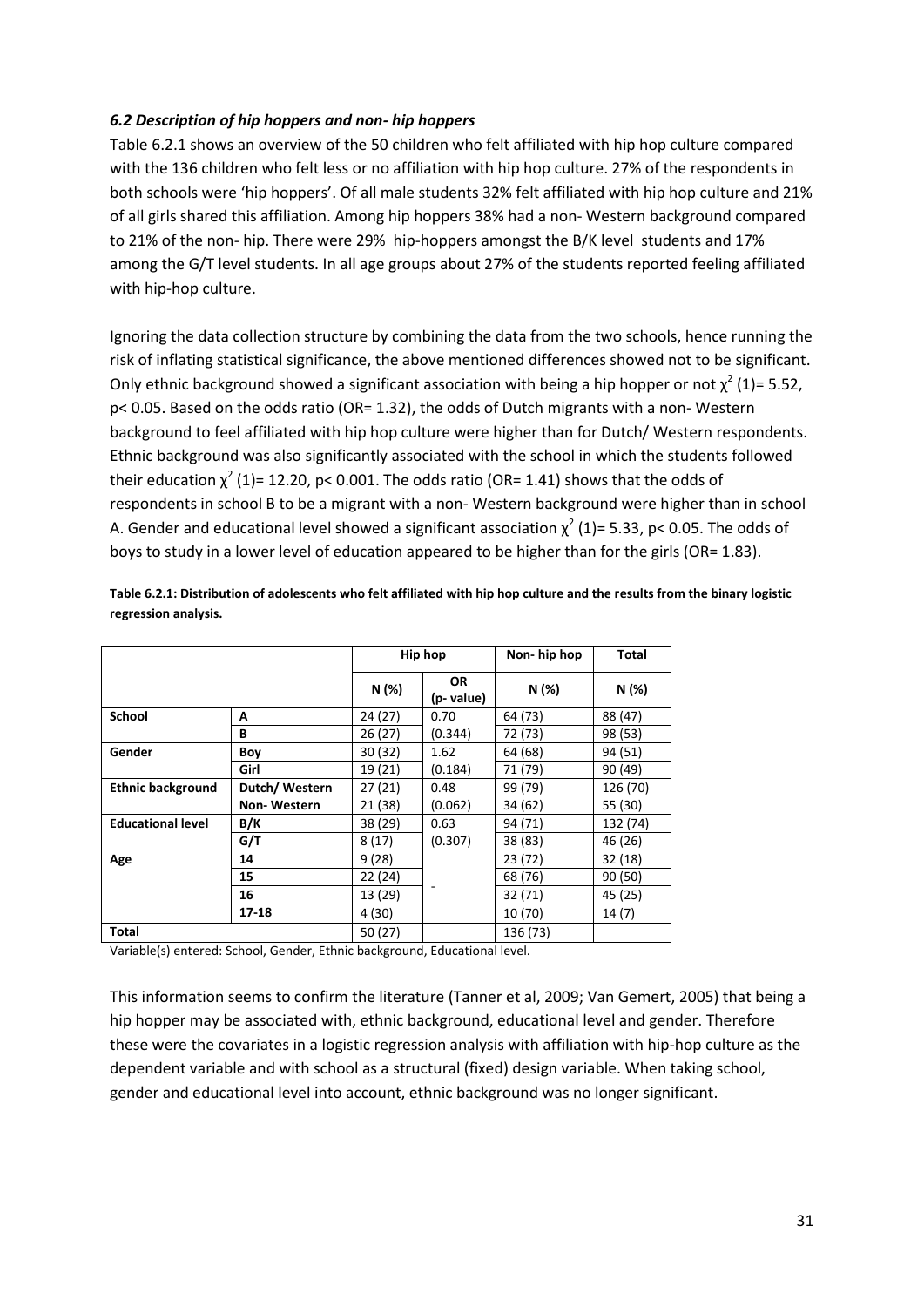#### *6.3 Health(ism)*

In this paragraph an answer is given on research question 1.c which is about the differences between the 'hip hop' health discourse and the dominant 'healthism' discourse.

The literature showed a correlation between appearance, health and a healthy lifestyle in the healthism discourse. The statements regarding these topics were used in a principle component analysis (PCA) which resulted in four components which represent the healthism discourse. The Kaiser-Meyer-Olkin (KMO) measure of 0.722 was 'good' according to Field (2009, p. 647). Bartlett's test for sphericity  $\chi^2$  (153)= 842.70, p< 0.001, indicated that correlations between items were sufficiently large for PCA. Four components accounted for 50.52% of the variance. Table 6.3.1 shows the four components and the statements that were part of these components, as well as the minimum and maximum scores that could be obtained for each component.

| Component 1:                    | <b>Component 2:</b>         | <b>Component 3:</b>          | <b>Component 4:</b>        |
|---------------------------------|-----------------------------|------------------------------|----------------------------|
| <b>Healthy lifestyle</b>        | Contentment                 | Appearance                   | Value of appearance        |
| Min. score= 8                   | Min. score= 4               | Min. score=3                 | Min. score= 3              |
| Max. score= 56                  | Max. score= 28              | Max. score= 21               | Max. score= 21             |
| In order to look healthy, you   | I am happy about my body    | A boy should be muscular in  | Appearance is very         |
| should live healthy.            |                             | order to look good           | important to me            |
| I care about what is            | I feel good                 | A girl has to be very skinny | Charisma is way more       |
| (un)healthy.                    |                             | in order to look good        | important than your figure |
| I live healthy in order to stay | I generally feel safe       | It is not cool to be fat     | Appearance is an important |
| as healthy as possible in the   |                             |                              | topic of conversation when |
| future.                         |                             |                              | I'm with my friends        |
| You could have a healthy        | It is hard for me to have a |                              |                            |
| lifestyle without having to     | healthy lifestyle           |                              |                            |
| be active in sports             |                             |                              |                            |
| You could use drugs and still   |                             |                              |                            |
| have a healthy lifestyle        |                             |                              |                            |
| Alcohol and a healthy           |                             |                              |                            |
| lifestyle do not go well        |                             |                              |                            |
| together                        |                             |                              |                            |
| Healthy nutrition is an         |                             |                              |                            |
| important element of a          |                             |                              |                            |
| healthy lifestyle               |                             |                              |                            |
| If you smoke, you have an       |                             |                              |                            |
| unhealthy lifestyle             |                             |                              |                            |

**Table 6.3.1: Overview of the statements about healthism across the four components.**

Table 6.3.2 shows the average scores on the four components. Respondents in school A showed a higher average score (39.47) than their peers in school B (37.79) on 'healthy lifestyle'. Respondents in school B (10.25) scored higher on the component about 'appearance' than their peers in school A (9.53). Girls appeared to score higher on the components 'healthy lifestyle' (40.45), 'appearance' (10.30) and 'value of appearance' (14.04), than boys who scored respectively 36.88, 9.53 and 12.41 on these components. Boys on the other hand scored with 22.04 points, higher on 'contentment' about their health, lifestyle and appearance than the girls did with 21.09 points. Migrants with a non-Western background scored more points (40,80) on a 'healthy lifestyle' than their Dutch/ Western peers (37.62). They also scored higher on 'contentment' (22.31) and 'appearance' (10.36) where Dutch/ Western respondents scored respectively 21.27 and 9.79 on these components. Hip hoppers scored higher on 'contentment' (22.24) compared to non- hip hoppers (21.33). The biggest difference was seen in 'appearance' in which hip hoppers scored 8.73 points and non- hip hoppers 10.36 points.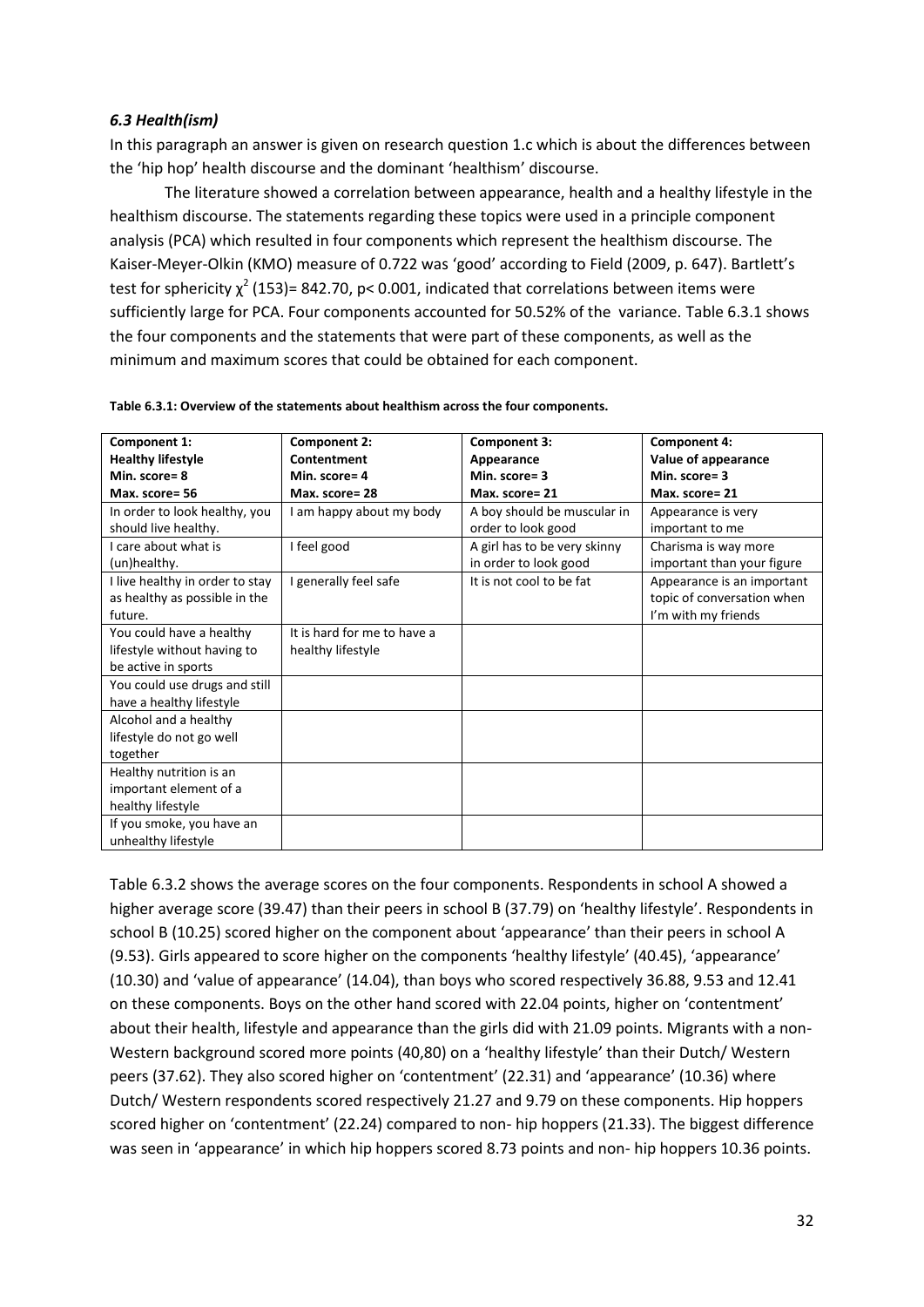|               |                    | Component 1:<br><b>Healthy lifestyle</b><br>Mean (SD) | <b>Component 2:</b><br>Contentment<br>Mean (SD) | <b>Component 3:</b><br>Appearance<br>Mean (SD) | <b>Component 4:</b><br>Value of appearance<br>Mean (SD) |
|---------------|--------------------|-------------------------------------------------------|-------------------------------------------------|------------------------------------------------|---------------------------------------------------------|
| <b>School</b> | A                  | 39.47 (7.10)                                          | 21.46 (4.94)                                    | 9.53(3.82)                                     | 13.50 (3.22)                                            |
|               | B                  | 37.79 (8.81)                                          | 21.73 (5.23)                                    | 10.25 (4.30)                                   | 13.01 (4.01)                                            |
| Gender        | <b>Boys</b>        | 36.88 (8.59)                                          | 22.04 (5.29)                                    | 9.53(4.14)                                     | 12.41 (3.74)                                            |
|               | <b>Girls</b>       | 40.45 (6.78)                                          | 21.09 (4.86)                                    | 10.30 (4.06)                                   | 14.04 (3.42)                                            |
| <b>Ethnic</b> | Dutch/Western      | 37.62 (7.92)                                          | 21.27 (4.82)                                    | 9.79(4.14)                                     | 13.45 (3.54)                                            |
| background    | <b>Non-Western</b> | 40.80 (7.42)                                          | 22.31 (5.69)                                    | 10.36 (4.08)                                   | 12.81 (4.01)                                            |
| Age           | 14                 | 38.72 (8.18)                                          | 18.74 (5.28)                                    | 8.68(4.00)                                     | 13.66 (3.97)                                            |
|               | 15                 | 38.69 (7.85)                                          | 21.85 (5.06)                                    | 10.01(4.13)                                    | 13.00 (3.90)                                            |
|               | 16                 | 39.28 (7.74)                                          | 23.98 (3.39)                                    | 10.57 (4.10)                                   | 13.37 (3.27)                                            |
|               | $17 - 18$          | 34.86 (7.93)                                          | 18.50 (5.60)                                    | 10.57 (4.11)                                   | 13.64 (3.10)                                            |
| Hip hop       | 38.21 (8.16)       |                                                       | 22.24 (4.67)                                    | 8.73 (4.05)                                    | 13.42 (3.99)                                            |
| Non-hiphop    |                    | 38.66 (8.02)                                          | 21.33 (5.23)                                    | 10.36 (4.03)                                   | 13.14 (3.50)                                            |
| Total         |                    | 38.61 (8.04)                                          | 21.60 (5.08)                                    | 9.91(4.09)                                     | 13.24 (3.66)                                            |

**Table 6.3.2: Means and standard deviations per component by school, ethnic background age and hip hop/non- hip hop.**

By ignoring the structure of data collection by collapsing the data from the two schools, the risk of inflating statistical significance is increased. With this is mind the above mentioned differences showed several significant associations. School showed a significant association with 'healthy lifestyle'  $\chi^2$  (35)= 50.92, p< 0.05. Respondents in school A appeared to score higher on this component than their peers in school B. Gender showed a significant association with 'value of appearance'  $\chi^2$  (16)= 32.47, p< 0.05. Girls seemed to score significantly higher on this component compared with boys which indicates that appearance seemed to be more important to girls than it is to boys. Age appeared to be significantly associated with 'contentment'  $\chi^2$  (63)= 87.80, p< 0.05. Older respondents seemed to be more likely to score higher on this component. Age also was significantly associated with 'appearance'  $\chi^2$  (48)= 76.36, p< 0.05. Younger respondents more often seemed to score less points in this component. Being a hip hopper did not appear to show any associations with the components that were about healthism.

The results of the linear regression analyses (table 6.3.3) showed that school (p<0.05), gender (p< 0.01) and ethnic background (p< 0.01) had a significant influence on the scores regarding a 'healthy lifestyle'. In the light of research question it appeared that being a hip hopper or not was of significant influence on 'appearance'. It appeared as if the views of hip hoppers differed from nonhip hoppers with regard to the mainstream view on appearance. Hip hoppers did not show significant results on the other components about healthism.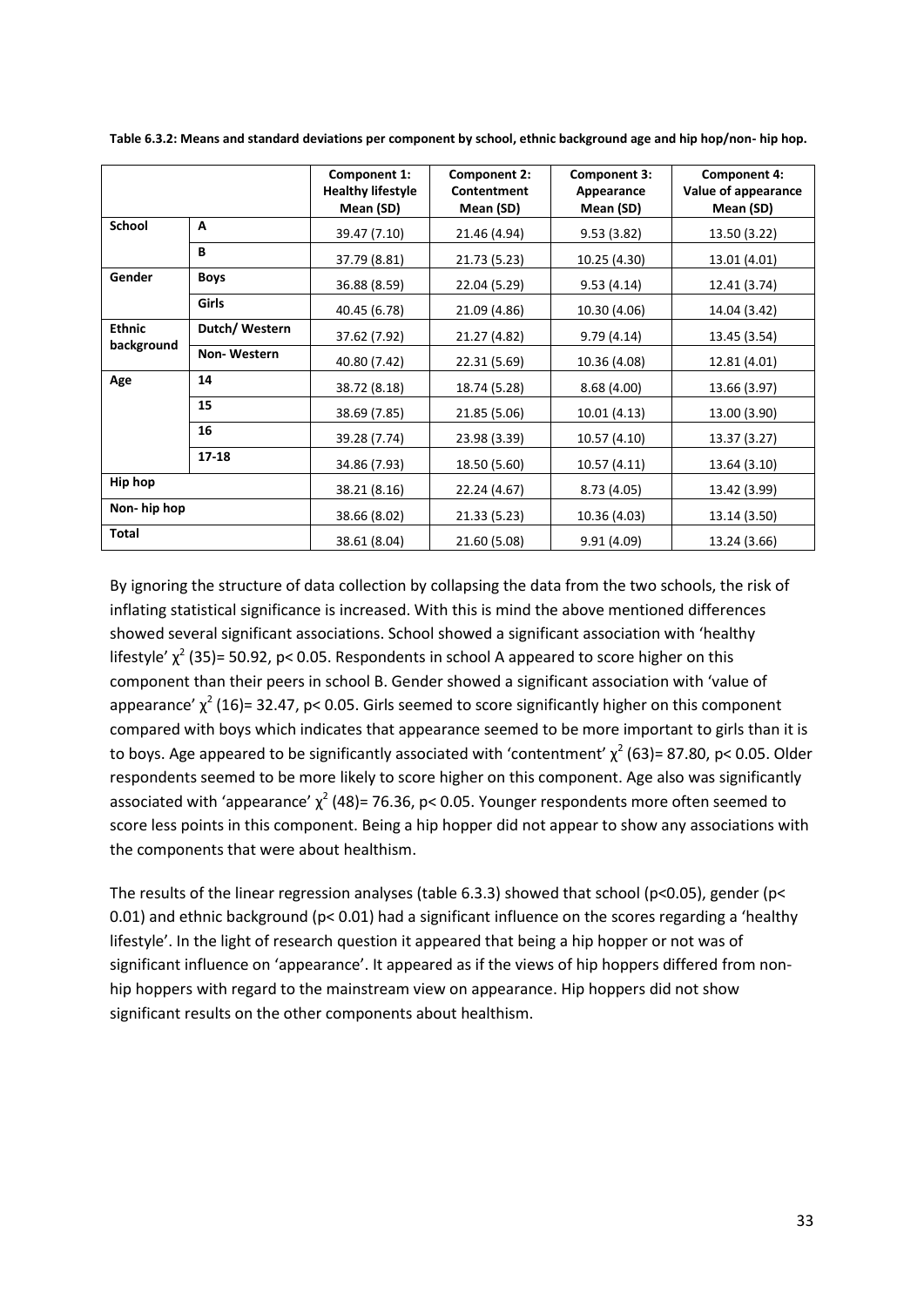|                          | Component 1:<br><b>Healthy lifestyle</b> |         | Component 2:<br><b>Contentment</b> |             |         | <b>Component 3:</b><br>Appearance |             |         | Component 4:<br>Value of appearance |             |         |            |
|--------------------------|------------------------------------------|---------|------------------------------------|-------------|---------|-----------------------------------|-------------|---------|-------------------------------------|-------------|---------|------------|
|                          | b-<br>value                              | τ       | Sig.                               | b-<br>value |         | sig                               | b-<br>value | t       | sig                                 | b-<br>value |         | sig        |
| <b>School</b>            | $-2.51$                                  | $-2.10$ | .0.038                             | 0.10        | 0.12    | .906                              | 0.75        | 1.18    | 0.240                               | $-0.37$     | $-0.64$ | 0.518      |
| Gender                   | $-3.09$                                  | $-2.63$ | **<br>0.009                        | 0.86        | 1.10    | .273                              | $-0.74$     | $-1.18$ | 0.239                               | $-1.73$     | $-3.10$ | $0.002$ ** |
| <b>Ethnic background</b> | $-3.89$                                  | $-2.89$ | **<br>0.004                        | $-0.75$     | $-0.85$ | .398                              | $-0.44$     | $-0.62$ | 0.537                               | 0.87        | 1.41    | 0.161      |
| Age                      | $-0.65$                                  | $-0.90$ | 0.372                              | 0.79        | 1.65    | .101                              | 0.79        | 2.08    | 0.040                               | 0.20        | 0.60    | 0.552      |
| <b>Hip hop</b>           | $-1.35$                                  | $-1.01$ | 0.313                              | 0.53        | 0.60    | .546                              | $-1.55$     | $-2.20$ | 0.029                               | 0.74        | 1.18    | 0.239      |

**Table 6.3.3: Results of linear regression analyses with the components 'healthy lifestyle', 'contentment', 'appearance' and 'value of appearance' as dependent variables.**

Variable(s) entered: School, Gender, Ethnic background, Age, Hip hop.  $\texttt{p}$  < 0.05  $\texttt{p}$  < 0.01

#### *6.4 Smoking, alcohol and drugs*

The results reported in this paragraph help answer research question 1.d which is about the differences in behaviour between hip hoppers and non- hip hoppers with regard to a healthy lifestyle and sport.

In total, almost one third (31%) of the respondents reported to smoke cigarettes, 61% reported to drink alcohol and 7% said that they smoked cannabis. Respondents in school A, reported a higher prevalence in smoking (38%) and alcohol use (68%) compared to school B (respectively 25% and 54%). In school B, the prevalence of drug use (9%) was higher than in school A (4%). More girls (35%) than boys (27%) reported to smoke cigarettes but boys showed a higher prevalence in alcohol- and cannabis use compared with the girls. Respondents from a Dutch/ Western background showed a higher prevalence in smoking (35%) and alcohol use (71%) compared to non- Western respondents of which 21% reported to smoke and 38% drank alcohol. Non- Western respondents did show a higher rate in cannabis use (11%) compared to the Dutch/ Western respondents (6%). The lower levels of VMBO education (B/K) showed a higher prevalence in the use of all three substances compared to the higher levels. 36% of the respondents in the lower educational levels (B/K) reported to smoke, 62% drank alcohol and 8% used cannabis, compared to respectively 20%, 54% and 4% of the respondents in VMBO G/T. As respondents get older, the prevalence of substance use appeared to increase. Smoking and cannabis use seemed more prevalent among the hip-hoppers than among non-hip hoppers (Table 6.4.2).

When the data collection structure is being ignored by combining the data from the two schools, thus running the risk of inflating statistical significance, some of the above mentioned differences appeared to be significant. Chi square analyses were conducted which showed a significant association between school and alcohol use  $\chi^2$  (1)= 3.90, p< 0.05. The odds ratio (OR= 0.546) showed that the odds that a respondent in school B drinks alcohol, were about half compared to a peers in school A. Ethnic background appeared to be significantly associated with alcohol use  $\chi^2$  (1)= 18.46, p< 0.001 and based on the odds ratio (OR= 4.10) it can be said that the odds of a Dutch/ Western respondent to drink alcohol were about four times higher compared to non- Western migrant respondents. Educational level associates significantly with the smoking behaviour of the respondents  $\chi^2$  (1)= 4.31, p< 0.05. According to the odds ratio (OR= 0.43), the odds of a respondent to smoke cigarettes were lower if the respondent studies on a VMBO G/T level than if they study in VMBO B/K. Being a hip hopper or not appeared to be significantly associated with cannabis use  $\chi^2$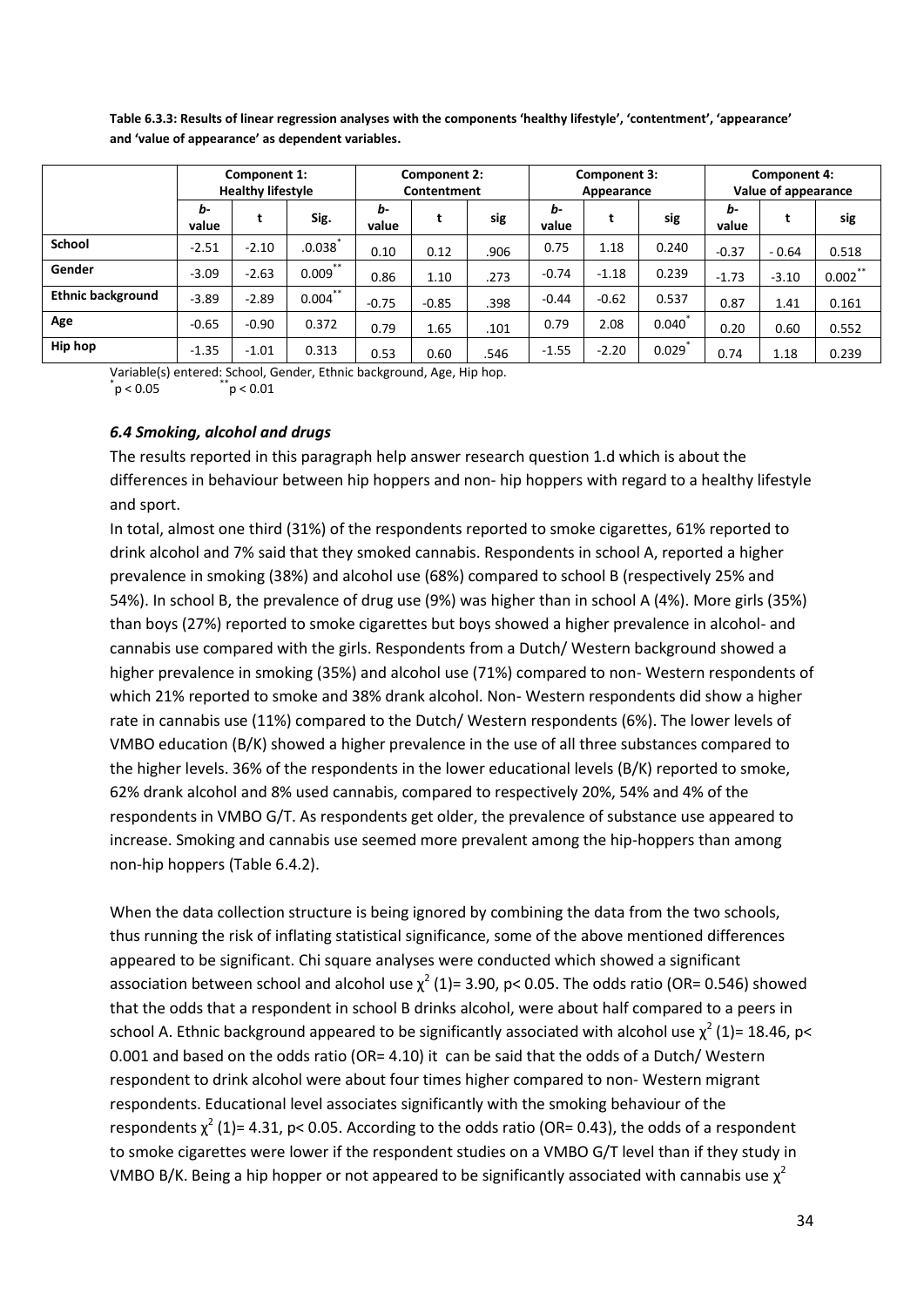(1)= 12.74,  $p$ < 0.001. The odds ratio (OR= 7.26) shows that the odds of hip hoppers to smoke cannabis, were more than 7.26 times higher compared to non- hip hoppers.

|                          |               | <b>Smoke</b> |                         |          | <b>Alcohol</b>          |       | <b>Cannabis</b>         | <b>Total</b> |
|--------------------------|---------------|--------------|-------------------------|----------|-------------------------|-------|-------------------------|--------------|
|                          |               | N (%)        | <b>OR</b><br>(p- value) | N (%)    | <b>OR</b><br>(p- value) | N (%) | <b>OR</b><br>(p- value) | N (%)        |
| <b>School</b>            | A             | 32 (38)      | 0.74                    | 58 (68)  | 0.85                    | 4(5)  | 2.54                    | 88 (47)      |
|                          | В             | 25(25)       | (0.411)                 | 54 (54)  | (0.641)                 | 9(9)  | (0.179)                 | 98 (53)      |
| Gender                   | Boy           | 25(27)       | 0.41                    | 59 (63)  | 0.83                    | 8(9)  | 1.80                    | 94 (51)      |
|                          | Girl          | 32 (35)      | $(0.033)^*$             | 53 (58)  | (0.610)                 | 5(6)  | (0.396)                 | 90 (49)      |
| <b>Ethnic background</b> | Dutch/Western | 45 (35)      | 2.72                    | 91 (71)  | 6.32                    | 7(6)  | 0.88                    | 126 (70)     |
|                          | Non-Western   | 12 (21)      | $(0.026)^T$             | 21 (38)  | $(0.000)$ ***           | 6(11) | (0.853)                 | 55 (30)      |
| <b>Educational level</b> | VMBO B/K      | 47 (36)      | 0.23                    | 81 (62)  | 0.41                    | 10(8) | 0.92                    | 132 (74)     |
|                          | VMBO G/T      | 9(20)        | $(0.002)$ **            | 25(54)   | (0.034)                 | 2(4)  | (0.927)                 | 46 (26)      |
| Age                      | 14            | 7(21)        |                         | 15 (46)  |                         | 1(3)  |                         | 32 (18)      |
|                          | 15            | 30(33)       | 1.86                    | 56 (62)  | 1.90                    | 8(8)  | 1.43                    | 90 (50)      |
|                          | 16            | 12 (26)      | $(0.006)$ **            | 29(63)   | $(0.008)$ **            | 2(4)  | (0.343)                 | 45 (25)      |
|                          | 17-18         | 8(57)        |                         | 12 (86)  |                         | 2(14) |                         | 14(7)        |
| Hip hop                  |               | 19 (39)      | 2.09<br>(0.067)         | 32 (59)  | 1.70<br>(0.201)         | 9(18) | 6.80<br>$(0.004)$ **    | 50 (27)      |
| Non-hiphop               |               | 37 (28)      |                         | 78 (65)  |                         | 4(3)  |                         | 133 (73)     |
| Total                    |               | 57 (31)      |                         | 112 (61) |                         | 13(7) |                         |              |

| Table 6.4.2: Prevalence of substance use among hip hoppers and non- hip hoppers and the results from the binary |
|-----------------------------------------------------------------------------------------------------------------|
| logistic regression analyses.                                                                                   |

Variable(s) entered: School, Gender, Ethnic background, Educational level, Age, Hip hop.

 $p < 0.05$  $*^{**}p < 0.01$  \*\*\*p < 0.001

Three logistic binary regression analyses were conducted for each of the three forms of substance use as dependent variables. School, gender, ethnical background, educational level, age and being a hip hopper or not, were used as covariates. These analyses showed that the odds of boys to report themselves as smokers, were lower compared to girls (OR= 0.74, p< 0.05). The odds of a (OR= 2.72, p< 0.05) Dutch/ Western respondent to smoke seemed 2.72 times higher compared to a migrant respondent from a non- Western background. With regard to alcohol consumption the odds of Dutch/ Western respondents to drink alcohol were over six times (OR= 6.32, p< 0.001) higher than the non- Western respondents. The odds of respondents in the higher levels of VMBO to smoke, seemed to be lower (OR= 0.23, p< 0.01) compared to their peers in VMBO B/K. Something similar could be noted with regard to educational level and alcohol consumption (OR=0.41, p<0.034). The odds of an older respondent to smoke, were nearly twice as high than for younger respondents (OR= 1.86, p< 0.01). This also goes for alcohol consumption (OR= 1.90, p< 0.01). Lastly, cannabis use was to only one of the three substances that showed a significant association with being a hip hopper. The odds of hip hoppers in this survey to use cannabis, were nearly seven times higher (OR= 6.80, p< 0.05) compared to non- hip hoppers. This is important for answering research question 1.d: What are the differences in behaviour of hip hoppers regarding a healthy lifestyle and sports compared to nonhip hoppers.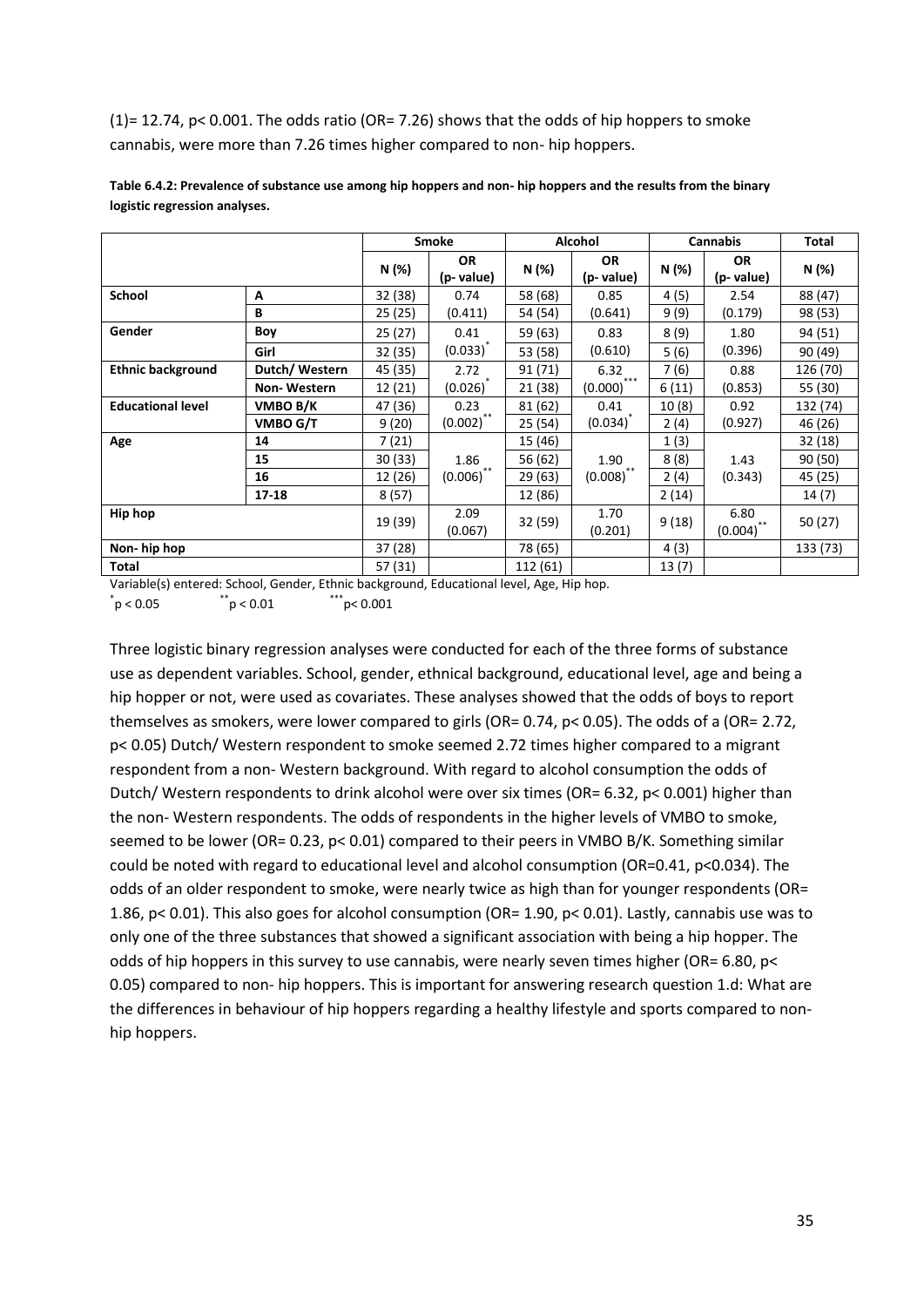#### *6.5 Dietary habits*

This paragraph contributes on answering research question 1.d which entails the differences in behaviour with regard to a healthy lifestyle and sports.

About 63% of all respondents reported that they always, or most of the time ate breakfast. 28% said that they always or mostly ate snacks and sweets more than three times per day. The recommended daily amount of fruit and vegetables were most of the time or always consumed by respectively 40% and 49% of the respondents. 52% of the respondents in school A reported to mostly or never eat more than three snacks or sweets per day compared to 30% of the respondents in school B. Gender differences showed as 72% of the male, and 53% of the female respondents said that they always or mostly had breakfast in the morning. 32% of the boys and half of the girls reported to never or mostly did not eat more than three snacks or sweets per day. With regard to ethnic background, about 54% of the migrants with a non- Western background said to always or mostly have breakfast in the morning compared to two thirds of the Dutch/ Western respondents. More than half of the 'non- Western' respondents said to eat fruit twice a day or more compared to approximately one third of the Dutch/ Western respondents. Hip hoppers appeared to eat breakfast less often than their peers from other youth cultures. Nearly half of all hip hoppers ate breakfast always or most of the time compared to more than two thirds of the non- hip hoppers. Snacks and sweets were eaten more than three times per day most of the time or always by 37% of the hip hoppers compared to 25% of the non- hip hoppers. Fruit seemed to be eaten more by non- hip hoppers as 41% of them mostly or always ate fruit twice a day compared to 35% of the hip hoppers. Finally the consumption of vegetables was asked and 37% of the hip hoppers and 53% of the rest said that they ate at least 200 grams of vegetables every day.

Ignoring the data collection structure by collapsing the data from the two schools, increases risk of inflating statistical significance. With this taken into account, some of the above mentioned differences appeared to be significant. The results from the chi square analyses showed that being school was significantly associated with the statement about snacks and sweets  $\chi^2$  (4)= 9.67, p< 0.05. Respondents in school A seemed less likely to eat more than the recommended amount of snacks and sweets per day. Ethnic background showed a significant association with having breakfast  $\chi^2$  (4)= 10.49, p< 0.05. Non- Western respondents appeared to have breakfast less often than their Dutch/ Western peers. Ethnic background also was significantly associated with fruit consumption  $\chi^2$  (4)= 10.99, p< 0.05. Non- Western respondent ate significantly more often the recommended quantity of fruit per day compared to their Dutch/ Western peers. Being a hip hopper seemed to be significantly associated with vegetable consumption  $\chi^2$  (4)= 12.62, p< 0.05. Hip hoppers appeared to be less likely to eat the recommended quantity of vegetables.

The results of the four linear regression analyses (table 6.5.1) with each of the dietary habits as dependent variables, showed a significant influence of between school and the consumption of snacks and sweets (p< 0.05). Breakfast and gender also showed a significant association (p< 0.01) as well as gender and the consumption of snacks and sweets (p< 0.05). Ethnic background seemed significantly associated with fruit consumption (p< 0.05). Hip hop was significantly associated with having breakfast (p< 0.01) and vegetable consumption (p< 0.05). When this information is linked with what was reported in the above, it appeared that hip hoppers eat breakfast significantly less often than non- hip hoppers. And hip hoppers appear to less often 200 grams of vegetables a day compared to non- hip hoppers. This information is relevant for answering research question 1.d: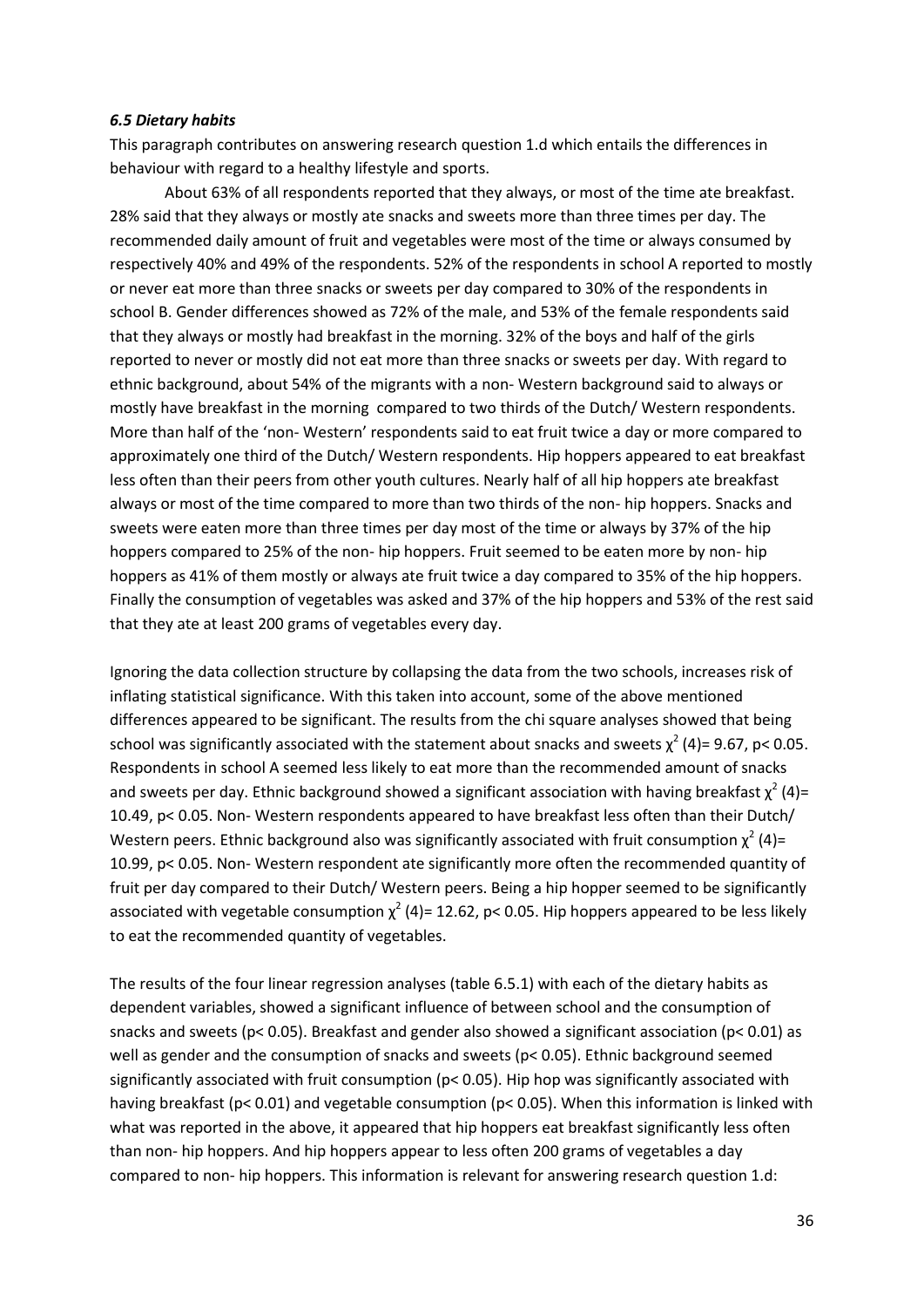What are the differences in behaviour of hip hoppers regarding a healthy lifestyle and sports compared to non- hip hoppers?

|                          | Dietary habits   |         |             |                          |         |       |              |      |       |                   |         |       |
|--------------------------|------------------|---------|-------------|--------------------------|---------|-------|--------------|------|-------|-------------------|---------|-------|
|                          | <b>Breakfast</b> |         |             | <b>Snacks and sweets</b> |         |       | <b>Fruit</b> |      |       | <b>Vegetables</b> |         |       |
|                          | b-<br>value      | t       | Sig.        | b-<br>value              | t       | sig   | b-<br>value  |      | sig   | b-<br>value       | ш       | sig   |
| <b>School</b>            | $-0.12$          | $-0.63$ | 0.532       | $-0.43$                  | $-2.54$ | 0.012 | 0.09         | 0.48 | 0.630 | $-0.13$           | $-0.74$ | 0.461 |
| Gender                   | $-0.53$          | $-2.83$ | **<br>0.005 | $-0.35$                  | $-2.07$ | 0.040 | 0.36         | 1.91 | 0.058 | 0.16              | 0.90    | 0.372 |
| <b>Ethnic background</b> | $-0.39$          | $-1.84$ | 0.067       | 0.25                     | 1.33    | 0.185 | 0.48         | 2.26 | 0.025 | $-0.37$           | $-1.85$ | 0.065 |
| Age                      | 0.05             | 0.43    | 0.667       | 0.06                     | 0.57    | 0.572 | 0.11         | 0.93 | 0.356 | $-0.08$           | $-0.75$ | 0.454 |
| <b>Hip hop</b>           | 0.58             | 2.68    | **<br>0.008 | $-0.19$                  | $-0.98$ | 0.331 | 0.14         | 0.65 | 0.516 | 0.50              | 2.53    | 0.012 |

**Table 6.5.1: Results linear regression analyses with breakfast, snacks and sweets, fruit and vegetables as dependent variables.**

Variable(s) entered: School, Gender, Ethnic background, Age, Hip hop.  $p$  < 0.01

 $p$  < 0.05

### *6.6 Sports and exercise*

The results in this paragraph give an answer to research question 1.d which is about the differences in behaviour between hip hoppers and non- hip hoppers with regard to a healthy lifestyle and sport.

### *5.6.1 Exercise*

Table 6.6.1 and 5.6.2 show that respondents in school A are slightly more physically active than their peers in school B as about 59% of the respondents in school A and 56% of the respondents in school B were active for a minimum of 30 minutes per day week. The less active respondents also show little differences among schools.

|              |     | <b>School</b> |     | Gender |                   | <b>Ethnic background</b> | <b>Educational level</b> |     | Age |     |     |         | <b>Total</b> |
|--------------|-----|---------------|-----|--------|-------------------|--------------------------|--------------------------|-----|-----|-----|-----|---------|--------------|
|              | А   | В             | Boy | Girl   | Dutch/<br>Western | Non-<br>Western          | <b>B/K</b>               | G/T | 14  | 15  | 16  | 17 - 18 |              |
| Hip hop      | 5.3 | 4.7           | 4.9 | 5.0    | 5.1               | 4.9                      | 4.9                      | 5.6 | 4.7 | 5.5 | 4.9 | 3.8     | 5.0          |
| Non-Hiphop   | 4.4 | 4.2           | 4.4 | 4.2    | 4.4               | 3.8                      | 4.4                      | 4.2 | 4.1 | 4.2 | 4.5 | 4.2     | 4.3          |
| <b>Total</b> | 4.7 | 4.3           | 4.6 | 4.4    | 4.6               | 4.3                      | 4.5                      | 4.5 | 4.4 | 4.5 | 4.6 | 4.1     | 4.5          |

**Table 6.6.1: Average days per week in which the respondents do at least 30 minutes of moderate physical exercise.**

There seemed to be more girls (9%) who reported to be active for at least 30 minutes for zero or one day a week compared to the boys (5%). None of the boys reported not to be active at all, while 2% of the girls did. 55% of both boys and girls are active for at least 30 minutes during 5 or more days a week. 18% of the boys reported to be active for 30 minutes a day during six days of the week compared to 7% of the girls. This information along with the information from table 6.6.1 shows that there appear to be little gender differences in physical activity in this study.

There did not appear to be big differences in the level of physical activity between Dutch/ Western and non- Western respondents. 15% of the non- Western, and 22% of the Dutch/ Western respondents said to be active for at least 30 minutes during all days of the week. Differences were seen as about 36% non- Western respondents were active for at least 30 minutes during zero to three days of the week, compared to 28% of the Dutch/ Western respondents.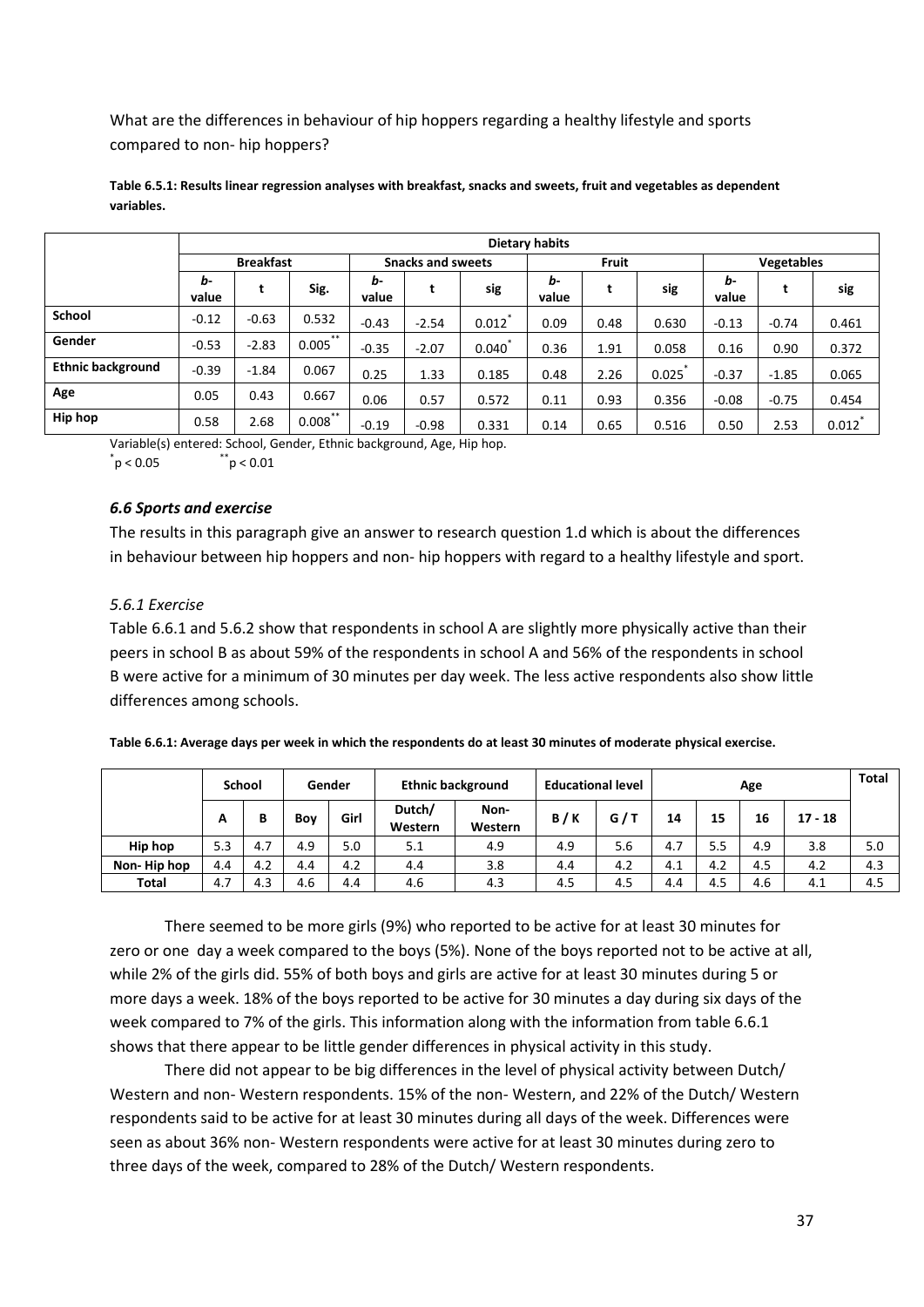On average there seem to be little differences in the number of days in which respondents from different educational levels are active for 30 minutes or more (table 6.6.1). Table 6.6.2 shows that respondents in the higher levels of VMBO (G/T) reported relatively more often to be active for one (10%) or two (14%) days a week compared to the lower levels where 5% was active for 30 minutes or more during one day or the week and 10% for two days. 17% of the respondents on VMBO B/K were active for 4 days compared to 2% of their peers in VMBO G/T. 29% of the respondents in VMBO G/T were active all seven days of the week compared to 17% of their peers in the lower levels.

Respondents appear to become more physically active with age with an exception in the oldest respondents (table 6.6.1). Table 6.6.2 shows that the younger respondents more often responded to be active for two days or less. On the other hand that among the 14 year- olds, about 60% is active for at least 30 minutes during five or more days a week. This counts for 58% of the 15 year- olds, 50% of the 16 year- olds and 42% of the 17-18 year olds. None of the 14, 16 and 17-18 year old respondents were not at all active and the 16 year- olds were all active for at least two days a week.

|                    |               | Frequency of moderate exercise |                |                 |                 |                 |                 |                 |                 |                                        |
|--------------------|---------------|--------------------------------|----------------|-----------------|-----------------|-----------------|-----------------|-----------------|-----------------|----------------------------------------|
|                    |               | 0 days<br>N (%)                | 1 day<br>N (%) | 2 days<br>N (%) | 3 days<br>N (%) | 4 days<br>N (%) | 5 days<br>N (%) | 6 days<br>N (%) | 7 days<br>N (%) | <b>NNGB</b><br><b>OR</b><br>(p- value) |
| School             | A             | 1(1)                           | 3(4)           | 10(13)          | 8(10)           | 10(13)          | 16 (20)         | 13 (16)         | 18 (23)         | 0.79                                   |
|                    | В             | 1(1)                           | 7(8)           | 10(11)          | 12(13)          | 13(15)          | 21(24)          | 9(10)           | 16 (18)         | (0.597)                                |
| Gender             | <b>Boys</b>   | 0(0)                           | 4(5)           | 10(12)          | 11(13)          | 13 (15)         | 16 (19)         | 15 (18)         | 15 (18)         | 0.85                                   |
|                    | Girls         | 2(2)                           | 6(7)           | 10 (12)         | 9(11)           | 10(12)          | 21 (26)         | 6(7)            | 18 (22)         | (0.719)                                |
| <b>Ethnic</b>      | Dutch/Western | 1(1)                           | 7(6)           | 13 (11)         | 12 (10)         | 15(13)          | 27(24)          | 15(13)          | 25 (22)         | 2.17                                   |
| background         | Non-Western   | 1(2)                           | 2(4)           | 7 (15)          | 7(15)           | 8(16)           | 10(21)          | 6(12)           | 7(15)           | (0.174)                                |
| <b>Educational</b> | B/K           | 1(1)                           | 6(5)           | 12 (10)         | 14 (12)         | 20(17)          | 28 (24)         | 17 (14)         | 20(17)          | 1.94                                   |
| level              | G/T           | 1(2)                           | 4(10)          | 6(14)           | 5(12)           | 1(2)            | 8(19)           | 5(12)           | 12 (29)         | (0.310)                                |
| Age                | 14            | 0(0)                           | 4(13)          | 4(13)           | 2(7)            | 2(7)            | 9(30)           | 3(10)           | 6(20)           |                                        |
|                    | 15            | 2(3)                           | 4(5)           | 7 (9)           | 8(10)           | 11 (14)         | 20(26)          | 11 (14)         | 14 (18)         | 1.05                                   |
|                    | 16            | 0(0)                           | 0(0)           | 6(14)           | 7(17)           | 8(19)           | 6(14)           | 5(12)           | 10 (24)         | (0.841)                                |
|                    | 17-18         | 0(0)                           | 1(7)           | 3(21)           | 2(14)           | 2(14)           | 2(14)           | 2(14)           | 2(14)           |                                        |
| Hip hop            |               | 0(0)                           | 0(0)           | 6(13)           | 3(6)            | 9(19)           | 11 (23)         | 5(14)           | 14 (16)         | 3.22<br>(0.010)                        |
| Non-hiphop         |               | 2(2)                           | 10(9)          | 14 (12)         | 16(14)          | 14 (12)         | 26 (22)         | 17 (10)         | 19 (29)         |                                        |
| Total              |               | 2(1)                           | 10(6)          | 20(12)          | 19(11)          | 23(14)          | 37(22)          | 22(13)          | 33 (20)         |                                        |

**Table 6.6.2: Distribution of the number of days per week in which respondents had moderate physical activity for 30 minutes or more (all physical activity including transportation, PE lessons etcetera) and the results of the binary logistic regression analysis about meeting the norm for moderate physical activity (NNGB).**

Variable(s) entered: School, Gender, Ethnic background, Educational level, Age, Hip hop.  $\boldsymbol{p}$  < 0.05

Hip hoppers appeared to be more physically active than their peers who were not hip hoppers. Hip hoppers exercised moderately for at least 30 minutes 5 days in the week, compared to 4.3 days for non- hip hoppers. The only exception were hip hoppers who were 17-18 years of age. They exercised 3.8 days a week which was less than average and less than non- hip hoppers in that age category.

The norm for moderate physical activity (NNGB) consists of at least 30 minutes of moderate exercise a day. If there was a difference between meeting this norm and school, gender, educational level, ethnic background, age or being a hip hopper or not, was analysed by use of a chi square analysis.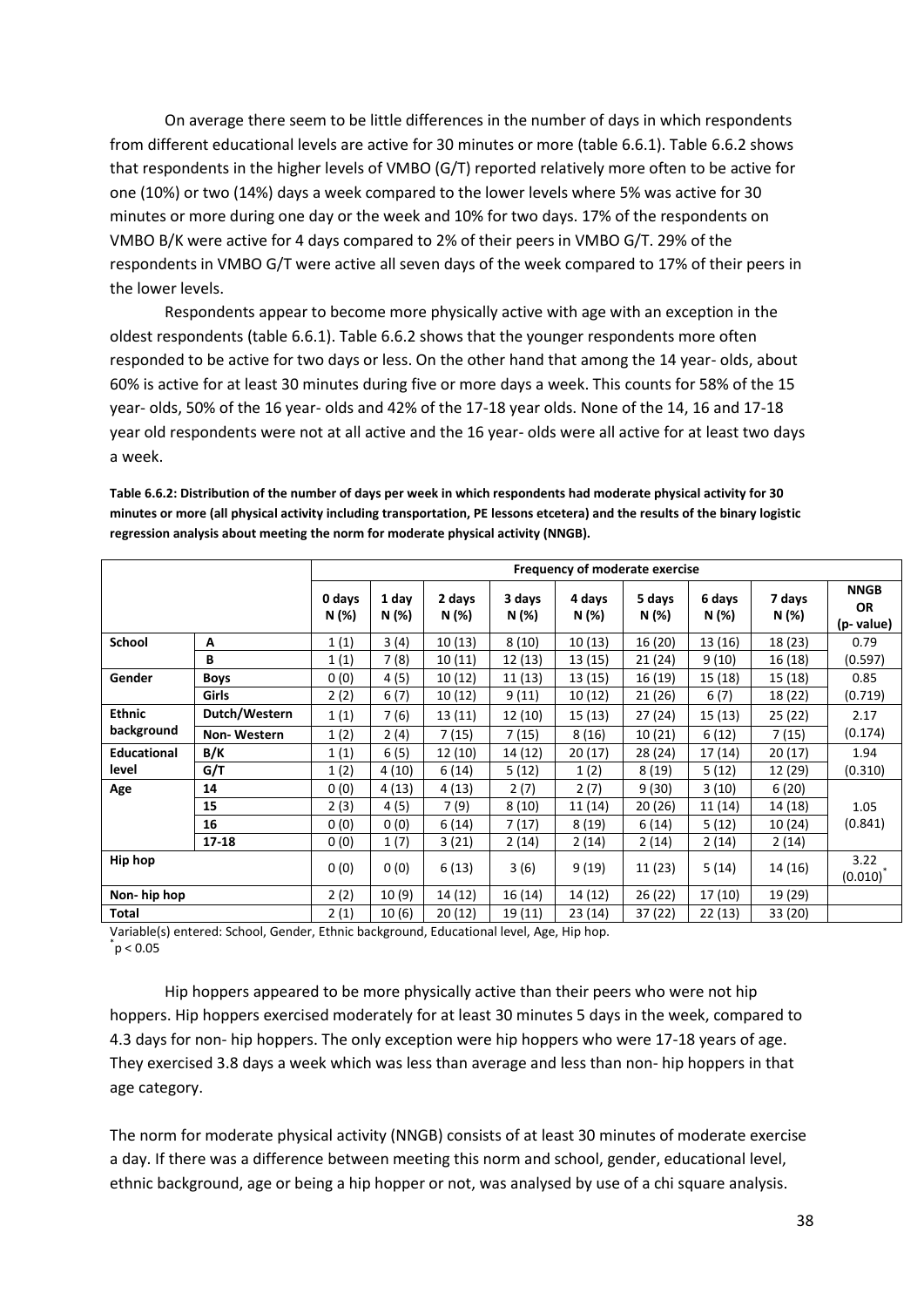The data from the two schools was combined, thus running the risk of inflating statistical significance. With this in mind, none of the above mentioned differences showed to be significant.

Binary logistic regression analysis showed that being a hip hopper or not was significantly associated with frequency of moderate exercise. Hip hoppers appeared to be more than three times more likely (OR= 3.22, p< 0.05) to meet the norm of moderately physical activity of at least 30 minutes per day.

## *6.6.2 Sports*

The top three most frequently practiced sports consisted of football, dance and fitness. Football and dance are the most frequently practiced sports for respectively male and female hip hoppers (50%), but also for the male and female non- hip hoppers (42%). The data showed that the top five of most frequently practiced sports by hip hoppers were: football, dance, martial arts, fitness and volleyball. This top five is almost identical with the top five of the other respondents as is shown in table 6.6.3.

**Table 6.6.3: The five most popular sports that have been practiced most in the past year (prior to the survey) by male and female hip hoppers and non- hip hoppers.**

|               |               | Top 5 most frequently practiced sports |                 |                     |                     |                  |  |  |  |  |
|---------------|---------------|----------------------------------------|-----------------|---------------------|---------------------|------------------|--|--|--|--|
|               |               | 1                                      | $\overline{2}$  | 3                   | 4                   | 5                |  |  |  |  |
|               |               | N (%)                                  | N (%)           | N (%)               | N (%)               | N (%)            |  |  |  |  |
| <b>School</b> | A             | Football                               | Dance           | <b>Fitness</b>      | Volleyball          | Basketball       |  |  |  |  |
|               |               | 18 (22)                                | 11 (14)         | 8(10)               | 7 (9)               | 4(5)             |  |  |  |  |
|               | B             | Football                               | Dance           | <b>Fitness</b>      | Martial arts        | Horseback riding |  |  |  |  |
|               |               | 26 (34)                                | 12(16)          | 11(14)              | 8(10)               | 4 (5)            |  |  |  |  |
| Hip hop       | <b>Boys</b>   | Football                               | <b>Fitness</b>  | <b>Martial arts</b> | Basketball          | Volleyball       |  |  |  |  |
|               |               | 15 (50)                                | 5(17)           | 4(13)               | 2(7)                | 2(7)             |  |  |  |  |
|               | Girls         | Dance                                  | Running/jogging | <b>Martial arts</b> | Volley              | Horseback riding |  |  |  |  |
|               |               | 7(50)                                  | 2(14)           | 1(7)                | 1(7)                | 1(7)             |  |  |  |  |
|               | Total hip hop | Football                               | Dance           | <b>Fitness</b>      | <b>Martial arts</b> | Volleyball       |  |  |  |  |
|               |               | 15 (33)                                | 8(18)           | 5(11)               | 5(11)               | 3(7)             |  |  |  |  |
| Non-hiphop    | <b>Boys</b>   | Football                               | <b>Fitness</b>  | <b>Tennis</b>       | Volleyball          | Wake boarding    |  |  |  |  |
|               |               | 22 (42)                                | 8(15)           | 3(6)                | 3(6)                | 3(6)             |  |  |  |  |
|               | Girls         | Dance                                  | Fitness         | Football            | Horseback riding    | Tennis           |  |  |  |  |
|               |               | 14 (25)                                | 6(11)           | 5(9)                | 5(9)                | 3(5)             |  |  |  |  |
|               | Total non-hip | Football                               | Dance           | <b>Fitness</b>      | <b>Martial arts</b> | <b>Tennis</b>    |  |  |  |  |
|               | hop           | 28 (25)                                | 14 (13)         | 14 (13)             | 6(5)                | 6(5)             |  |  |  |  |
| Total         |               | Football                               | Dance           | <b>Fitness</b>      | Martial arts        | Volleyball       |  |  |  |  |
|               |               | 44 (28)                                | 23(15)          | 19 (12)             | 11(7)               | 7(4)             |  |  |  |  |

The participation of respondents in sports activities was examined. A distinction was made between respondents who were active in sports and those who were not. Table 6.6.4 shows an overview of active and non- active respondents. 95% of the respondents in school A were active in a sport compared to 88% of their peers in school B. Boys seemed to be more active in sports than girls. 95% of the boys are active in a sport while 88% of the girls reported to be active in some type of sport. Dutch/ Western respondents reported more often to be active in a sport than migrants with a non-Western background as 95% of the Dutch/Western respondents reported to be active in a sport compared to 82% of the migrants with a non- Western background. No substantial differences were seen with regard to educational level as 91% of the respondents in VMBO B/K are active in sports compared to 93% of their peers in VMBO G/T. Age also showed minor discrepancies as 90% of the 14 year old respondents were active in sports. 91% of the 15 and 16 year- olds and 93% of the 17-18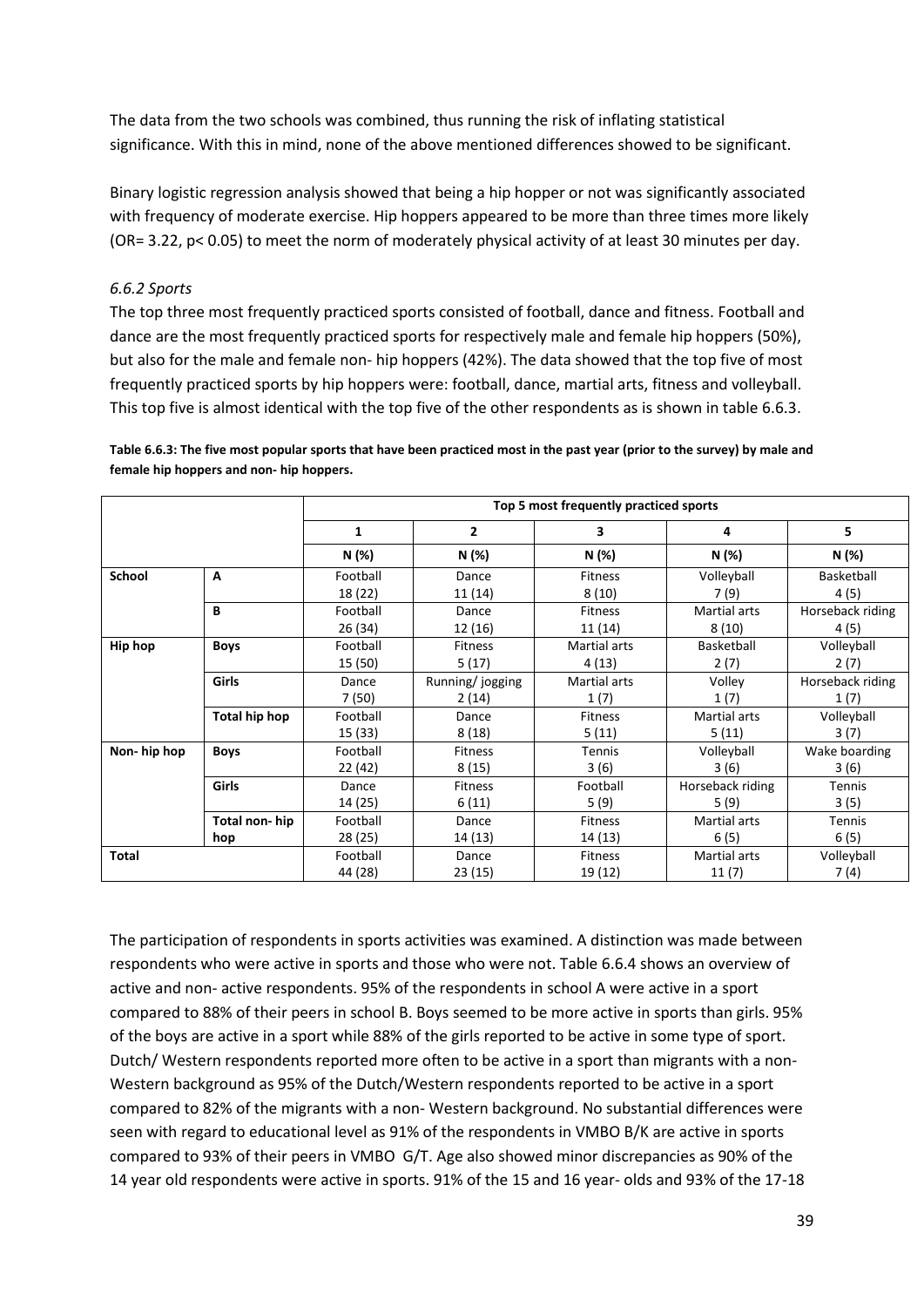year- olds showed to be active in sports. Among the respondents who felt affiliated with hip hop culture, 96% was active in some type of sport compared to 89% of the non- hip hoppers.

When the data collection structure is ignored by combining the data from the two schools, the risk of inflating statistical significance occurs. With this is mind, some of the above mentioned differences showed to be significant. The results of the chi square analyses showed that being active in sports was significantly associated with ethnic background  $\chi^2$  (1)= 7.86, p< 0.05. Based on the odds ratio (OR= 4.20), the odds of a Dutch/ Western respondent to be active in sports, appeared to be over four times higher than for their migrant peers with a non- Western background. Hip hop did not show any significant association with being active in sports.

|                             |                    |          | <b>Active in sports</b><br>activities |          |  |  |  |
|-----------------------------|--------------------|----------|---------------------------------------|----------|--|--|--|
|                             |                    | N (%)    | <b>OR</b><br>(p-value)                | N (%)    |  |  |  |
| <b>School</b>               | A                  | 81 (95)  | 0.49(0.269)                           | 88 (47)  |  |  |  |
|                             | B                  | 86 (88)  |                                       | 98 (53)  |  |  |  |
| Gender                      | <b>Boys</b>        | 88 (95)  | 1.88 (0.292)                          | 94 (51)  |  |  |  |
|                             | Girls              | 77 (88)  |                                       | 90 (49)  |  |  |  |
| <b>Ethnic</b><br>background | Dutch/ Western     | 116 (95) | 3.90                                  | 126 (70) |  |  |  |
|                             | <b>Non-Western</b> | 46 (82)  | (0.023)                               | 55 (30)  |  |  |  |
| <b>Educational</b>          | B/K                | 117 (91) | 1.49 (0.572)                          | 132 (74) |  |  |  |
| level                       | G/T                | 42 (93)  |                                       | 46 (26)  |  |  |  |
| Age                         | 14                 | 28 (90)  | 1.03(0.944)                           | 32 (18)  |  |  |  |
|                             | 15                 | 80 (91)  |                                       | 90 (50)  |  |  |  |
|                             | 16                 | 41 (91)  |                                       | 45 (25)  |  |  |  |
|                             | 17-18              | 13 (93)  |                                       | 14(7)    |  |  |  |
| Hip hop                     |                    | 47 (96)  | 2.95 (0.189)                          | 50 (27)  |  |  |  |
| Non-hiphop                  |                    | 118 (89) |                                       | 133 (73) |  |  |  |
| <b>Total</b>                |                    | 167 (91) |                                       |          |  |  |  |

**Table 6.6.4: Distribution of respondents who are active in sports with the results from the binary logistic regression analysis.**

Variable(s) entered: School, Gender, Ethnic background, Educational level, Age, Hip hop.  $_{\circ}^*$ p < 0.05

The logistic binary regression analysis also showed no significant associations between being a hip hopper or not and participation in sports when school, gender, ethnic background, age and educational level are taken into account. Ethnic background did appear to be significantly associated. The odds of respondents with a Dutch/ Western background to be active in sports appeared to be almost four times higher (OR= 3.90, p< 0.05) compared to migrants with a non- Western background.

In the following an overview is given of whether respondents play sports in an organized (commercial or non- commercial) setting or not. In school A 78% of the respondents was a member of a noncommercial sports provider and 46% was member of a commercial sports provider. Sports club membership seemed less prevalent in school B where 59% was member of a non- commercial sports provider and 42% was member of a commercial provider. Boys appeared to be more often member of both non- commercial (72%) and commercial (51%) sports providers compared to girls. 63% of the girls are member of a non- commercial provider and 36% reported to have a membership of a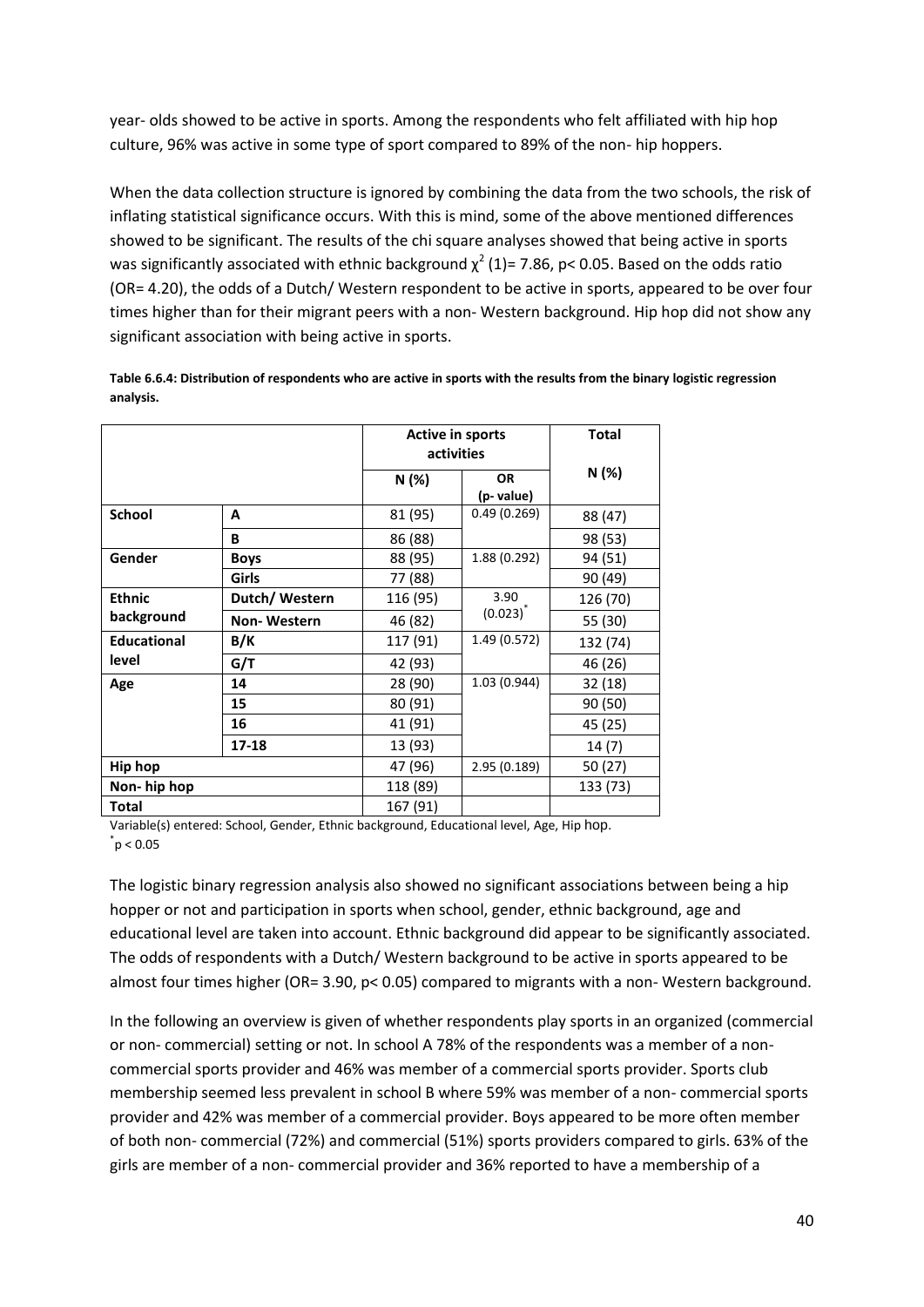commercial sports organisation. About three quarters of the Dutch/ Western respondents reported to be a member of a non- commercial sports provider, which is more than their non- Western peers (53%). About 52% of the non- Western respondents had a membership of a commercial sports provider compared to 41% of their Dutch/ Western peers. Respondents in the higher level of VMBO appeared to be a member of a non- commercial sports provider (74%) more often compared to their peers in the lower levels (66%). The respondents in the lower levels (46%) were more often a member of a commercial sports provider than their peers in VMBO G/T (33%). Both forms of memberships appeared to be associated with age as older respondents more often were a member of a (non-) commercial sports provider. Among the 14 year- olds, about 54% had a membership at a non- commercial sports provider and among the 17-18 year- olds over three quarters of the respondents had such a membership. 21% of the 14 year- olds and 69% of the 17-18 year- olds were member of such a commercial organisation. The data in table 5.6.7 shows that there were only small differences in sports club membership between hip hoppers and non- hip hoppers. 69% of the hip hoppers were member of a non- commercial club and 43% was member of a commercial sports provider. For non- hip hoppers this was true for respectively 67% and 44%. These numbers barely differ from the total average of 68% of non- commercial sports club memberships and 44% of commercial sports club memberships.

If the data collection structure is ignored by combining the data from the two schools, the risk of inflating statistical significance increases. With this taken into account, some of the mentioned differences appeared to be significant. Chi square analyses showed a significant association between membership of a non- commercial sports organisation and the school of respondents  $\chi^2$  (1)= 6.78, p< 0.05. The odds to be a member of a non- commercial club were lower (OR= 0.41) if respondents were in school B compared with school A. Membership of a non- commercial club also was significantly associated with ethnic background  $\chi^2$  (1)= 5.67, p< 0.05. The odds to be a member of a noncommercial sports provider were 2.35 times higher for Dutch/Western respondents compared to migrant respondents with a non- Western background. Commercial sports club membership was significantly associated with age  $\chi^2$  (3)= 11.18, p< 0.05. Older respondents were more likely to report to be member of a commercial sports club.

The results from two logistic binary regression analyses showed that ethnic background was significantly associated with non- commercial sport club membership. The odds of Dutch/ Western respondents to be a member of a non- commercial sports organisation appear to be more than twice as high (OR= 2.36, p< 0.05) than for their peers from a non- Western background. Age showed to be significantly associated with membership of a commercial sports provider. Older respondents appeared to be more likely (1.813, p< 0.01) to be member of a commercial sports club than younger respondents. Being a hip hopper or not did not appear to matter for commercial or non- commercial sports club membership.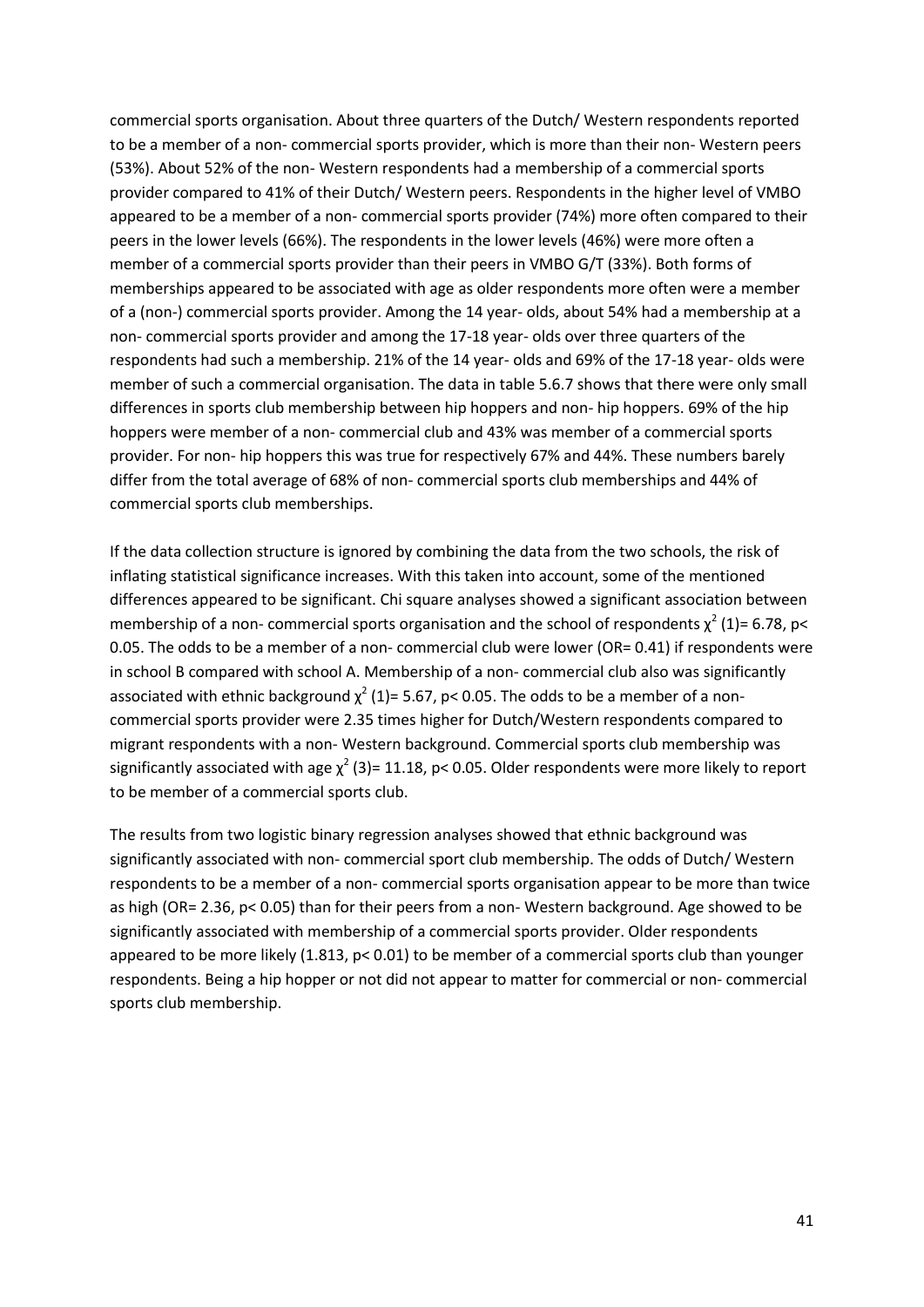|                          |                    | Non-commercial club<br>membership |                         | <b>Commercial club</b><br>membership | <b>Total</b>            |          |
|--------------------------|--------------------|-----------------------------------|-------------------------|--------------------------------------|-------------------------|----------|
|                          |                    | N (%)                             | <b>OR</b><br>(p- value) | N (%)                                | <b>OR</b><br>(p- value) | N (%)    |
| School                   | A                  | 62 (78)                           | 0.52                    | 36 (46)                              | 0.86                    | 88 (47)  |
|                          | B                  | 51 (59)                           | (0.079)                 | 37 (42)                              | (0.663)                 | 98 (53)  |
| Gender                   | <b>Boys</b>        | 64 (72)                           | 1.48                    | 45 (51)                              | 1.69                    | 94 (51)  |
|                          | Girls              | 48 (63)                           | (0.300)                 | 28 (36)                              | (0.139)                 | 90 (49)  |
| <b>Ethnic</b>            | Dutch/Western      | 86 (73)                           | 2.36                    | 48 (41)                              | 0.74                    | 126 (70) |
| background               | <b>Non-Western</b> | 24 (53)                           | (0.037)                 | 24 (52)                              | (0.455)                 | 55 (30)  |
| <b>Educational level</b> | B/K                | 77 (66)                           | 1.47                    | 54 (46)                              | 0.59                    | 132 (74) |
|                          | G/T                | 31 (74)                           | (0.377)                 | 14 (33)                              | (0.198)                 | 46 (26)  |
| Age                      | 14                 | 15 (54)                           |                         | 6(21)                                |                         | 32(18)   |
|                          | 15                 | 54 (68)                           | 1.26                    | 34 (43)                              | 1.81                    | 90 (50)  |
|                          | 16                 | 31 (74)                           | (0.324)                 | 53 (55)                              | $(0.007)$ **            | 45 (25)  |
|                          | $17 - 18$          | 10(77)                            |                         | 9(69)                                |                         | 14(7)    |
| Hip hop                  |                    | 33 (69)                           | 1.43<br>(0.406)         | 20(43)                               | 0.77<br>(0.520)         | 50 (27)  |
| Non-hiphop               |                    | 78 (67)                           |                         | 52 (44)                              |                         | 133 (73) |
| <b>Total</b>             |                    | 113 (68)                          |                         | 73 (44)                              |                         |          |

**Table 6.6.5: Membership of a (non-) commercial sports club in member and not a member with the results of the binary logistic regression analyses.**

Variable(s) entered: School, Gender, Ethnic background, Educational level, Age, Hip hop.

 $_{\circ}^{*}p < 0.05$  $*$  $p$  < 0.01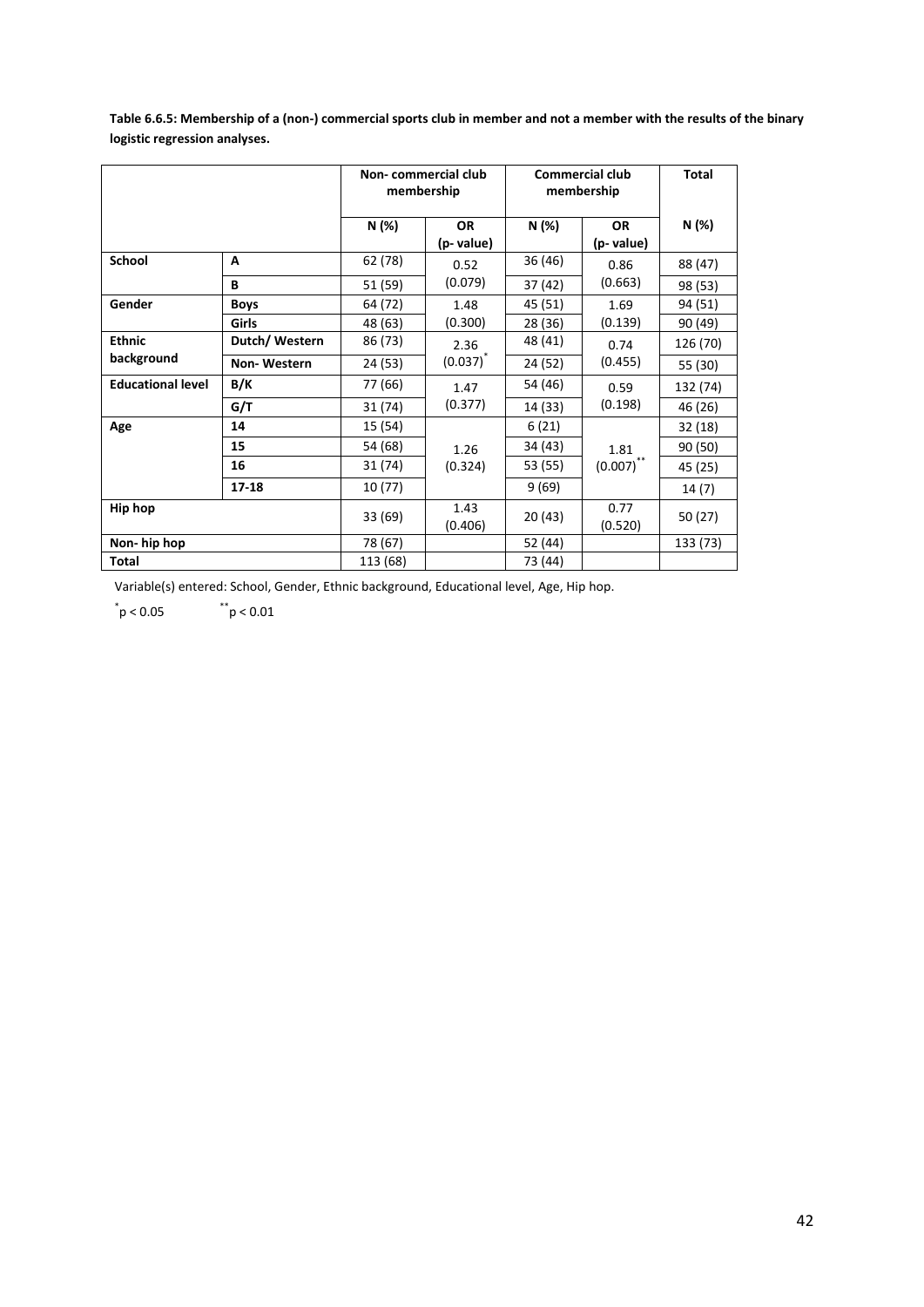# **7. Results: interviews**

In this second section, results of in- depth interviews are given which mainly help answer research questions 1.b and 1.c. From each school, seven students participated in the interviews. In school A four boys and three girls participated and in school B, there were five girls and two boys. The average age of the respondents was 15.36 years (SD= 0.84 ages 14-17). The results of these interviews are reported in the following.

## *7.1 Health(ism)?*

The way health was perceived by the respondents showed similarities, but also differences with the earlier mentioned general healthism discourse. Respondents talked about individual behaviour and responsibility with regard to health and about appearance in relation to health.

## *7.1.1 Managing health*

When asked about their thoughts about the meaning of health, all respondents talked about things they could do in order to stay healthy. Health and a healthy lifestyle were thus very much associated. Another association that clearly appeared, was between health and weight. Nearly all of the respondents said that they would not like to be too fat or too skinny and one of the things that was mentioned by all respondents as being important to maintain health (and weight), was healthy nutrition. According to half of the respondents (5 girls and 2 boys) this consisted of not eating too much sweets and snacks (like chips, KFC and McDonalds). Fruit and vegetables were also mentioned by several respondents as elements of healthy nutrition.

Food appeared also to be used as a tool for managing weight so by having a healthy diet, one could prevent to become fat.

Romelle (age: 15, school A, Dutch): *"After dinner, don't eat chips or anything. That is very important because afterwards you will not burn anything or whatever. Than you go to bed and then you don't do anything anymore. And then you get a bit fat."*

This statement demonstrates not only the importance of healthy food, but also of healthy eating habits in general, like she said that you should not eat snacks after dinner. Some respondents also mentioned having breakfast, lunch and dinner as important parts of healthy eating habits.

One of the girls said that, she would rather exercise than watch her dietary habits in order to manage her health.

Arnette (age: 17, school B, Dutch): *"I think sports are more important than nutrition."*

Exercise and sports were mentioned by almost all respondents as elements of health and a healthy lifestyle. Respondents said that to have a healthy lifestyle, exercise should be done on a daily basis according to some and sports a few times a week. One of the respondents said:

Dana (age: 16, school B, Dutch/Moroccan)*: "Yeah, taking care of your body. Just watch what you eat and not too much of the same or anything like that I believe and do enough sports. That will help your body to just […] stay the same."*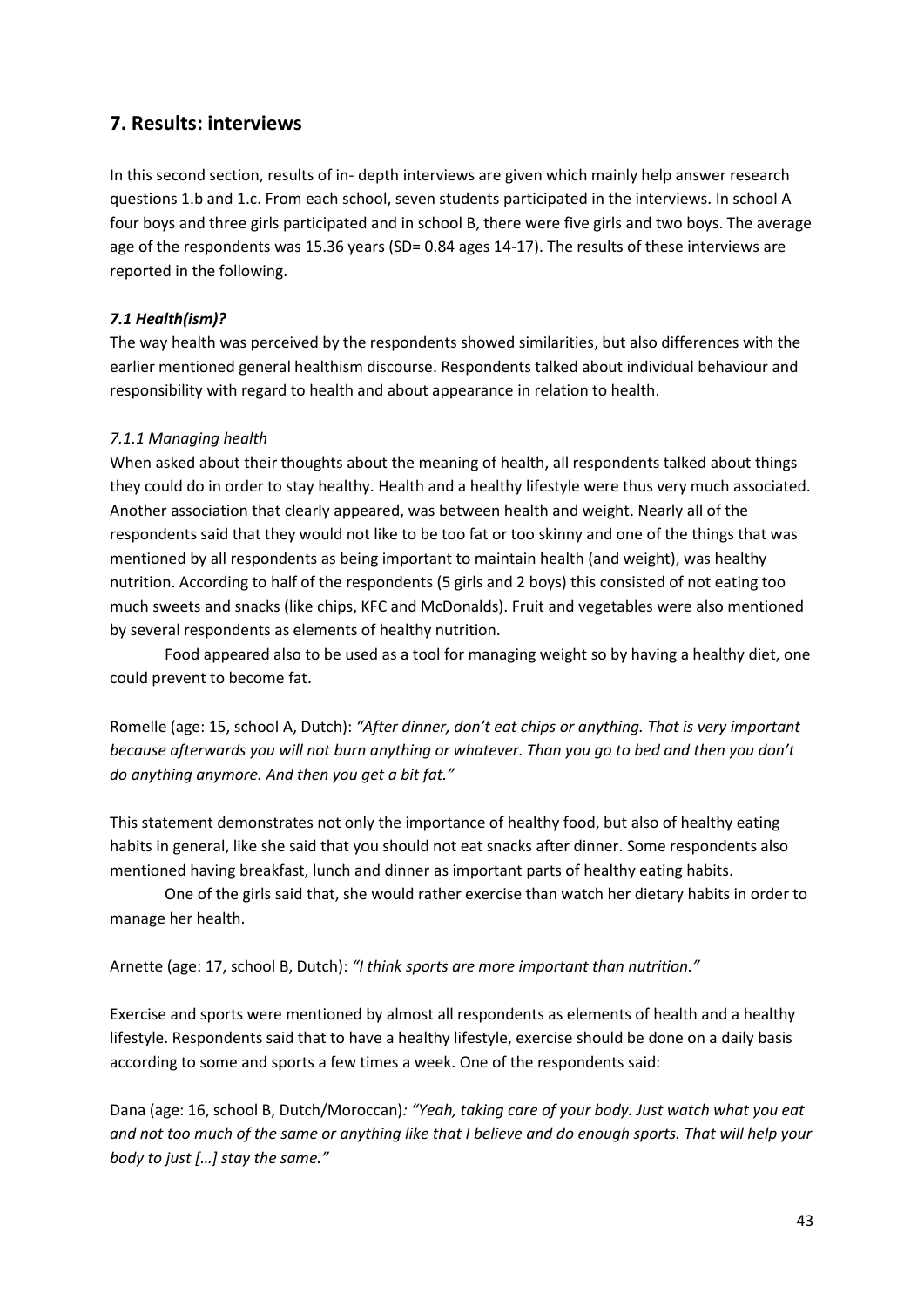Here Dana mentioned health as a state of balance of the body and by proper diet and exercise the body will be in balance and "*stay the same*" in terms of appearance or weight, which in this case meant to stay healthy.

### *7.1.2 Appearance*

According to the respondents, not only healthy dietary habits and exercise were important when it comes to health. Appearance also was mentioned in relation to health. One girl for instance laid emphasis on looking healthy as an indicator for health as she said:

Dana (age: 16, school B, Dutch/Moroccan): *"You just have to look a bit healthy, that's the best."*

Appearance in relation to health was often connected with weight and being too fat or too thin. Neither of both were considered to be healthy or preferable:

Lana (age: 14, school B, Moroccan): *"That you are not too fat, not too skinny. That your weight is normal and stuff like that."*

When the respondents talked about weight, they often talked in extremes as one of the girls said for example:

Tanya (age: 15, school A, Dutch): *"Yeah just a normal body, not too skinny like anorexia, but also not too fat. Just in between, that […] for instance she shouldn't be 200 kilo's."*

The majority of the respondents explicitly said that both boys and girls should not be too fat or too skinny in order to look good but there appears to be a gender difference regarding appearance. Shawn mentioned that in order to look good, he just tried to live healthy. To live healthy for him meant eating properly and being active in sports. According to both male and female respondents, boys generally needed to be a bit muscular, tall and not too fat or skinny in order to look good. Two of the girls said that a boy should have 'body' and that he should not be too skinny. A little bit of fat was according to them acceptable for a boy, but body in terms of muscle was preferred. Half of the boys explicitly mention a muscular body as an attractive body for men. One of the boys (Curtis) used to be active as a b-boy but he quit and now he worked out at the gym in order to grow a more muscular physique. His aim was to be as muscular as some of the famous rappers he knows. To achieve this Curtis worked out as much as he possibly could. Being active in sports and exercise thus appeared to be attributed to both health and appearance for boys. This showed as all the male respondents also mentioned sports as an important part of health and a healthy lifestyle. It could be seen as a way for boys to maintain or create a healthy, muscular, but also attractive body.

Nearly all female respondents said that sports and exercise are important in order to maintain health. For girls, exercise and sports appeared to be more related to weight control compared to the boys. Girls generally did not work out in order to build a bigger physique. Girls should for instance not be muscular because that would make them look masculine according to one of the respondents. Shawn said that in his opinion a girl should preferably look sporty or athletic and other two respondents (one male and one female both from a migrant non- Western background) said that a girl could be a bit fat and still be beautiful.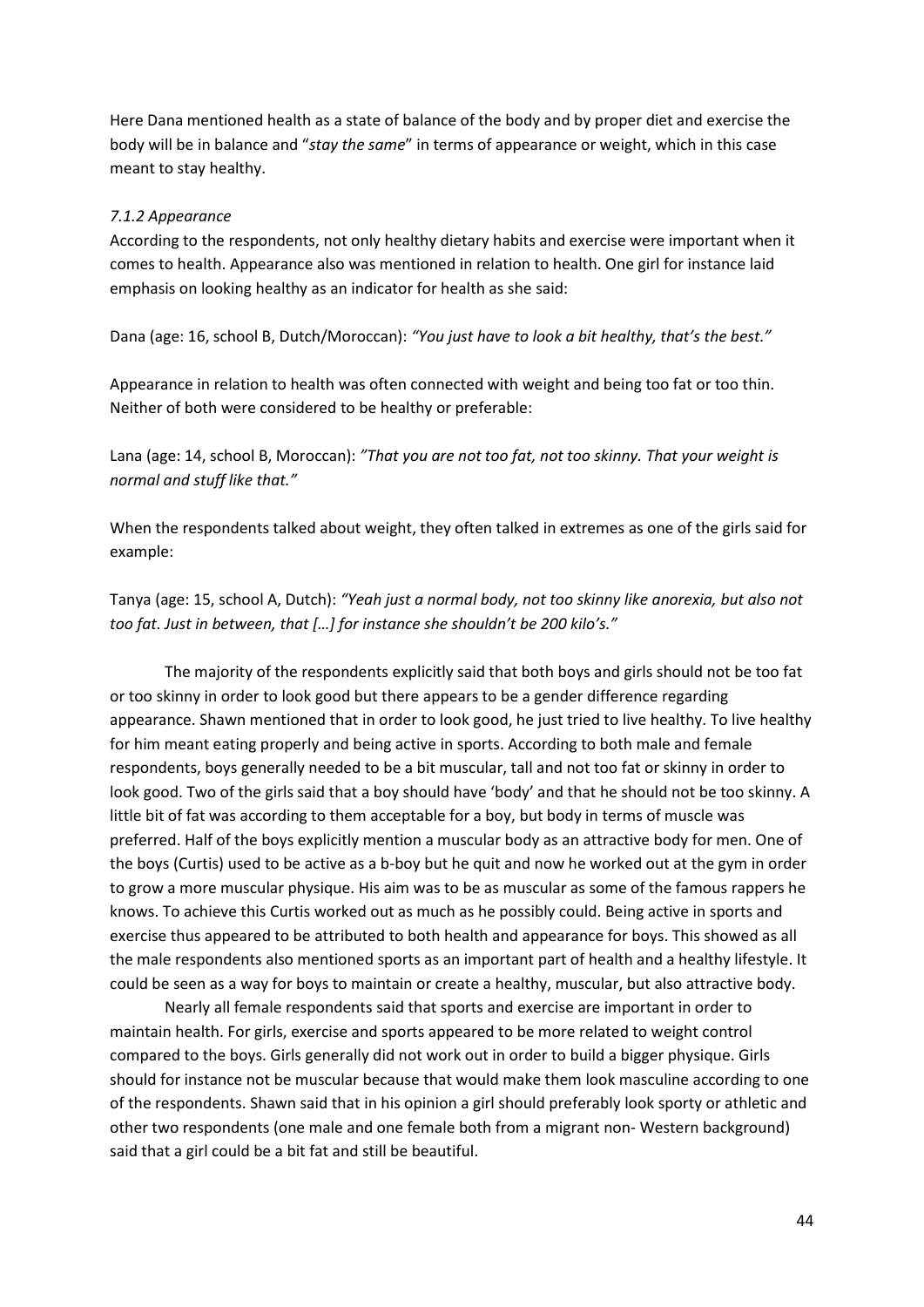So health and appearance were connected in a slightly different manner for boys and girls. It seemed as if for girls, appearance was more aimed at taking care of (facial) beauty and hygiene (make- up, doing their hair etcetera). This was mentioned by nine respondents. Dana mentioned for instance that a fat person could still look healthy if they had good skin (no pimples) which also shows this focus on facial beauty when they think of a girl's appearance whereas for boys the focus was placed more on sports and working out to enhance the body.

Finally this statement was made by one of the female respondents, but five others also mentioned something similar:

## Sandra (age: 15, school B, Dutch/Turkish): *"Just, as long as you just be yourself."*

Being yourself and authenticity is something that might be seen as typical for hip hop culture. This also is often mentioned by artists as authenticity and creativity are very much respected within the culture (appendix VI). According to these respondents, being yourself meant that it is good to be different. One of the respondents even said that she specifically wanted to be different.

Dana (age: 16, school B, Dutch/Moroccan): *"I never want something that others also have."*

## *7.2* **Kind of (un)healthy lifestyles**

Next to nutrition, sports, exercise and appearance, the use of alcohol, drugs and smoking were named by many respondents when they thought of health. All respondents who talked about these topics said that health had to do with moderate or no consumption of any of these goods. When looking at the own lifestyle of the respondents, they seemed to have a healthy lifestyle or a 'kind of' healthy lifestyle.

Responses about the own lifestyles of the respondents were fairly mixed. One group mentioned that they thought that they had a healthy lifestyle. These people did not smoke, said that they had healthy dietary habits and they were active in sports and/or exercise. The majority of the migrant respondents from a non- Western background said that they had a healthy lifestyle. This lifestyle consisted of a healthy diet and exercise but not to the extreme. There were for example respondents who believed they had a healthy lifestyle, but they did not eat vegetables, or they were not active in sports. Some drank alcohol but not every week and none of these (healthy) respondents smoked cigarettes or cannabis. Terrel and Andre said that they occasionally use a water pipe/ hookah. They smoked it in a social setting with friends and they said that it was harmless and not unhealthy and could thus be used while having a healthy lifestyle. Generally respondents in this group often said that they 'kind of' have a healthy lifestyle.

## Tanya (age: 15, school A, Dutch): *"Yes, kind of, but not extremely healthy. […] Well, I don't smoke, I don't drink, nah I do eat candy but not a lot or anything…"*

Respondents who said that they did not have a very healthy lifestyle, were mostly girls from Dutch/Western descent. Like the people who believed that they 'kind of' had a healthy lifestyle, this group often also mentioned to have 'kind of' an unhealthy lifestyle. They often had some of the healthy elements, but due to a lack of something healthy (healthy nutrition or exercise) or too much of something unhealthy (smoking, alcohol, drugs), these people thought that they were not living very healthy lives. One of the boys said about his lifestyle: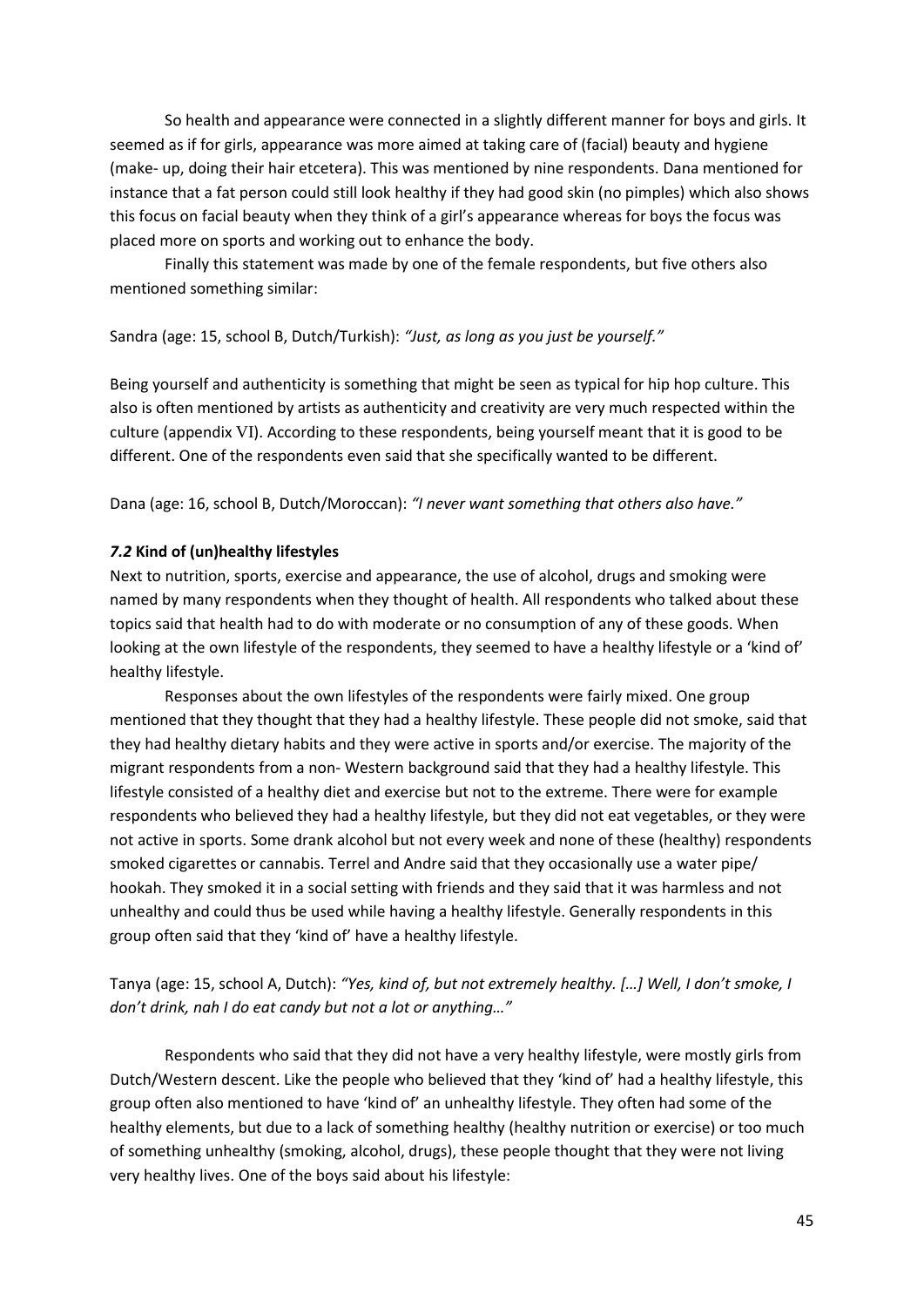Shawn (age: 16, school A, Dutch): "*Yes, in the 'sports- department' I do. On the other end not actually, with smoking and stuff…"*

Many of the respondents in this group, also reported to have unhealthy dietary habits. Two of the female respondents for instance did not often eat breakfast or lunch. Cheryl explicitly said to do this because she wanted to lose weight. Curtis said that he ate fatty foods fairly frequently.

Curtis (age: 15, school B, Dutch): *"I eat a lot of fatty things. But that's okay for me because I am a bit… a bit skinny."*

These last examples regarding nutrition show that the respondents knew that their diet was unhealthy but they seemed to justify it because they believe it is good for their appearance. Here there appeared to be a discrepancy between knowledge and behaviour. This discrepancy was also shown by a girl who sketched an extreme image of a healthy lifestyle and she thought it embodied of too much limitations.

Lana (age: 14, school B, Moroccan): *"No smoking, no blowing, no drinking, you can for example only eat vegetables, fruit and you shouldn't snack too much, once a day you can eat a piece of candy, but that all really goes too far."*

Approximately half of the respondents reported to not really have a healthy lifestyle because they drink alcohol and/or because they smoked or because they used drugs. When asked about alcohol use and its possible combination with a healthy lifestyle, only two respondents (boys, Dutch and non- Western descent) were totally against the use of alcohol but the rest said that alcohol could be used in combination with a healthy lifestyle as long as it was done occasionally and in moderation. The majority mentioned something like:

## Arnette (age: 17, school B, Dutch): *"As long as you use it normally. Just not every day or something like that. Just every now and then during the weekends or when you go out."*

Smoking was also discussed in the interview and the responses were mixed. Most of the respondents said that smoking was bad for your health and therefore they did not do it. There also were a few respondents who were less extreme in that they thought that if people only smoked a moderate amount of cigarettes, they could still have a healthy lifestyle.

## Sandra (age: 15, school B, Dutch/Turkish): *"Yeah, smoking, everybody does it nowadays even if it is done in a sneaky way. But yeah, it is just not right. It's just bad. Just stupid. Waste of money."*

Drug use was rejected by the majority of the respondents. Hard drugs was seen as much worse than soft drugs, but generally drugs had no part in a healthy lifestyle. There seemed to be a difference in the views and behaviours regarding drug use between the respondents in the two schools. None of the respondents in school A said that they used drugs. In school B the responses were less against drug use. Two of the girls (Inga and Sandra) explicitly rejected drug use and the use of hard drugs also was rejected by the ones who mentioned it. The own use of drugs was only mentioned explicitly by two of the respondents in school B. The boy said that he smoked cannabis because: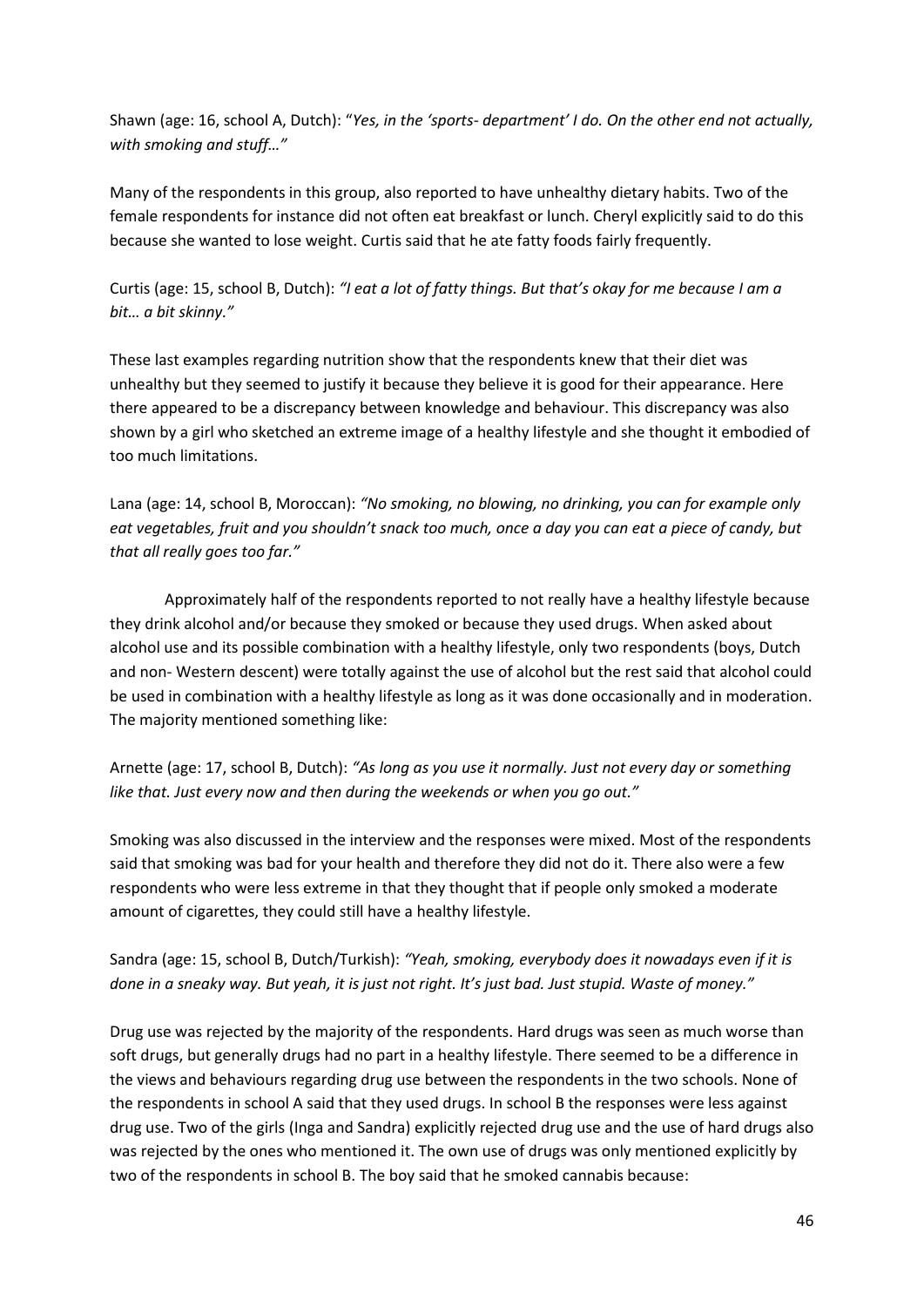Curtis (age: 15, school B, Dutch): *"Because if I don't, then I'll become an aggressive little prick. And then I'll get in a fight with anyone within seconds and stuff."*

For this respondent, cannabis was used in order to calm himself down but Romelle and Cheryl said that smoking cannabis was often done because it is supposed to be 'cool'.

Finally the way respondents talked about acceptable or healthy quantities regarding smoking and drug- and alcohol use will be discussed briefly. In the part about appearance, respondents often talked in extremes when describing what they considered to be too fat or too skinny. They generally did the same when they talked about proper amounts of alcohol, cigarettes and cannabis. Alcohol or cannabis could for instance be consumed as long as it was not on a daily basis, and a person could smoke as long as it was not two packages of cigarettes every day. One of the respondents said the following when asked about what was too much alcohol:

William (age: 14, school A, Dutch): *"Yeah, drunk and stuff. Or some people drink so much that they end up in a coma. That is too much."*

## *7.3 Sports*

It appeared as if sports were done by most of the respondents because it helped them to stay or get fit and healthy. Most of the male respondents said to regularly work out at the gym. One of the boys used to be a b-boy but now he specifically works out in order to build a more muscular physique:

Curtis (age: 15, school B, Dutch): *"Yeah now I'm more into fitness. Trying to build some muscles."*

William said that he did not work out at the gym, because he thinks it is boring. This shows that sports and exercise were not only necessary to maintain or enhance physical appearance, it also should be fun to do. Half of the male respondents said that they play sports because they thought that it was fun to do. The people who worked out at the gym often also did another type of sport that they really enjoyed doing. Dwayne and Terrel for instance really enjoyed (kick)boxing. Dwayne said that it is fun to do and it gave him the opportunity to blow off some steam.

## Dwayne (age: 15, school B, Dutch/Haitian): *"…I can get rid of my anger on a punching bag or something like that."*

Being active for boys was mainly connected with sports. Andre and William were the only boys who were not active in sports at the time of the survey. They both enjoyed being active in sports and they mentioned that they wanted to play football again in the near future.

Being active in sports and exercise for girls did not mean being active in sports or working out in the gym to grow muscles. The female respondents worked out mainly to get in shape which for them meant to stay or get slim or not too fat. The emphasis for girls was placed less on sports and more on being active. In order to stay healthy, you should be active, but not necessarily in sports. This showed in the number of girls who were not active in any sport. Five out of the eight female respondents said that they were not really active in sports. Dancing was the most popular activity among female respondents. For some of the girls it was done as a sport and for some it was done as a casual (exercise) activity with friends. Nearly all girls who were not active in any sport, were migrants with a non- Western background and they all were in school B. Two of the girls who said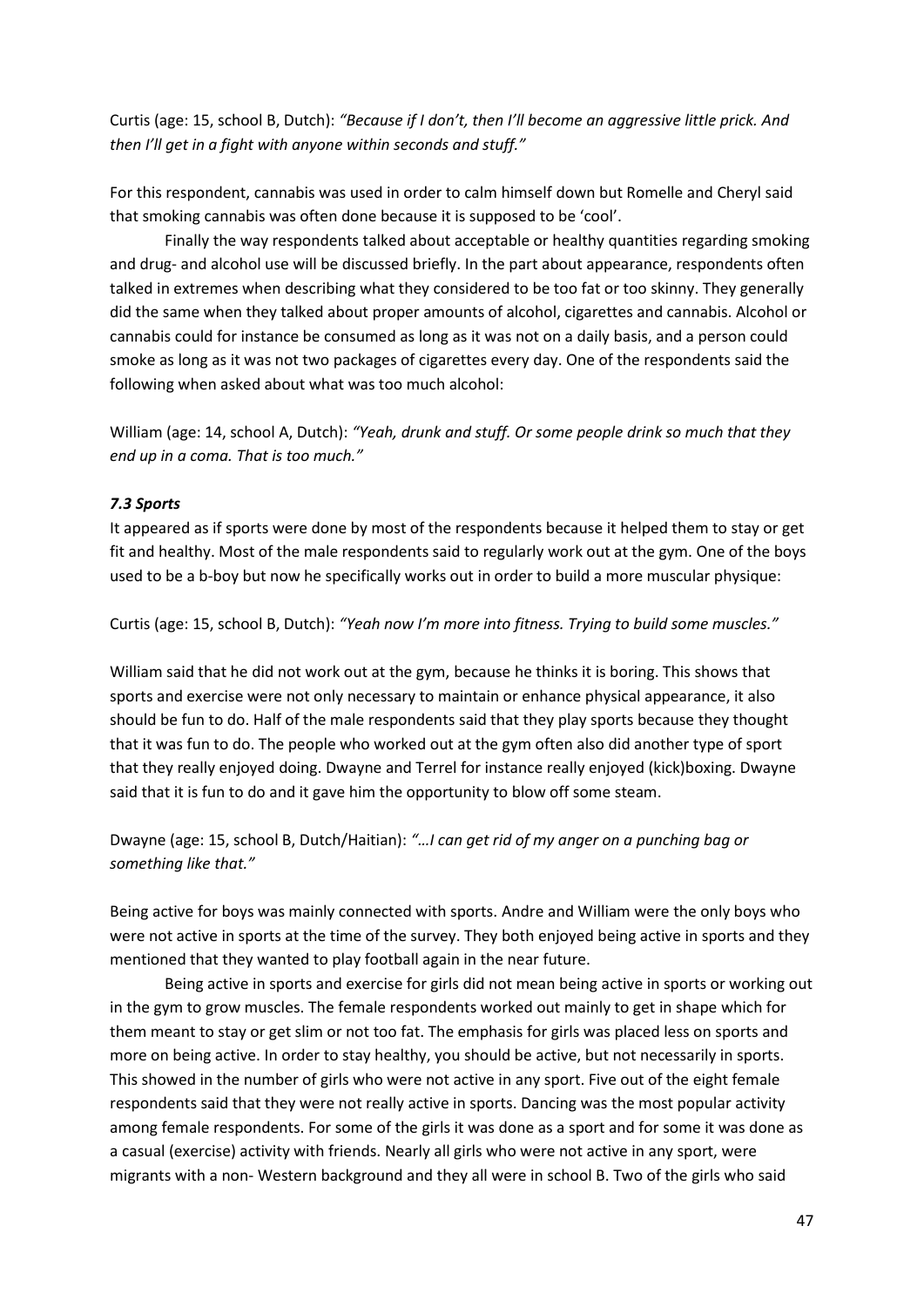that they were not active in any sport at the time of the survey but that they were looking for a sport that fits them. Sandra said that she felt like she was active enough (walking, dancing, cycling) so she did not feel the need to do sports. Being active (in sports) was linked by the girls with appearance as it seems to be associated with health and losing weight. This could then be associated with the need to be active. This was illustrated by a comment by Lana:

Lana (age: 14, school B, Moroccan): *"In our family is it like, we don't really get fat or anything. So I'll see if I get fat yes or no. If I, at some point in time, notice like now I'm beginning to become fat, then I'll go do sports and stuff, but for now I feel fine."*

Fun seemed not to be a reason for her to be active. The other girls did stress that the activities that they did were fun to do. This was mentioned especially by the girls who danced with their friends.

All of the male and female respondents who were active in sports reported to practice their sport in an organized setting (gym, dance studio, boxing gym, football club). Nearly all female respondents dance to hip hop music either at a dance studio (Romelle, Tanya and Inga) or at home with friends (Dana, Sandra and Arnette). Football was only played by Shawn. Andre, William and one of the girls wanted to start playing football in the near future. It seemed as if the (non- Western) girls more often like to dance and have fun with friends in terms of exercise.

### *7.4 Health, sports and hip hop*

Almost all of the respondents said that what they would call 'good health', was often not visible in hip hop. They based their statements on the impression they had from watching famous rappers, hip hop videos and friends who they considered to be hip hoppers. What these respondents saw in the media was often an image of alcohol- and drug (ab)use. When all of this is considered it appeared as if hip hop and health do not match very well. A respondent commented:

Curtis (age: 15, school B, Dutch): *"If you look at all the famous rappers, […] most of them all just dealt crack and stuff and they all used it and all that shit. So, yeah, it actually does not go well together."*

This student referred to the rough background of the rappers that he listened to (Notorious BIG and 2Pac). These rappers talk about their lives in their lyrics and often this has been visualized in music videos. Health as the respondents viewed it, did not take a primary position in these lyrics and videos and thus not in hip hop culture as they experienced it. Generally the majority of respondents believed that hip hoppers do not have a healthy lifestyle. Hip hoppers often smoke and drink alcohol and also the use of cannabis is common among hip hoppers according to the respondents. Several respondents mentioned overweight rappers like Rick Ross as an example of bad health in hip hop. Some said that alcohol and drugs could be seen a way to show that you are 'cool'. Rapper Snoop Dogg was often mentioned as an example of a hip hopper with an unhealthy lifestyle as he smokes joints in his videos. This use of drugs and alcohol in videos did not bother most of the respondents who talked about it. One of the respondents said:

Dana (age: 16, school B, Dutch/Moroccan): *"Yeah I think that's cool. That he just is open about it like: "Listen, I smoke weed" and yeah just, doesn't give a damn about what others think…"*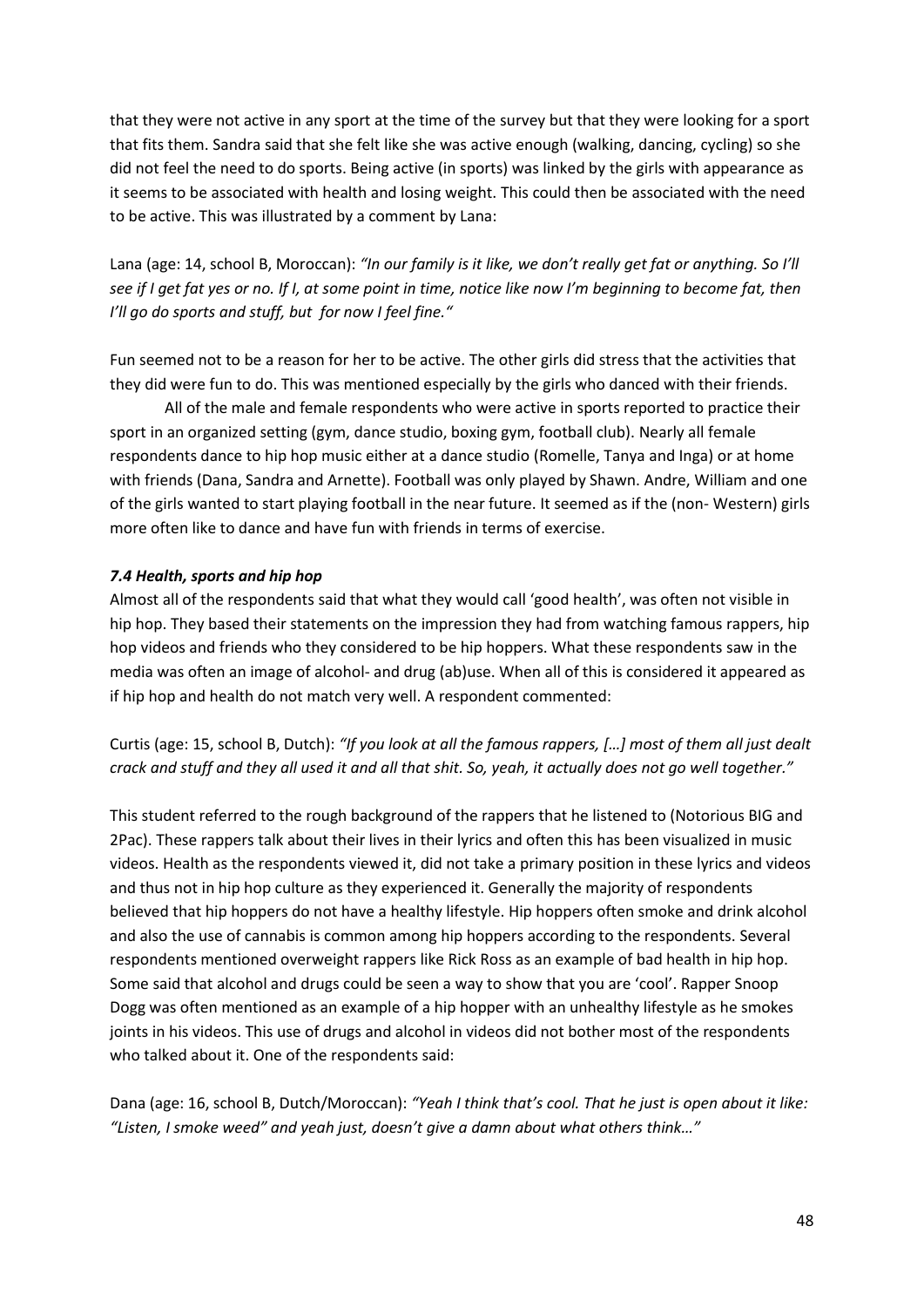There also were three respondents who explicitly mentioned a distinction between hip hop dancers and rappers. They said that hip hop dancers have a healthy lifestyle because they watch what they eat, they often do not drink and smoke and they are active. Dancers have to stay fit in order to dance properly. Rappers are different according to the respondents, since some of them do not have such a healthy lifestyle because they are fat or drink and do drugs. On the other hand some mentioned that there are also rappers who appeared to work out, have a muscular physique and look as if they have a healthy lifestyle.

Respondents were also asked if they felt that hip hop and sports had some sort of connection. The responses showed that they thought that hip hoppers were generally more active in sports than others. Terrel thought that this also had to do with the music. For him hip hop music had an energizing effect on him which mainly came from the beats that are being used:

## Terrel (age: 16, school A, Turkish): *"Well if I think of hip hop, I first of all think of being active. [pause] And then want to play sports when you hear the music."*

Next to the energising character of the music, it was also mentioned that some Dutch football players make rap music. Examples were given like Vernon Anita (AFC Ajax Amsterdam), Ryan Babel (1899 Hoffenheim in Germany) and Leroy Fer (FC Twente). Hip hop music from the United States was linked by some respondents to basketball. Dancing was named as a typical 'sport' that could be connected to hip hop according to several respondents. Dana said that hip hop was about being your own unique self and dance was a way to showcase yourself.

## Dana (age: 16, school B, Dutch/Moroccan): *"… with dance you can show yourself in different ways. […] That's what I like about it."*

Romelle mentioned the dance film 'Honey' which had many different scenes with hip hop dance in it. In the film, sports like rope skipping and basketball were used as a source for inspiration in dance. These elements were later on in the film blended in a choreography. Next to basketball and dance, fitness was mentioned as a typical sport for hip hoppers. Several respondents said that the appearance of some of the hip hoppers showed that they worked out at the gym. This muscular physique was mentioned a few times and as said earlier, there was one hip hopper who explicitly said that he aimed to get such a physique. Finally it was interesting that Terrel said that boxing was connected with hip hop. He based this on the nature of hip hop that had something in common with boxing.

Hip hop and a healthy lifestyle thus do not seem to be considered as counterparts per se. For the hip hoppers in this survey, a healthy lifestyle and hip hop could go together as one of the respondents, who is an active rapper himself, said:

## Dwayne (age: 15, school B, Dutch/Haitian): *"…[J]ust when I look at myself yeah. I think that if I go on like this, that I have a healthy lifestyle and I can just go on with making music."*

In sum it is fair to say that health and a healthy lifestyle were viewed by hip hoppers as something that could be achieved by proper dietary habits (eating fruit and vegetables and not too much fatty foods), being active (sports and exercise) and limit (or refrain from) smoking, drug- and alcohol use. Whether somebody had a healthy lifestyle and thus was healthy or not could be assessed by the way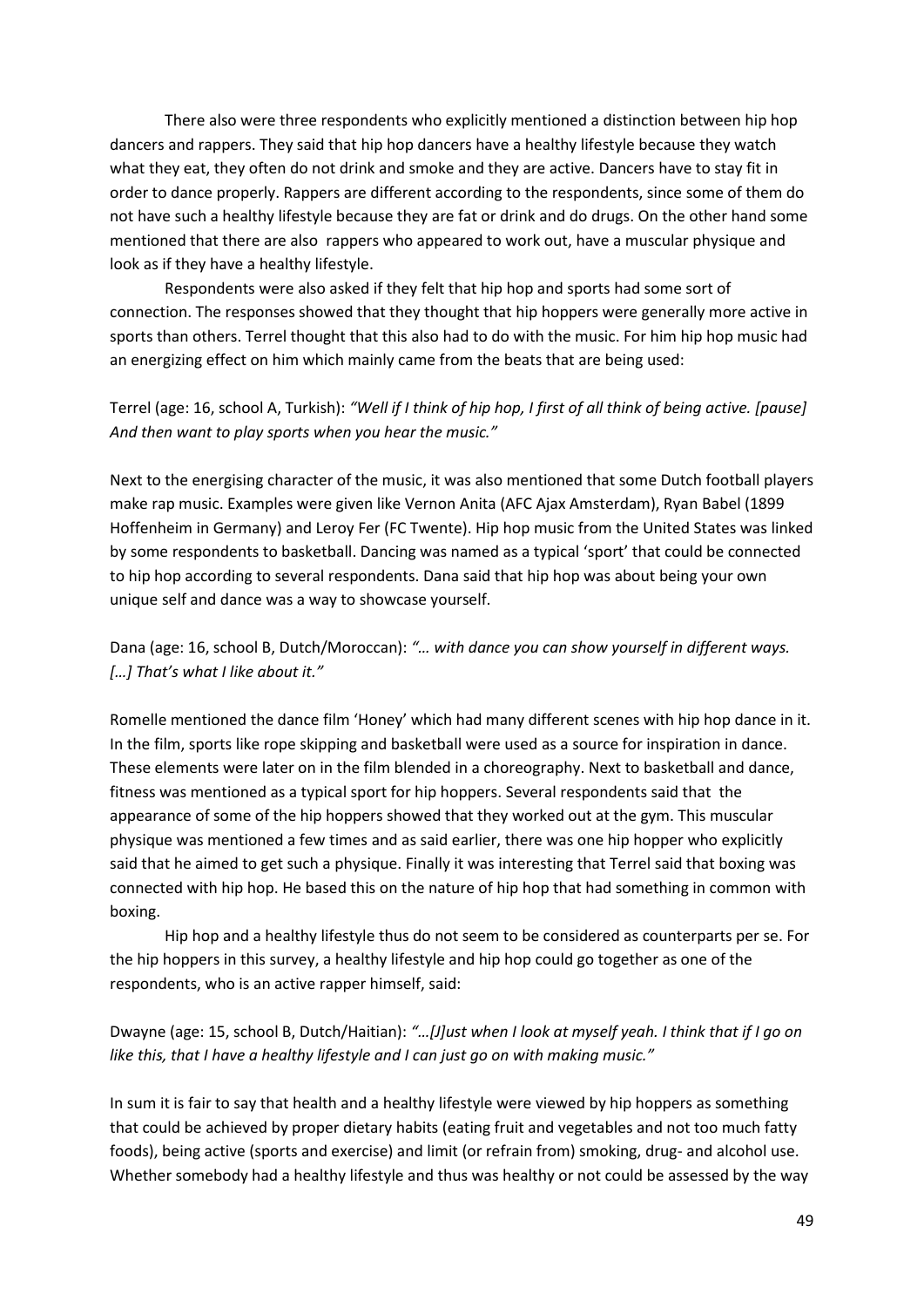a person looked. In that sense, the hip hoppers' views do not differ from the healthism discourse. The respondents often talked in extremes when they talked about unhealthy bodies, nutrition, and substance use. Use of drugs and alcohol could be seen as part of hip hop culture because it is often shown in rap videos and heard in lyrics. The majority of the respondents seemed not to be against alcohol and drug use, but it should be used in moderation. In appearance it was mentioned that people need to be themselves in order to look good. Respondents also mentioned trained, toned bodies (healthy) versus extremely skinny or fat bodies (unhealthy). Having a trained, muscular body was more connected to boys. Almost all the male respondents were active in fitness and one of them explicitly mentioned that he wanted to become as muscular as some of the rappers he knew. For boys being active and healthy was more connected to sports. For girls it was more about being active in general. Besides fitness other sports were explicitly mentioned as typical sports for hip hoppers. Examples of these sports are dance, basketball and in the Netherlands football. As an example, some famous Dutch football players were named who are active as rappers. It was also mentioned that sports could be seen as a source of inspiration for hip hoppers. Overall, sports and hip hop appeared to be closely connected.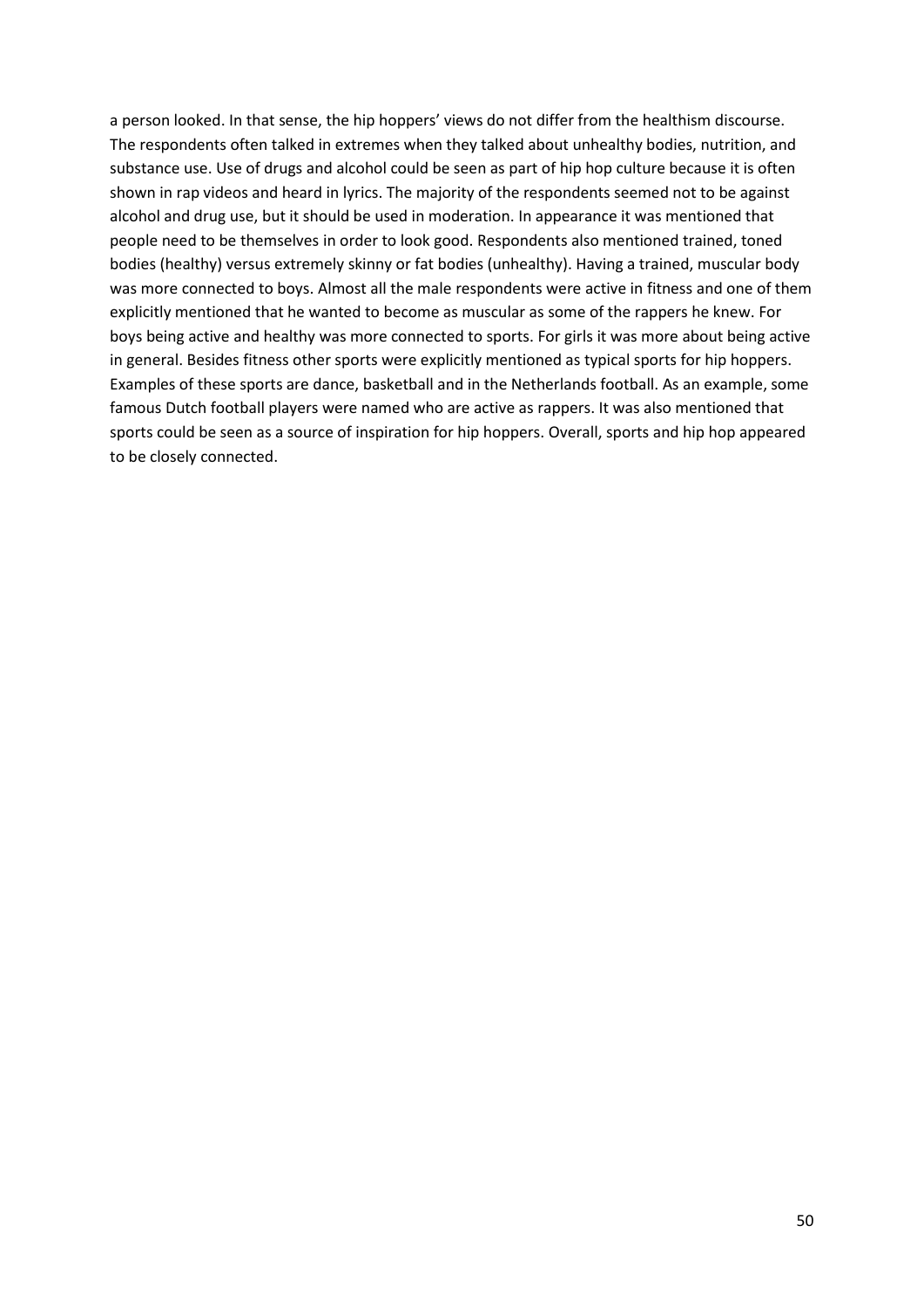## **8. Results: Q- sorts**

Q- sorts were completed by the same fourteen respondents who also participated in the interviews. In this chapter, the results from these Q- sorts are compared to the results from the questionnaires and lastly responses by respondents about the methodology are described.

#### *8.1. Differences in response on an individual level*

A comparison between the responses given in the questionnaire and the responses given during the Q- sorts, are shown for each respondent in the following.

### 8.1.1 Romelle (age: 15, school A, Dutch)

This respondent categorized 16 of the 46 statements in the same category in both the Q- sort and the Likert-type questionnaire. For 17 statements the difference was one category up or down. For the remaining 13 statements the difference between the Q- sort category and the questionnaire answer was more substantial and will be described below if a change in opinion was found.

Of the six statements about the acceptance of substances, two showed a shift in opinion between the two methods. In the questionnaire, smoking was slightly rejected (+) by people in her youth culture, but in the Q- sorts she said that it was totally accepted (---).Two opposite responses were given on the statement that said that her friends reject drug use. In the questionnaire she totally disagreed (---). In the Q- sort she totally agreed (+++).

Two of the nine questions about sports and exercise showed substantial differences between both methods. In the questionnaire Romelle disagreed (--) with "I really have to push myself to participate in sports regularly" and in the Q- sort she did not agree or disagree (+/-). The statement about physical education (PE) in school showed two opposite responses. In the questionnaire she said that she totally disliked PE (---), but in the Q- sort she said that she really liked PE (+++).

One of the five statements about reputation showed substantial differences in responses and a shift in opinion. In the questionnaire she said that she slightly disagreed (-) with "I care about what my friends think of me". In the Q- sort she slightly agreed (+) with the statement.

The seven statements about support and influence from others showed one substantial discrepancy. Romelle did not agree or disagree (+/-) with "my favourite artists look healthy in their video clips" in the questionnaire, but in the Q- sort she agreed (++) with the statement.

Two out of the eight statements about appearance showed notable differences and shift in opinion between the responses in the questionnaire and the Q- sorts. In the questionnaire Romelle said that she slightly disagreed (-) with "appearance is an important topic of conversation when I'm with my friends", but in the Q- sort she slightly agreed (+). She totally disagreed (---) with "It is not cool to be fat" in the questionnaire, but in the Q- sort she answered by checking the middle box  $(+/-)$ .

One of the five statements regarding health showed a notable difference as Romelle responded in the questionnaire that she disagreed (--) with "I feel good", but in the Q- sort she did not agree or disagree (+/-).

Lastly in the six statements on a healthy lifestyle, Romelle had answered in the questionnaire that she totally agreed (+++) that alcohol and a healthy lifestyle could not go together, but in the Qsort she did not agree or disagree (+/-). Romelle disagreed (--) with "if you smoke, you have an unhealthy lifestyle" in the questionnaire but in the Q- sort she did not agree or disagree  $(+/-)$ .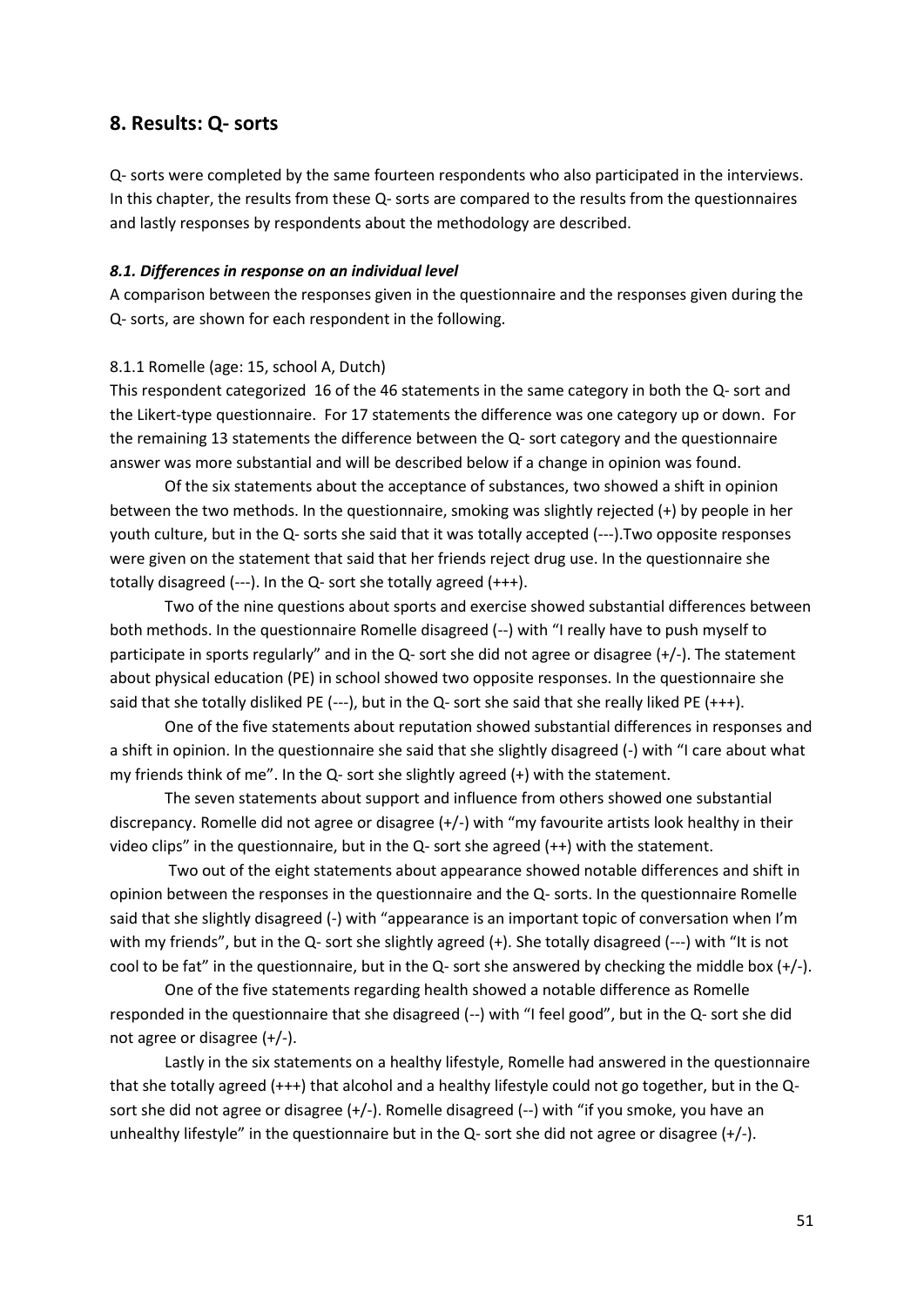#### *8.1.2 Tanya (age: 15, school A, Dutch)*

This respondent categorized 18 of the 46 statements in the same category in both the Q- sort and the Likert-type questionnaire. For 12 statements the difference was one category up or down. For the remaining 16 statements the difference between the Q- sort category and the questionnaire answer was more substantial and will be described below if a change in opinion was found.

Three out of the six statements on the acceptance of substance use among friends or within the respondent's youth culture showed discrepancies. Tanya agreed (++) in the questionnaire that smoking was rejected within her youth culture but in the Q- sort she slightly disagreed (-). She slightly disagreed (-) with "alcohol use is 'cool' within my youth culture" in the questionnaire but in the Qsort she slightly agreed (+). Tanya did not agree or disagree (+/-) with "My friends reject smoking" in the questionnaires but in the Q- sort she totally agreed (+++).

Three of the nine statements about sports and exercise showed substantial discrepancies between the two methods. Tanya said in the questionnaire that she did not agree or disagree (+/-) with "I really have to push myself to participate in sports regularly" while in the Q- sort she totally disagreed (---). Tanya slightly agreed (+) with "I just don't get to play sports" in the questionnaire, but in the Q- sort she slightly disagreed (-). In the Q- sort she did not agree or disagree (+/-) with the statement about more sports during school but in the questionnaire she totally disagreed (---).

One out of the five statements on reputation showed a shift in opinion as Tanya said in the questionnaire that she did not really care about what others think of her (+), but in the Q- sort she disagreed (--) with this statement.

Of the seven statements about the influences of others, three big differences were seen. In the questionnaire Tanya did not agree or disagree (+/-) with "all of my friends participate in sports", but in the Q- sort she totally disagreed (---). In the questionnaire she thought that her favourite artists looked healthy  $(+++)$ , but in the Q- sort she was not so sure about that $(+/-)$ . In the questionnaires she did not agree or disagree (+/-) with "I would like to look like my favourite artist", while in the Q- sort Tanya totally would not want to look like her favourite artist (---).

Big differences were shown in two out of the eight statements about appearance. Tanya first totally agreed (+++) in the questionnaire with "charisma is way more important than your figure", but in the Q- sort she did not agree or disagree (+/-). She also gave different answers to "a girls has to be very skinny in order to look good". In the questionnaire she checked the middle box (+/-) while in the Q- sort she totally disagreed (---).

One out of the six statements about a healthy lifestyle showed substantial differences and changes in opinion between the two methods. In the questionnaire Tanya did not agree or disagree (+/-) with "it is hard for me to have a healthy lifestyle", and in the Q- sort she disagreed (--).

#### *8.1.3 Andre (age: 15, school A, Ghanaian/Dutch)*

Andre categorized 30 of the 46 statements in the same category in both the Q- sort and the questionnaire. For 10 statements the difference was one category up or down and for the remaining 6 statements the difference between the two responses was greater as is described below.

Large discrepancies and a shift in opinion were found in the one of the eight statements on appearance. Andre disagreed (--) in the questionnaire to the statement "appearance is an important topic of conversation when I'm with my friends", while in the Q- sorts he slightly agreed (+).

One of the six statements about a healthy lifestyle showed a shift in opinion. Andre said that he disagrees with "alcohol and a healthy lifestyle do not go well together" in the questionnaire while in the Q- sort he agreed (++) with it.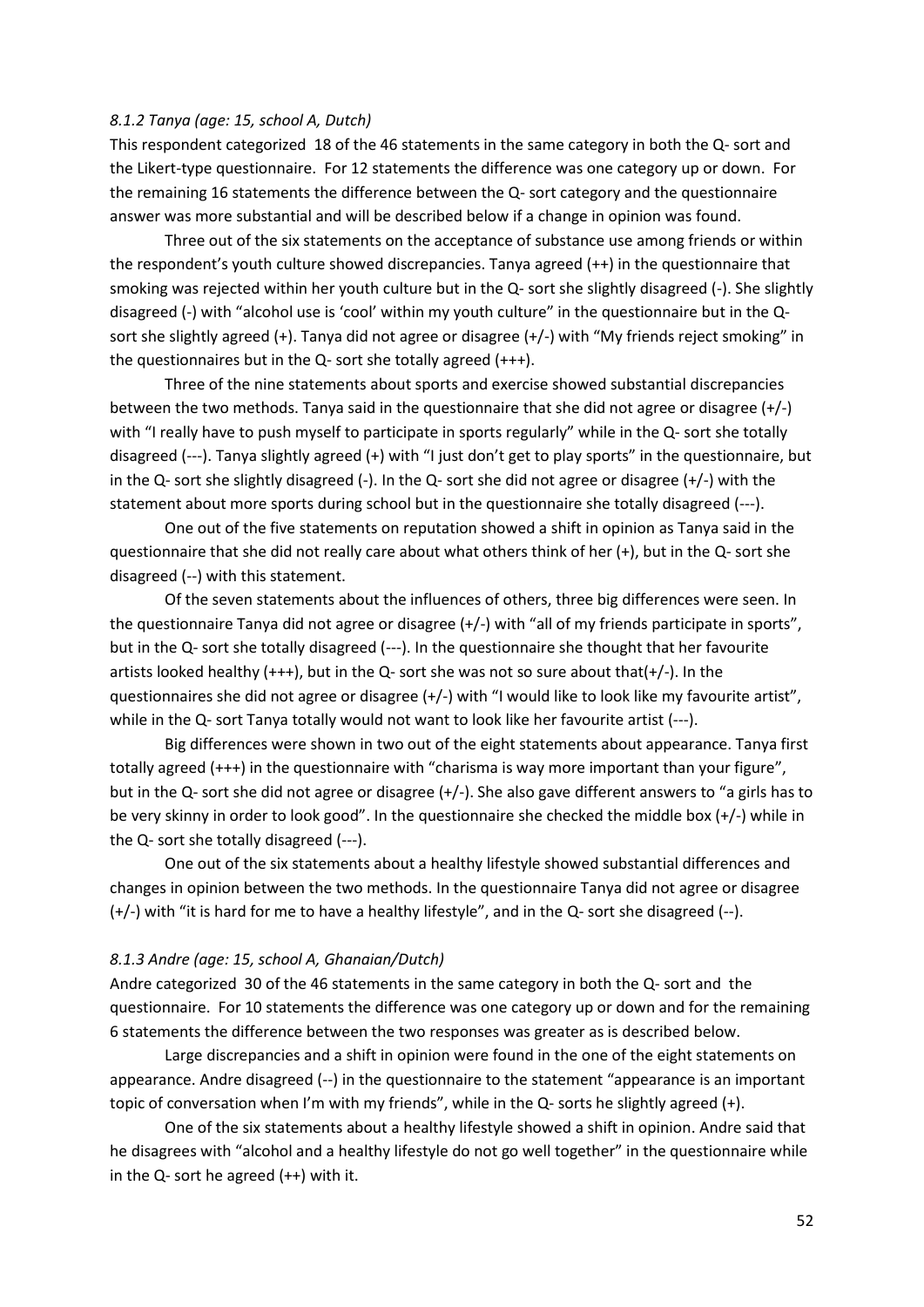#### *8.1.4 William (age: 14, school A, Dutch)*

This respondent categorized 17 of the 46 statements in the same category in both the Q- sort and the Likert-type questionnaire. For 14 statements the difference was one category up or down. For the remaining 15 statements the difference between the Q- sort category and the questionnaire answer was more substantial and will be described below if a change in opinion was found.

Three out of the six statements about the acceptance of substance use showed substantial differences and a shift in opinion. William totally agreed (+++) in the questionnaire with "smoking is rejected within my youth culture" and "alcohol use is 'cool' within my youth culture". In the Q- sort he did not agree or disagree (-/+) with the statement about smoking and he totally disagreed (---) with the statement on alcohol use in the Q- sort. In the questionnaire he completely agreed (+++) with the statement in which drug use was rejected by his friends. In the Q- sort he did not agree or disagree (+/-).

One out of the nine statements about sports and exercise showed a big discrepancy as William said in the questionnaire that he totally agreed (+++) with "I don't have a talent for sports", while in the Q- sort he totally disagreed (---) with the statement.

Out of the five statements about reputation, one statement showed a substantial discrepancy. In the questionnaire William said to not agree or disagree (+/-) with "I care about my friends' opinion about me". In the Q- sort he disagreed (--) with the statement.

The seven statements about the influences of others showed two big differences. In the statement about the healthy appearance of his favourite artists in video clips, William first said in the questionnaire that he totally agreed (+++) that his favourite artists looked healthy. In the Q- sort he said that he did not agree or disagree (+/-). Regarding the statement that he would like to look like his favourite artist, he first said in the questionnaire that he did not agree or disagree (+/-) but in the Q- sort he totally disagreed (---).

Substantial differences were found in one of the eight statements about appearance. William slightly agreed (+) with "in order to look healthy, you should live healthy" in the questionnaire. In the Q- sort he slightly disagreed (-) with the same statement.

Two out of the five statements regarding health showed notable differences as William slightly agreed (+) with "I care about what is (un)healthy" in the questionnaire, while he slightly disagreed (-) with it in the Q- sort. William also said to agree (++) with "I feel good", but in the Q- sort he did not agree or disagree (+/-).

In the statements about a healthy lifestyle, four out of the six statement showed a big difference between to two methods. William said in the questionnaire that he slightly disagreed (-) with "you could have a healthy lifestyle without having to be active in sports", but in the Q- sort he slightly agreed (+). In the questionnaire William said that a person could not use drugs and have a healthy lifestyle at the same time (---). In the Q- sort he said that he did not agree or disagree (+/-). In the questionnaire he agreed (++) with "alcohol and a healthy lifestyle do not go well together" and in the Q- sort he did not agree or disagree (+/-). William first slightly agreed (+) with "healthy nutrition is an important element of a healthy lifestyle", while in the Q- sort he slightly disagreed (-).

#### *8.1.5 Terrel (age: 16, school A, Turkish)*

This respondent categorized 18 of the 46 statements in the same category in both the Q- sort and the Likert-type questionnaire. For 10 statements the difference was one category up or down. For the remaining 18 statements the difference between the Q- sort category and the questionnaire answer was more substantial and will be described below if a change in opinion was seen.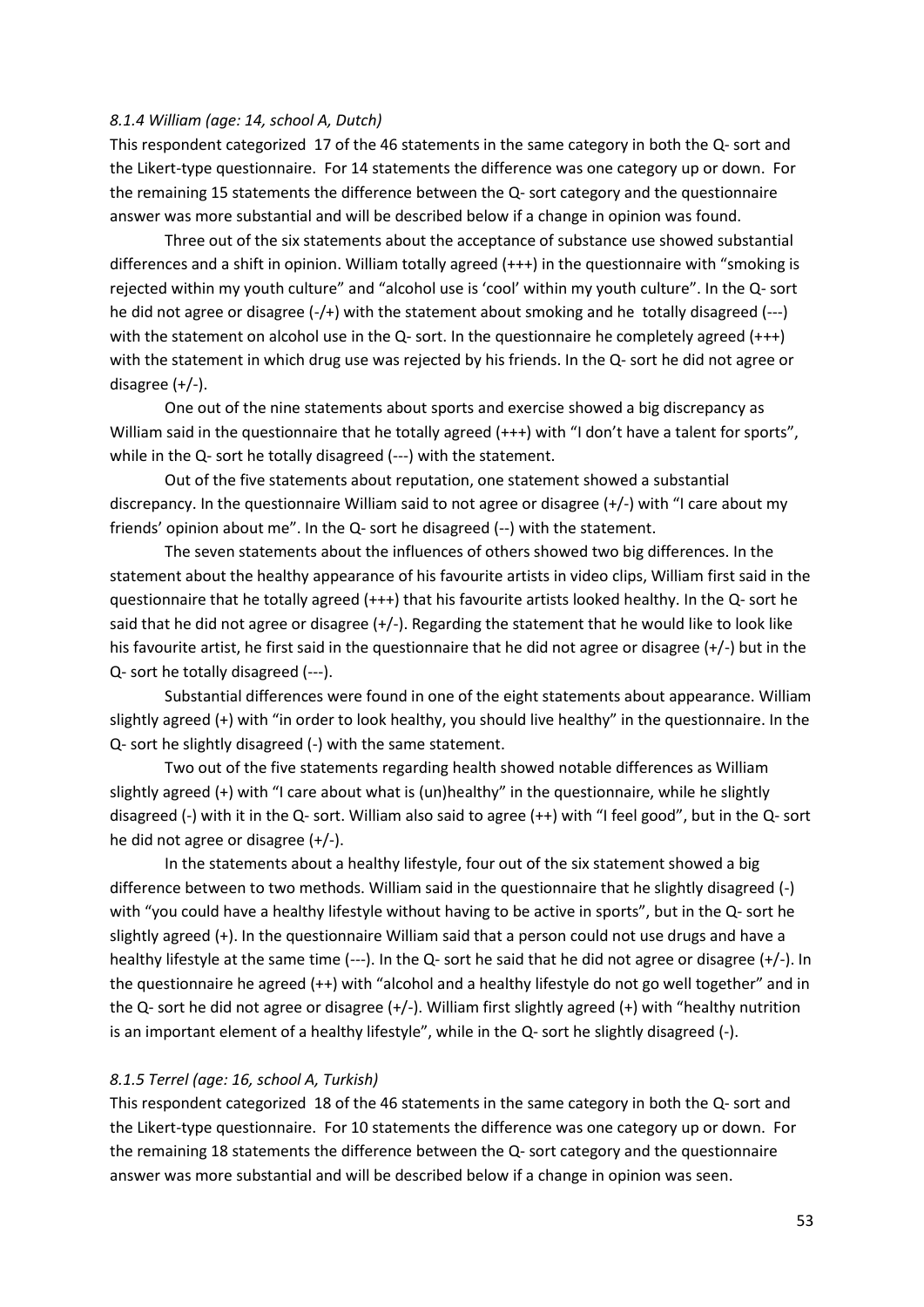Four of the six statements about the acceptance of substance use within youth cultures and among friends showed substantial differences. In the questionnaire he agreed (++) with "smoking is rejected within my youth culture", but in the Q- sort he totally disagreed (---) with it. Terrel first agreed (++) with "alcohol use is 'cool' within my youth culture", but in the Q- sort he did not agree or disagree (+/-). He checked the middle box (+/-) for "drug use is rejected within my youth culture" in the questionnaire but in the Q- sort he agreed (++). At first he totally disagreed (---) with "my friends reject drug use", but in the Q- sort he slightly agreed (+).

One of the nine statements about sports and exercise had substantial a change in opinion. Terrel totally disagreed (---) with "I don't have a talent for sports" but in the Q- sort he agreed (++).

Big differences were found in two of the five statements about reputation. Terrel totally disagreed (---) with "I am known for being a sporty person" and checked the middle box (+/-) for "I'm known as somebody who has a healthy lifestyle". In the Q- sort he agreed (++) both statements.

One of the seven statements about the influence of others showed big discrepancies. Terrel slightly disagreed (-) with "my parents help me to live healthy" in the questionnaire but during the Qsort he totally agreed (+++) with it.

Two of the eight statements about appearance showed changes in opinion. During the questionnaire Terrel totally agreed (+++) with "charisma is way more important than your figure" and "it is not cool to be fat" but during the Q- sort he slightly disagreed (-) with the first and disagreed with the second statement.

The part about a healthy lifestyle showed two big changes. First Terrel disagreed (--) with "you could use drugs and still have a healthy lifestyle" and agreed (++) with "alcohol and a healthy lifestyle do not go well together". In the Q- sort he picked the middle box (+/-) for both statements.

#### *8.1.6 Shawn (age: 16, school A, Dutch)*

This respondent categorized 16 of the 46 statements in the same category in both the Q- sort and the Likert-type questionnaire. For 19 statements the difference was one category up or down. For the remaining 11 statements the difference between the Q- sort category and the questionnaire answer was more substantial and will be described below if a change in opinion was detected.

Three out of the five statements regarding reputation showed notable differences. In the questionnaire Shawn did not agree or disagree (+/-) with "I am known for being a sporty person" and "I'm known as somebody who has a healthy lifestyle". In the Q- sort he agreed  $(++)$  with the first, and he disagreed (--) with the second statement. Shawn totally disagreed (---) with "I don't care what others think of me" in the questionnaire, and in the Q- sorts he agreed (++) with the same statement.

Three of the ten statements regarding the influence of others, showed changes in opinion. In the questionnaire Shawn slightly agreed (+) with "all of my friends participate in sports", but in the Qsort he slightly disagreed (-). In the questionnaire Shawn did not agree or disagree (+/-) with "my parents believe it is important for me to do sports" and "I would like to look like my favourite artist" but in the Q- sorts he totally agreed (+++) with the first and disagreed with the second statement.

Only one out of the eight statements on appearance showed a notable discrepancy. Shawn totally agreed (+++) with "in order to look healthy, you should live healthy" in the questionnaire, but in the Q- sort he slightly disagreed (-).

Two out of the six statements on a healthy lifestyle showed big differences. In the questionnaire Shawn totally disagreed (---) with "you could have a healthy lifestyle without having to be active in sports" but in the Q- sort he slightly agreed (+). In the questionnaire he disagreed (--) with "if you smoke, you have an unhealthy lifestyle", but in the Q- sort he used the middle box  $(+/-)$ .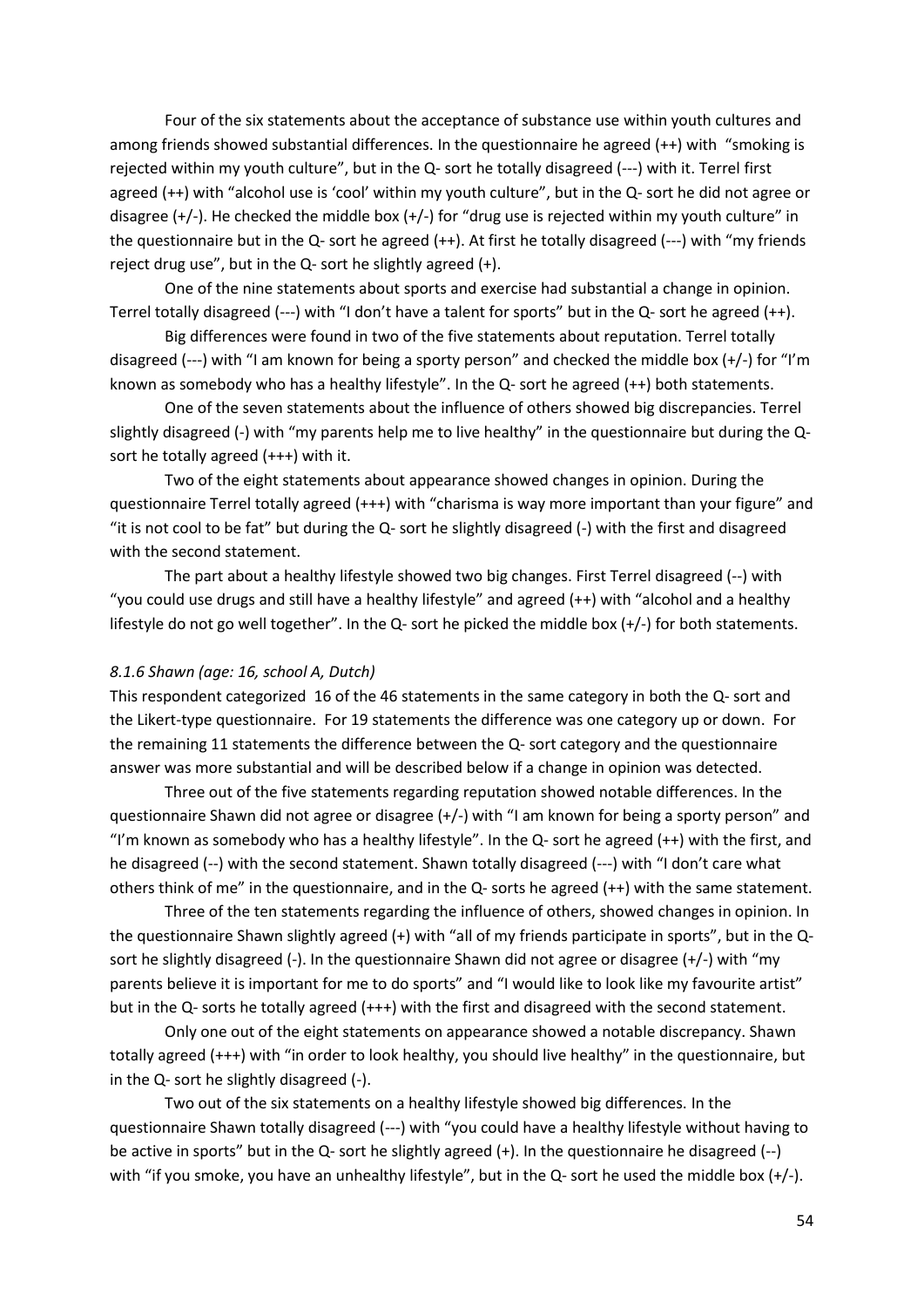#### *8.1.7 Inga (age: 16, school A, Dutch)*

This respondent categorized 14 of the 46 statements in the same category in both the Q- sort and the Likert-type questionnaire. For 15 statements the difference was one category up or down. For the remaining 17 statements the difference between the Q- sort category and the questionnaire answer was more substantial and will be described below if a change in opinion was found.

Four big differences were found in the six responses of Inga regarding the acceptance of substance use. In the questionnaire Inga did not agree or disagree (+/-) with "smoking is rejected within my youth culture", and in the Q- sort she agreed (++) with it. In the questionnaire she first slightly disagreed (-) with the statement "alcohol use is 'cool' within my youth culture", but she changed her answer in the questionnaire to "slightly agree" (+). In the Q- sort she switched to totally disagree (---). In the questionnaire she first totally disagreed (---) with "drug use is rejected within my youth culture". She changed this answer to the other side of the continuum (+++) and in the Q- sort she changed back to "I totally disagree"  $(-)$ . In the questionnaire she did not agree or disagree  $(+/-)$ with "my friends reject smoking", while in the Q- sort she totally disagrees (---).

In the statements about reputation two statements showed substantial discrepancies. Inga first said in the questionnaire that she totally disagreed (---) with "I am known for being a sporty person", but she changed her answer in "I do not agree or disagree" (+/-). In the Q- sort she totally disagreed (---) with the statement. Inga did not agree or disagree (+/-) with "I don't care what others think of me" in the questionnaires. In the Q- sorts she agreed (++) with the statement.

One out of the seven statements on the influence of others showed a notable discrepancy. Inga reported in the questionnaire that she did not agree or disagree (+/-) with "my favourite artists look healthy in their video clips". In the Q- sort she reported to agree (++) with the statement.

Substantial differences were found in one of the eight statements about appearance. In the questionnaire Inga said that she did not agree or disagree (+/-) with "it is not cool to be fat", while in the Q- sort she agreed (++) with it.

Notable discrepancies were found in two of the five statements about health. In the questionnaire she did not agree or disagree (+/-) with "I generally feel safe" and "the importance of sports for one's health is very much exaggerated". In the Q- sort she agreed (+) with the first, and totally disagreed (---) with the second statement.

Two out of the six statements regarding a healthy lifestyle showed substantial differences. In the questionnaire the respondent did not agree or disagree (+/-) with "healthy nutrition is an important element of a healthy lifestyle", but in the Q- sort she totally agreed (+++) with the same statement. She slightly disagreed (-) with "it is hard for me to have a healthy lifestyle" in the questionnaire but in the Q- sort she totally disagreed (---).

#### *8.1.8 Dana (age: 16, school B, Dutch/Moroccan)*

This respondent categorized 17 of the 46 statements in the same category in both the Q- sort and the Likert-type questionnaire. For 13 statements the difference was one category up or down. For the remaining 16 statements the difference between the Q- sort category and the questionnaire answer was more substantial and will be described below if a change in opinion was seen.

One of the six statements about the acceptance of substance use showed a substantial difference between the responses given in the questionnaire or in the Q- sort. Dana did not agree or disagree (+/-) with "smoking is rejected within my youth culture" in the questionnaire, but in the Qsort she disagreed (--) with it.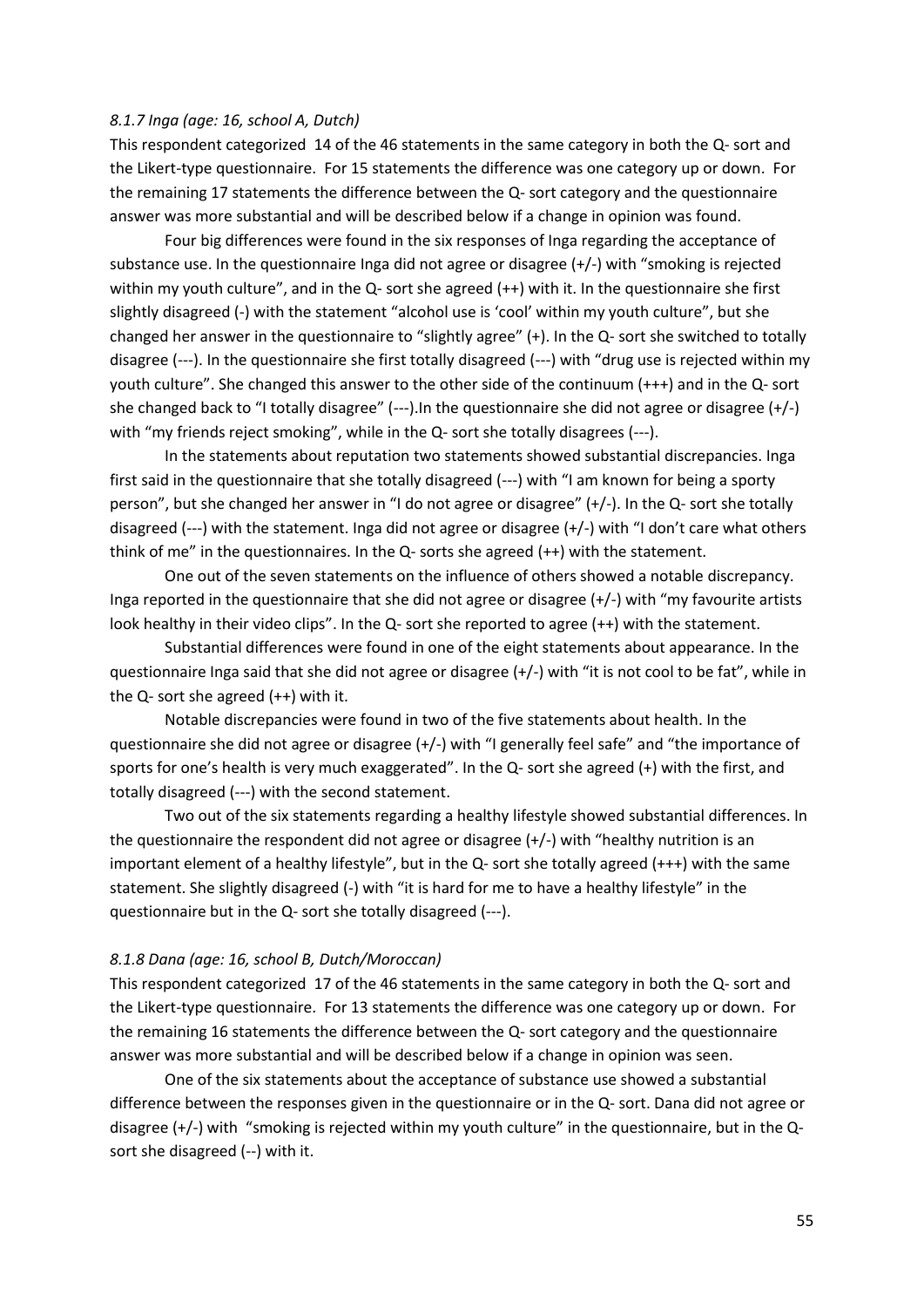In the statements about reputation, big discrepancies were seen in one of the five statements. In the questionnaire Dana said to not agree or disagree (+/-) with "people expect me to do a lot of sporty activities", but in the Q- sort she agreed (++) with it.

Two out of the seven statements about the influence of others showed changes in opinion. In the questionnaire Dana said to not agree or disagree (+/-) with "you should play sports because you enjoy it, not because others tell you to" and "I would like to look like my favourite artist", in the Qsort she totally agreed (+++) with the first and agreed with the second statement.

Two out of the eight statements about appearance showed notable differences. In the questionnaire she agreed (++) with "a boy should be muscular in order to look good" but in the Qsort she did not agree or disagree  $(+/-)$  with it. Dana said in the questionnaire that she slightly disagreed (-) with "I am happy about my body", but in the Q- sort she slightly agreed (+) with it.

One out of the five statements about health showed a substantial difference between responses from the questionnaire and the Q- sort. Dana did not agree or disagree (+/-) with "I live healthy in order to stay as healthy as possible in the future". In the Q- sort she agreed (++) with it.

Three big discrepancies were found in the six statements regarding a healthy lifestyle. In the questionnaire the respondent did not agree or disagree (+/-) with "you could have a healthy lifestyle without having to be active in sports", while in the Q- sort she totally agreed (+++). The same was seen in the statement that said "healthy nutrition is an important element of a healthy lifestyle". Dana reported in the questionnaire that she agreed (++) with "alcohol and a healthy lifestyle do not go well together". In the Q- sort she did not agree or disagree (+/-) with it.

#### *8.1.9 Arnette (age: 17, school B, Dutch)*

This respondent categorized 19 of the 46 statements in the same category in both the Q- sort and the Likert-type questionnaire. For 8 statements the difference was one category up or down. For the remaining 19 statements the difference between the Q- sort category and the questionnaire answer was more substantial and will be described below if a change in opinion was detected.

One of the six statements about the acceptance of substance use among friends and within youth cultures showed a substantial difference between the two methodologies. Arnette reported in the questionnaire to not agree or disagree (+/-) with "smoking is rejected within my youth culture". In the Q- sort she totally disagreed (---) with that statement.

Two out of the nine statements about sports and exercise showed big discrepancies. In the questionnaire she totally agreed (+++) with "I really have to push myself to participate in sports regularly". In the Q- sort she disagrees (--) with the same statement. In the questionnaire she did not agree or disagree (+/-) with "I like being physically active", while in the Q- sort she said to totally agree (+++).

In the statements about reputation big differences were seen in three out of the five statements. Arnette totally disagreed (---) with "I am known for being a sporty person" in the questionnaire, but in the Q- sort she did not agree or disagree (+/-). In the questionnaire she slightly disagreed (-) with "I'm known as somebody who has a healthy lifestyle", but in the Q- sort she slightly agreed (+) with it. Arnette agreed (++) with "I care about my friends' opinion about me" during the questionnaire, but in the Q- sort she did not agree or disagree  $(+/-)$ .

The segment about the influence of others showed four of the seven statements with big differences. First Arnette totally disagreed (---) in the questionnaire with "sports are important to all of my friends". In the Q- sort she checked the middle box (+/-). Arnette slightly disagreed (-) with "all of my friends participate in sports" but in the Q- sort she agreed (++) with it. She disagreed (--) with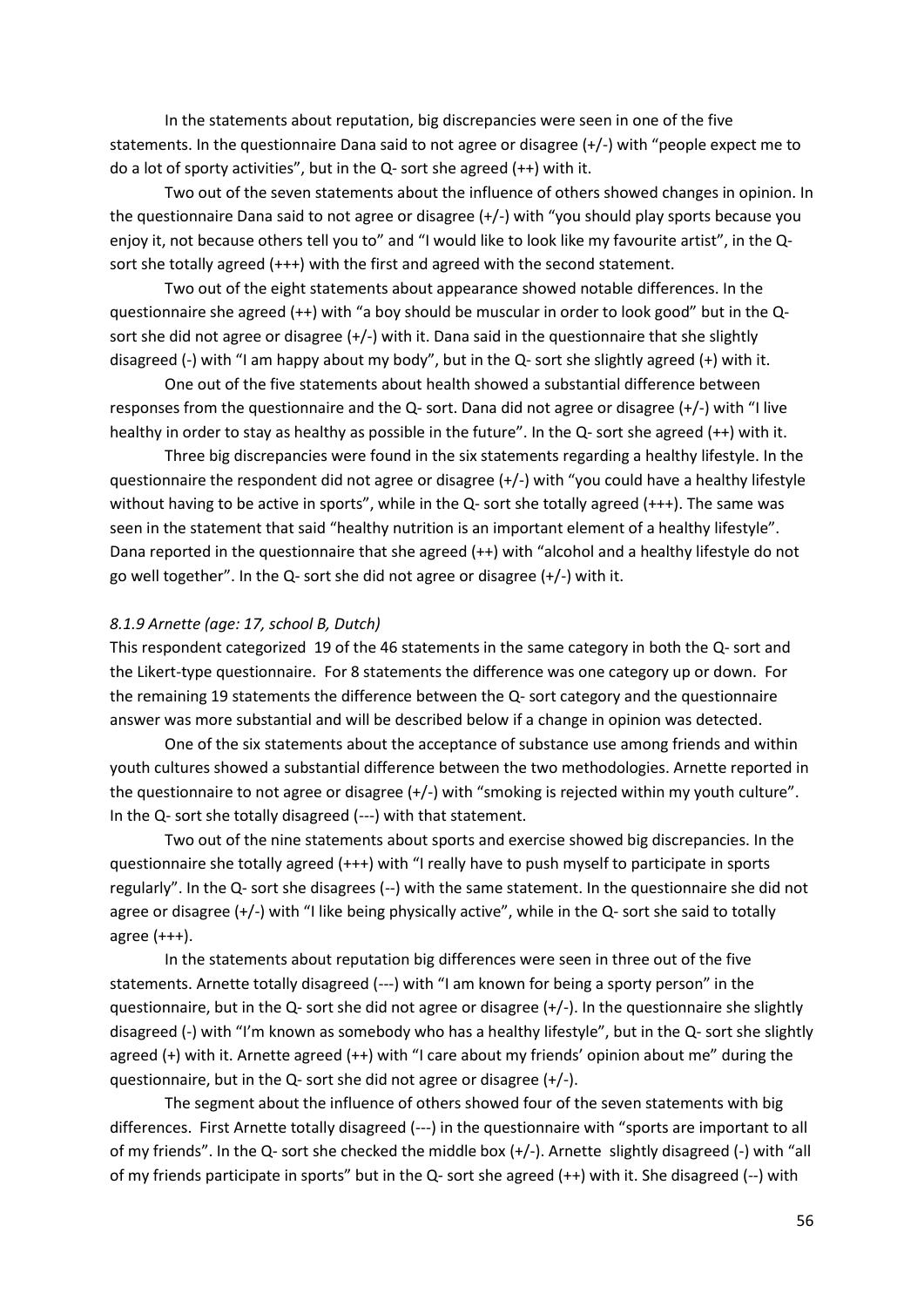"my parents believe it is important for me to do sports" in the questionnaire and in the Q- sort she did not agree or disagree (+/-). Lastly Arnette checked the middle box in the questionnaire (+/-) for "my parents help me to live healthy", but in the Q- sort she totally agreed  $(+++)$ .

Two of the eight questions regarding appearance showed notable differences. Arnette said in the questionnaire that she totally agreed (+++) with "appearance is very important to me" and "a boy should be muscular in order to look good". In the Q- sort she did not agree or disagree (+/-) with the first and totally disagreed with the second statement.

Two of the five statements about health showed big changes. In the questionnaire Arnette did not agree or disagree (+/-) with "I care about what is (un)healthy" and in the Q- sort she disagreed (--) with it. In the questionnaire she slightly agreed (+) with "the importance of sports for one's health is very much exaggerated" while in the Q- sort she slightly disagreed (-) with it.

Two big discrepancies were found in the six statements on a healthy lifestyle. Arnette slightly disagreed (-) with "healthy nutrition is an important element of a healthy lifestyle" in the questionnaire, but in the Q- sort she slightly agreed (+). In the questionnaire she totally disagreed (---) with "it is hard for me to have a healthy lifestyle" but in the Q- sort picked the middle box (+/-).

#### *8.1.10 Lana (age: 14, school B, Moroccan)*

This respondent categorized 13 of the 46 statements in the same category in both the Q- sort and the Likert-type questionnaire. For 20 statements the difference was one category up or down. For the remaining 13 statements the difference between the Q- sort category and the questionnaire answer was more substantial and will be described below if a change in opinion was found.

Of the six statements about the acceptance of substances among friends and within Lana's youth culture, two statement showed substantial differences. Lana agreed (++) with "alcohol use is 'cool' within my youth culture", but in the Q- sort she picked the middle box (+/-). Lana disagreed (--) at first with "drug use is rejected within my youth culture", but in the Q- sort she totally agreed (+++).

Four out of the nine statements on sports and exercise showed big differences. Lana totally agreed (+++) with "I prefer to play sports with friends", but in the Q- sort she slightly disagreed (-). In the questionnaire she also totally agreed (+++) with "I really have to push myself to participate in sports regularly" and "I hate PE at school" but in the Q- sort she disagreed (--) with the first, and totally disagreed with the second statement. She slightly disagreed (-) with "I just don't get to play sports" in the questionnaire, but she totally agreed (+++) in the Q- sort.

One of the five statements about reputation showed a big discrepancy. In the questionnaire Lana totally disagreed (---) with "I care about my friends' opinion about me" but in the Q- sort she did not agree or disagree (+/-).

One of the statements about appearance showed a big difference. In the questionnaire she agreed (++) with "appearance is very important to me". In the Q- sort she disagreed (--) with it.

### *8.1.11 Dwayne (age: 15, school B, Dutch/Haitian)*

This respondent categorized 14 of the 46 statements in the same category in both the Q- sort and the Likert-type questionnaire. For 18 statements the difference was one category up or down. For the remaining 14 statements the difference between the Q- sort category and the questionnaire answer was more substantial and will be described below if a change in opinion was seen.

A change in opinion was found in one of the six statements about the acceptance of substance use among friends and within youth cultures. In the questionnaire he agreed (++) with "smoking is rejected within my youth culture", while in the Q- sort he disagreed (--).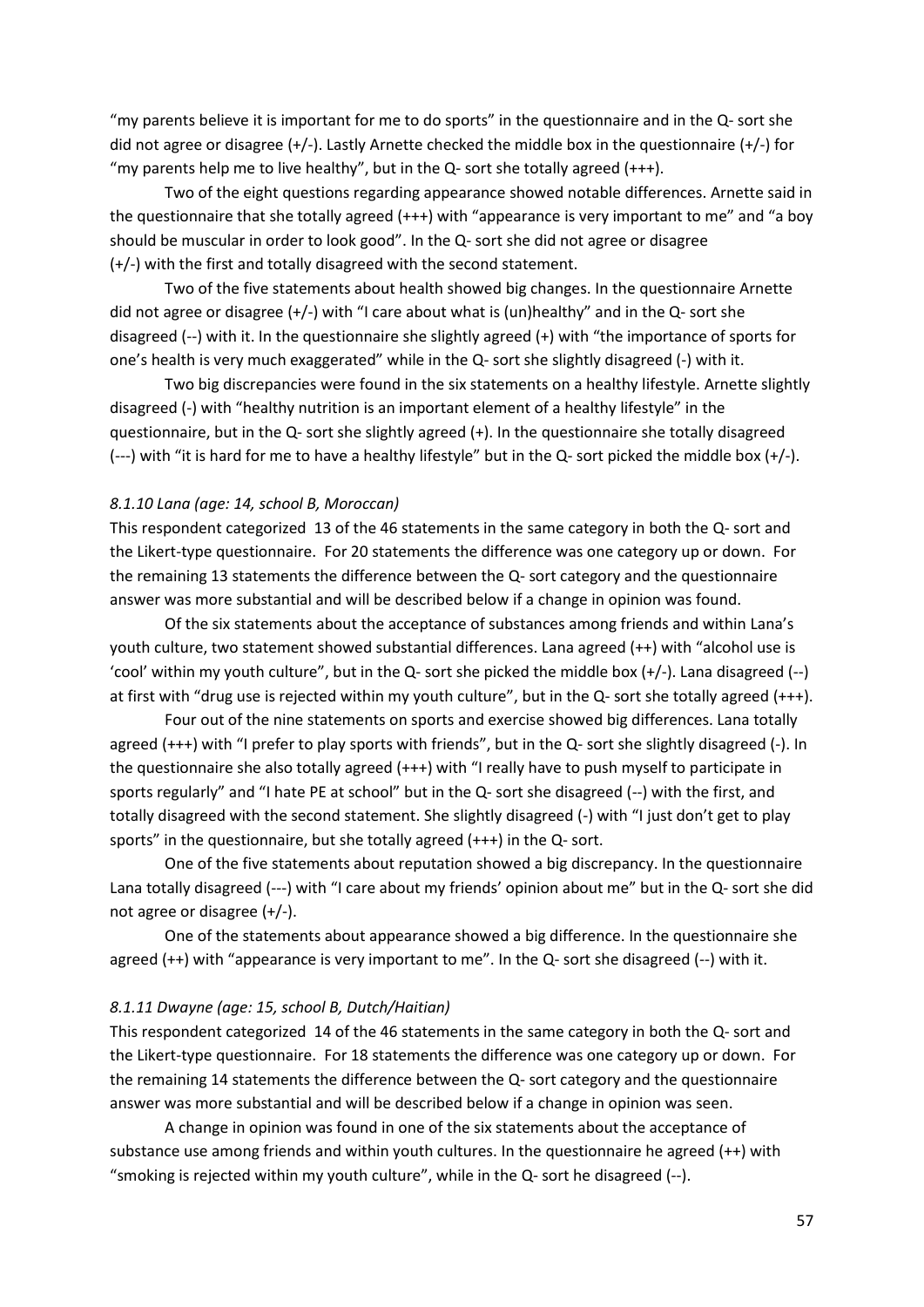One of the nine statements about sports and exercise showed substantial differences and a shift in opinion. Dwayne totally disagreed (---) with "I don't have a talent for sports", but in the Qsort he slightly agreed (+) with it.

Two of the five statements about reputation showed substantial differences. Dwayne agreed (++) with "I am known for being a sporty person" in the questionnaire, but in the Q- sort he picked the middle box (+/-). In the questionnaire Dwayne said that he did not agree or disagree (+/-) with "I care about my friends' opinion about me", while in the Q- sort he disagreed (--) with it.

Out of the seven statements about the influence of others, two changes in opinion were found. In the questionnaire Dwayne totally agreed (+++) with "all of my friends participate in sports". In the Q- sort that he did not agree or disagree (+/-) with it. At first Dwayne slightly agreed (+) with "my favourite artists look healthy in their video clips", but in the Q- sort he slightly disagreed (-).

In two out of the eight statements about appearance, substantial differences were found. Dwayne agreed (++) in the questionnaire with "appearance is very important to me" but in the Qsort he did not agree or disagree (+/-). Dwayne did not agree or disagree (+/-) with "it is not cool to be fat" in the questionnaire, but in the Q- sort he agreed (++) with the statement.

Two of the statements about a healthy lifestyle showed substantial differences. In the questionnaire, Dwayne totally agreed (+++) with "alcohol and a healthy lifestyle do not go well together", but in the Q- sort he totally disagreed (---) with it. Lastly the respondent agreed (++) with the statement that "it is hard for me to have a healthy lifestyle", but in the Q- sort he disagreed (--).

#### *8.1.12 Curtis (age: 15, school B, Dutch)*

This respondent categorized 16 of the 46 statements in the same category in both the Q- sort and the Likert-type questionnaire. For 9 statements the difference was one category up or down. For the remaining 21 statements the difference between the Q- sort category and the questionnaire answer was more substantial and will be described below if a change in opinion was detected.

One of the six statements about the acceptance of substances within youth cultures and among friends showed substantial differences. In the questionnaire Curtis did not agree or disagree (+/-) with "alcohol use is 'cool' within my youth culture", but in the Q- sort he disagreed (--) with it.

Two big differences were found in the five statements about reputation. Curtis totally disagreed (---)with "I am known for being a sporty person" and "people expect me to do a lot of sporty activities" in the questionnaire. In the Q- sort he slightly agreed (+) with both statements.

Three out of the seven statements about the influence of others showed major discrepancies. In the questionnaire the respondent totally disagreed (---) with "my parents help me to live healthy", while in the Q- sort he reported to totally agree (+++) with it. Curtis also reported to not agree or disagree (+/-) with "my favourite artists look healthy in their video clips" and "I would like to look like my favourite artist". He totally agreed (+++) on both statements in the Q- sorts.

Two out of the eight statements about appearance showed substantial differences. In the questionnaire Curtis slightly agreed (+) with "appearance is an important topic of conversation when I'm with my friends" but in the Q- sort he slightly disagreed (-) with it. In the questionnaire Curtis checked the middle box  $(+/-)$  for "it is not cool to be fat", but in the Q- sort he agreed  $(++)$  with it.

Three out of the five statements regarding health did not show notable differences. In the questionnaire, Curtis reported to totally disagree (---) with "I care about what is (un)healthy" and "the importance of sports for one's health is very much exaggerated", but in the Q- sorts he did not agree or disagree (+/-) with these statements. In the questionnaire Curtis totally agreed with "I generally feel safe" but in the Q- sort he reported to complete opposite (---).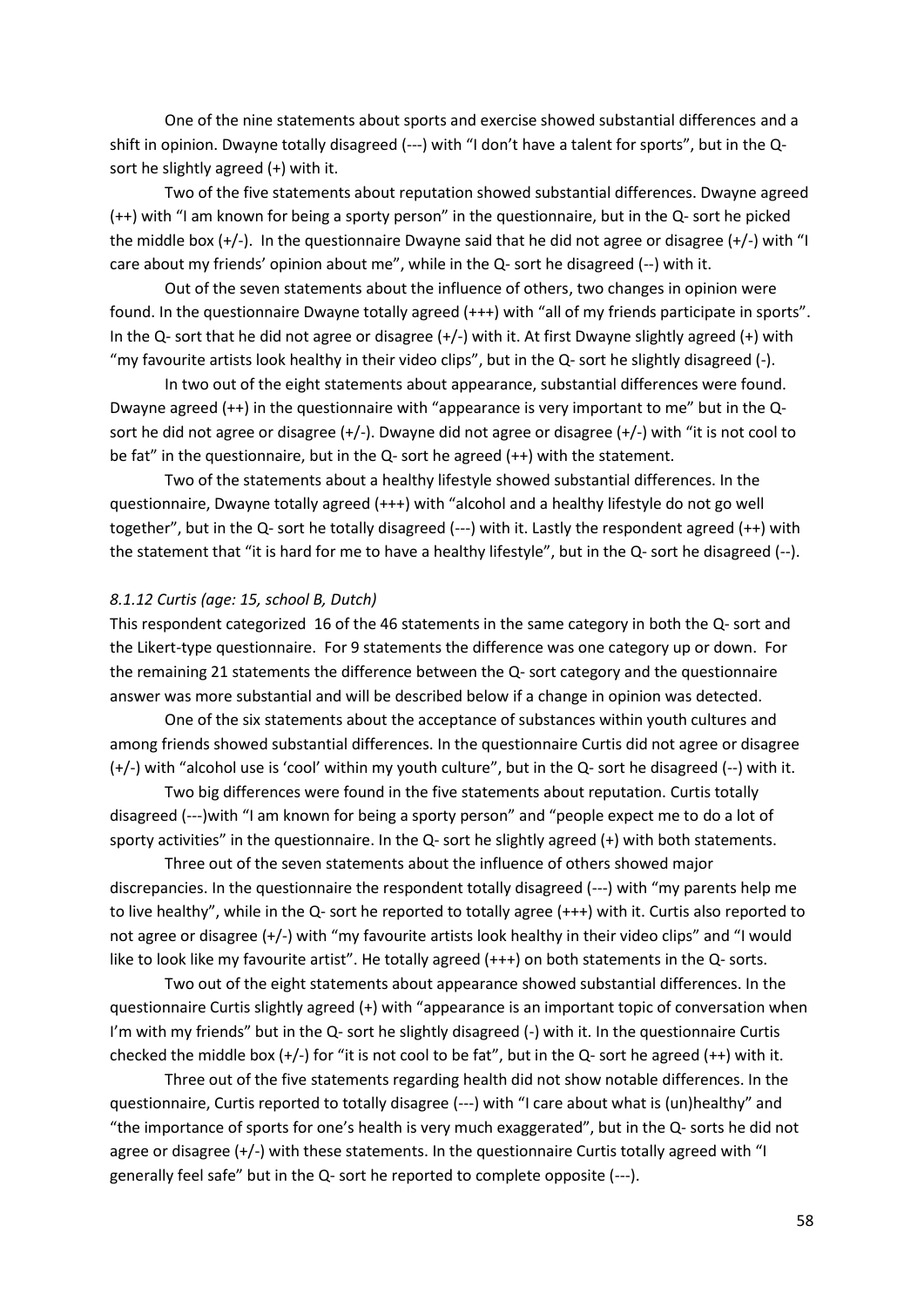Five of the six statements about a healthy lifestyle showed changes is opinion. In the questionnaire Curtis did not agree or disagree (+/-) with "you could use drugs and still have a healthy lifestyle", but in the Q- sort he totally agreed (+++). In the questionnaire he totally disagreed (---) with "alcohol and a healthy lifestyle do not go well together" and "healthy nutrition is an important element of a healthy lifestyle", but in the Q- sort he totally agreed (+++) with these statements. Curtis also totally disagreed (----) with "if you smoke, you have an unhealthy lifestyle" but in the Qsort he did not agree or disagree (+/-). Lastly Curtis said to totally disagree (---) with that "it is hard for me to have a healthy lifestyle", while in the Q- sorts he slightly agreed (+) with this statement.

#### *8.1.13 Cheryl (age: 16, school B, Mozambican/Portuguese)*

This respondent categorized 16 of the 46 statements in the same category in both the Q- sort and the Likert-type questionnaire. For 10 statements the difference was one category up or down. For the remaining 20 statements the difference between the Q- sort category and the questionnaire answer was more substantial and will be described below if a change in opinion was seen.

Big differences between the responses were shown in three out of the six statements about the acceptance of substance use among friends and in Cheryl's youth culture. In the questionnaire she did not agree or disagree (+/-) with "smoking is rejected within my youth culture" and "alcohol use is 'cool' within my youth culture", but in the Q- sort she totally disagreed (---) with the first, and agreed (++) with the second statement. In the questionnaire she totally agreed (+++) with "drug use is rejected within my youth culture", but in the Q- sort she disagreed (--). In the questionnaire she totally agreed (+++) with "my friends reject drug use", but in the Q- sort she totally disagreed (---).

Changes in opinion were found in two of the nine statements on sports and exercise. In the questionnaire Cheryl did not agree or disagree (+/-) with "sports are a very important part of my life" and "I like being physically active" but in the Q- sort she agreed (++) with both statements.

One of the five statements on reputation had substantial discrepancies. At first Cheryl agreed (++) with "I don't care what others think of me", but she checked the middle box in the Q- sort (+/-).

Big changes were seen in three out of the seven statements about the influence of others. In the questionnaire, Cheryl did not agree or disagree (+/-) with "you should play sports because you enjoy it, not because others tell you to" and "sports are important to all of my friends". In the Qsorts she totally agreed (+++) to the first, and totally disagreed (---) with the second statement. First Cheryl agreed (++) with "I would like to look like my favourite artist", but in the Q- sort she did not agree or disagree (+/-).

Two out of the eight statements about appearance showed substantial differences. In the questionnaire Cheryl reported to agree (++) with "appearance is very important to me". In the Q- sort she picked the middle box  $(+/-)$ . Cheryl did not agree or disagree  $(+/-)$  with "charisma is way more important than your figure" during the questionnaire, but in the Q- sort she agreed (++) with it.

One out of the five statements regarding health showed a big discrepancy between the responses of the two methods. The respondent did not agree or disagree (+/-) in the questionnaire, but in the Q- sort she completely agreed (+++) with "I care about what is (un)healthy".

In the statements about a healthy lifestyle, one out of the six statements showed substantial changes. "If you smoke, you have an unhealthy lifestyle" was remarkable as the Cheryl filled out two responses in the questionnaire ("I totally agree" (+++) and "I totally disagree" (---)). In the Q- sort she said that she totally agreed (+++) with the statement.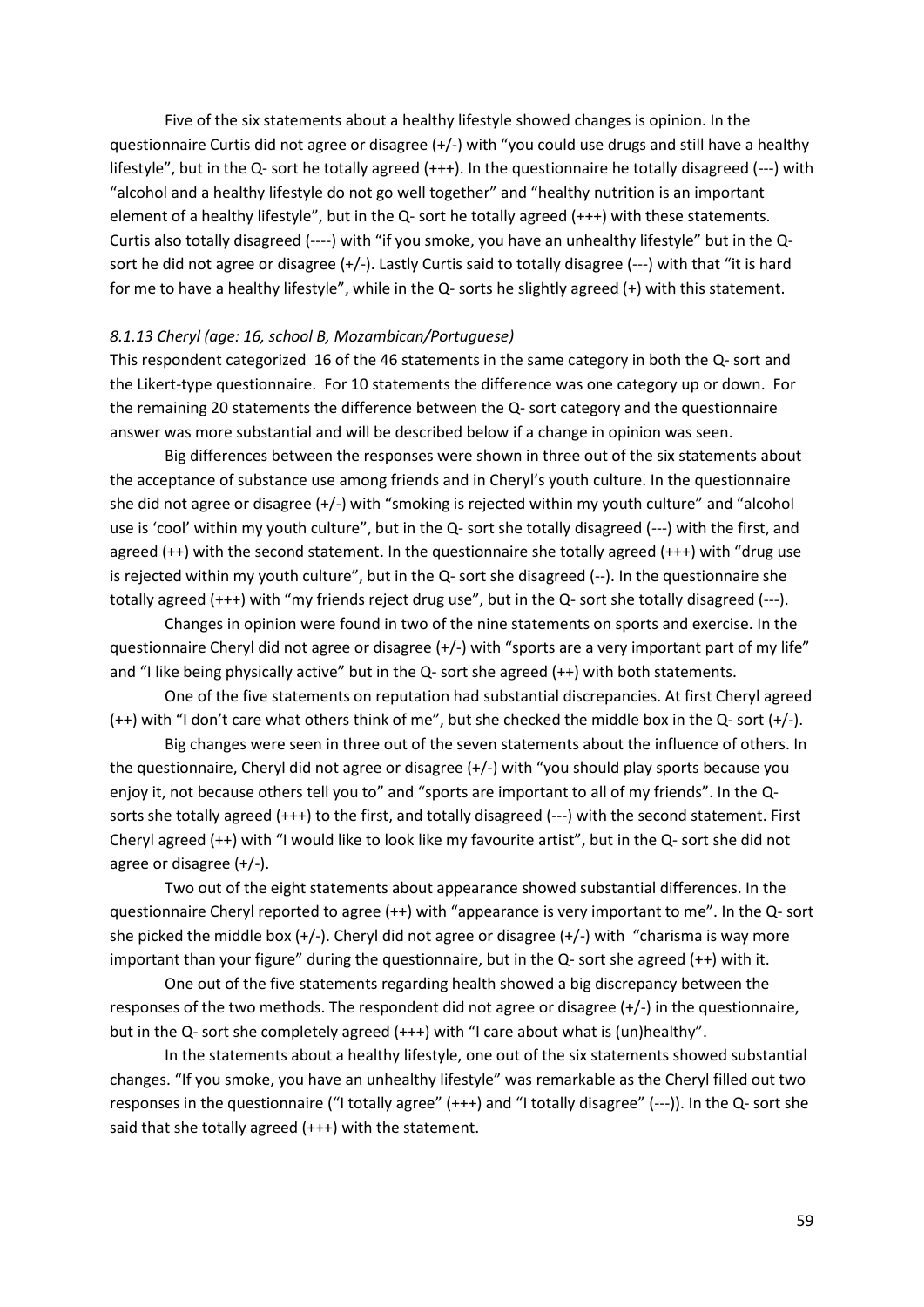#### *8.1.14 Sandra (age: 15, school B, Dutch/Turkish)*

This respondent categorized 23 of the 46 statements in the same category in both the Q- sort and the Likert-type questionnaire. For 2 statements the difference was one category up or down. For the remaining 21 statements the difference between the Q- sort category and the questionnaire answer was more substantial and will be described below if a change in opinion was found.

Three of the six statements regarding the acceptance of substances showed substantial differences. In the questionnaire she totally disagreed (---) with "smoking is rejected within my youth culture", "my friends reject smoking" and "my friends reject drug use", while in the Q- sort she totally agreed (+++).

The statements about sports and exercise showed substantial changes in seven out of nine statements. In the questionnaire Sandra totally disagreed (---) with "sports are a very important part of my life" and "I prefer to play sports with friends", but in the Q- sorts totally agreed (+++). She also totally disagreed (---) with "I don't know which sport suits me most" and "I really have to push myself to participate in sports regularly" but in the Q- sort Sandra did not agree or disagree (+/-) with both statements. In the questionnaire she slightly agreed (+) with "I just don't get to play sports", but in the Q- sort she totally disagreed (---). She totally agreed (+++) with "I hate PE at school" and "I would like to do more sports during school" in the questionnaire. In the Q- sort she did not agree or disagree (+/-) with both of these statements.

Four out of the five statements about reputation showed big discrepancies. Sandra totally disagreed (---) with "I am known for being a sporty person" and "I care about my friends' opinion about me", and in the Q- sort she picked the middle box  $(+/-)$  for both statements. In the questionnaire she totally disagreed (----) with "people expect me to do a lot of sporty activities" and "I don't care what others think of me" but in the Q- sort she totally agreed  $(++)$ .

Big differences were found in four out of the seven statements about the influence of others. Sandra reported in the questionnaire that she totally disagreed (---) with "sports are important to all of my friends" and "my parents believe it is important for me to do sports", but in the Q- sort she reported that she did not agree or disagree (+/-) with these statements. Lastly she completely disagreed (---) with "my friends reject smoking" and "my friends reject drug use" in the questionnaire. In the Q- sort she reported the complete opposite (+++).

In the questions about appearance one big difference was found in which the respondent totally disagreed (---) in the questionnaire and did not agree or disagree (+/-) in the Q- sort. This was about the statement that "it is not cool to be fat".

The statements regarding health show that there was one statement with a big difference between the responses. Sandra reported in the questionnaire that she totally disagreed (---) with "I care about what is (un)healthy", but in the Q- sort she stated the opposite  $(++)$ .

Lastly, three of the statements about a healthy lifestyle showed substantial differences. Sandra reported in the questionnaire that she totally agreed (+++) with that "you could have a healthy lifestyle without having to be active in sports", but in the Q- sort she did not agree or disagree (+/-). She totally disagreed (---) with "alcohol and a healthy lifestyle do not go well together" in the questionnaire, but in the Q- sort she totally agreed (+++). The opposite change was seen for "if you smoke, you have an unhealthy lifestyle".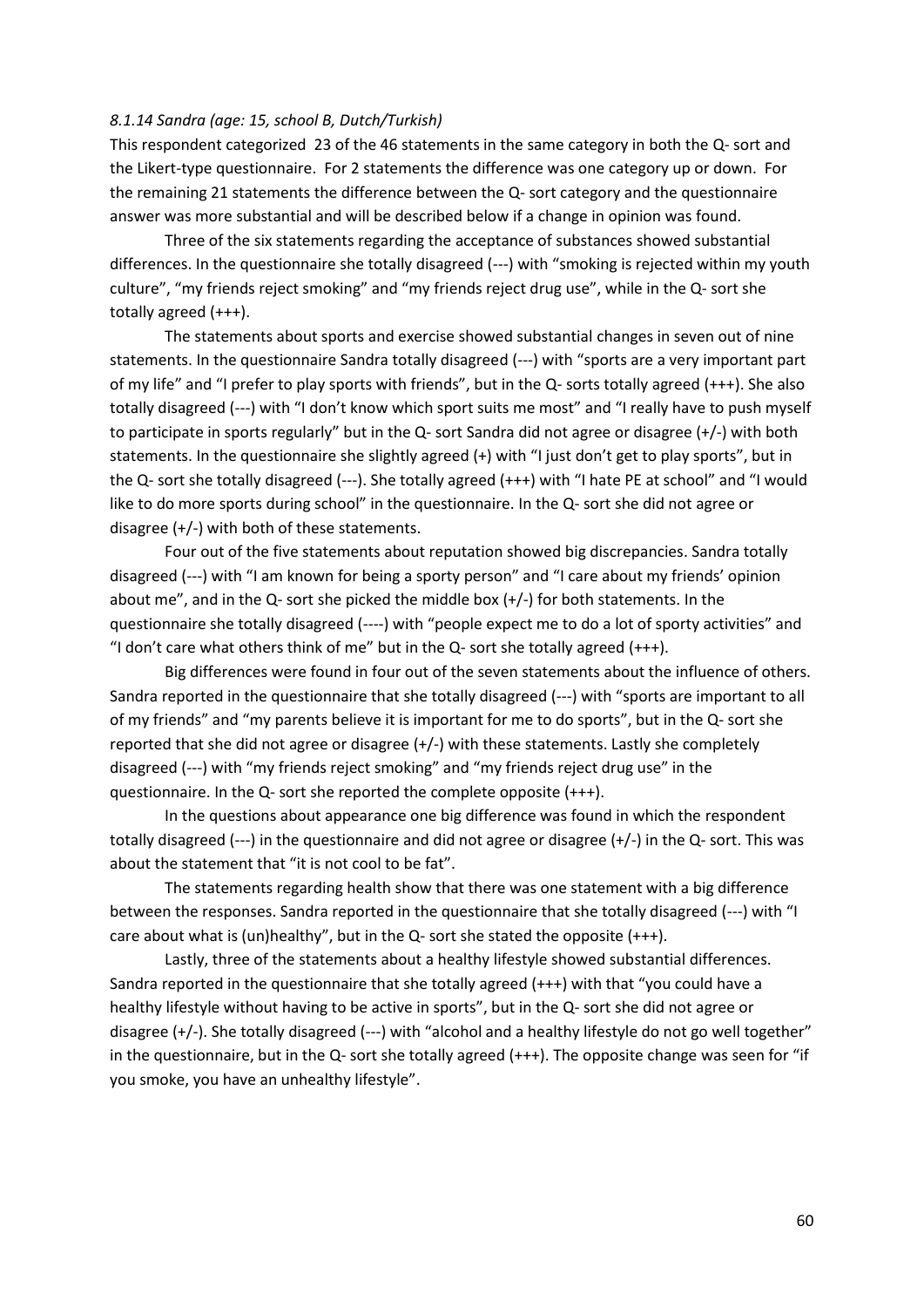### *8.2 Reliability of statements*

### *8.2.1 T-test results*

In the paired T-tests two statements showed significant discrepancies. "People expect me to do a lot of sporty activities" showed significant difference between answers given in the Q- sorts (M= 5.01, SD= 1.21) and the answers given in the questionnaires (M= 3.93, SD= 1.54), t(13)= -2.33, p< 0.05, r= 0.54. "Appearance is very important to me" was the second statement which showed significant discrepancies between the results given in the Q- sorts (M= 4.86, SD= 1.51) and the responses given in the questionnaires (M= 5.79, SD= 1.25), t(13)= 2.41, p< 0.05, r= 0.56. The other 44 statements showed no significant differences between the means of the responses.

**Table 8.1: Results paired T- test.**

|                              |                       | Mean | <b>SD</b> |         | df | sig   |
|------------------------------|-----------------------|------|-----------|---------|----|-------|
| People expect me to do a lot | <b>Questionnaires</b> | 3.93 | 1.54      | $-2.33$ | 13 | 0.036 |
| of sporty activities.        | Q- sorts              | 5.01 | 1.21      |         |    |       |
| Appearance is very important | Questionnaires        | 5.79 | 1.25      | 2.41    | 13 | 0.031 |
| to me.                       | Q- sorts              | 4.86 | 1.51      |         |    |       |
| $\sim$ $\sim$ $\sim$         |                       |      |           |         |    |       |

 $p$  < 0.05

### *8.2.2 Correlations between the results from the Q- sorts and the questionnaires*

Some of the statements showed small correlations between the responses given in the Q- sort and the responses given in the questionnaire.

There was a small significant relationship ( $r = 0.136$ ,  $p > 0.05$ ) between the responses given in the Q- sort and the ones given in the questionnaire for one of the statements about the acceptance of substance use by friends ("my friends reject drug use"). Two statements about sports and exercise showed a significant relationship between the two responses. "I prefer to play sports with friends" (r= -0.045, p> 0.05) and "I don't have a talent for sports" (r=0.137, p> 0.05). "People expect me to do a lot of sporty activities" was the one statement regarding reputation which showed a small significant correlation (r= 0.127, p> 0.05) between the responses given in the questionnaire and the Q- sort. "My parents help me to live healthy" was the only statement about the influence of others which showed a small significant relationship (r= 0.061, p> 0.05). A small significant correlation (r= 0.061, p> 0.05) was found for "I care about what is (un)healthy". "Healthy nutrition is an important element of a healthy lifestyle" (r= 0.068, p> 0.05) and "it is hard for me to have a healthy lifestyle" (r= 0.076, p> 0.05) were the two statements regarding a healthy lifestyle which showed notable significant relationships.

### *8.2.3 Possible reasons for discrepancies*

The discrepancies that were seen between the responses that were given in the questionnaire and in the Q- sorts, might be explained by various factors which will be explained in the following.

The setting in which respondents were asked to fill out the questionnaire differed greatly from the setting in which the 14 selected hip hoppers had to fill out the Q- sorts. Both methods took place during PE- class but the questionnaires were filled out in the gymnasium whereas the Q- sorts were conducted in a separate room near the gym. In the Q- sorts respondents thus were not distracted by peers and they also could not consult them or discuss questions with them. Because of the possibility to interact with peers, it could be that the respondents were less focussed and misread some of the questions. This showed in the corrected answers in which respondents filled out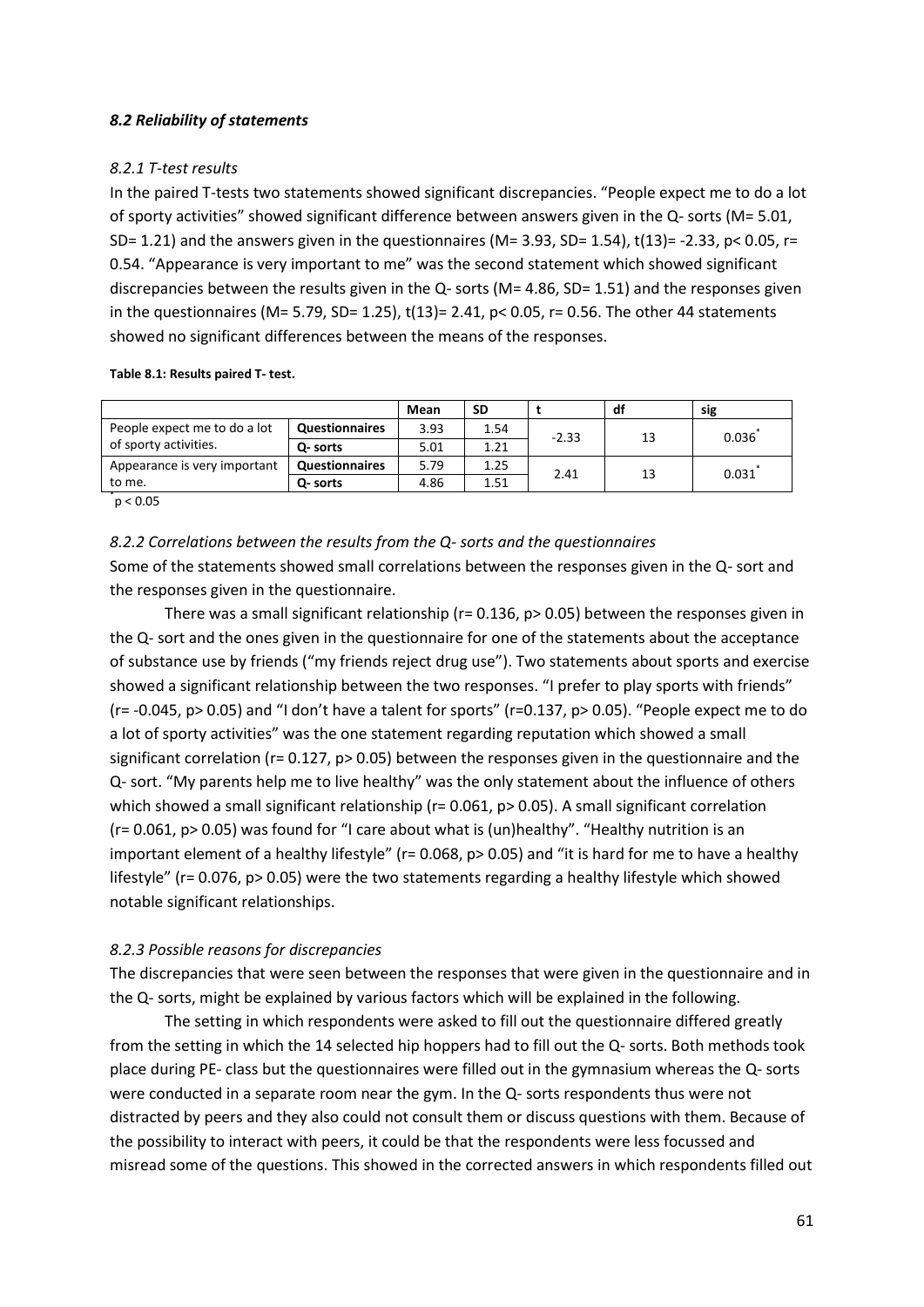the same answer in series of questions, but then realized that the questions were asked differently. They might have felt rushed because they saw that others were already finished and they were not.

During the questionnaires respondents also could have felt a sense of anonymity because they were not individually monitored. This could have caused some of the respondents not to fill in the questionnaire seriously, but it also could have increased the honesty of respondents. In the case of the Q- sorts respondents could have felt monitored which may have increased social desirability.

For some respondents, the questionnaire might have been too long. This showed as some respondents got bored and did not fill out the entire questionnaire. The Q- sort consisted of less questions and took less long compared to the questionnaire which might have contributed to the discrepancies between the two methods.

The way of answering questions could also have been of influence. VMBO students may be more practically oriented which makes the Q- sort more interesting for them. This also came forward during the interviews (paragraph 8.3). The Q- sorts involve less reading and more 'doing' compared to the questionnaires as respondents have to place cards in the right box.

When all this is taken into consideration, one could conclude that the Q- sorts might be more sensitive to social desirability than the questionnaires but this is largely a result of the setting in which the method is conducted. The setting also influenced the focus of respondents during data collection. Less focus might have led to questions which were not read correctly. The setting thus could be seen as the main reason for the reported discrepancies. The fact that the Q- sorts were more practical and more fun compared to the questionnaires (according to the respondents), and because the Q- sorts were less extensive than the questionnaire, also might have contributed to the discrepancies that were found.

#### *8.3 Preferred method*

All of the respondents said that they liked the Q- sorts better than the questionnaire. The questionnaire was a known format for all respondents and some of them said that it was a boring method compared to the Q- sorts. One of the respondents phrased this as:

Dana (age: 16, school B, Dutch/Moroccan): *"Yeah, I don't know, the sorting is a bit more fun I think than just placing X's and checking boxes. This is just something different."*

One of the mentioned reasons to prefer Q- sorts over questionnaires, was because during the Qsorts, respondents did not have to hold a pen or had to write down anything. This made it easier and more fun for some of the respondents. Two other respondents said that they liked the Q- sort better because it was easier to correct when a mistake was made.

Shawn preferred the Q-sort because the letters were bigger which made it easier for him to read with his dyslexia. Because he could read it more easily, he could finish it quicker. Two other respondents also mentioned that the filling out of the Q- sorts went quicker or smoother because it stimulated them to make quick decisions. Another respondent said that in the questionnaire, it seemed as if it was more and therefore took longer compared to the Q- sorts.

Another reason why respondents prefer Q- sorts over questionnaires was that the Q- sorts were clearly set out. Two respondents mentioned that they had a better overview in the Q- sorts of what they had done and what they still had to do. A fairly similar comment from another respondent was that he liked the fact that he got to see the questions after each other so he could focus on that particular statement. Inga phrased it as: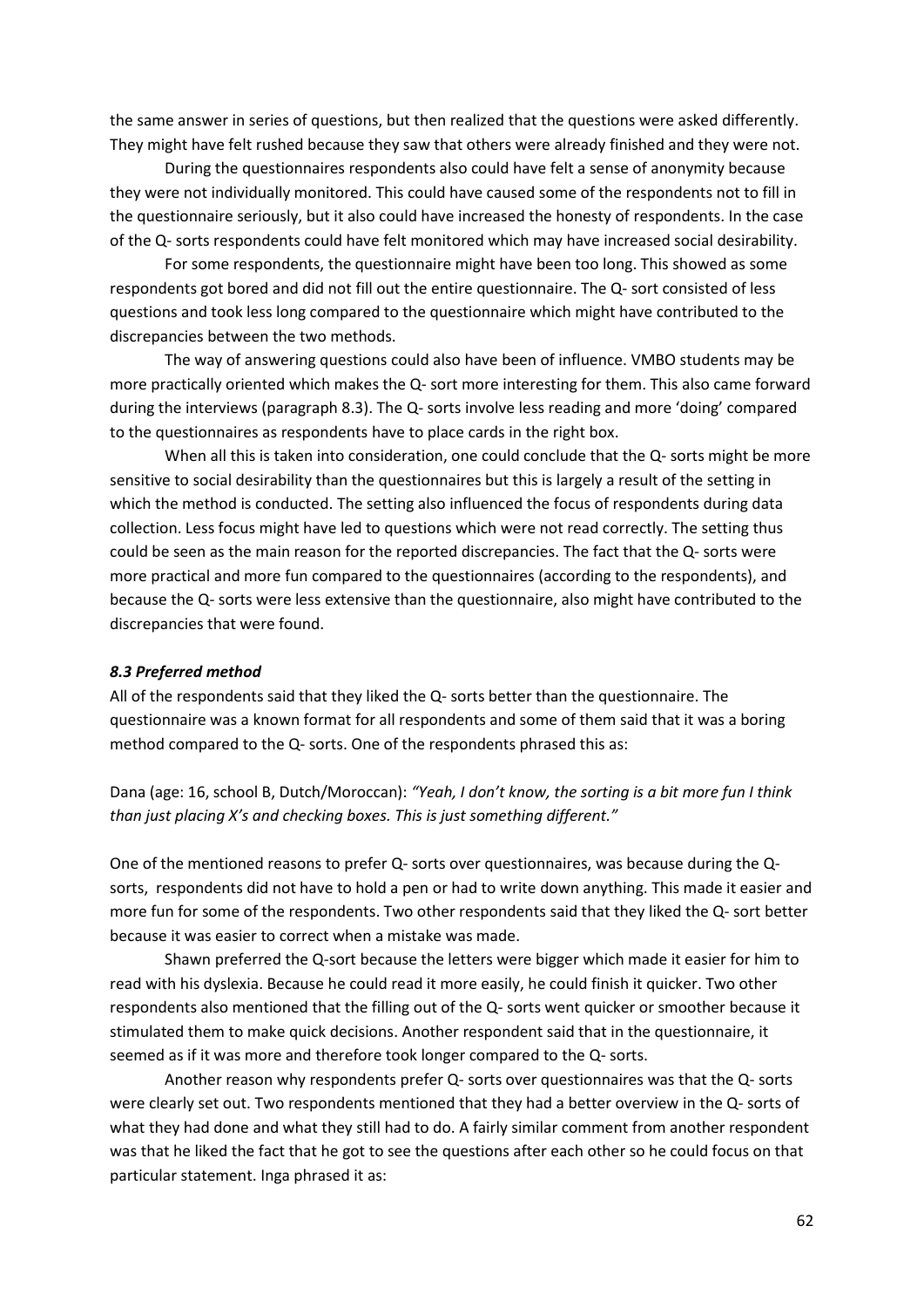Inga (age: 16, school A, Dutch): *"Because otherwise, you see a whole set lined up and then you can see: oh I still have to do that and that. And this just is a bit easier. You just place all those cards. It's more clearly set out."*

One of the male respondents said that the fact that the data was collected during PE class, might have influenced the way he filled out the questionnaire.

Curtis (age: 15, school B, Dutch): *"I think that it is because we normally have to run and stuff during PE and then we all over sudden had to write and stuff. That's why we had something like, I don't feel doing this and stuff. And with this, it's not that bad."*

Another respondent said that he liked the Q- sort better because he had to do something with his hands. Two respondents said that sorting the cards, was like some type of game which made it for them more fun and easier to do. Curtis was one of the respondents who said that the Q- sorts were more like a sort of game. Therefore he might have felt like this method was more appropriate during PE.

Lastly two of the respondents said that in the questionnaire they sometimes randomly filled out something because as one of them put it:

Sandra (age: 15, school B, Dutch/Turkish): *"... You have to check all these boxes and then you think like: "Please stop it!". And then you just fill out anything because it's too much."*

The other girl who said something similar said that the Q- sort made her think about the statements and in the questionnaire she sort of picked out the statements about which she wanted to think. The fact that the researcher was present in the room with the respondent also influenced the way she filled out the Q- sort. She felt like there was more opportunity to ask questions during the Q- sort and she also was focused more because she felt like she was monitored more than during the questionnaire.

Romelle (age: 15, school A, Dutch): *"First you had an entire class in front of you, you know, and then you think like: I'm going to help that one, and that one, but now you know what I do and that I think about it."*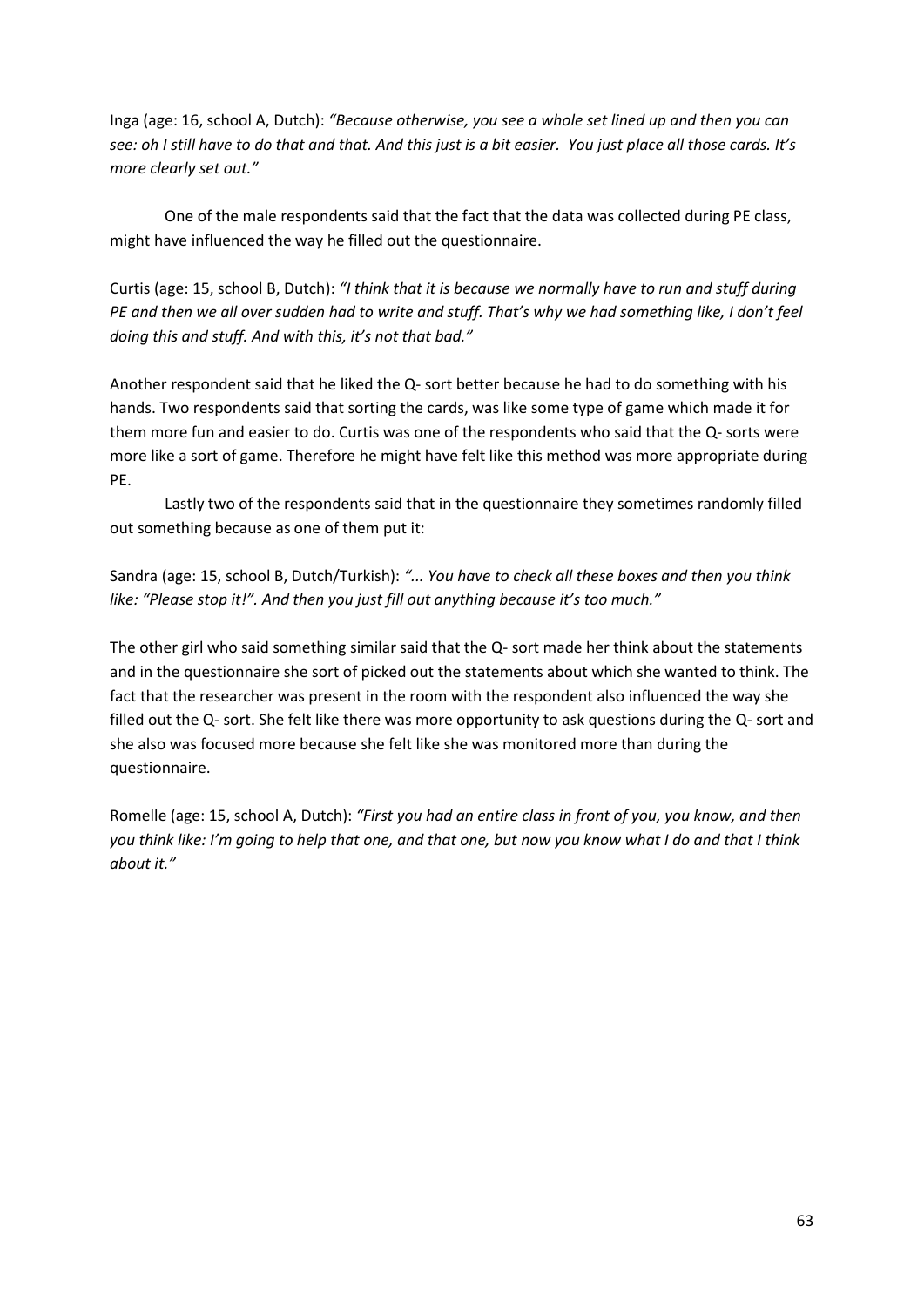## **Discussion**

What meaning is given to a healthy lifestyle and sports, by adolescents (14-18 years, who study at a VMBO level), who feel affiliated with hip hop youth culture? This was the first general research question. The first sub question was: *What type of children are drawn by this youth culture?* The results in chapter six showed that hip hoppers did not differ significantly from non- hip hoppers with regard to gender, ethnic background, educational level or the school they go to. It thus appears as if hip hoppers and non- hip hoppers are fairly similar with regard to these criteria.

The second sub question was: *What is the health discourse (including sports) of hip hoppers?* The results of the interviews that were shown in chapter seven gave an image of the health discourse of the hip hoppers who participated in this study. Healthy dietary habits and exercise were frequently mentioned as important factors of a healthy lifestyle. According to the respondents in the interviews, health could very well be managed by proper diet and exercise. Appearance also was mentioned in relation to health as respondents said that it was not healthy to be too fat or too skinny. Authenticity and individuality (*"being yourself"*) in terms of appearance was also mentioned fairly often by respondents, but it is debatable if this is typical for hip hoppers. With regard to sports, boys appeared to place more emphasis on sports while female hip hoppers talked more often about physical activity. Being active appeared to be important within the 'hip hop' health discourse.

The third sub question was: *What are the differences between the 'hip hop' health discourse and the dominant 'healthism' discourse?* In paragraph 6.3 the views of hip hoppers on healthism were analysed and appeared to differ significantly on items regarding 'appearance'. Hip hoppers appeared to score significantly lower than non- hip hoppers which meant that hip hoppers disagreed more with several stereotypical statements about male and female appearance. In combination with what was said during the interviews, it appeared as if hip hoppers have a slightly different view on appearance and beauty. Hip hoppers and non- hip hoppers did not appear to differ in their views on other components of healthism that were studied. Generally there thus did not seem to be a distinctive 'hip hop' health discourse.

The last sub question of the first general research question was: *What are the differences in behaviour of hip hoppers regarding a healthy lifestyle and sports compared to non- hip hoppers?* The results shown in paragraphs 6.4, 6.5 and 6.6 showed that alcohol consumption and smoking did not differ significantly between hip hoppers and non- hip hoppers but the odds of a hip hopper to smoke cannabis was 6.8 times higher than for non- hip hoppers. With regard to dietary habits, it appeared that hip hoppers ate breakfast significantly less often than non- hip hoppers and hip hoppers seemed eat 200 grams of vegetables a day less often compared to non- hip hoppers. Paragraph 6.6 showed that the odds of a hip hopper to meet the physical activity norm (NNGB) of 30 minutes of moderate exercise a day, are over three times higher compared to non- hip hoppers. No significant differences were seen in sports activities, participation in sports or sport club membership between hip hoppers and non- hip hoppers.

In sum the first general research question can be answered by saying that hip hoppers in this research appeared to have a fairly mainstream view on a healthy lifestyle and sports. A healthy lifestyle was about managing dietary habits, substance use and exercise. They do not always have a healthy lifestyle, but they know what is healthy and what not. Appearance can also be seen as an indicator for health since being too fat or too skinny is not healthy according to the respondents. Hip hoppers do appear to be slightly less extreme in this compared to non- hip hoppers. Sports seemed to be of more importance for male than for female hip hoppers since girls emphasised more on being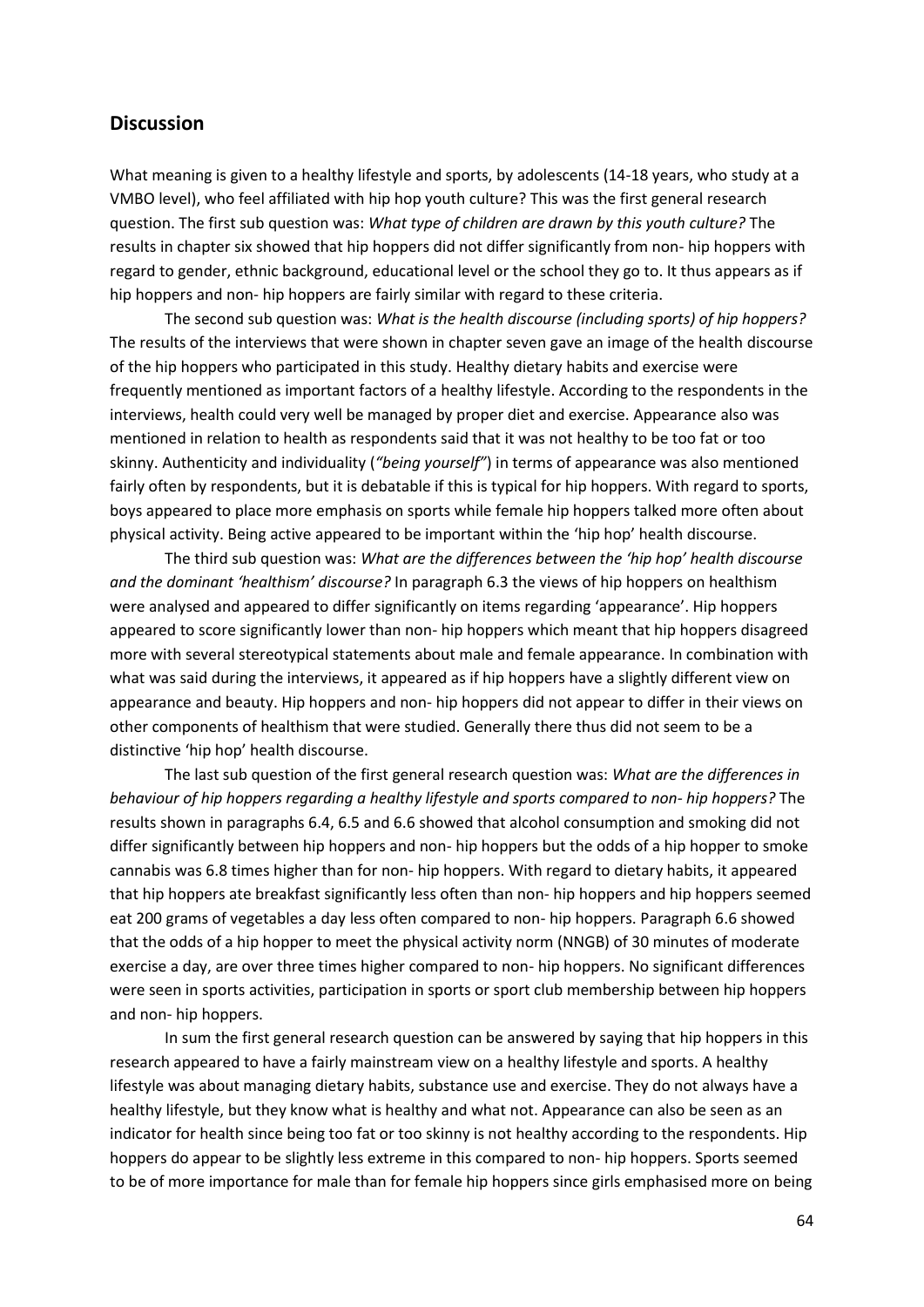active. For boys sports were done mainly for fun and also to manage their appearance. For girls the emphasis was for some also on fun but it appeared to be more on appearance and weight control. Generally being active appeared to be important for hip hoppers.

Which differences can be identified when comparing the responses of Q- sorts with the responses from Likert scale questionnaires? This was the second general research question which was answered by answering two methodological sub questions. The first was: *What is the preferred method among respondents and why?* Paragraph 8.3 showed that all respondents preferred the Qsorts over the questionnaire. They said that it was not only quicker, but also easier to complete. Also the fact that they did not have to use a pen was appreciated and some of the respondents said that it was more fun to do and that it felt like participating in some sort of game.

The second methodological sub question was: *Which statements appear to be problematic to answer reliably?* This question was answered in the first two paragraphs of chapter 8. The paired ttest showed that "people expect me to do a lot of sporty activities" and "appearance is very important to me" showed significant discrepancies. "My friends reject drug use", "I prefer to play sports with friends", "I don't have a talent for sports", "people expect me to do a lot of sporty activities", "my parents help me to live healthy", "I care about what is (un)healthy", "healthy nutrition is an important element of a healthy lifestyle" and "it is hard for me to have a healthy lifestyle" were statements of which the responses from the Q- sort and the questionnaire were weakly associated with one another. Possible reasons for the discrepancies that have been found, could be the settings in which the data were collected and the methods themselves could also be the reason, as well as social desirability.

In sum, the general methodological research question can be answered by saying that for a total of ten items, responses between the Q- sort and the questionnaire were difficult to answer reliably. The respondents preferred the Q- sorts over the questionnaire. The setting in which the questionnaires were conducted, differed from the setting in which the Q- sorts were conducted which might have contributed to the discrepancies between the responses of both methods. Related to the setting is the issue of social desirability as the Q- sorts were conducted in a more controlled environment under supervision of the researcher, while the questionnaire was in a more open environment which allowed interaction between respondents.

In the following the results of this study are compared to the literature. The literature also showed that adolescents often not just felt affiliated with one particular youth culture. Instead they 'surfed' from one youth culture to another and they mixed different elements of different youth cultures which created complex hybrid styles (Prins, 2006; Haenfler, 2010, Wortham, 2011). Some sources in the literature said that adolescents wanted to be 'normal' and thus the majority of respondents would say that they are part of the 'normals' (Ter Bogt, 2000 in Delsing et al., 2007). Others said that only a small portion of adolescents could be seen as fully submerged in one particular youth culture and the majority would feel affiliated with one or more youth cultures and only adopted the fashion style or music (Haenfler, 2010; Janssen, Dechesne & Van Knippenberg, 1999; Janssen, 1994a). These theories largely coincide with the outcomes that were found in this study. The respondents who said that they felt affiliated with the hip hop youth culture appeared not to be fully submerged in the specific culture but were more interested in elements of it. This was seen in the interviews where the majority of the respondents mentioned that they liked the music and/or the dancing within hip hop. Only one of the respondents could be seen as a 'true hip hopper' who was fully submerged in hip hop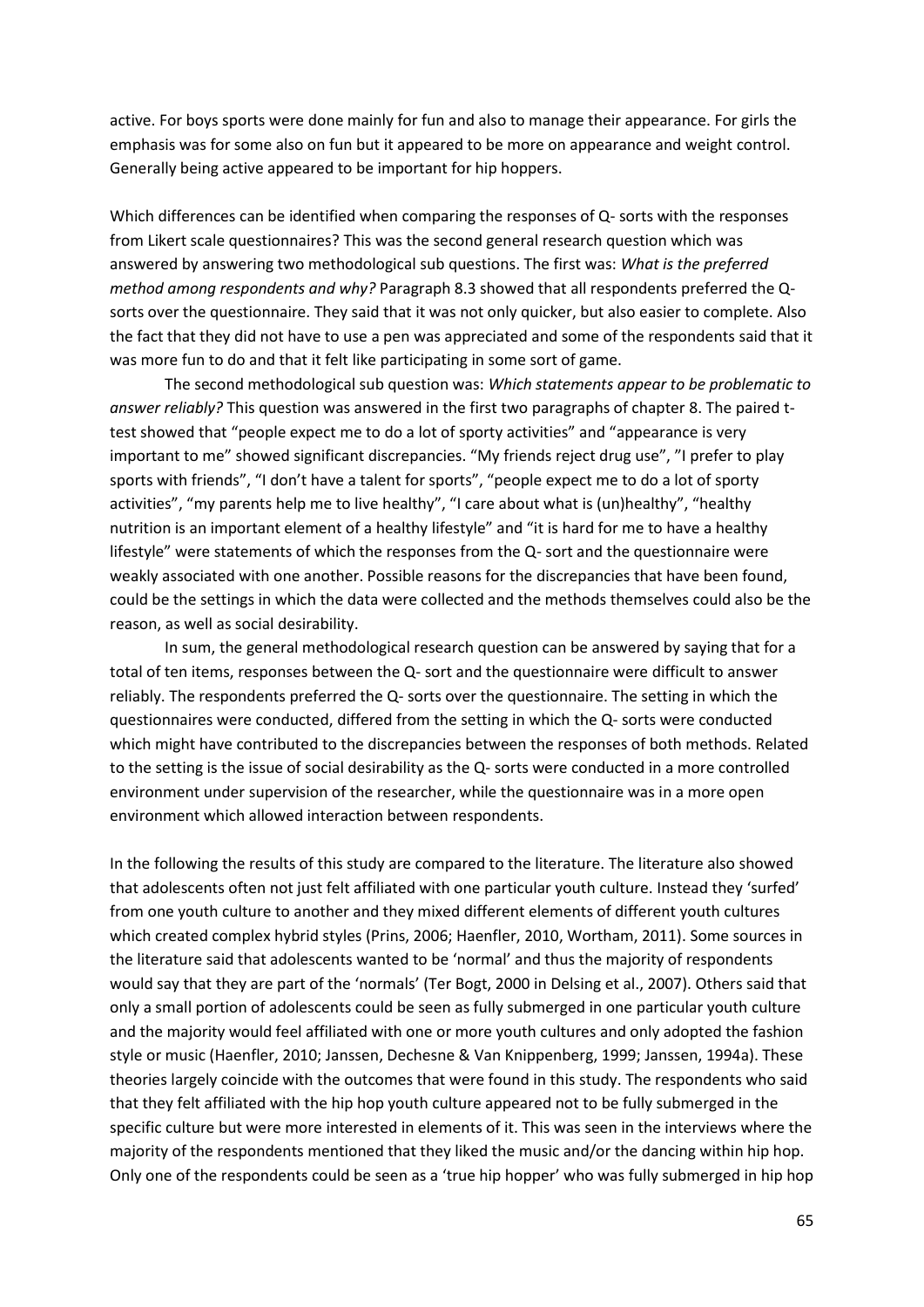culture, as he said to wear the clothing, listened to the music and contributed to the culture by creating something (own music). Like Hunter (2011) said, the majority of hip hoppers could be seen as consumers of the culture. Hip hop culture seems to have grown from a subculture which was mainly attractive to marginalized youth, to an almost mainstream phenomenon as over the years hip hop culture has become attractive to youngsters from all layers of society (Van Gemert, 2005). The current study supports this idea as educational level, gender or ethnical background did not seem to be of influence on respondents' affiliation with hip hop culture.

From the literature study it appeared that adolescents who felt affiliated with deviant groups (like hip hoppers), were more likely to smoke and use alcohol and cannabis than their peers in other groups (Verkooijen et al., 2007; Sussman et al., 2007). The numbers on smoking behaviour did not differ much between hip hoppers and non- hip hoppers in this study. One of the respondents said in the interview that 'everybody' smokes nowadays and most of the respondents did not think that smoking was something that typically had to do with hip hop. Smoking was recognised as being unhealthy by the interviewees. Smoking a water pipe or hookah was mentioned by two respondents and they both said that this was not unhealthy. This notion is incorrect as research showed that smoking a water pipe is at least equally harmful to one's health as cigarettes (Primack et al., 2009; www.stivoro.nl). Like in the literature, alcohol use showed a significant association with ethnic background, educational level and age (Van Dorsselaer, 2010; Van Hasselt, 2010; Monshouwer et al, 2008). Adolescents who felt affiliated with a deviant youth culture appeared to have a higher prevalence of alcohol consumption (Verkooijen et al., 2007; Sussman et al., 2007), but alcohol consumption appeared not to be significantly associated with being a hip hopper or not. Cannabis use was reported to be most common among adolescents who felt attracted to deviant youth cultures (Verkooijen et al., 2007; Sussman et al., 2007). On average, 93% of the respondents in the current study said that they did not use cannabis. The results from the study showed that hip hoppers were significantly more likely to use cannabis than non- hip hoppers.

Feeling affiliated with hip hop culture appeared to be significantly associated with breakfast and consumption of vegetables. Hip hoppers appeared to have less healthy dietary habits with regard to these two elements. The literature did not mention anything about dietary habits and youth cultures. It was mentioned that adolescents in deviant youth cultures are more likely to engage in risky behaviour with regard to substance use (Verkooijen et al., 2007; Sussman et al., 2007). It could be that they are less focussed on health and more focussed on feeling good and having fun and thus pay less attention to a healthy diet, but more on a 'good' taste or a 'quick fix' instead of thinking about long term health effects. Here it appears as if there is a gap between knowledge and behaviour with regard to a healthy lifestyle (dietary habits or substance use), just like the literature explained (Burrows & Wright, 2010). Respondents knew what was healthy and what not, but still some respondents choose the unhealthy option. The wideness of this gap is debatable as respondents were able to name healthy practices, but when they more specifically had to name healthy quantities or portions, they often responded with extreme answers which could indicate that they did not know an exact answer to the question.

The chapter about health, a healthy lifestyle and sports showed that Dutch adolescents were on average physically active for at least one hour a day (4.4 days) which was significantly higher than for non- Dutch adolescents (3.7 days)( De Roos & Bot, 2010). The data from this research showed that hip hoppers did appear to be significantly more active than non- hip hoppers as they were over three times more likely to meet the norm of at least 30 minutes of moderate exercise per day. Hip hoppers from a non- Western background were more physically active than Dutch/ Western non- hip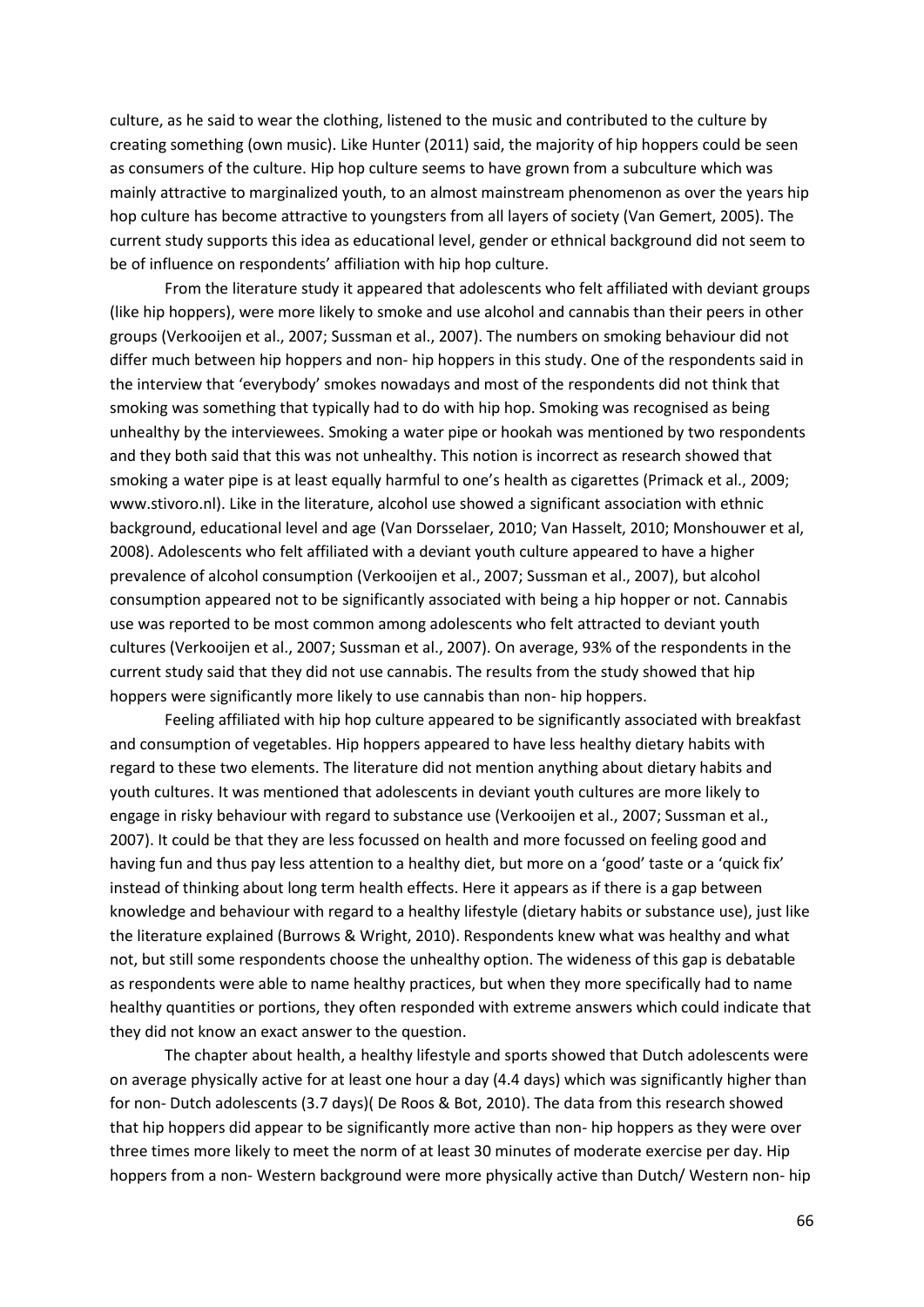hoppers. The results from this study showed very little differences in the preference of sports by hip hoppers or non- hip hoppers. Gender could be seen more as an influential factor. Swimming and gymnastics are absent in the top five in the current study and fitness and dance were more popular among the respondents in this study. Football was in both this study, as in the literature the most frequently practiced sport. Being a hip hopper showed no significant association with being active in sports. Working out in order to get an impressive physique was a motive for one of the respondents in the interview. In previous research, the motive to work out in order to gain muscle mass, was also given by only a small portion of the male respondents (Wright et al., 2006). For the female respondents in the interviews of this current study, exercise was more focussed on weight control and this also showed in the study of Wright et al. (2006). The interviews showed that male hip hoppers were more 'sports-minded' than the girls. Girls were more into exercise and being active to stay in shape. Female migrant respondents from a non-Western background who felt affiliated with hip hop were less active in sports. They did say that physical activity was important but they did not feel the necessity to be active in sports. The literature also showed that adolescents from a non-Western background participated less in sports activities than their Dutch peers (Lucassen et al., 2010; Tiessen- Raaphorst, 2010). It was said that they participated less in sports because they had other (more fun) activities to do or they felt like they were active enough (Lucassen et al., 2010). This also could be made up out of the interviews, but this response came only from the female respondents. The non- Western hip hoppers in this current study appeared to be more physically active than their Dutch/Western peers.

The main issue with the Q sorts and questionnaires with regard to the process of answering survey questions was seen in the first phase of comprehension of the question which made it more difficult for respondents to report some questions reliably. During the questionnaires, respondents frequently asked if they had to include sports that were done during PE in the question about sports participation and the question about physical exercise while in the introduction of the question, it was explicitly mentioned if PE should be taken into account. The feeling arose that respondents did not read the instructions given in the questionnaire. They often felt like it was too much to read and that is why they did not read everything. Retrieval of information in combination with estimating were difficult for some respondents. Mainly in the part about respondents participation in sports and exercise and the questions about the respondents own behaviour regarding dietary habits and substance use, respondents had to recall information about their behaviour (in some cases) up to twelve months prior to the survey. Still this did not appear to be problematic. When responding to the statements in the Q- sorts and questionnaire, respondents often asked about what "aanleg" (talent) meant. It showed that respondents did not always read the question correctly, or rushed through the statements and misread the question. This could be seen in the responses on the statements as the results from the questionnaire and the Q- sort were placed next to each other. Some questions were given the complete opposite answer in the Q- sort. In that case it could be that respondents did not read the statement correctly in either the questionnaire or the Q- sort (acquiescence). The most problems regarding the response process could thus be found in the first phase of comprehending the question. When looking at reliability of the methods, social desirability is an issue worth mentioning. In school B five out of seven interviewees used cannabis. Another respondent rejected it in the interview, but according to the questionnaire she occasionally smoked joints. Social desirability might have been an issue for this discrepancy in response. The anonymity of the questionnaire might have provided an atmosphere in which they felt more comfortable to say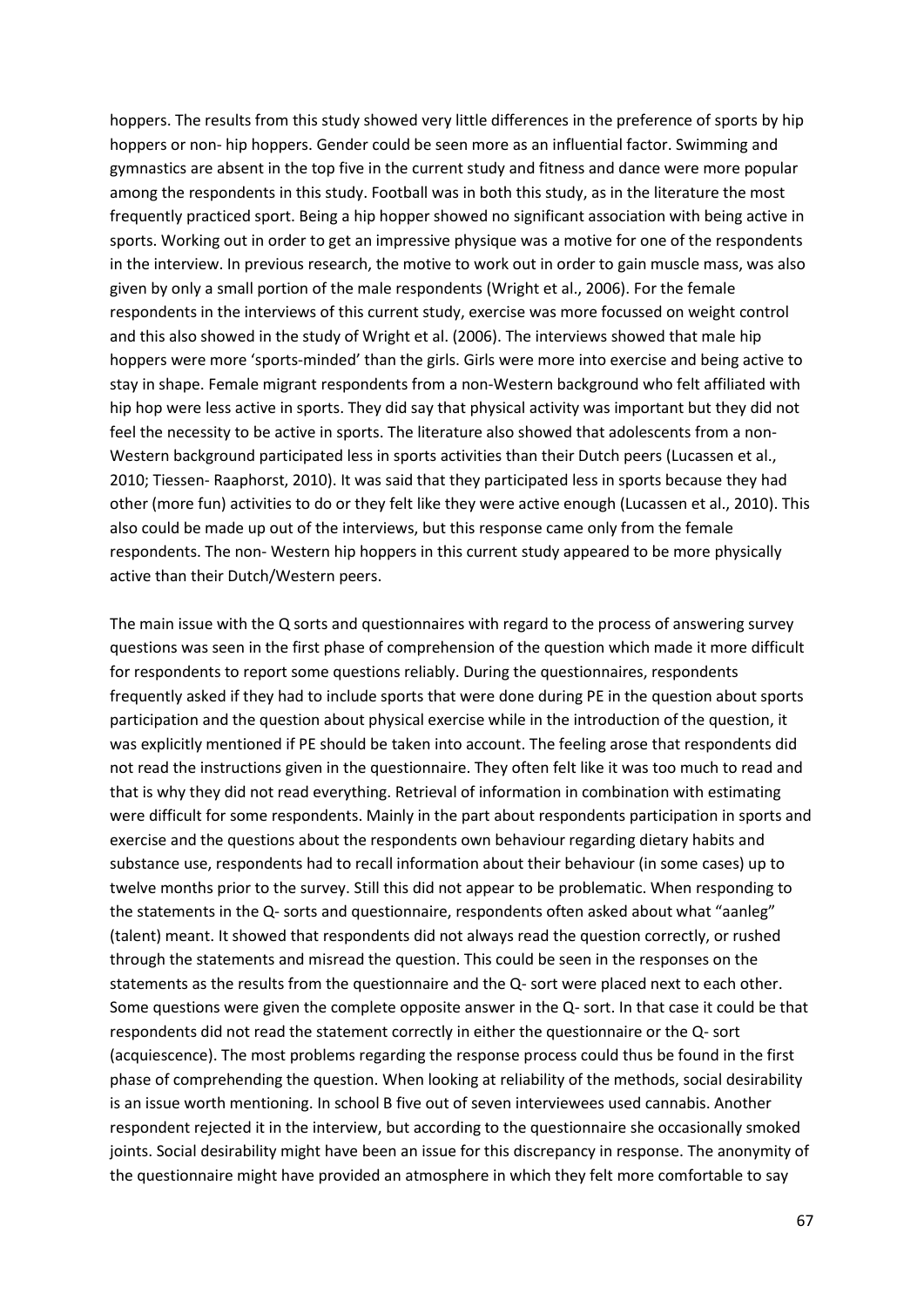something about here habits with regard to this topic. This coincides with what was said by Bowling and Ebrahim (2005). Since the interviews and Q- sorts were conducted in a more controlled environment, respondents might have felt more monitored than during the questionnaires.

One of the strengths of this study is that it gives a unique insight in the way in which adolescents who feel affiliated with hip hop culture, perceive health and sports in the Netherlands. The different methods of data collection provided different points of view which contributed to these insights. The use of Q- methodology and the way that is was used, showed another perspective on the methodology.

One could debate about the fact if the methodology that has been used in this study, could still be labelled as Q methodology since respondents were free to place the statements wherever they wanted to place them. As a result, analysis through factor analysis was not possible. This brings to light one of the possible weaknesses of the study since the results of the Q- sorts were of less significance for gaining insight in the health discourse as the adjusted version Q- methodology was used. On the other hand, if the original Q methodology was used, respondents probably would have had to read and (re)place the cards several times. This would have been cognitively more challenging perhaps and it would probably have taken more time. Another issue that might be brought up as a possible weakness is that this study was not really about hip hoppers since only one of the respondents really considered himself to be a hip hopper. The respondents in this study may not think of themselves as hip hoppers, but they do feel affiliated with hip hop culture and are thus influenced through their interest in the music, dance etcetera. They thus could be seen as 'mainstream hip hoppers', which also are hip hoppers. Another possible weakness of this study is that in the analysis of the questionnaires, the data of both schools was combined. This was done in because the number of participants was otherwise too small for statistical analyses.

It could be interesting for future research to study adolescents who are totally submerged in hip hop culture. The results from that study could then be compared with the results from this study so that the differences with regard to a healthy lifestyle and sports between 'true hip hoppers' and 'mainstream hip hoppers' could be identified. Research could also be aimed at looking at a specific group of hip hoppers (b-boys, rappers/MC's etcetera) or hip hoppers in other educational levels or cities. Further research could also be done to see if the there is an association between substance use and the influence of hip hop music and its 'glamorisation' of substance use. Or research could be done to find out what causes hip hoppers to be more likely to use cannabis for instance. As a response to the statement made by two of the respondents in the interviews, it could be interesting to study if the notion that smoking a water pipe is not bad for your health, is present among more adolescents. If so, action could be taken in order to educate people about the risks that come with the use of a water pipe or hookah. Methodologically, further investigation could be done on the difference between answering questions with a pen in a Likert scale type questionnaire, compared to placing cards in a Q- sort. This should be done in a more controlled experimental environment so that possible confounding variables could be controlled.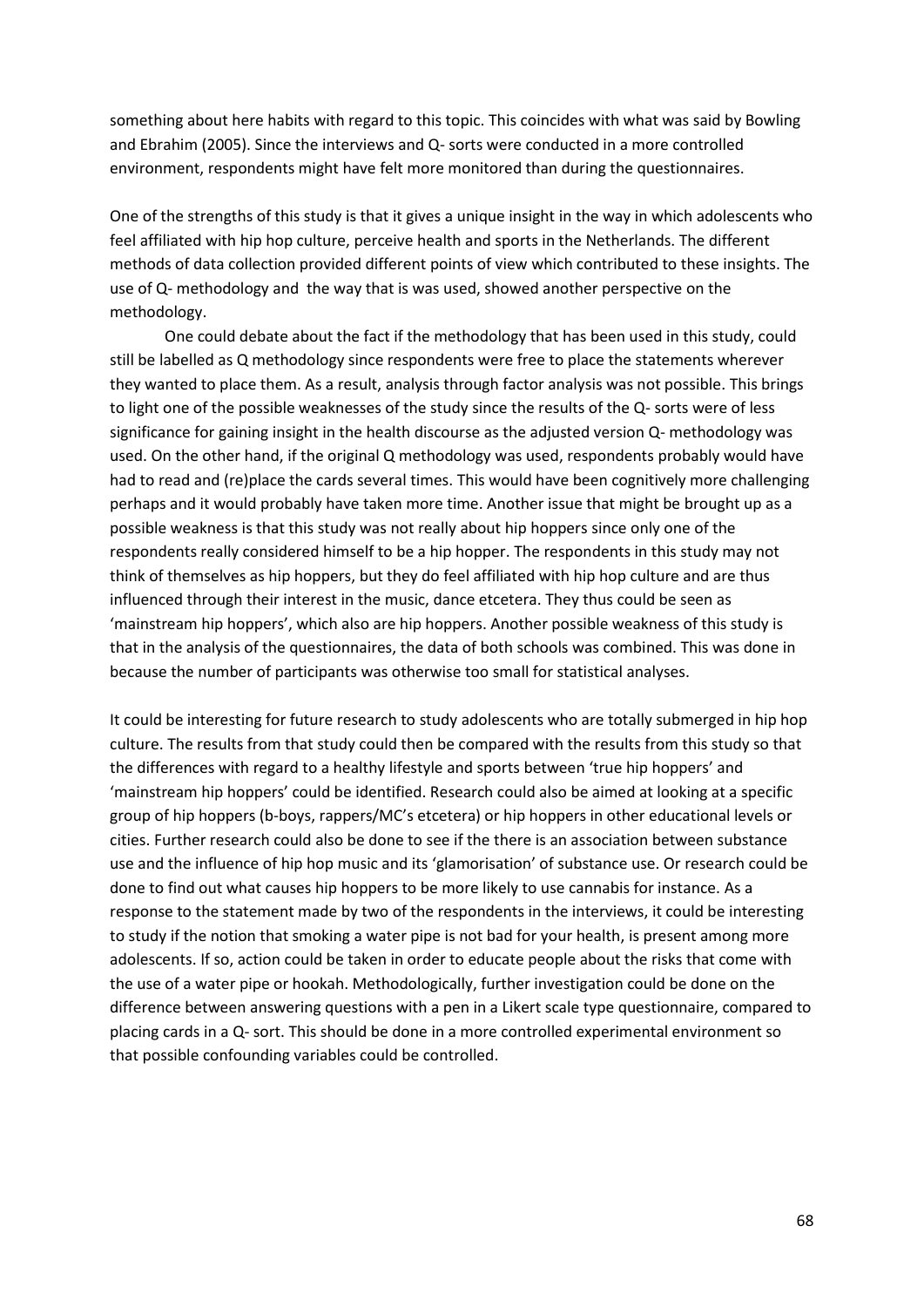## **Conclusion**

The title of this thesis "Be yo' health", refers to something that was mentioned by several interviewees as they talked about appearance and looking good. They said that *"you just have to be yourself"*. In the healthism discourse, there is an association between appearance and health so being yourself could be seen as being your health. Because the focus of this thesis lies on hip hop culture, your health was transformed in yo' heath as a reference to the street slang that is often used in hip hop culture. "Be yo' health" thus encompasses the core of this study.

Being a hip hopper was not significantly associated with the school respondents were in, gender, educational level or age. It could thus be concluded that hip hoppers in this study appeared to be fairly average with regard to gender, ethnic background, educational level and there were no significant differences in the number of hip hoppers between both schools. Health could, according to the interviewed hip hoppers, be managed through a healthy diet and exercise and one could indicate someone's health by looking at their weight or by seeing if people were fat or not. The healthism discourse thus also appeared to be the main discourse for hip hoppers. The only difference was found in that hip hoppers appeared to be milder with regard to the general healthism view on appearance. In the interviews some respondents also mentioned things about appearance and beauty that could be seen as deviant from the mainstream healthism perspective. Some said for instance that a fat person could still look good, or that it is not a problem to be a little bit fat for both boys and girls. Hip hop appears to have become a mainstream phenomenon among the respondents in this study and its members could be seen as mainstream or normal adolescents with a touch of hip hop. That touch of hip hop consists of an interest in its music and/or dance. The majority of the hip hoppers in this study could be seen as consumers of hip hop culture as they pick the things that are interesting according to them, but only a few contribute to the culture as such by sharing their talents, passion and creativity. These mainstream hip hoppers appear to be influenced in their behaviour as hip hoppers in this study, seemed to differ from their peers who did not feel affiliated with hip hop culture. The difference shows mainly in the behaviour of several hip hoppers as they appeared to live a less healthy (but more physically active) lifestyle than non- hip hoppers. Their knowledge and perception on a healthy lifestyle did not appear to differ as much. One might thus conclude that the gap between knowledge and behaviour appears to be bigger among hip hoppers than among non- hip hoppers in this study. This also shows that health and a healthy lifestyle do not appear to be of primary concern to the hip hoppers.

Methodologically it can be concluded that ten of the 46 statements which had been used in the questionnaire and the Q sorts, showed significant discrepancies between the two methods. These statements could thus not produce reliable responses. These discrepancies could be caused by the setting in which the data was collected, but also the difference in methodology could be seen as a cause. Respondents preferred the Q sorts over the questionnaire because they thought it was more fun to do and they did not have to read as much or write down anything and some even thought that the Q sort was more like some sort of game. Social desirability is an issue that is related to the setting in which the data was collected. Respondents could have responded in a socially desirable way during the interviews and the Q sorts because they might have felt like they were being monitored. This could have affected the results for questions that were more sensitive for the respondents (for instance the questions about drug use).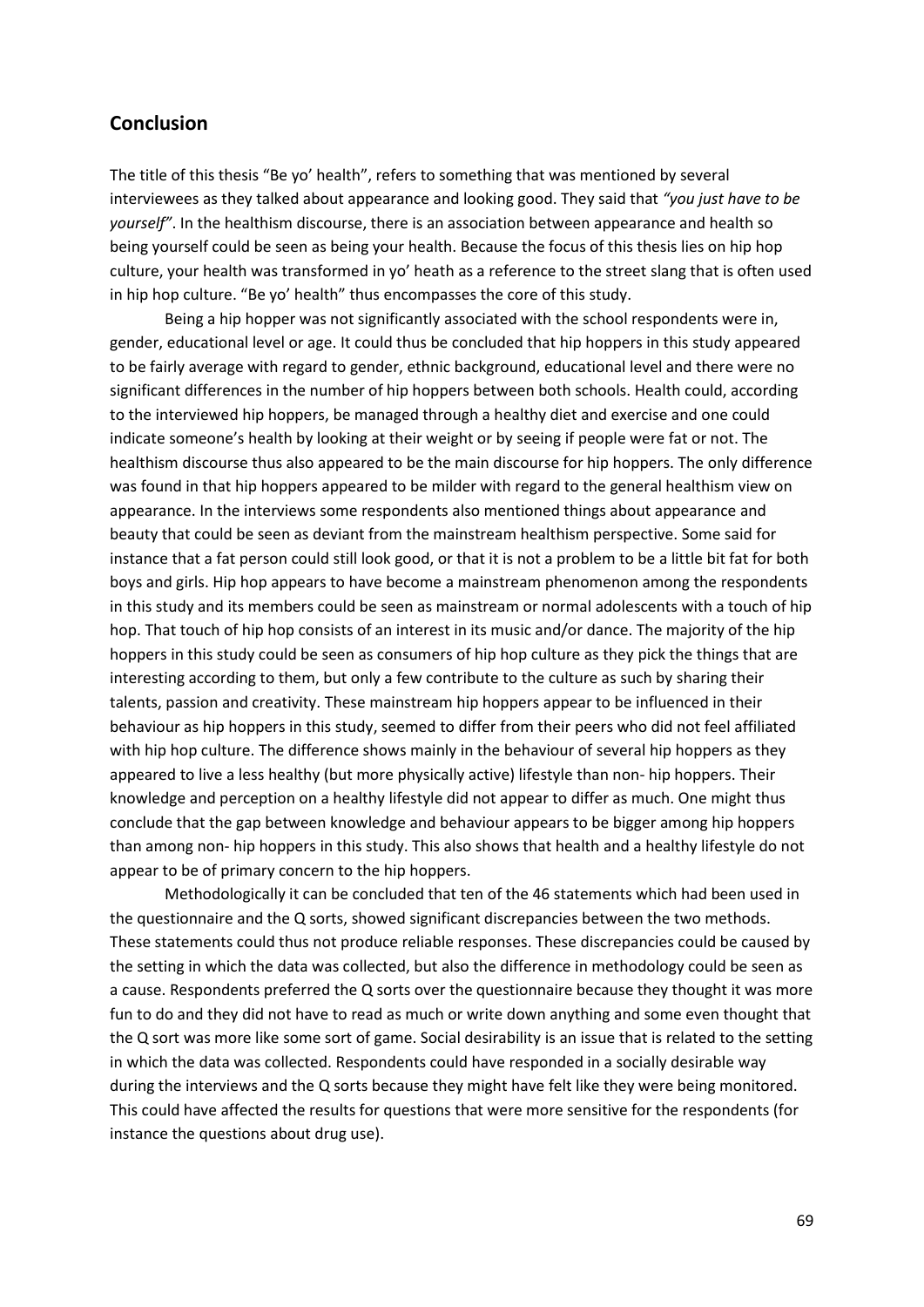# **References**

Albaum, G. (1997) The Likert scale revisited: an alternate vision, *Journal of the Market Research Society*, vol. 39 (2), p. 331-348.

Baarda, D.B.; Goede, M.P.M. de; Kalmijn, M. (2000), *Basisboek enquêteren en gestructureerd interviewen. Praktische handleiding voor het maken van een vragenlijst en het voorbereiden en afnemen van gestructureerde interviews*, EPN.

Bennett, A. (1999) Subcultures or Neo-Tribes? Rethinking the Relationship between Youth, Style and Musical Taste, *Sociology*, vol. 33, p. 599-617.

Blackman, S. (2005) Youth Subcultural Theory: A Critical Engagement with the Concept, its Origins and Politics, from the Chicago School to Postmodernism, *Yournal of Youth Studies*, vol. 8 (1), p. 1-20.

Blair, E. & Burton, S. (1987) Cognitive Processes Used by Survey Respondents to Answer Behavioral Frequency Questions, *Journal of Consumer Research*, vol. 14, p. 280-288.

Bogt, T. ter; Raaijmakers, Q.; Vollebergh, W.; Wel, F. van & Sikkema, S. (2003) Youngsters and Their Musical Taste: Musical Styles and Taste Groups, *Netherlands' Journal of Social Sciences*, vol. 39(1), p. 35-52.

Bowling, A; Ebrahim S. (2005) *Handbook of health research methods : investigation, measurement and analysis*, Berkshire: Open University Press.

Breedveld, K.; Hover, P.; Van Kalmthout, J.; Van Lindert, C.; Van Veldhoven, N; Van der Werff, H. & Wisse, E. (2010) Georganiseerde sportaanbieders in de levenslooop in Tiessen- Raaphorst, A. (2010) *Sportdeelname*, in Tiessen-Raaphorst, A.; Verbeek, D.; Haan, J. de & Breedveld, K. (2010) *Sport: een leven lang Rapportage sport 2010*, Den Haag.

Brown, S. (1993) A Primer on Q Methodology, *Operant Sub/ectlvlty,* vol. 16 (3/4), p. 91-138.

Burrows, L.; Wright, J. & Jungersen-Smith, J. (2002) "Measure your belly": New Zealand children's constructions of health and fitness, *Journal of Teaching in Physical Education*, vol. 22(1), p. 39-48.

Burrows, L. & Wright, J. (2010) The good life: New Zealand children's perspectives on health and self, *Sport, Education and Society*, Vol. 9(2), p. 193–205.

CBS (2010) *Trendrapport 2010 Landelijke Jeugdmonitor*, Centraal Bureau voor de Statistiek, Den Haag/Heerlen.

Cross, R. (2004) Exploring attitudes: the case for Q methodology, *HEALTH EDUCATION RESEARCH Theory & Practice*, vol. 20 (2), p. 206-213.

Delsing, M.; Ter Bogt, T.; Engels, R. and Meeus, W. (2007) Adolescents' Peer Crowd Identification in the Netherlands: Structure and Associations with Problem Behaviors, *Journal or research on adolescence*, vol. 17(2), p.467–480.

Dillman, D. (2007) *Mail and Internet Surveys: the tailored design method*, Hoboken, New Jersey: John Wiley and Sons.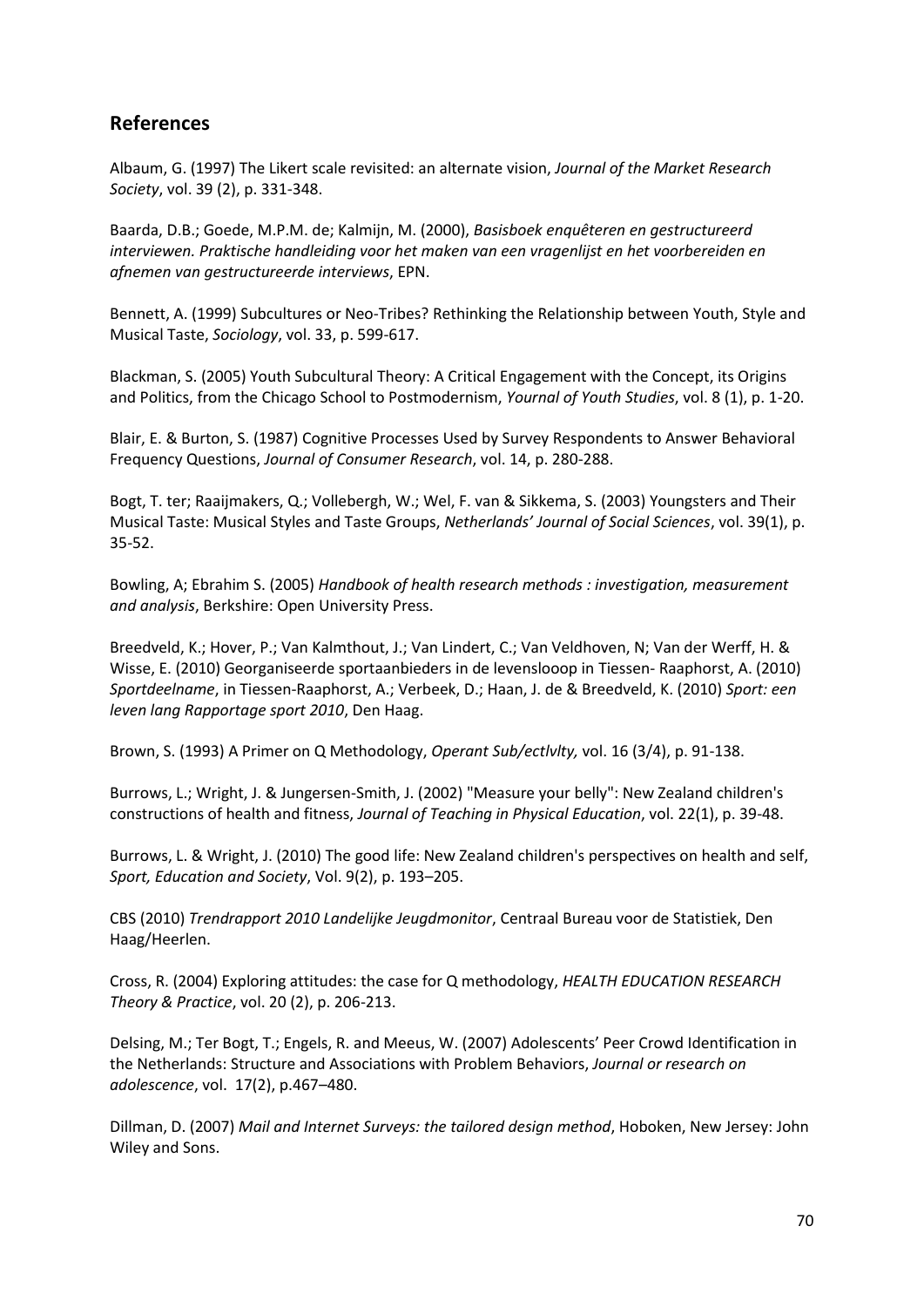Dorsselaer, S. van (2010) *Roken, alcohol- en cannabisgebruik*, in Dorsselaer, S. van; Looze, M. de; Vermeulen-Smit, E.; Roos, S. de; Verdurmen, J.; Bogt, T. ter; Vollebergh, W. (2010) *Gezondheid, welzijn en opvoeding van jongeren in Nederland HBSC 2009*, Utrecht.

Elling, A.; De Knop, P. & Knoppers, A. (2001) The social integrative meaning of sport: a critical and comparative analysis of policy and practice in the Netherlands, *Sociology of Sport Journal*, vol. 18 (4), p. 414-434.

Ewalds, D.& Mooren, F. van der (2011) Een op de vijf jongeren heeft ongezonde leefstijl, *Centraal Bureau voor de Statistiek*, 1e kwartaal, p. 51-55.

Exel, J. van, Graaf, G. de (2005) Q methodology: A sneak preview.

Exel, J. van; Graaf, G. de & Brouwer, W. (2006) ''Everyone dies, so you might as well have fun!'' Attitudes of Dutch youths about their health lifestyle, *Social Science & Medicine*, vol. 63, p. 2628– 2639.

Ferron, C; Narring, M; Cauderay, M; Michaud, P.-A. (1999) Sport activity in adolescence: associations with health perceptions and experimental behaviors, *Health Education Research* ,Vol.14 (2), p. 225– 233.

Fox, E.; Bowers, R. & Foss, M. (2001) *Fysiologie voor lichamelijke opvoeding, sport en revalidatie*, Elsevier Gezondheidszorg, Maarssen.

Frankenhuis, S.; Van de Hagen, S. & Smelik, H. (2007) *De effecten van nieuwe media op jongeren van 12 – 14 jaar*, Stichting leerplanontwikkeling (SLO), Enschede.

Gemert, F. van. (2005) Gangsta Rap; de controverse voorbij, *Justitiële verkenningen,* vol. 31 (4), p. 68- 81.

Gliem, J. and Gliem, R. (2003) Calculating, Interpreting, and Reporting Cronbach's Alpha Reliability Coefficient for Likert-Type Scales.

Greca, A. La; Prinstein, M. & Fetter, M. (2001) Adolescent Peer Crowd Affiliation: Linkages With Health- Risk Behaviors and Close Friendships, *Journal of Pediatric Psychology*, vol. 26(3), p. 131-143.

Groves, R., Fowler, F., Couper, M., Lepkowski, J., Singer, E., Tourangeau, R. (2004) Suvery Methodology, Hoboken, New Jersey: Wiley inter-science.

Haenfler, R. (2010) *Goths, gamers, & grrrls: Deviance and Youth Subcultures*, Oxford University press, New York.

Harkness, J.A. (2010), *Survey Methods in multi-cultural, multinational and multiregional contexts*, Wiley-Blackwell.

Hasselt, N. van; Laar, M. van; Onrust, S.; Verdurmen, J.; Algra, H.; Jonge, M. de; Vermeulen, E.; Voorham, L.; Woudstra, S. (2010) *Preventie van schadelijk alcoholgebruik en drugsgebruik onder jongeren*, Utrecht.

Hoyng, J; Roques, C; Borrenburg, M. van (2003) *Kerngegevens Sportdeelname*, Mulier Fonds, 's Hertogenbosch.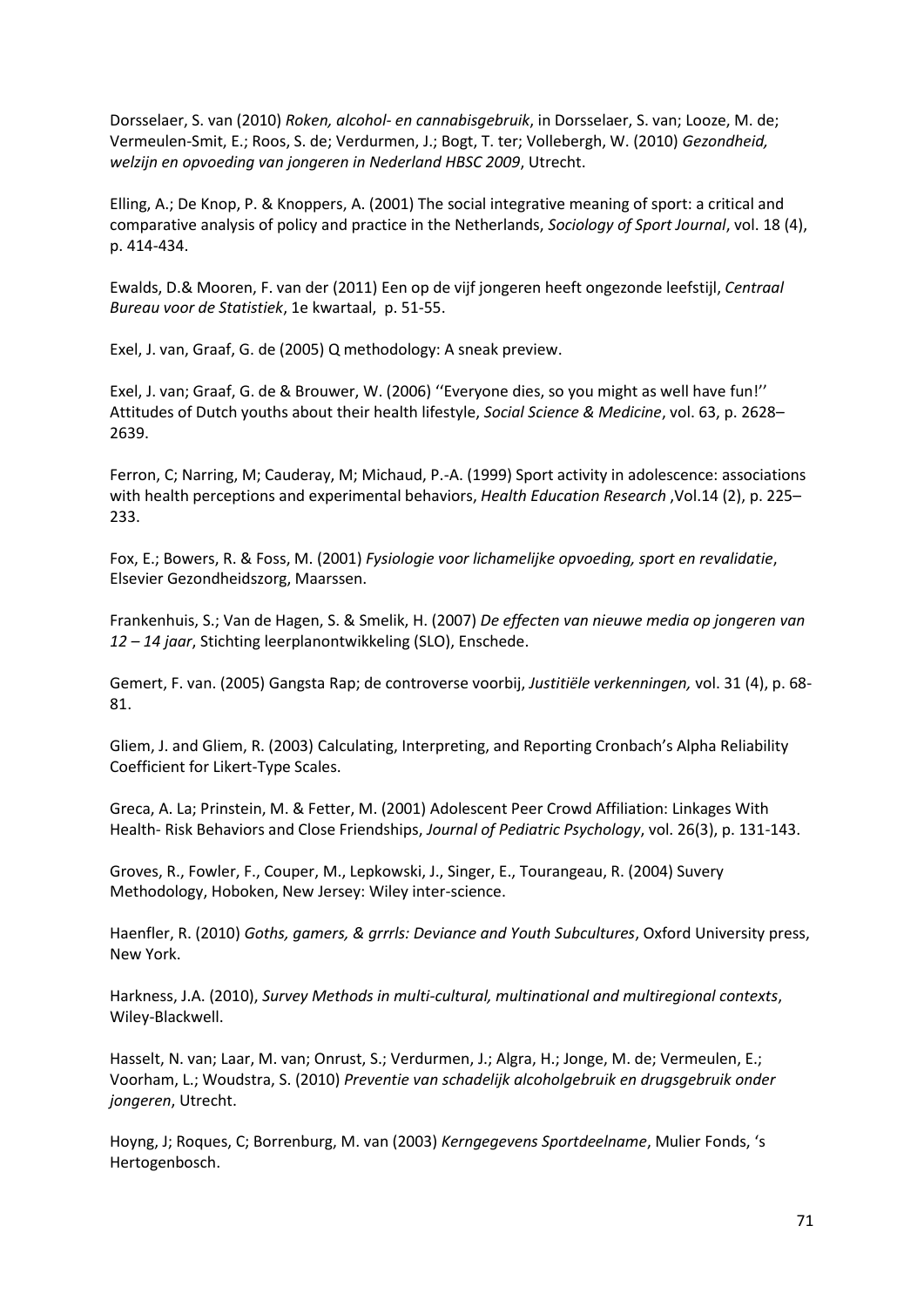Hunter, M. (2011) Shake It, Baby, Shake It: Consumption and the New Gender Relation in Hip-Hop, *Sociological Perspectives*, vol. 54 (1), p. 15-36.

Janssen, J. (1994 a.) *Jeugdcultuur: een actuele geschiedenis*, Utrecht: De Tijdstroom.

Janssen, J. (1994 b.) *Jeugd, zingeving en matigheid: een complexe paradox*, In Schippers, G. & van der Ven, J. (Eds.), Niet bij gebruik alleen. Voorlichting over alcohol en drugs in het perspectief van zingeving, Kampen: Uitgeverij Kok.

Janssen, J.; Dechesne, M. & Knippenberg, A. van (1999) The psychological importance of youth culture A terror management approach, *YOUTH & SOCIETY,* Vol. 31(2), p.152-167.

Kalmthout, J. & de Jong, M. (2010) Verenigingsmonitor 2009 Basis, *wjh Mulier Instituut*.

Larson, J. (1999) The Conceptualization of Health, *Medical Care Research and Review*, vol. 56(2), p. 123-136.

Lee, J. & MacDonald, D. (2010) 'Are they just checking our obesity or what?' The healthism discourse and rural young women, *Sport, Education and Society*, vol. 15(2), p. 203-219.

Lindström, B. (1992) Quality of life: A model for evaluating Health for All. Conceptual considerations and policy implications, *Soz Präventivmed*, vol. 37, p. 301-306.

Lucassen, J.; Mossel, G. van & Wisse, E. (2010) *Jeugd: sport, bewegen en onderwijs*, in Tiessen-Raaphorst, A.; Verbeek, D.; Haan, J. de & Breedveld, K. (2010) *Sport: een leven lang Rapportage sport 2010*, Den Haag.

Mackey, E. & La Greca, A. (2007) Adolescents' Eating, Exercise, and Weight Control Behaviors: Does Peer Crowd Affiliation Play a Role?, *Journal of Pediatric Psychology*, vol. 32(1), p. 13–23.

Monshouwer, K.; Verdurmen, J.; Dorsselaer, S. van; Smit, E.; Gorter, A.; Vollebergh, W. (2008) *Jeugd en riskant gedrag 2007 Kerngegevens uit het peilstationsonderzoek scholieren Roken, drinken, drugsgebruik en gokken onder scholieren vanaf tien jaar*, Utrecht.

Motley, C. & Henderson, G. (2008) The global hip-hop Diaspora: Understanding the culture,*Journal of Business Research*, vol. 61, p. 243–253.

Muggleton, D. (2005) From classlessness to club culture: A genealogy of post-war British youth cultural analysis, *YOUNG*, vol. 13 (2), p. 205 – 219.

Osumare, H. (2001) Beat Streets in the Global Hood: Connective Marginalities of the Hip Hop Globe, *Journal of American and Comparative Cultures*, vol. 24 (2), p. 171-181.

Primack, B.; Walsh, M.; Bryce, C. and Eissenberg, T. (2009) Water-Pipe Tobacco Smoking Among Middle and High School Students in Arizona, *Pediatrics,* vol. 123, p. e282–e288.

Prins, M. (2006), *The fragmentization of youth*, Nijmegen: s.n.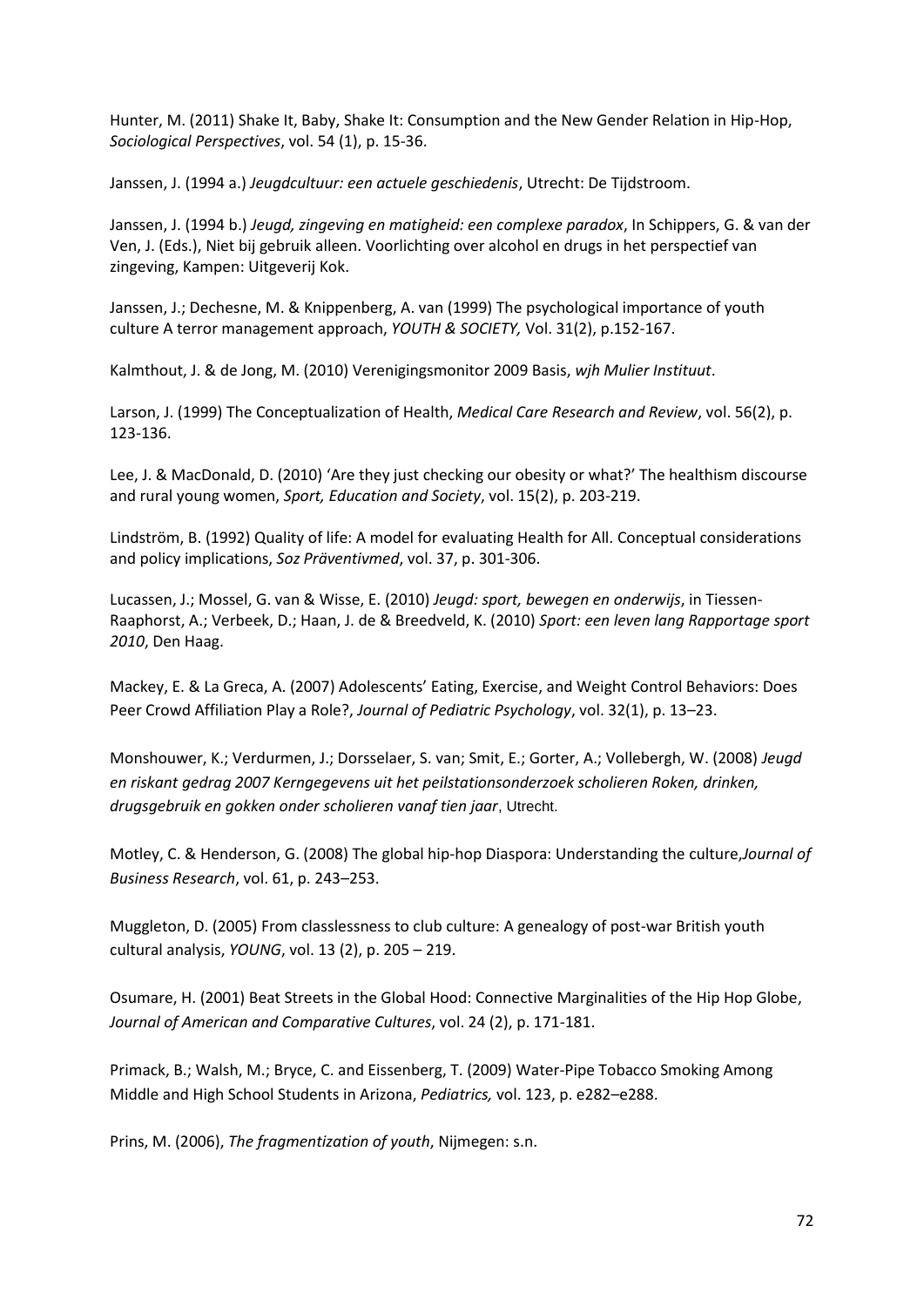Proper, K; Bakker, I; Overbeek, K. van; Bergstra, B.; Verheijden, M.; Hopman-Rock, M.; Mechelen, W. van (2005) *Naar een gericht BRAVO-beleid door bedrijfsartsen*, Amsterdam.

Rattansi, A. & Phoenix, A. (2005) Rethinking Youth Identities: Modernist and Postmodernist Frameworks, *Identity: An international journal of theory and research*, vol. *5*(2), p. 97–123.

Robbins, D. (1999) Chapter 6. Questionnaire Construction in Miller, G. & Whicker, M. (1999) *Handbook of Research Methods in Public Administration*, New York: Marcel Dekker inc.

Roos, S. de & Bot, S (2010) *Gezondheidsgedrag en mediagebruik*, in Dorsselaer, S. van; Looze, M. de; Vermeulen-Smit, E.; Roos, S. de; Verdurmen, J.; Bogt, T. ter; Vollebergh, W. (2010) *Gezondheid, welzijn en opvoeding van jongeren in Nederland HBSC 2009*, Utrecht.

Shea, J. & Beausoleil, N. (2012) Breaking down 'healthism': barriers to health and fitness as identified by immigrant youth in St. John's, NL, Canada, *Sport, Education and Society*, vol. 17(1), p. 97-112.

Smetana, J.; Campione-Barr, N. & Metzger, A. (2005) Adolescent development in interpersonal and societal contexts, *Annual Review of Psychology,* vol. 57, p. 255-284.

Sussman, S.; Pokhrel, P.; Ashmore, R.; Brown, B. (2007) Adolescent peer group identification and characteristics: A review of the literature, *Addictive Behaviors*, vol 32, p. 1602–1627.

Schwarz, N. (1999) Self Report: How the Questions Shape the Answers, *American Psychologist*, vol. 54 (2), p. 93-105.

Schwarz, N. & Strack, F. (1991) Context Surveys: Theory Effects in Attitude Applying Cognitive to Social Research, *European Review of Social Psychology,* vol. 2, p. 31-50.

Sikkema, P. (1989). Jongeren '99: *Een generatie waar om gevochten wordt*, Amsterdam, Inter/View\*NSS.

Tiessen- Raaphorst, A. (2010) *Sportdeelname*, in Tiessen-Raaphorst, A.; Verbeek, D.; Haan, J. de & Breedveld, K. (2010) *Sport: een leven lang Rapportage sport 2010*, Den Haag.

Verkooijen, K.; Nielsen, G. & De Vries, N. (2007) Youth Crowds and Substance Use: The Impact of Perceived Group Norm and Multiple Group Identification, *Psychology of Addictive Behaviors*, Vol. 21(1), p. 55–61.

WHO Working Group on Injury Surveillance Methods (2004) *International Classification of External Causes of Injuries (ICECI): Data Dictionary*, version 1.2, Consumer Safety Institute, Amsterdam.

Webb, L.; Quennerstedt, M. & Öhman, M. (2008) Healthy bodies: construction of the body and health in physical education, Sport, *Education and Society*, vol. 13(4), p. 353-372.

Wright, J.; O'Flynn, G. & MacDonald, D. (2006) Being Fit and Looking Healthy: Young Women's and Men's Constructions of Health and Fitness, *Sex Roles*, vol. 54, p. 707–716.